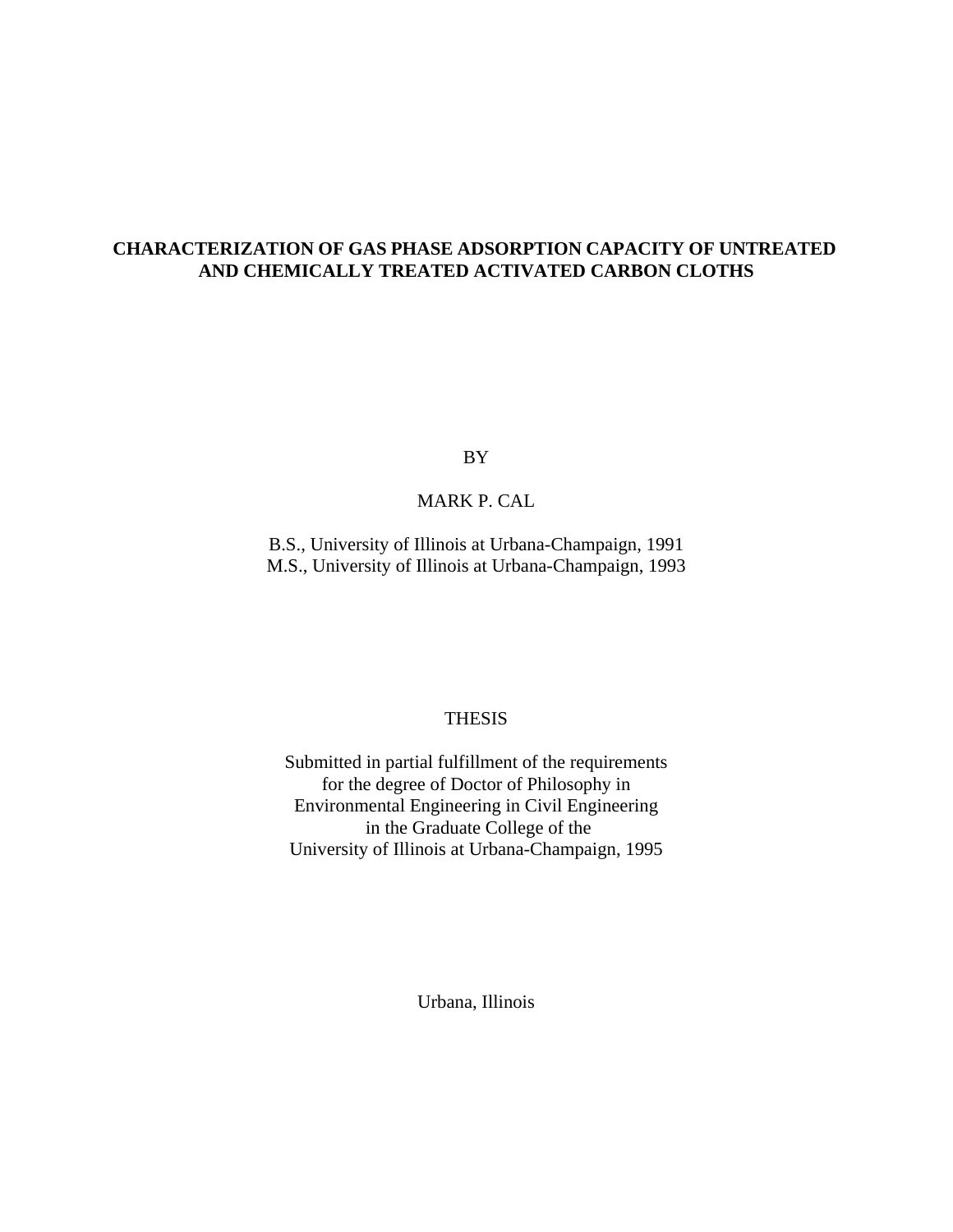|  |  |  |  | UNIVERSITY OF ILLINOIS AT URBANA-CHAMPAIGN |
|--|--|--|--|--------------------------------------------|
|--|--|--|--|--------------------------------------------|

THE GRADUATE COLLEGE

DECEMBER 1994

WE HEREBY RECOMMEND THAT THE THESIS BY

MARK P. CAL

ENTITLED CHARACTERIZATION OF GAS PHASE ADSORPTION CAPACITY OF

UNTREATED AND CHEMICALLY TREATED ACTIVATED CARBON CLOTHS

BE ACCEPTED IN PARTIAL FULFILLMENT OF THE REQUIREMENTS FOR

THE DEGREE OF DOCTOR OF PHILOSOPHY

Munk & Nood Susan M Arson

Head of Department

Committee on Final Examination† Manh & Nave Chairperson

†Required for doctor's degree but not for master's.

 $O-517$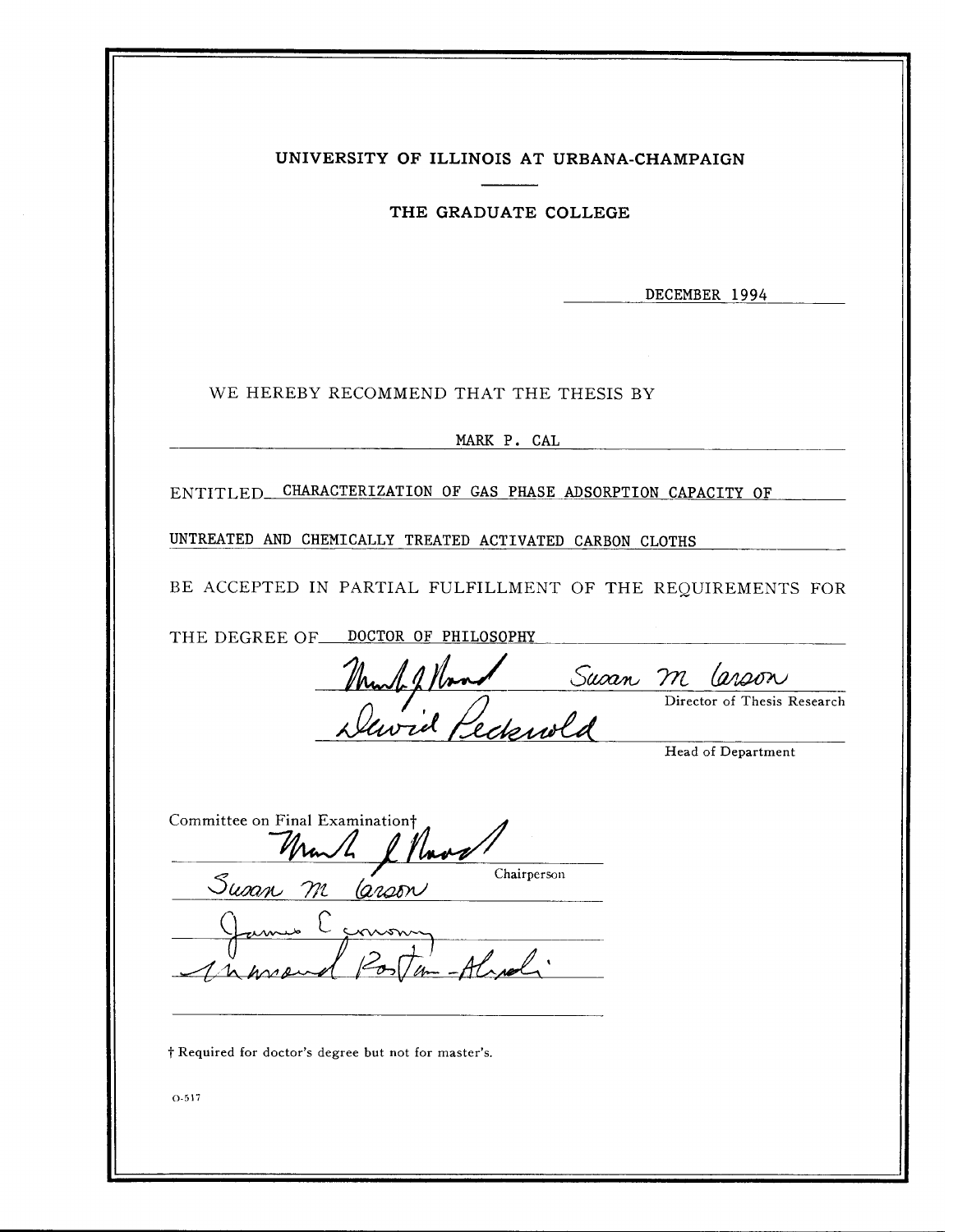© Copyright by Mark P. Cal, 1995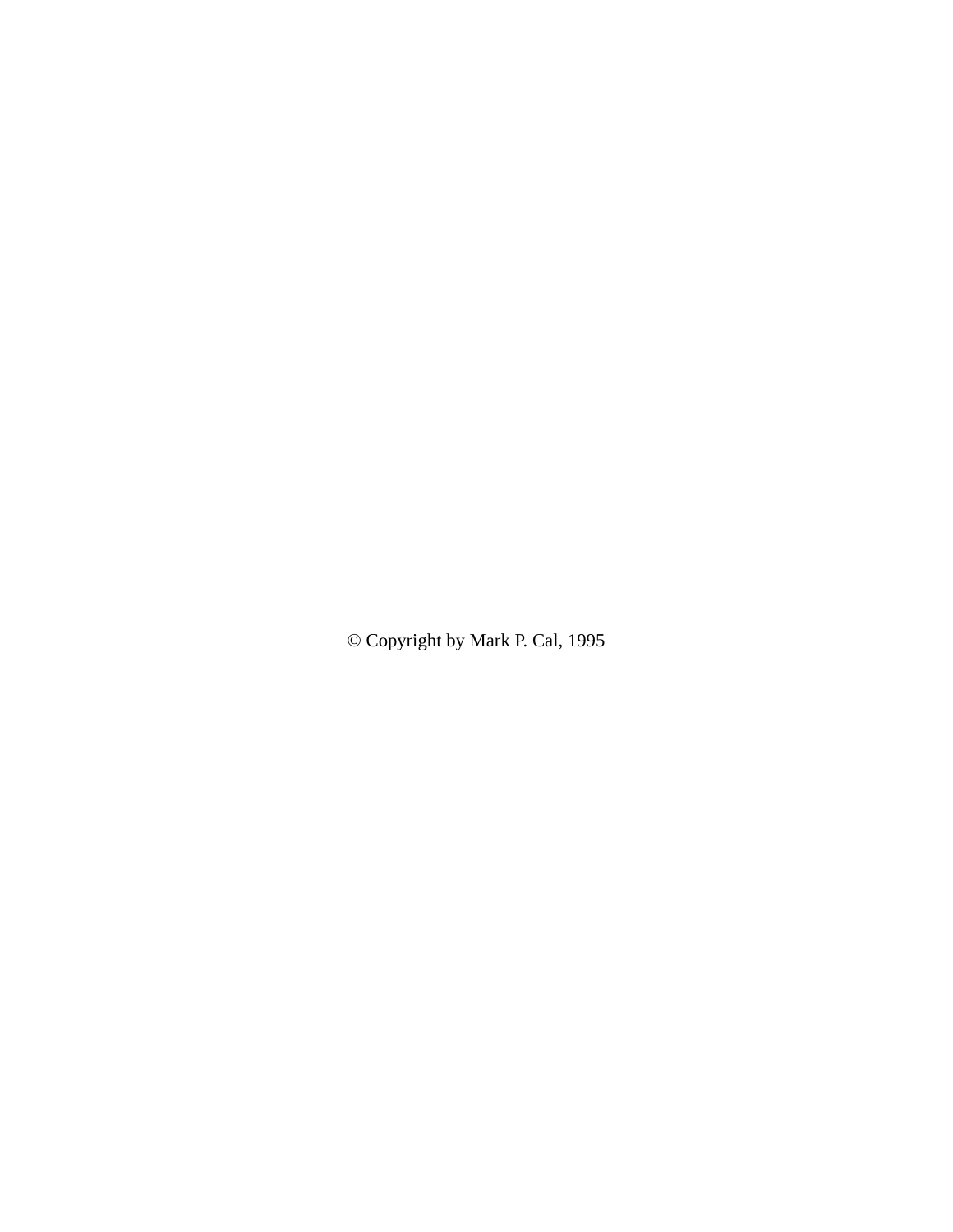### **Abstract**

Granular activated carbon (GAC) and powdered activated carbon (PAC) have long been used to effectively treat drinking water, waste water, and industrial gas streams. Undesired contaminants are removed by adsorption onto activated carbon. While activated carbon has been used extensively in industrial applications, little research has been performed to evaluate using activated carbon to remove low concentrations of volatile organic compounds (VOCs) from indoor air environments. In this research, activated carbon cloth (ACC) is examined for its equilibrium adsorption capacity for several VOCs of relevance to indoor air quality. If the technology proves viable, filters made from ACC could be placed in new or existing air circulation systems of buildings and residences to effectively remove VOCs from indoor air.

Adsorption isotherms were measured for acetaldehyde, acetone, benzene, methyl-ethyl ketone, and water vapor and three ACC types. For the 10 to 1000 ppmv concentration range examined, benzene exhibited the highest adsorption capacity on ACC, followed by MEK, acetone, and acetaldehyde. Water vapor adsorption was not significant on ACC until relative humidities above about 50% ( $P/P_0 > 0.5$ ), when capillary condensation of  $H_2O_{(g)}$  occurred within ACC pores.

Equilibrium adsorption experiments were not performed for VOCs in the sub-ppmv concentration range, due to the long times (estimated at weeks to months) to reach equilibrium and the high cost of compressed gases. The Freundlich and Dubinin-Radushkevich equations were used to model the adsorption capacities into the sub-ppmv range for the four adsorbates and three ACC types examined in this research. The sub-ppmv concentration range is a more realistic concentration range for VOCs present in indoor air environments.

It has been suggested that when using the DR equation to predict adsorption capacities of organic compounds using a reference adsorbate, reference adsorbates of similar polarity should be used. This hypothesis was examined by using acetone as a reference for polar compounds (e.g., acetaldehyde, MEK, and 1,1,1-trichloroethane). Using acetone as a reference adsorbate, predictions showed average errors of 9% for acetaldehyde and 5% for MEK (the improvement in prediction of adsorption capacity was not measured for non-polar compounds).

ACC-20 was chemically modified, producing oxidized, chlorinated, and nitrated samples. Adsorption capacities for VOCs in the 10 to 1000 ppmv concentration and water vapor from 0 to 95% RH were measured. Oxidized ACC-20 showed an enhanced physical adsorption for acetaldehyde, acetone, and water vapor, probably due to increased dipole-dipole interactions and hydrogen bonding. Oxidation of ACC-20 changed the shape of the water vapor adsorption isotherm, so that it no longer resembles a Brunauer type V. Benzene showed a decreased adsorption capacity on oxidized ACC-20, which may be due to an increase in hydrophilicity of ACC-20 or a change in pore size distribution.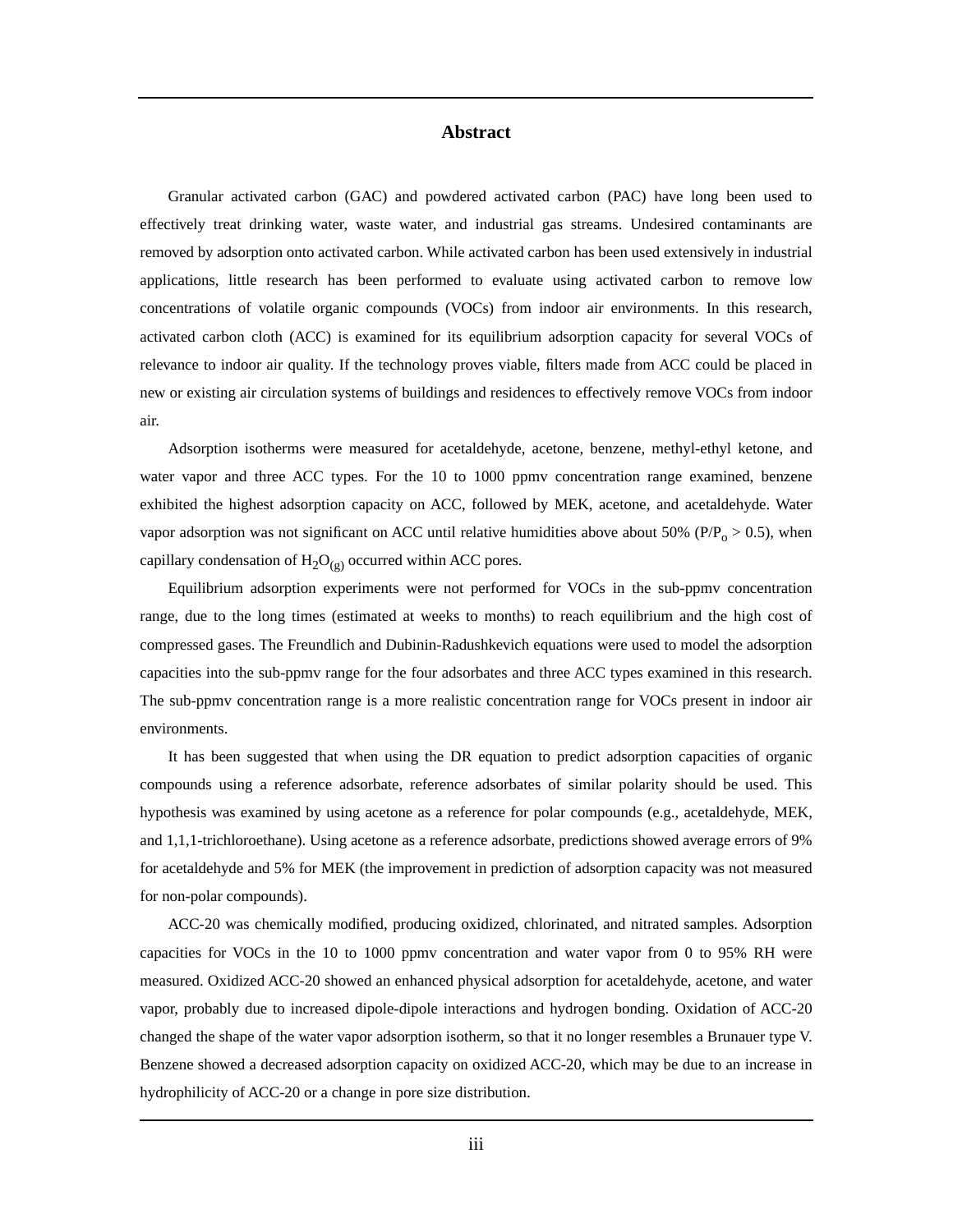Chlorination had little effect on VOC adsorption capacity, except in the case of acetone, where a decrease in adsorption capacity occurred. This may be due to pore blocking by chlorine molecules, or a decrease in hydrogen bonding between the ACC functional groups and acetone. Nitridation of ACC showed little effect on organic adsorption capacity, but increased the saturation adsorption capacity for water vapor on ACC-20 and increased the breadth of its hysteresis loop. These changes were the result of changes in the pore size distribution of the nitrided ACC-20. DR parameters were determined for VOC adsorption on ACC-20.

The effects of relative humidity (RH) on the adsorption of soluble (acetone) and insoluble (benzene) volatile organic compounds (VOCs) on activated carbon cloths (ACC) were measured. A gravimetric balance was used in conjunction with a gas chromatograph/mass spectrophotometer to determine the individual amounts of water and VOC adsorbed on an ACC sample. RH values from 0 to 90% and organic concentrations from 350 to 1000 ppmv were examined. The presence of water vapor in the gas-stream along with acetone (350 and 500 ppmv) had little effect on the adsorption capacity of acetone even at 90% RH. Water vapor in the gas-stream had little effect on the adsorption capacity of benzene (500 ppmv) until about 65% RH, when a rapid decrease in the adsorption capacity of benzene resulted with increasing RH. This RH was also about where capillary condensation of water vapor occurs within ACC pores. At this point water vapor condenses within the ACC pores, making them unavailable for benzene adsorption. Increasing benzene concentration, however, can have a significant effect on the amount of water vapor adsorbed. At 86% RH and 500 ppmv, 284 mg/g water was adsorbed, while at 86% RH and 1000 ppmv, only 165 mg/g water was adsorbed. Thus, water vapor was more inhibitory for benzene adsorption as benzene concentration in the gas stream decreased.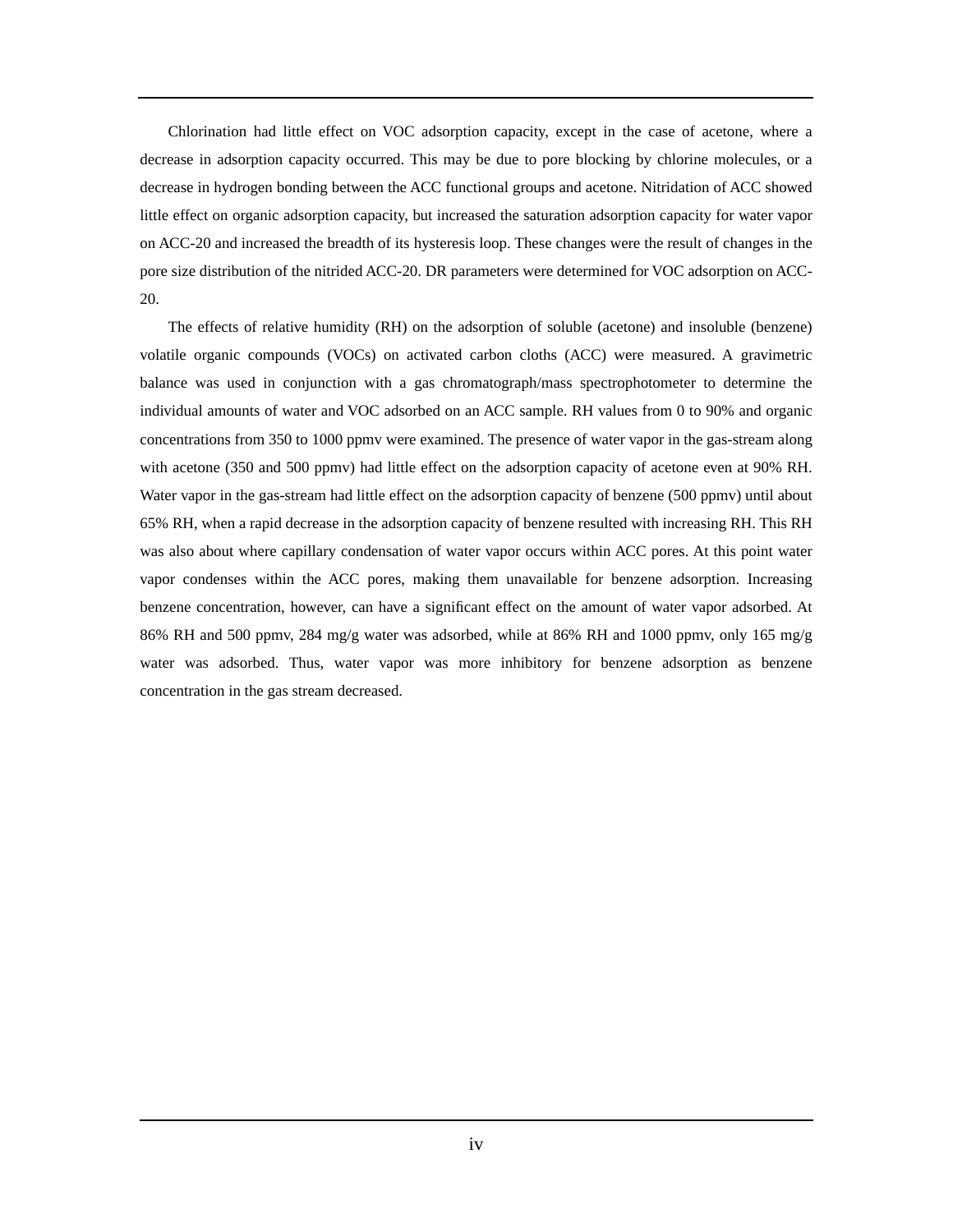### **Acknowledgements**

There are many people I would like to acknowledge during my graduate studies at the University of Illinois at Urbana-Champaign:

- First and foremost, my advisors and mentors: Dr. Mark J. Rood, Dr. Susan M. Larson, and Dr. Massoud Rostam-Abadi for their guidance and advice throughout my graduate studies.
- The Environmental Engineering and Science Program Lab Manager, Dan Ozier. Dan made life as a graduate student easier and more enjoyable.
- Many aspects of this research were performed in collaboration with the Materials Science and Engineering Department at the University of Illinois. Therefore, I would like to thank Dr. Kenneth Foster, Dr. Emmanuel Dimotakis, and Dr. James Economy for preparation of the ACC samples, their chemical characterization, and their insightful discussions of ACC.
- Dr. Tony Lizzio and Cuneyt Feizoulof of the Illinois State Geological Survey for performing the nitrogen and carbon dioxide surface area analysis on the ACC samples.
- My friends and colleagues with whom I've enjoyed stimulating conversation (and many beers) with over the years: Cuneyt Feizoulof, Dr. Eric Seagren, Dr. Lutgarde Raskin, Joe Debarr, Dr. Tony Lizzio, Dave Rapp, Mehrdad Lordgooei, Terry Kelly, Betsy Andrews, and Ann Dillner.
- And lastly, the Center for Indoor Air Research (CIAR) for funding this research.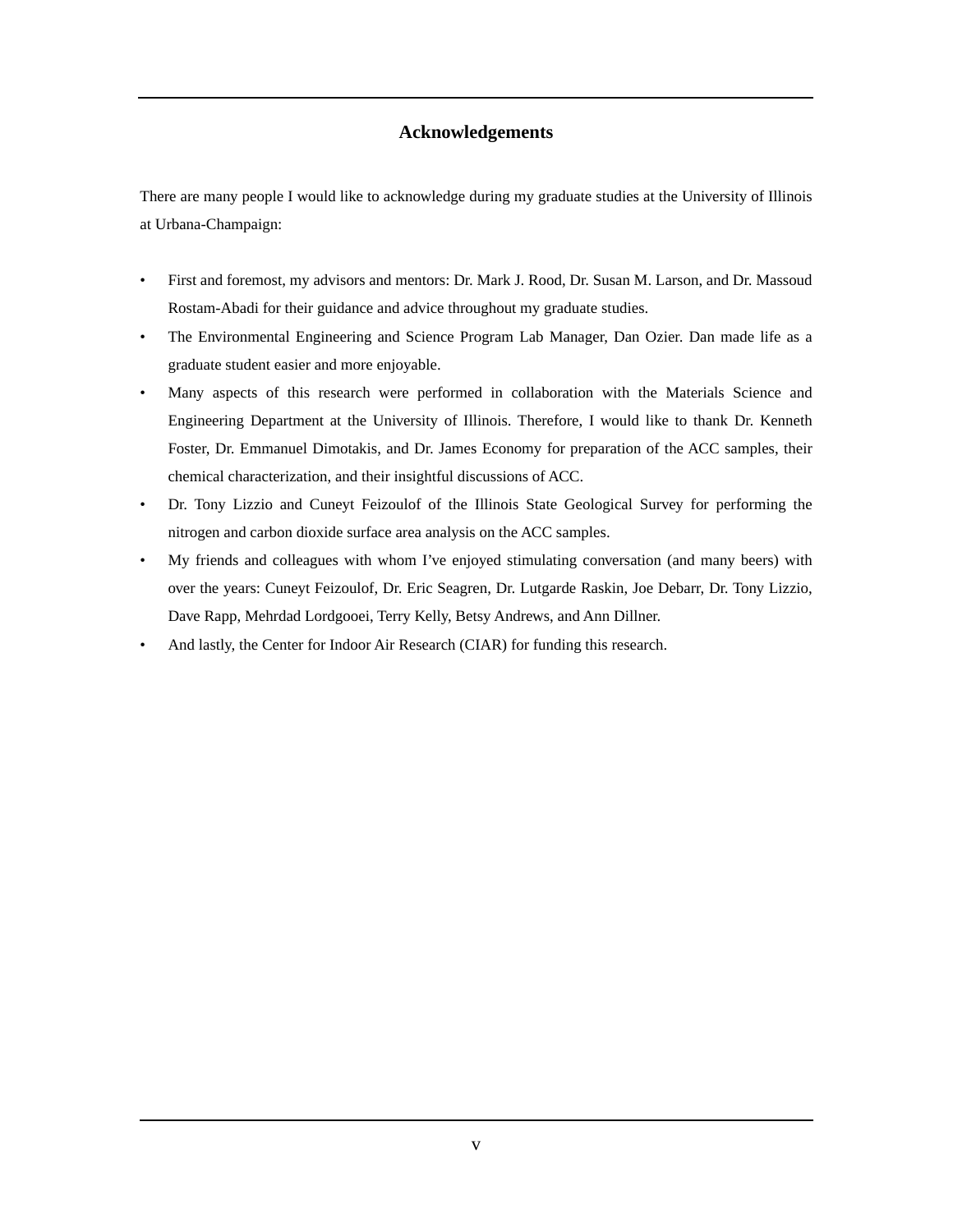## **Table of Contents**

| .31 |
|-----|
|     |
|     |
|     |
|     |
|     |
|     |
|     |
|     |
|     |
|     |
|     |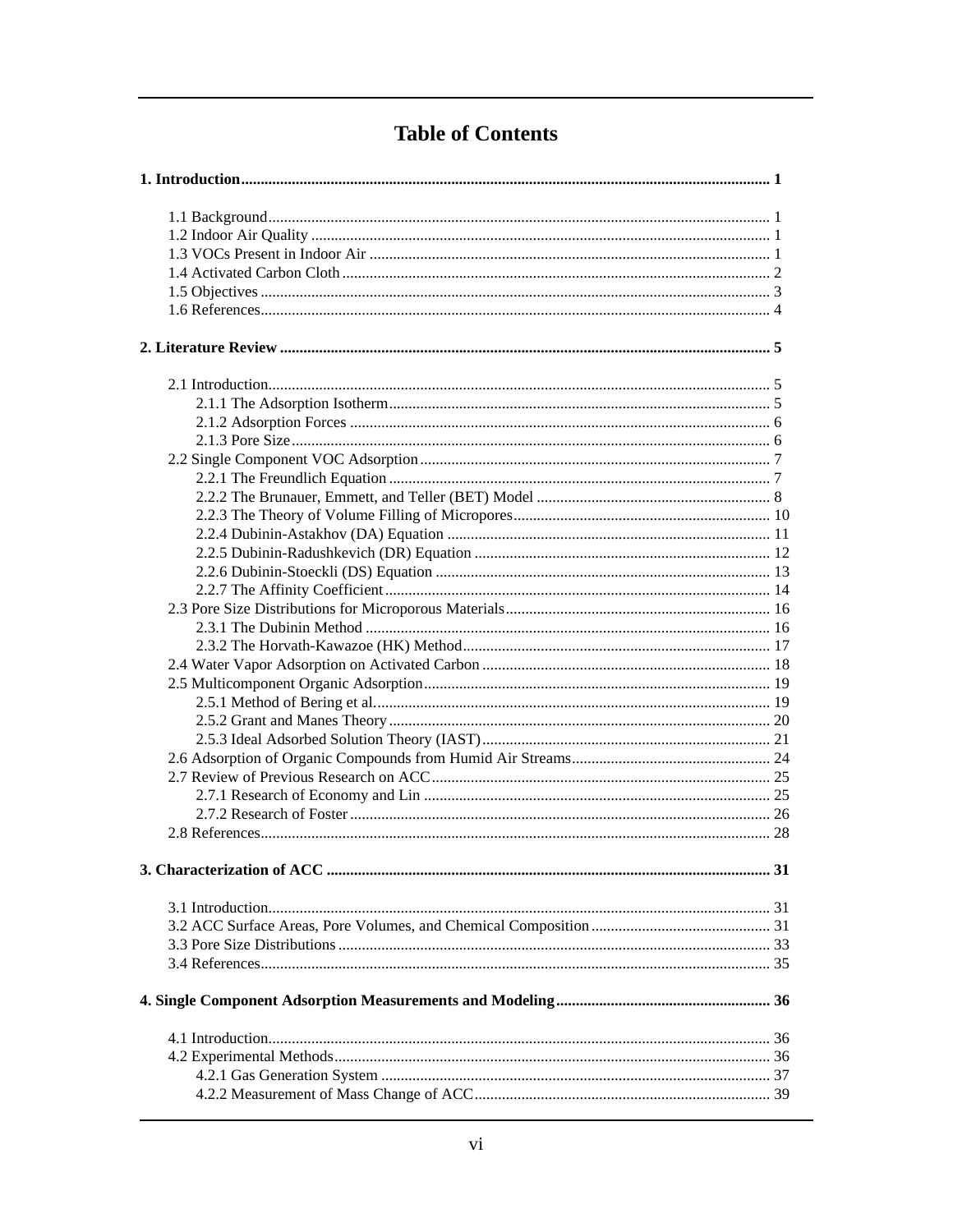| 4.5.3 Change of Affinity Coefficient in DR Equation for Adsorption Isotherm Prediction  50 |  |
|--------------------------------------------------------------------------------------------|--|
|                                                                                            |  |
|                                                                                            |  |
|                                                                                            |  |
|                                                                                            |  |
|                                                                                            |  |
|                                                                                            |  |
|                                                                                            |  |
|                                                                                            |  |
|                                                                                            |  |
|                                                                                            |  |
|                                                                                            |  |
|                                                                                            |  |
|                                                                                            |  |
|                                                                                            |  |
|                                                                                            |  |
|                                                                                            |  |
|                                                                                            |  |
|                                                                                            |  |
|                                                                                            |  |
|                                                                                            |  |
|                                                                                            |  |
|                                                                                            |  |
|                                                                                            |  |
|                                                                                            |  |
|                                                                                            |  |
|                                                                                            |  |
|                                                                                            |  |
|                                                                                            |  |
|                                                                                            |  |
|                                                                                            |  |
|                                                                                            |  |
|                                                                                            |  |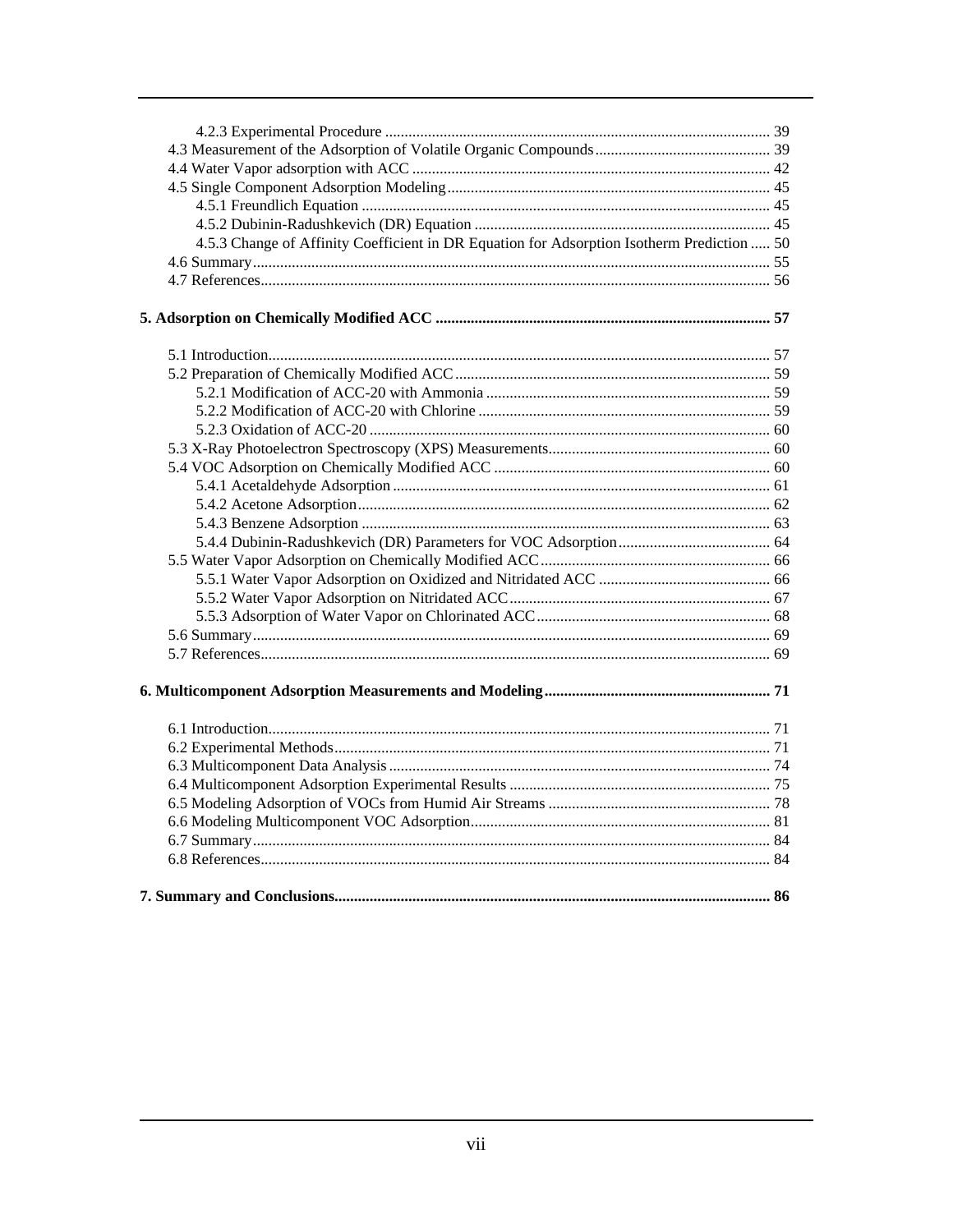# **Tables**

| Table 2.8. Comparison of Carbon Oxygen Mass Ratios with XPS and Elemental Analysis 27    |  |
|------------------------------------------------------------------------------------------|--|
|                                                                                          |  |
|                                                                                          |  |
|                                                                                          |  |
|                                                                                          |  |
|                                                                                          |  |
|                                                                                          |  |
|                                                                                          |  |
| Table 5.2. XPS Deconvolution of the Carbon 1s Peak Area for Chemically Modified ACC-2061 |  |
|                                                                                          |  |
|                                                                                          |  |
| Table 6.2. Calculated Activity Coefficients for Acetone-Benzene Mixture at a Total       |  |
|                                                                                          |  |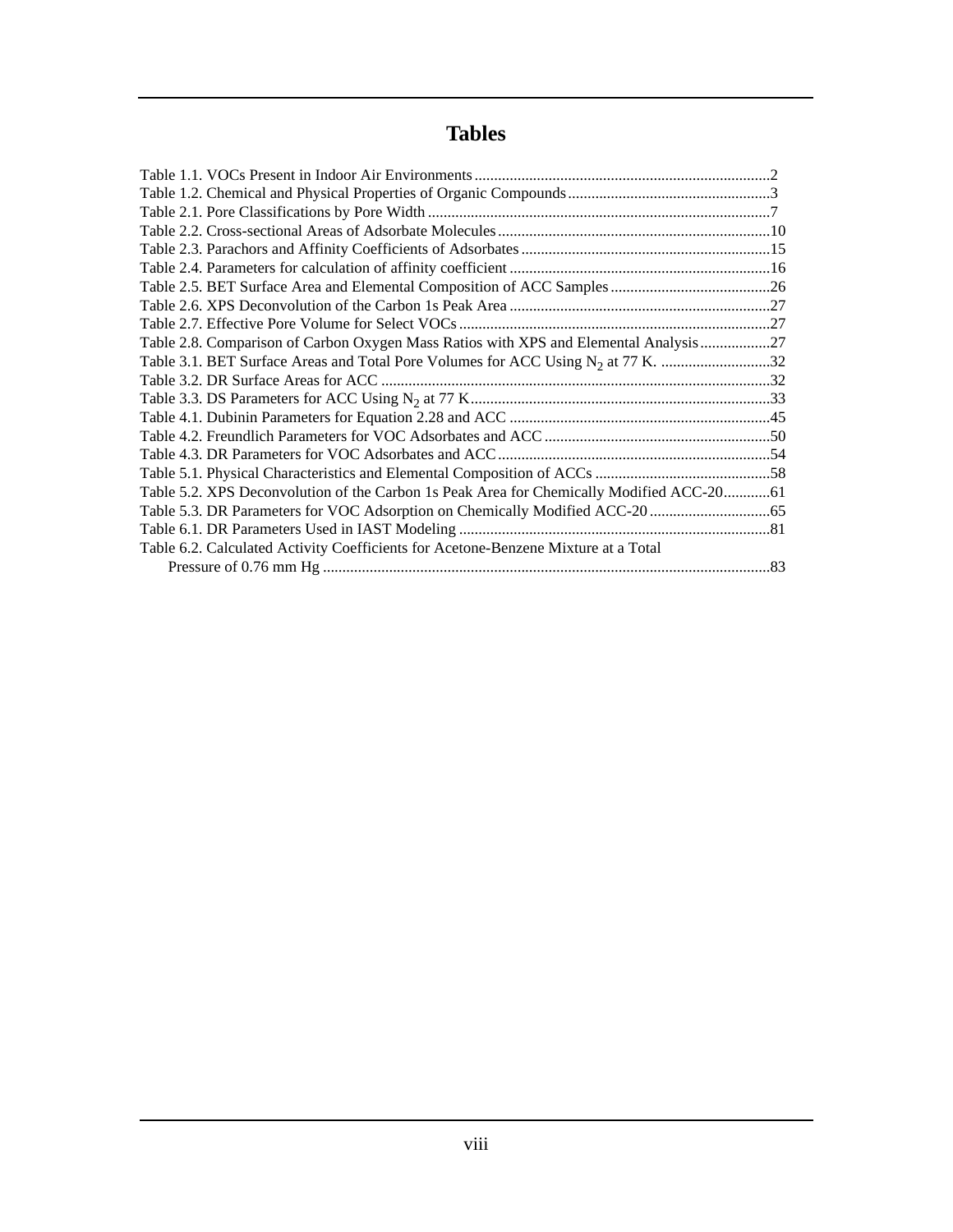# **Figures**

| Figure 2.1. The Five Types of Adsorption Isotherms as Classified by Brunauer, Deming,           |  |
|-------------------------------------------------------------------------------------------------|--|
|                                                                                                 |  |
|                                                                                                 |  |
|                                                                                                 |  |
|                                                                                                 |  |
| Figure 4.1. Apparatus for Adsorption Measurements of VOCs in the ppmv Range37                   |  |
| Figure 4.2. Apparatus for Measurement of Water Vapor Adsorption Isotherms 38                    |  |
|                                                                                                 |  |
|                                                                                                 |  |
|                                                                                                 |  |
|                                                                                                 |  |
|                                                                                                 |  |
| Figure 4.8. Measured and Modeled Adsorption Isotherms for Water Vapor and ACC-1543              |  |
| Figure 4.9. Measured and Modeled Adsorption Isotherms for Water Vapor and ACC-2044              |  |
| Figure 4.10. Measured and Modeled Adsorption Isotherms for Water Vapor and ACC-2544             |  |
| Figure 4.11. Experimental and Freundlich Modeled Adsorption Isotherms                           |  |
|                                                                                                 |  |
| Figure 4.12. Experimental and Freundlich Modeled Adsorption Isotherms                           |  |
|                                                                                                 |  |
| Figure 4.13. Experimental and Freundlich Modeled Adsorption Isotherms                           |  |
|                                                                                                 |  |
| Figure 4.14. Experimental and Freundlich Modeled Adsorption Isotherms                           |  |
|                                                                                                 |  |
| Figure 4.15. Experimental and DR Modeled Adsorption Isotherms                                   |  |
|                                                                                                 |  |
| Figure 4.16. Experimental and DR Modeled Adsorption Isotherms                                   |  |
|                                                                                                 |  |
| Figure 4.17. Experimental and DR Modeled Adsorption Isotherms                                   |  |
|                                                                                                 |  |
| Figure 4.18. Experimental and DR Modeled Adsorption Isotherms                                   |  |
|                                                                                                 |  |
| Figure 4.19. Predicted and Observed Adsorption Isotherms for ACC-15 Using $N2$ at 77K           |  |
|                                                                                                 |  |
| Figure 4.20. Predicted and Observed Adsorption Isotherms for ACC-20 Using N <sub>2</sub> at 77K |  |
|                                                                                                 |  |
| Figure 4.21. Predicted and Observed Adsorption Isotherms for ACC-25 Using N <sub>2</sub> at 77K |  |
|                                                                                                 |  |
| Figure 4.22. Modeled Adsorption Isotherms for VOCs Using Benzene as a Reference                 |  |
| Adsorbate in the DR Equation and ACC-15. Benzene Adsorption Capacity was                        |  |
|                                                                                                 |  |
| Figure 4.23. Modeled Adsorption Isotherms for VOCs Using Acetone as a Reference Adsorbate       |  |
| in the DR Equation and ACC-15. Experimental Plots for Acetaldehyde and MEK are                  |  |
| Shown for Comparison to Modeled Curves. The Acetone Isotherm was Experimentally                 |  |
|                                                                                                 |  |
|                                                                                                 |  |
|                                                                                                 |  |
|                                                                                                 |  |
|                                                                                                 |  |
| Figure 5.5. Adsorption and Desorption of Water Vapor on Oxidized and Nitrated ACC-20 67         |  |
|                                                                                                 |  |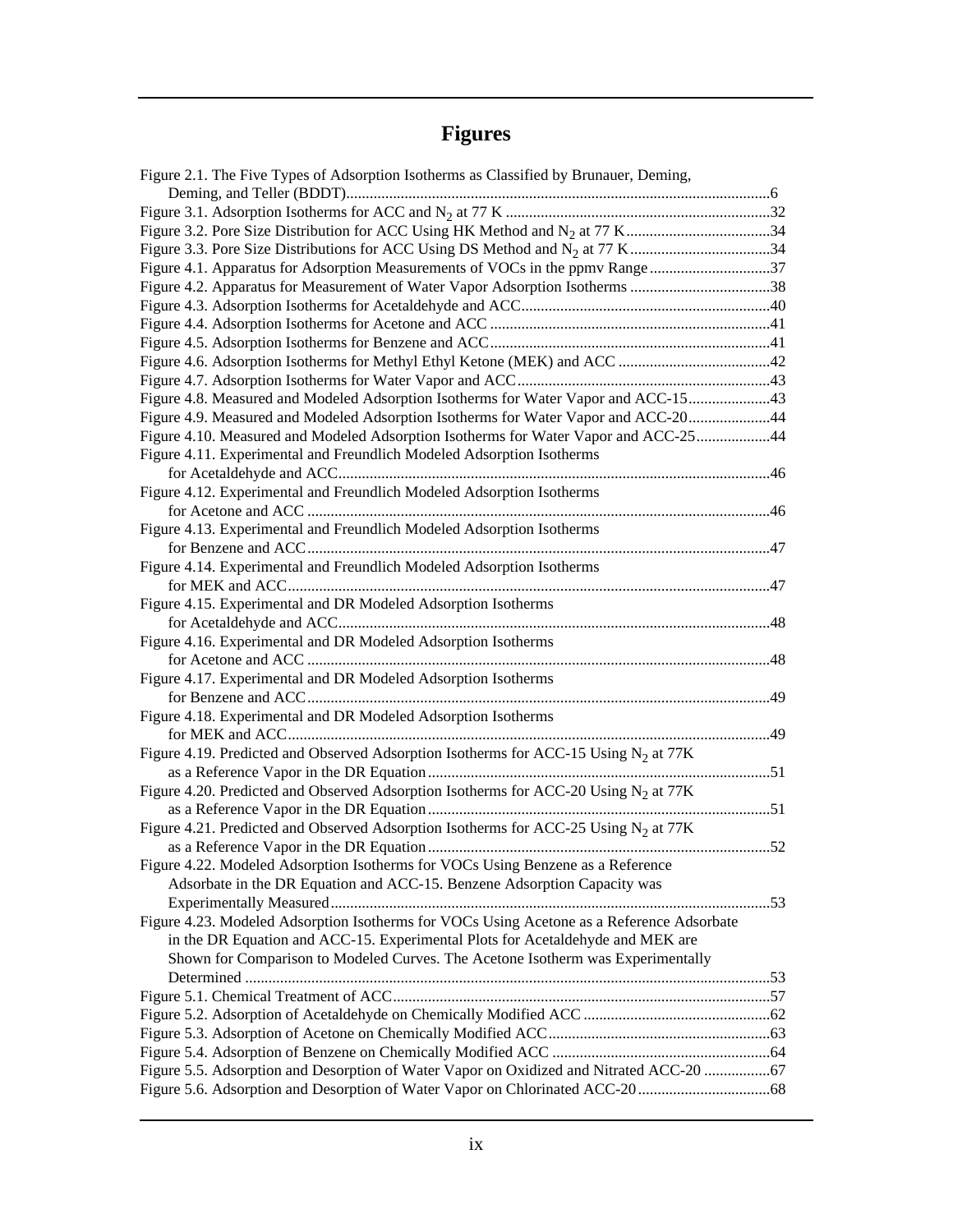| Figure 6.1. Experimental Apparatus for Measurement of VOC Adsorption in Humid Air Streams 72 |
|----------------------------------------------------------------------------------------------|
|                                                                                              |
|                                                                                              |
| Figure 6.4. Influent and Effluent Benzene Concentrations as a Function of Time 75            |
| Figure 6.5. Adsorption of 500 ppmv Benzene on ACC-20 at Several Relative Humidities 76       |
| Figure 6.6. Adsorption Capacity Dependence on Relative Humidity of 500 ppmv                  |
|                                                                                              |
| Figure 6.7. Adsorption Capacity Dependence on Relative Humidity of 1000 ppmv                 |
|                                                                                              |
| Figure 6.8. Adsorption of 500 ppmv Acetone on ACC-20 at Several Relative Humidities78        |
| Figure 6.9. Adsorption Capacity dependence on Relative Humidity of 500 ppmv                  |
|                                                                                              |
|                                                                                              |
| Figure 6.12. Measured and Modeled Results for Acetone Adsorption                             |
|                                                                                              |
| Figure 6.11. Measured and Modeled Results for Benzene Adsorption                             |
|                                                                                              |
| Figure 6.13. Reduced Spreading Pressure for Acetone and Benzene as a                         |
|                                                                                              |
| Figure 6.14. Measured and Modeled Adsorption of Acetone and Benzene on ACC-20                |
|                                                                                              |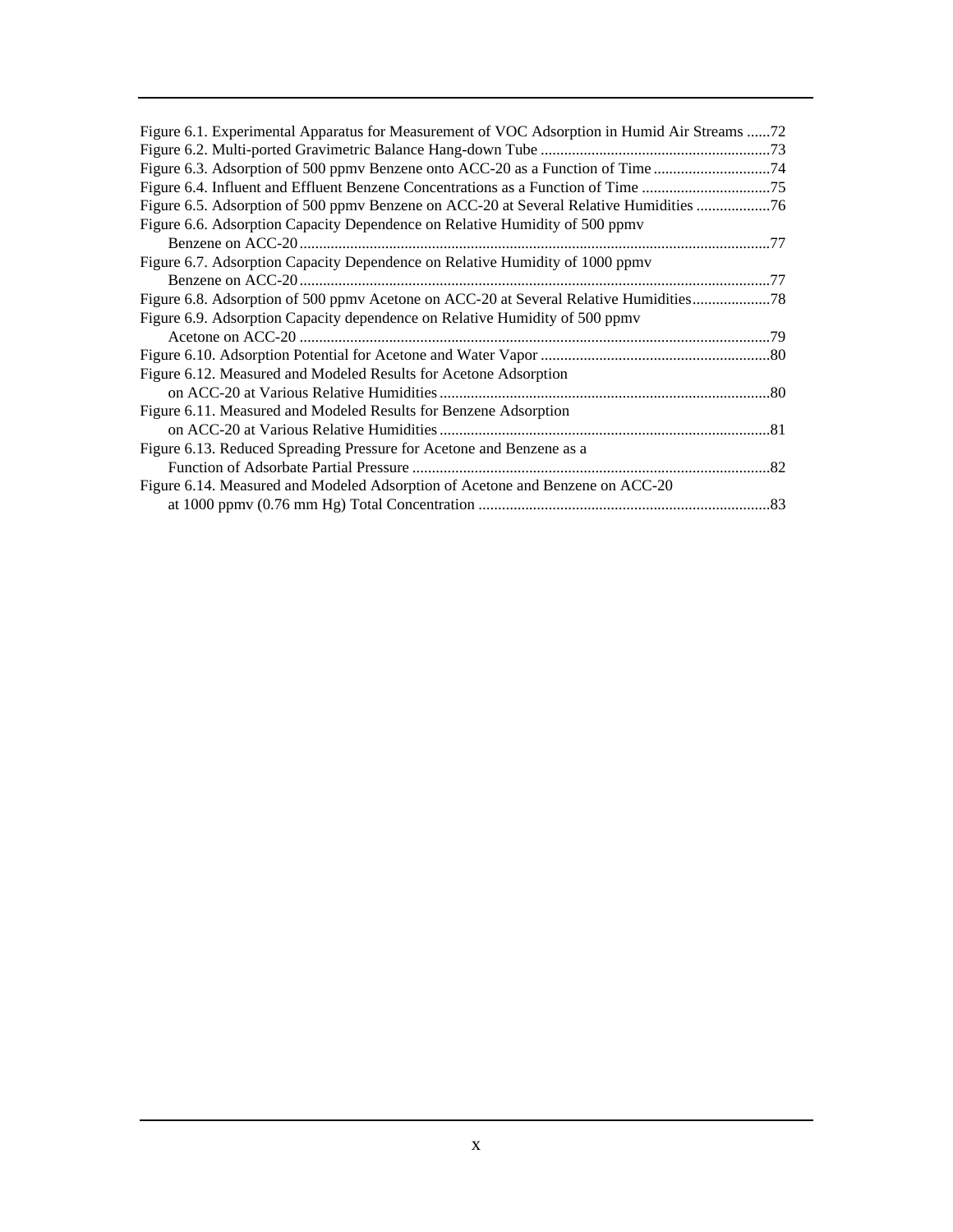# **Chapter 1**

## Introduction

#### **1.1 Background**

Granular activated carbon (GAC) and powdered activated carbon (PAC) have long been used to effectively treat drinking water, waste water, and industrial gas streams. Undesired contaminants are removed by adsorption onto activated carbon. While activated carbon has been used extensively in industrial applications, little research has been performed to evaluate using activated carbon to remove low concentrations of volatile organic compounds (VOCs) from indoor air environments. In this research, activated carbon cloth (ACC) is examined for its equilibrium adsorption capacity for selected VOCs of relevance to indoor air quality. If the technology proves viable, filters made from ACC could be placed in new or existing air circulation systems of buildings and residences to effectively remove VOCs from indoor air.

#### **1.2 Indoor Air Quality**

A large amount of research has been devoted to assessment of indoor air quality during the past few decades. During the early 1970's there was a push to make buildings more energy efficient, because of the high cost of petroleum derived fuels. Increasing the heating and cooling efficiency of buildings meant decreasing indoor-outdoor air exchange rates and sealing windows. This facilitated the build-up of organic contaminants present in indoor environments from sources such as, building materials, paints, adhesives, and tobacco smoke. This increase in concentration of organic contaminants causes concern, because health risks may be increased due to long exposure times to low concentrations of organic contaminants (Tancrede, 1987). Many of the organic compounds present in indoor air are known to be carcinogenic or mutagenic.

#### **1.3 VOCs Present in Indoor Air**

Sources of VOCs in indoor environments are varied, as are the contaminants. According to Ramanathan (1988), more than 250 VOCs have been measured in indoor air environments at concentrations greater than 1 ppbv† . By reviewing the literature over the period of 1979 through 1990, Samfield (1992) compiled a list of

<sup>†.</sup> ppbv = part per billion by volume; similarly, ppmv = part per million by volume.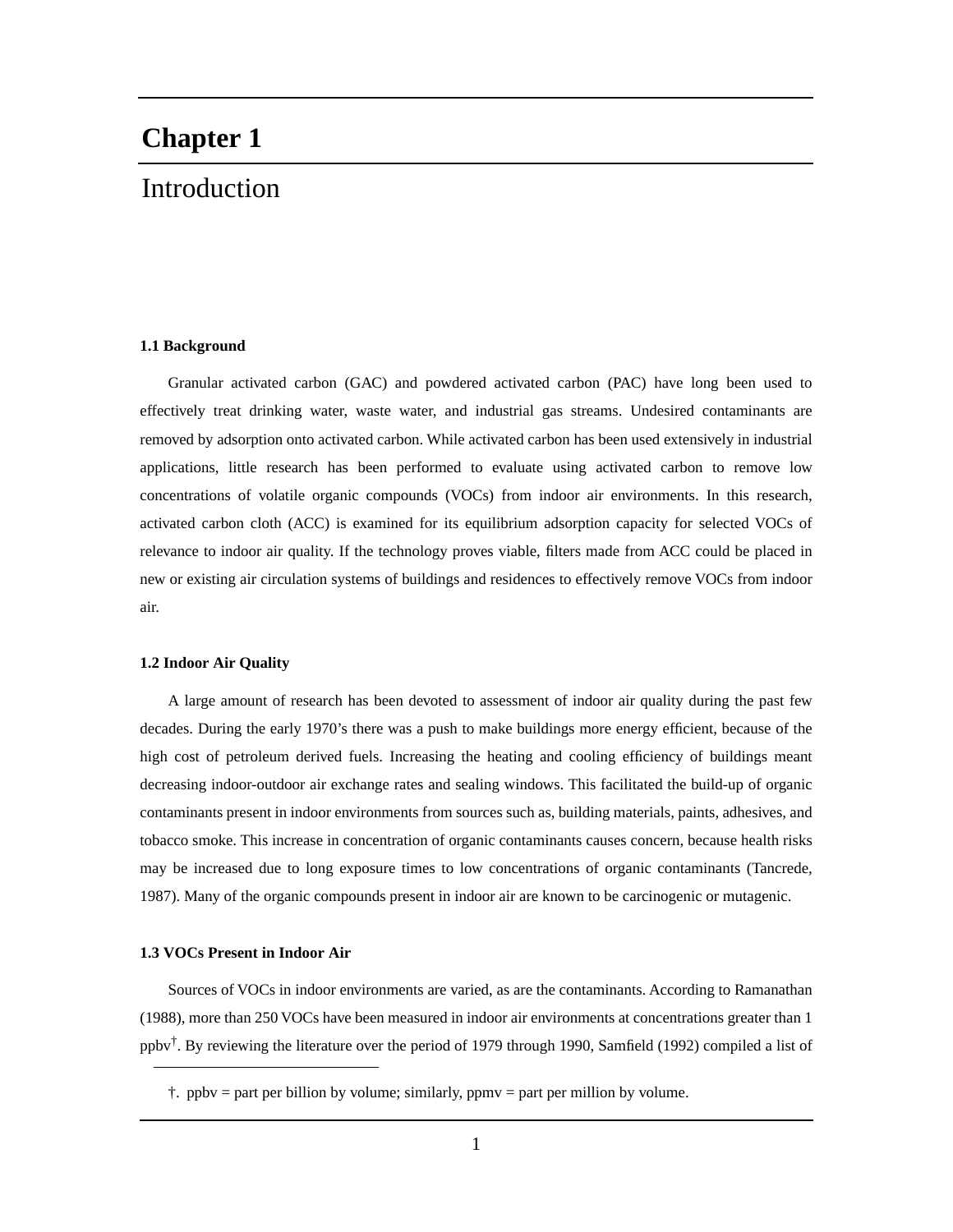220 compounds present in indoor air environments ranging in molecular weight from 30 to 446, and from 1 to 31 carbon atoms. The following compounds were the most frequently reported (but were not necessarily present in the largest quantity): formaldehyde, tetrachloroethylene, 1,1,1-trichloroethane, trichloroethylene, benzene, p-dichlorobenzene, toluene, ethylbenzene, xylenes, decane, and undecane. About 50% of the compounds reported had fewer than 9 carbon atoms, and about 90% had fewer than 23 carbon atoms. A list of organic compounds used in this research, their mean indoor air concentrations, and sources is presented in Table 1.1 (Samfield, 1992) Chemical and physical properties for the same organic compounds are presented in. Table 1.2.

| Organic Compound      | Molecular<br>Formula | Molecular<br>Weight | Mean $(Max)$<br>Concentration<br>$[ppbv]^\dagger$ | Some Substantiated (and Possible)<br>Source <sup>F</sup> |
|-----------------------|----------------------|---------------------|---------------------------------------------------|----------------------------------------------------------|
| Acetaldehyde          | $C_2H_4O$            | 44.05               | 9.5(27)                                           | auto exhaust (perfumes, tobacco smoke)                   |
| Acetone               | $C_3H_6O$            | 58.08               | 17(66)                                            | lacquer solvent (tobacco smoke)                          |
| Benzene               | $C_6H_6$             | 78.11               | 5(2000)                                           | tobacco smoke, adhesives, wood stain                     |
| Ethylbenzene          | $C_8H_{10}$          | 106.17              | 5(185)                                            | insulation foam, fiberboard, adhesives                   |
| 2-Butanone (MEK)      | $C_4H_8O$            | 72.11               | 3(13)                                             | particle board, floor/wall covering                      |
| Toluene               | $C_7H_8$             | 92.14               | 12(600)                                           | adhesives, paint, sealing cmpd.                          |
| 1,1,1-Trichloroethane | $C_2H_3Cl_3$         | 133.41              | 5.5(180)                                          | dry cleaning, cleaning fluid                             |
| $p$ -Xylene           | $C_8H_{10}$          | 106.17              | 5(280)                                            | adhesives, wallpaper, caulking cmpd.                     |

**Table 1.1. VOCs Present in Indoor Air Environments (Samfield, 1992).**

 $\dagger$ . Samfield (1992) reported concentrations in  $\mu$ g/m<sup>3</sup>. The author (M.P. Cal) changed the concentrations to ppbv to facilitate comparison with results presented later in this dissertation.

‡. The list of sources for most of the organic compounds in the table was extensive, so only some sources are given.

### **1.4 Activated Carbon Cloth**

The ACC samples used in this study (ACC-5092) were obtained from American Kynol, Inc. (New York, NY). The starting material for the manufacture of ACC are cross-linked phenol-aldehyde fibers (novoloid fibers). These fibers are infusible and insoluble and have very high resistance to chemical attack (Hayes, 1985). ACC are used in solvent recovery systems, wound dressings, filters, and as electrodes in highcapacity rechargeable batteries (Hayes, 1985).

Novoloid fibers are carbonized and activated in a one step process to produce ACC. As the fibers are activated for longer times, the surface area of the ACC, the pore volume, and the mean pore size all increase (Hayes, 1985). This makes it possible to tailor the level of activation of the fibers for the optimal adsorption of a particular compound.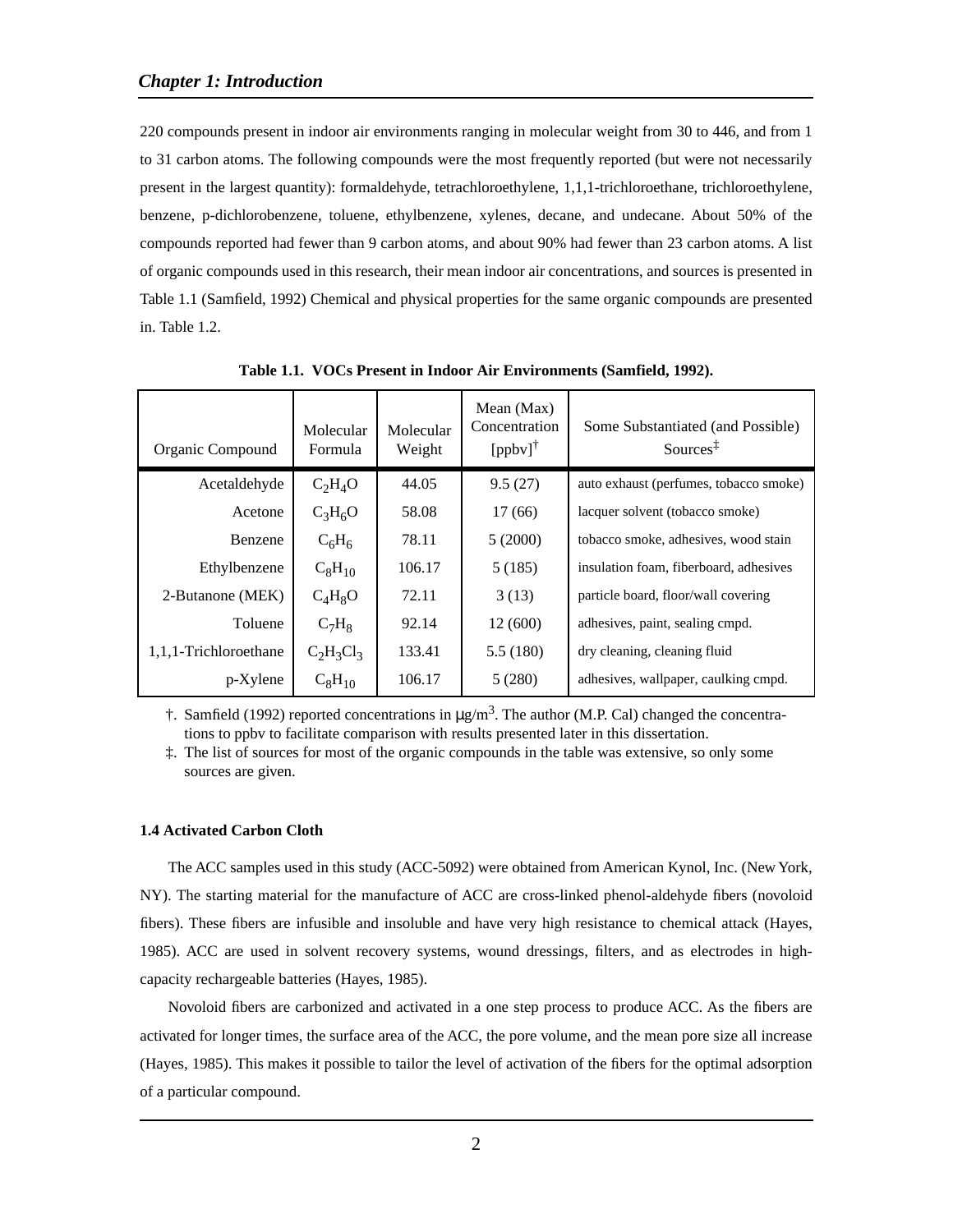| Organic Compound      | <b>Boiling</b><br>Point<br>[°C] | Saturation<br>Vapor<br>Pressure<br>[mm Hg] | Density<br>@ 20 °C<br>$\left[\text{g/cm}^3\right]$ | Surface<br>Tension<br>@ 20 $\degree$ C<br>$\left[$ dyne/cm $\right]$ | Dipole<br>Moment<br>[debyes] |
|-----------------------|---------------------------------|--------------------------------------------|----------------------------------------------------|----------------------------------------------------------------------|------------------------------|
| Acetaldehyde          | 21                              | 1000                                       | 0.783                                              | 21.2                                                                 | 2.71                         |
| Acetone               | 56.5                            | 229                                        | 0.790                                              | 23.0                                                                 | 2.77                         |
| <b>Benzene</b>        | 80.1                            | 94.5                                       | 0.877                                              | 28.9                                                                 | 0                            |
| Ethylbenzene          | 136.2                           | 9.43                                       | 0.867                                              | 29.0                                                                 | 0.37                         |
| 2-Butanone (MEK)      | 79.6                            | 89.5                                       | 0.805                                              | 24.6                                                                 | 3.2                          |
| Toluene               | 110.6                           | 28.34                                      | 0.866                                              | 28.5                                                                 | 0.45                         |
| 1,1,1-Trichloroethane | 74.1                            | 133                                        | 1.34                                               | 25.7                                                                 | 1.79                         |
| p-Xylene              | 138.4                           | 8.68                                       | 0.861                                              | 28.3                                                                 | $\Omega$                     |

**Table 1.2. Chemical and Physical Properties of Organic Compounds.**

ACC are produced by gradually heating the novoloid fibers to 900 °C in an atmosphere of steam and/or carbon dioxide. This may be either a batch or continuous process. Specific surface areas as high as  $2500 \text{ m}^2/\text{g}$  may be obtained, but due to increased costs and diminishing yields, ACC with specific surface areas of 1500 or 2000 m<sup>2</sup>/g are usually the practical limit for most purposes (Hayes, 1985). ACC have nearly all of their pores in the micropore range (pore diameter < 2 nm). These micropores exist on the fiber surface, permitting rapid adsorption of gases (Hayes, 1985).

### **1.5 Objectives**

This research attempts to examine ACC in detail for use in gas-phase organic contaminant removal. While kinetic (adsorption bed) tests are important in the design of a filtering system, this research only attempts to characterize ACC in terms of equilibrium adsorption capacities. Knowledge gained in this research is useful for designing adsorption bed systems and to test designs. This dissertation addresses six main objectives:

- 1) Measure adsorption isotherms for several VOC adsorbates (acetaldehyde, acetone, benzene, and methyl ethyl ketone [MEK]) and ACC in the 10 to 1000 ppmv concentration range; use adsorption models to model adsorption capacities in the sub-ppmv concentration range, which is more relevant for indoor air quality studies.
- 2) Characterize ACC in terms of micropore size distribution and surface area.
- 3) Measure adsorption isotherms for water vapor and ACC; determine competitive adsorption effect when polar and nonpolar VOCs are present in humid gas streams.
- 4) Use the Dubinin-Radushkevich (DR) model to predict the adsorption capacity of other adsorbates of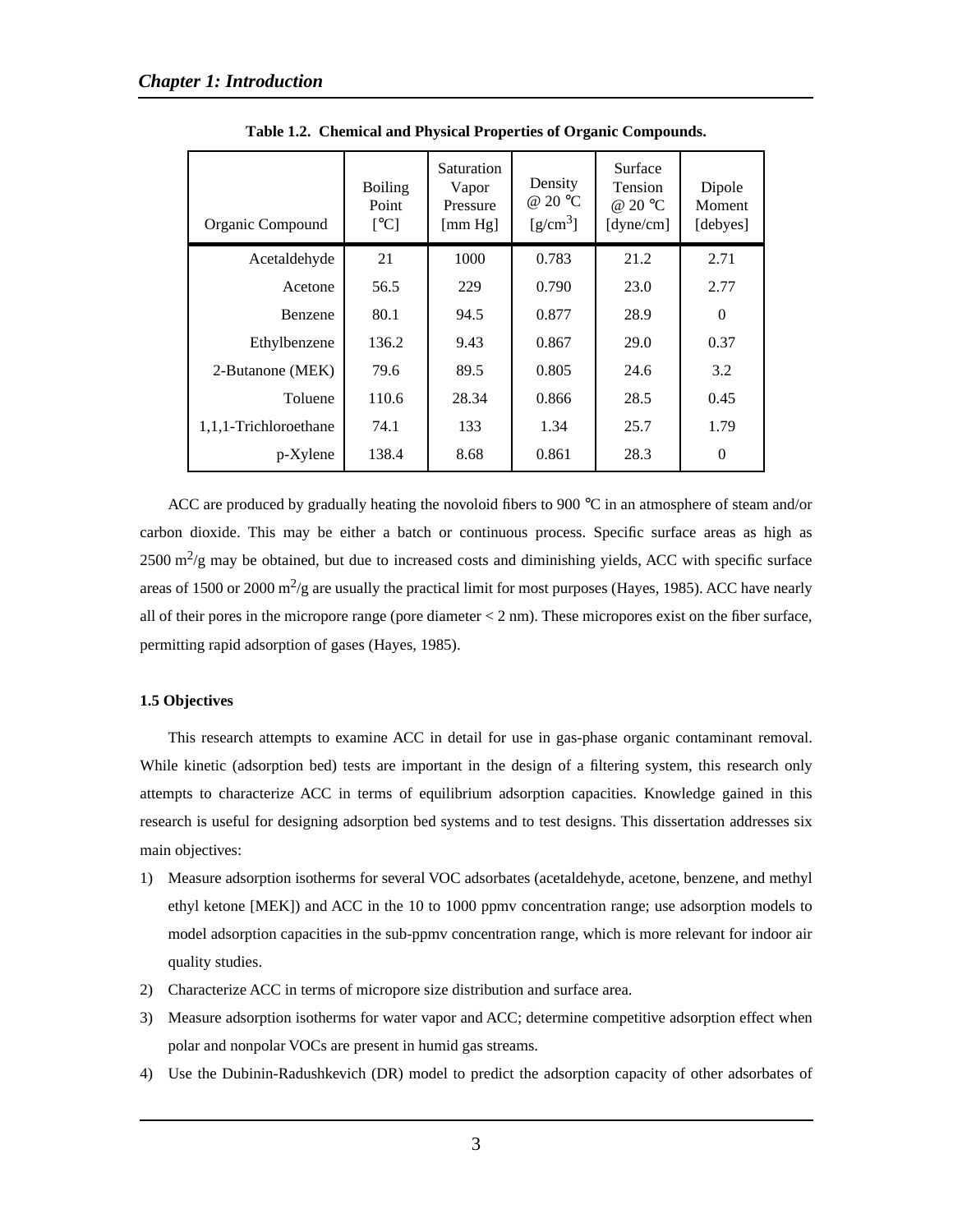interest to indoor air quality, but not measured in this study.

- 5) Evaluate the effect of chemical modification of ACC on the adsorption capacity of VOCs and water vapor.
- 6) Measure and model multicomponent VOC adsorption on ACC.

#### **1.6 References**

Hayes, J.S., "Novoloid Nonwovens," *Nonwoven Symposium*, TAPPI Press, pp. 257-263, April, 1985.

- Ramanathan, K., Debler, V., Kosusko, M., and Sparks, L., "Evaluation of Control Strategies for Volatile Organic Compounds in Indoor Air," *Environmental Progress*, **7**(4), 1998.
- Samfield, M.M., "Indoor Air Quality Data Base for Organic Compounds," *United States Environmental Protection Agency*, EPA-600-R-92-025, 1992.
- Tancrede, M., Wilson, R., Zeise, L., Crouch, E.A., "The Carcinogenic Risk of Some Organic Vapors Indoors: A Theoretical Study," *Atmospheric Environment*, **21**(1):2187-2205, 1987.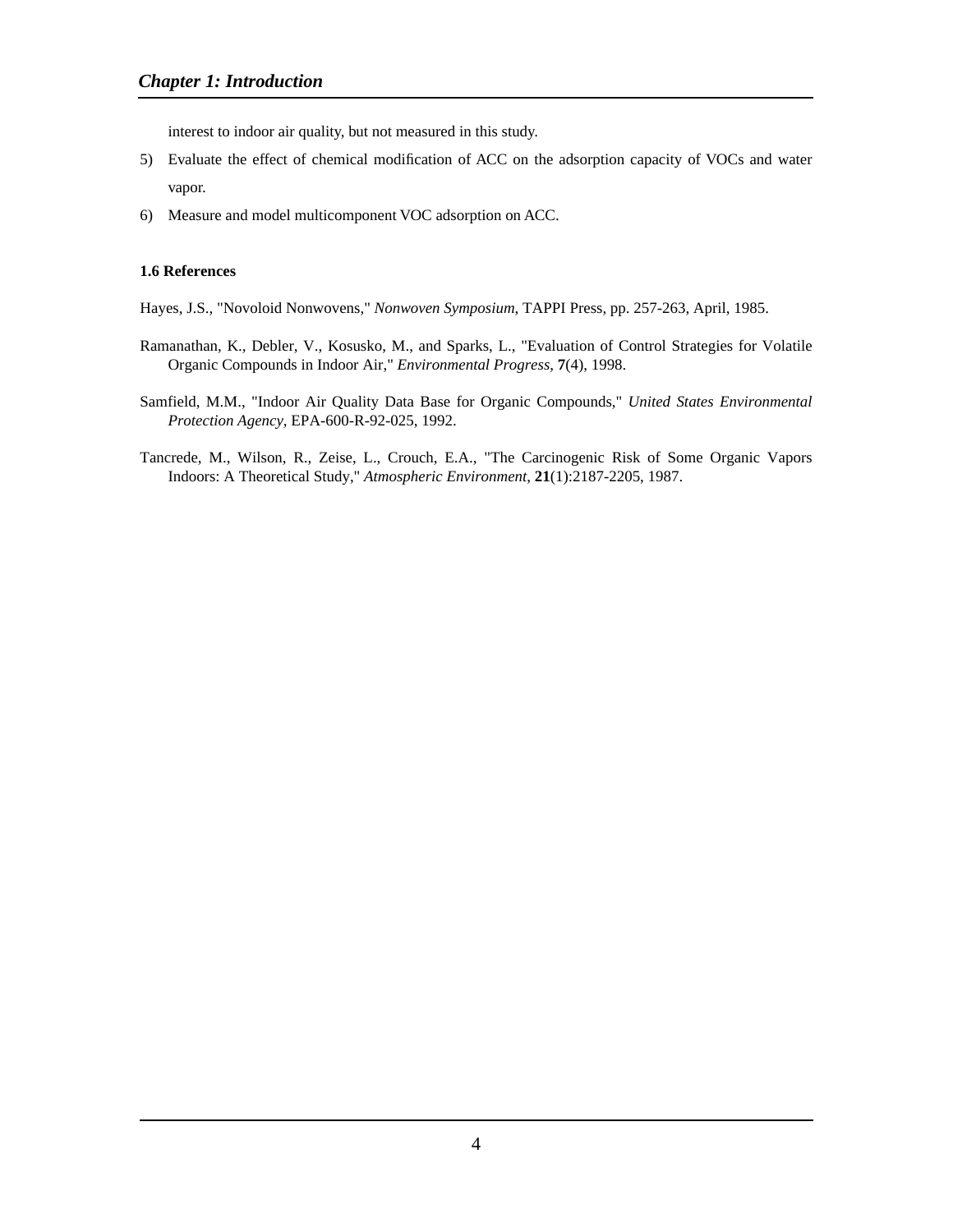# **Chapter 2**

## Literature Review

#### **2.1 Introduction**

This chapter details the theory and numerical methods used to characterize microporous adsorbents. This includes modeling of single and multicomponent adsorption isotherms, determination of adsorbent surface area and pore volume, and the determination of micropore size distributions.

#### **2.1.1 The Adsorption Isotherm**

When a solid (adsorbent) is exposed to a gas or vapor (adsorbate), the solid begins to adsorb the gas onto its surface and into its pores, if the solid is porous. Adsorption occurs because of forces acting between the solid and the gas molecules. Two kinds of forces give rise to adsorption: physical (van der Waals) and chemical. These types of adsorption are termed physical adsorption and chemisorption, respectively.

In a closed system, the adsorption of a gas onto a solid can be measured by monitoring the decrease in adsorbate pressure within a known volume or by measuring the mass gain of the adsorbent due to the adsorbing gas molecules. Both methods are commonly used and give accurate results.

The amount of a gas adsorbed in moles per gram solid, is a function of partial pressure (concentration) of the adsorbate, temperature of the system, the adsorbate, and the adsorbent. Measuring the amount of a compound adsorbed on an adsorbent versus concentration or pressure at a constant temperature results in an adsorption isotherm. Adsorption isotherms are useful for characterizing adsorbents with respect to different adsorbates.

The adsorption literature has reported tens of thousands of adsorption isotherms, measured for many different adsorbents. The majority of these isotherms fall into five types, as classified by Brunauer, Deming, Deming and Teller (BDDT)<sup>†</sup>, and are presented in Figure 2.1 (Gregg and Sing, 1982; Brunauer, et al., 1940). Type I is observed by the physical adsorption of gases onto microporous solids. Type II results from the physical adsorption of gases by nonporous solids. Type IV is from the physical adsorption of gases by mesoporous solids. Types III and V may originate from the adsorption of either polar or nonpolar molecules, provided that the adsorbate-adsorbent force is relatively weak. It should also be noted that a type V isotherm

<sup>†.</sup> Also sometimes referred to as the Brunauer, Emmett, and Teller (BET), or just Brunauer classification, e.g., Brunauer type I isotherm.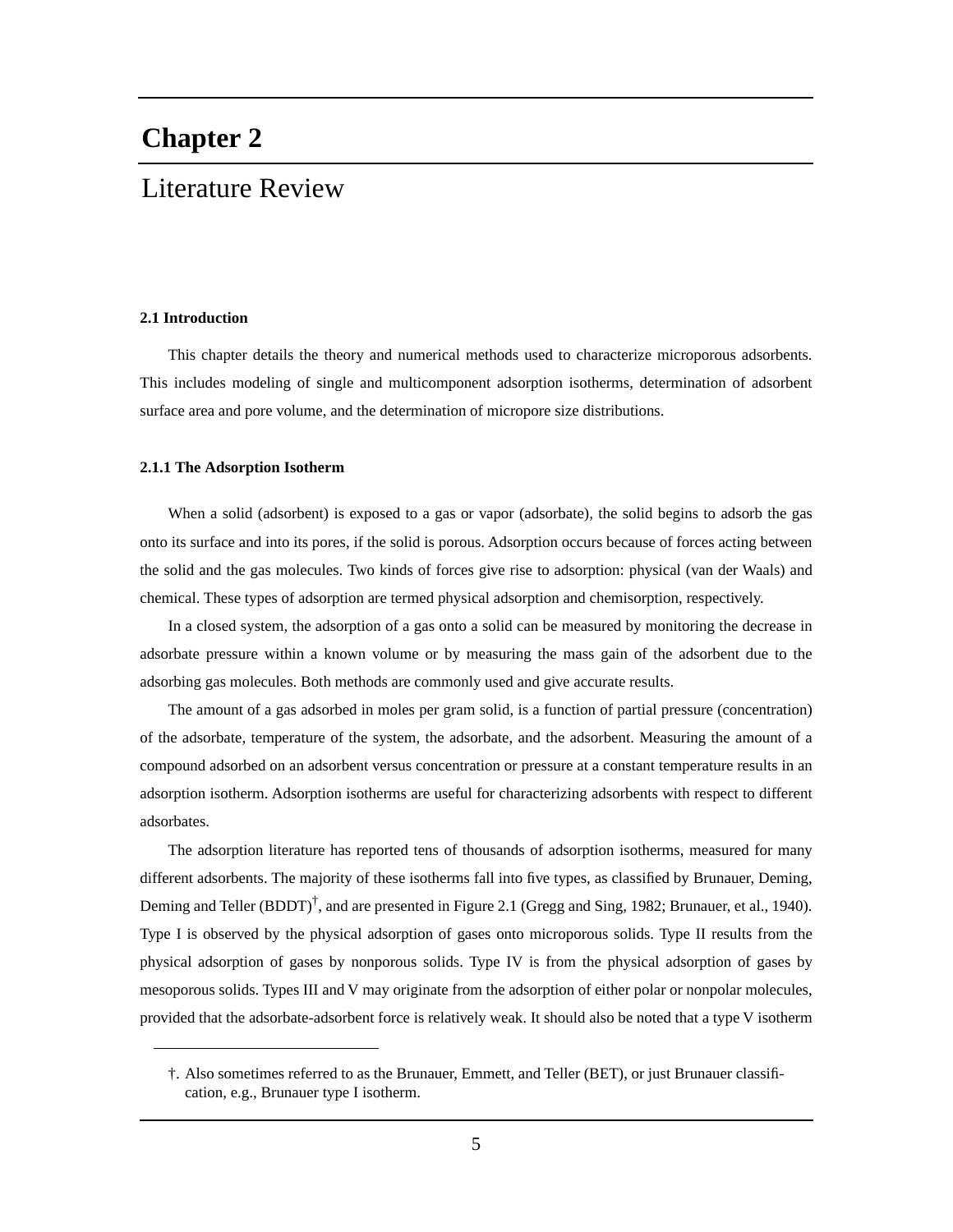

**Figure 2.1. The Five Types of Adsorption Isotherms as Classified by Brunauer, Deming, Deming, and Teller (BDDT).**

possesses a hysteresis loop. Water vapor adsorption on microporous activated carbon is an example of a type V isotherm.

#### **2.1.2 Adsorption Forces**

Adsorption of a gas onto a solid is the result of the attraction forces between adsorbate and adsorbent molecules. Currently, adsorption models are idealized and it is not possible to calculate an adsorption isotherm based upon independently determined parameters of gas and solid (Gregg and Sing, 1982). Adsorption forces include dispersion forces (attractive), short-range repulsive forces, and electrostatic (coulombic) forces if either the solid or the gas is polar. Dispersion forces (also called London or van der Waals forces) arise from the rapid fluctuation in electron density within each atom. This induces an electrical dipole moment in neighboring atoms, leading to an attraction between the atoms.

### **2.1.3 Pore Size**

The size of individual pores can vary greatly in size and shape for different adsorbents and even within the same adsorbent. Pores are usually characterized in terms of their width, meaning the diameter of a cylindrical pore or the distance between two sides of a slit-shaped pore. Dubinin (1960) proposed a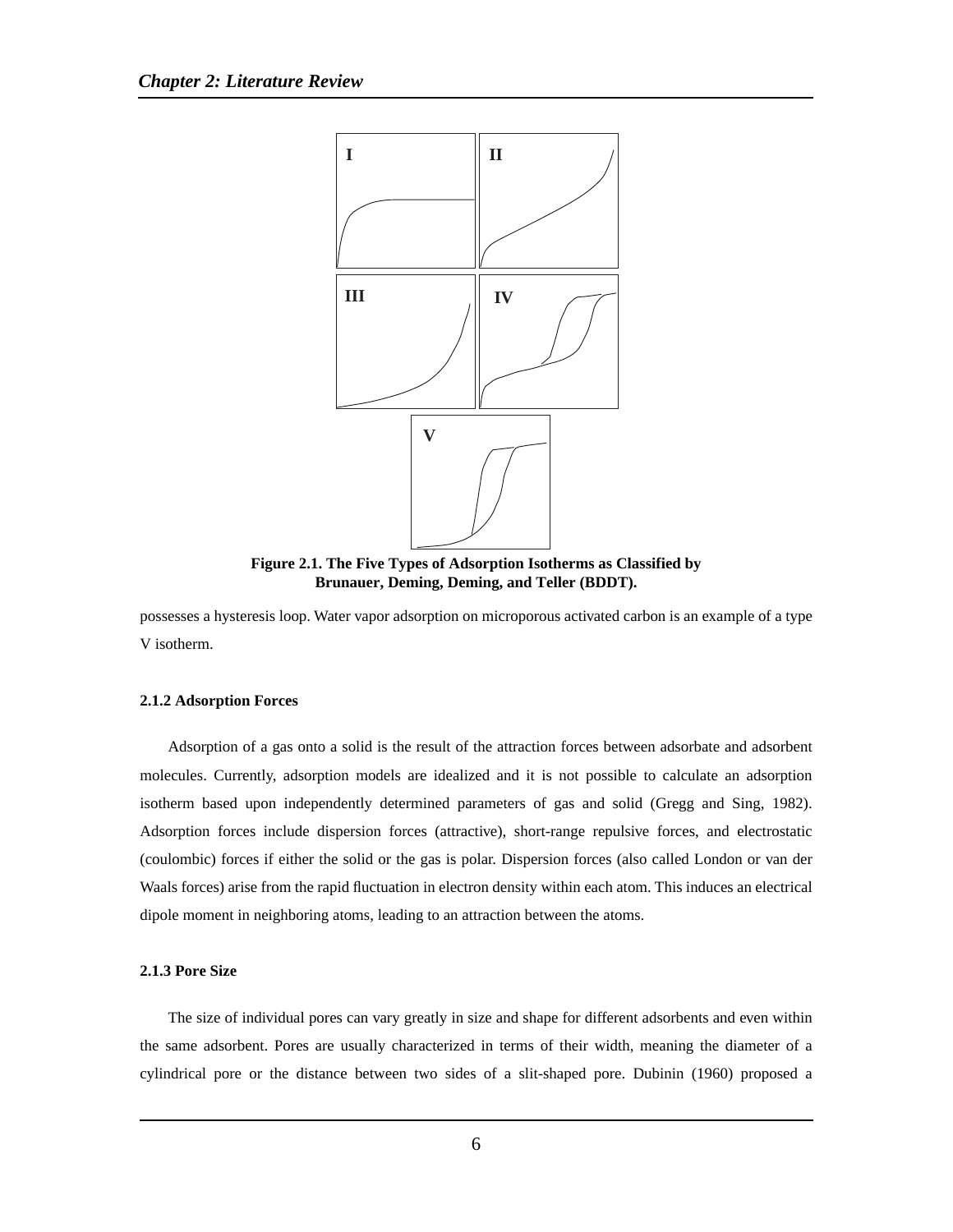classification of pores presented in Table 2.1 which was later adopted by the International Union of Pure and Applied Chemistry (IUPAC, 1972).

| Pore Classification | Pore Width                                       |  |  |
|---------------------|--------------------------------------------------|--|--|
| Micropores          | less than $\sim$ 20 Å (2 nm)                     |  |  |
| <b>Mesopores</b>    | between $\sim$ 20 and $\sim$ 500 Å (2 and 50 nm) |  |  |
| Macropores          | more than $\sim$ 500 Å (50 nm)                   |  |  |

**Table 2.1. Pore Classifications by Pore Width.**

The basis for the pore classifications presented in Table 2.1 is that each size range corresponds to different adsorption effects, as observed in an adsorption isotherm. The interaction potential in micropores is much greater than that in larger pores due to the closeness of the pore walls, resulting in an enhanced adsorption potential. An adsorbate molecule within a micropore is held there by adsorption forces originating from approximately the ten nearest surface atoms. The forces on adsorbate molecules are a function of distance between adsorbate and adsorbent atoms (pore size) and polarity (permanent or induced) of the adsorbate and adsorbent atoms (Marsh, 1987). Capillary condensation takes place within mesopores, resulting in a hysteresis loop in the adsorption isotherm. The pores are so wide in the macropore range that it is nearly impossible to map out the isotherm in detail because the relative pressures of the adsorbate  $(P/P_0)$ would be so close to unity. Mercury is typically used to examine macropore structure, due to its low vapor pressure.

#### **2.2 Single Component VOC Adsorption**

#### **2.2.1 The Freundlich Equation**

The Freundlich equation is an empirical expression used to describe adsorption isotherms where there is a linear response for adsorption capacity as a function of adsorbate concentration (or partial pressure) when this function is plotted on log-log scales. The valid concentration range for the Freundlich equation varies according to the adsorbate-adsorbent combination. The Freundlich equation is represented as:

$$
\frac{\mathbf{x}}{\mathbf{m}} = \mathbf{k} \, \mathbf{C}^{1/n} \tag{2.1}
$$

where x is the mass of solute adsorbed; m is the mass of adsorbent; k and n are empirical constants and C is the equilibrium concentration of the adsorbate in the bulk gas phase. The constants k and n in equation 2.1 are determined by plotting log  $(C)$  on the abscissa and log  $(x/m)$  on the ordinate (the line determined from the plot has a slope of 1/n and an intercept of log (k)). The Freundlich equation is useful in cases where the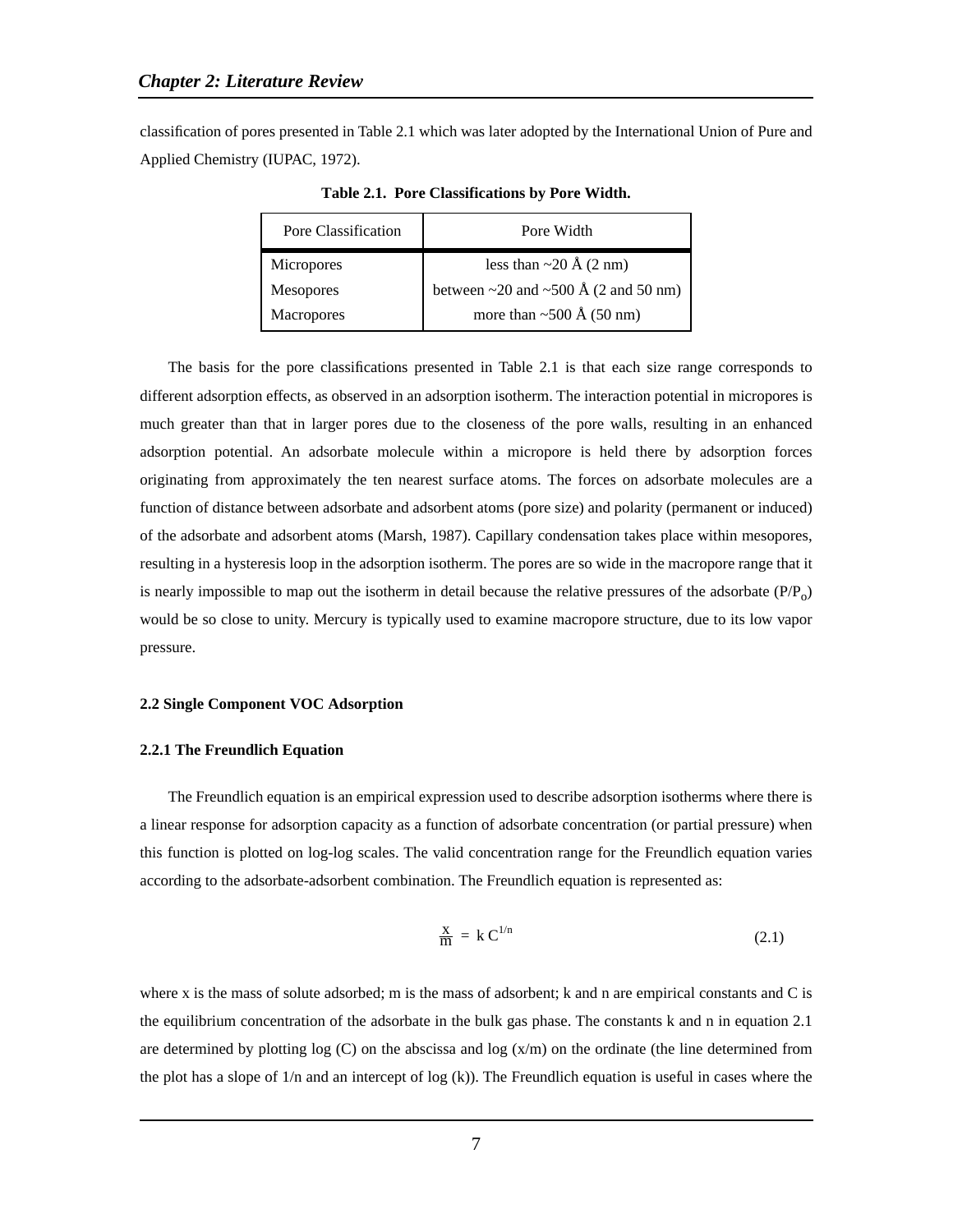actual identity of the adsorbate is not known (Treybal, 1980). The disadvantages of using the Freundlich equation is that it is only useful for limited adsorbate concentration ranges and it has no predictive ability with regard to adsorption isotherms for similar adsorbates. A new Freundlich plot must be produced for each adsorbate-adsorbent combination.

#### **2.2.2 The Brunauer, Emmett, and Teller (BET) Model**

BET theory (Brunauer et al., 1938) is based on a kinetic model of adsorption proposed by Langmuir in 1916 and portrays a solid surface as an array of adsorption sites. Equilibrium occurs when the rate at which molecules arriving from the gas phase and condensing or adsorbing onto unoccupied adsorption sites is equal to the rate at which molecules evaporate or desorb from occupied sites.

For the case of monolayer adsorption, the Langmuir equilibrium adsorption equation results (Langmuir, 1916):

$$
\frac{n}{n_m} = \frac{BP}{1 + BP} \tag{2.2}
$$

where n is the amount in moles adsorbed on 1 g of adsorbent;  $n_m$  is the monolayer capacity (the adsorption of one molecular layer of the adsorbate on the adsorbent); B is an empirical constant; and P is the partial pressure of the adsorbate. Assuming multiple adsorptive layers<sup>†</sup>, the BET equilibrium adsorption equation is produced:

$$
\frac{n}{n_m} = \frac{c (P/P_0)}{(1 - P/P_0) (1 + (c - 1) (P/P_0))}
$$
(2.3)

where

$$
c = \exp\left(\frac{(q_1 - q_L)}{RT}\right) \tag{2.4}
$$

 $P_0$  is the saturation vapor pressure of the adsorbate;  $(q_1 - q_L)$  is the net heat of adsorption; R is the ideal gas law constant and T is the temperature in Kelvin (Gregg and Sing, 1982).

Because adsorption experiments frequently measure volume adsorbed, rather than moles adsorbed, it is convenient to represent equation 2.3 as equation 2.5, where V is the volume adsorbed per gram of adsorbent and  $V_m$  is the monolayer adsorption capacity in terms of volume.

<sup>†.</sup> The reader is asked to consult Brunauer, Emmett and Teller (1938), or Gregg and Sing (1982) for the assumptions made and the resulting derivation for equation 2.3.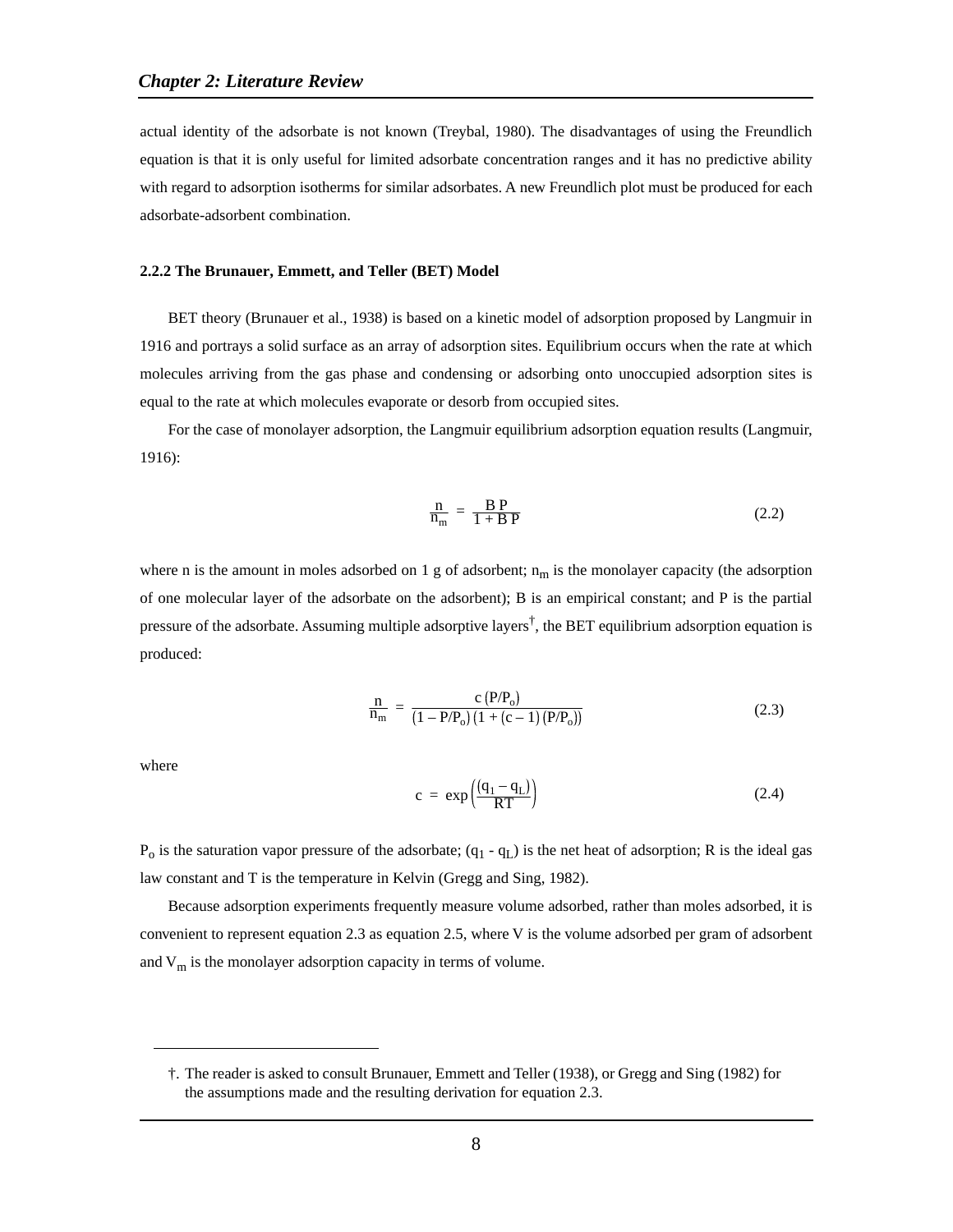$$
\frac{V}{V_m} = \frac{c (P/P_0)}{(1 - P/P_0) (1 + (c - 1) (P/P_0))}
$$
(2.5)

Plotting P/P<sub>o</sub> versus (P/P<sub>o</sub>)/V(1 - P/P<sub>o</sub>) over the range of  $0.05 < P/P_0 < 0.35$ , the parameters V<sub>m</sub> and c can be determined using equations 2.6 and 2.7.

$$
V_m = \frac{1}{slope + intercept}
$$
 (2.6)

$$
c = \frac{slope}{intercept} + 1
$$
 (2.7)

The surface area of adsorbent can then be determined using equation 2.8, where S is the surface area of the adsorbent  $[m^2/g]$ ,  $\sigma$  is the area of an adsorbate molecule, N<sub>A</sub> is Avagadro's number (6.022 x 10<sup>23</sup> number/ mole),  $ρ$  is the adsorbate liquid density, and MW is the molecular weight of the adsorbate molecule.

$$
S = \frac{V_m \sigma N_A \rho}{MW}
$$
 (2.8)

Many sorption analyzers measure the amount of gas adsorbed and convert it to volume of gas adsorbed at standard temperature and pressure (STP) (273 K and 1 atm). If adsorption data are determined in that manner, the volume of gas adsorbed can be converted to a liquid volume adsorbed using the ratio of the adsorbed phase (liquid) and gas densities and using equation 2.8 to calculate the surface area. One could also use equation 2.9 presented below:

$$
S = \frac{V_m N_A \sigma}{V_i} \tag{2.9}
$$

where  $V_i$  is the molar volume of the gas (22.4 L/mol at STP) and  $V_m$  is in units of  $\text{[cm}^3 \text{ gas/g}$  adsorbent].

Several adsorbates are commonly used to determine surface area of an adsorbent, with the most common being nitrogen at 77 K. Other common adsorbates are benzene at 293 K and carbon dioxide at 195, 273, or 293 K. The equations described above can be used for any adsorbate, but molecular packing and pore sieving effects should be considered when choosing an adsorbate molecule for surface area determination. An adsorbate with a relatively large saturation pressure should also be chosen for surface area determination, so that a wide range of relative pressures can be covered at the chosen adsorption temperature. McClellan and Harnsberger (1967) compiled a list of adsorbate molecular areas, some of which are presented in Table 2.2.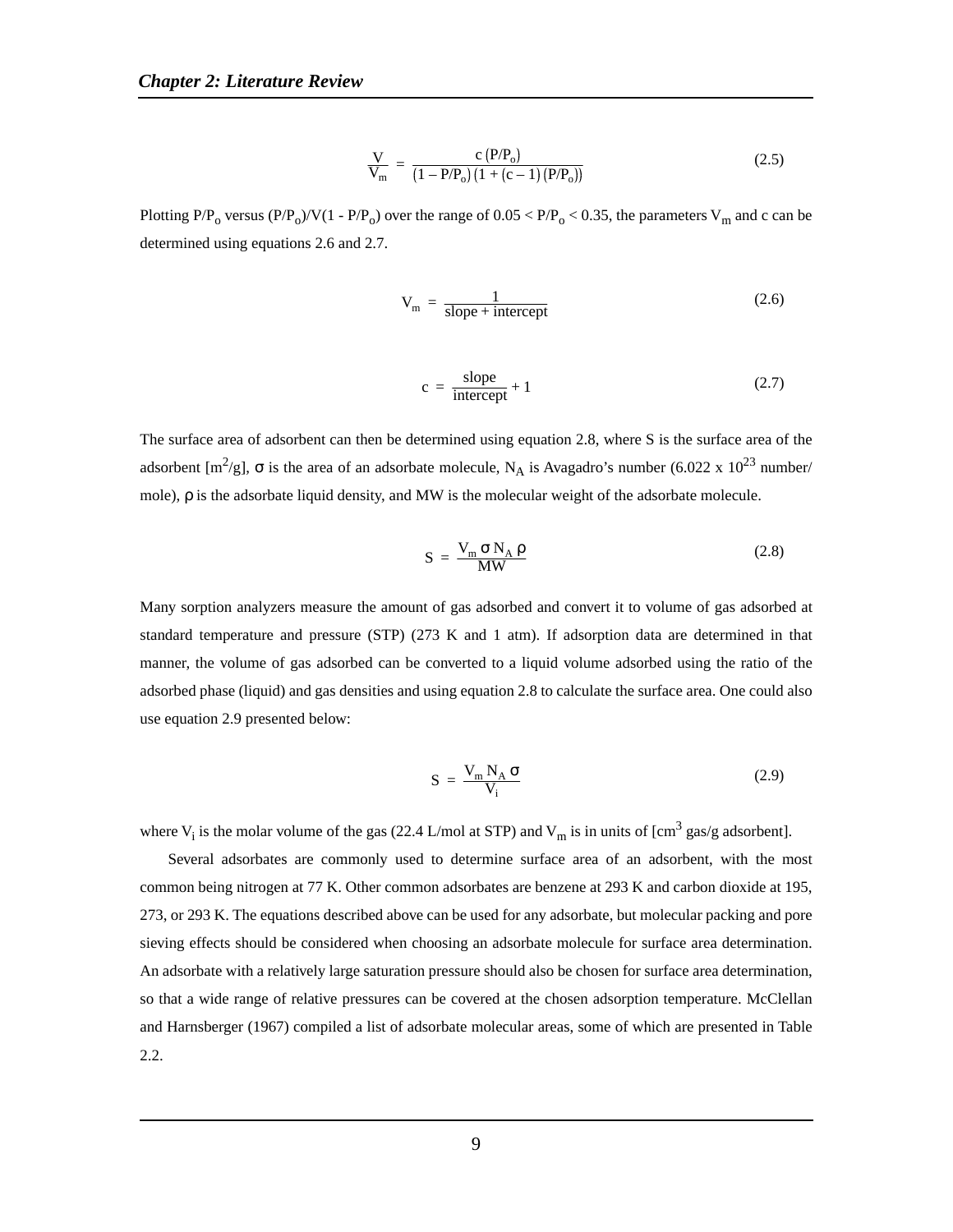| Adsorbate Molecule     | Cross-sectional Area $(\sigma)^\dagger$<br>$\hat{A}^2$ | Molecular Dimension<br>$(Lennard-Jones)^{\ddagger}$<br>[Ă] |  |
|------------------------|--------------------------------------------------------|------------------------------------------------------------|--|
| Water $(H2O)$          | 12.5                                                   | 2.64                                                       |  |
| Nitrogen $(N_2)$       | 16.2                                                   | 3.80                                                       |  |
| Acetone $(C_3H_6O)$    | 16.7                                                   | 4.60                                                       |  |
| Carbon Dioxide $(CO2)$ | 22.0                                                   | 3.94                                                       |  |
| Benzene $(C_6H_6)$     | 43.0                                                   | 5.35 $(3.7 \text{ Å} \times 7.0 \text{Å})$                 |  |
|                        |                                                        |                                                            |  |

**Table 2.2. Cross-sectional Areas of Adsorbate Molecules.**

†. McClellan and Harnsberger, 1967.

‡. Determined from viscosity data. Reference: Reid, R.C., Prausnitz, J.M., and Poling, B.E., *Properties of Gases and Liquids, Fourth Edition*, McGraw-Hill, pp. 733-734, 1987.

A criticism of BET theory is the assumption that all adsorption sites on the solid surface are energetically homogeneous. In reality, most adsorption surfaces are energetically heterogeneous, not homogeneous as BET theory proposes. Another criticism is that the model neglects adsorbate-adsorbate interactions, which are not negligible when an adsorption layer is near completion and the average separation of the molecules is small in relation to their size (Gregg and Sing, 1982).

#### **2.2.3 The Theory of Volume Filling of Micropores**

One of the most widely used theories to describe physical adsorption of gases and vapors onto microporous adsorbents was developed by M. M. Dubinin and co-workers and is generally referred to as the theory of volume filling of micropores (TVFM) (Dubinin, 1975). Several equations have been proposed based upon this theory, e.g., Dubinin-Astakhov, Dubinin-Radushkevich, and Dubinin-Stoeckli equations.

All physical adsorption theories existing previous to the work done by Dubinin used the same physical image for describing adsorption onto both porous and nonporous adsorbents. This physical image is that of formation of one or more successive adsorption layers onto a surface. In contrast, Dubinin conceived micropores as space volumes in a porous material where the molecules that successively adsorbed do not form adsorption layers, but rather adsorption is characterized by volume filling within the adsorption space. The adsorbed substance is present in the form of a liquid in a highly compressed state in the adsorption field.

The micropores within a substantially microporous adsorbent are thought to be slit-shaped (Dubinin, 1991). The width of these slits can be varied with activation. Longer activation times can produce wider slits. The slits or pores with smaller widths are characterized as having the greatest adsorption energy due to the superposition of the adsorption potentials of opposite pore walls (Carrott et al., 1991; Everett and Powl, 1976). This observation is important for the adsorption of low concentrations of gases onto microporous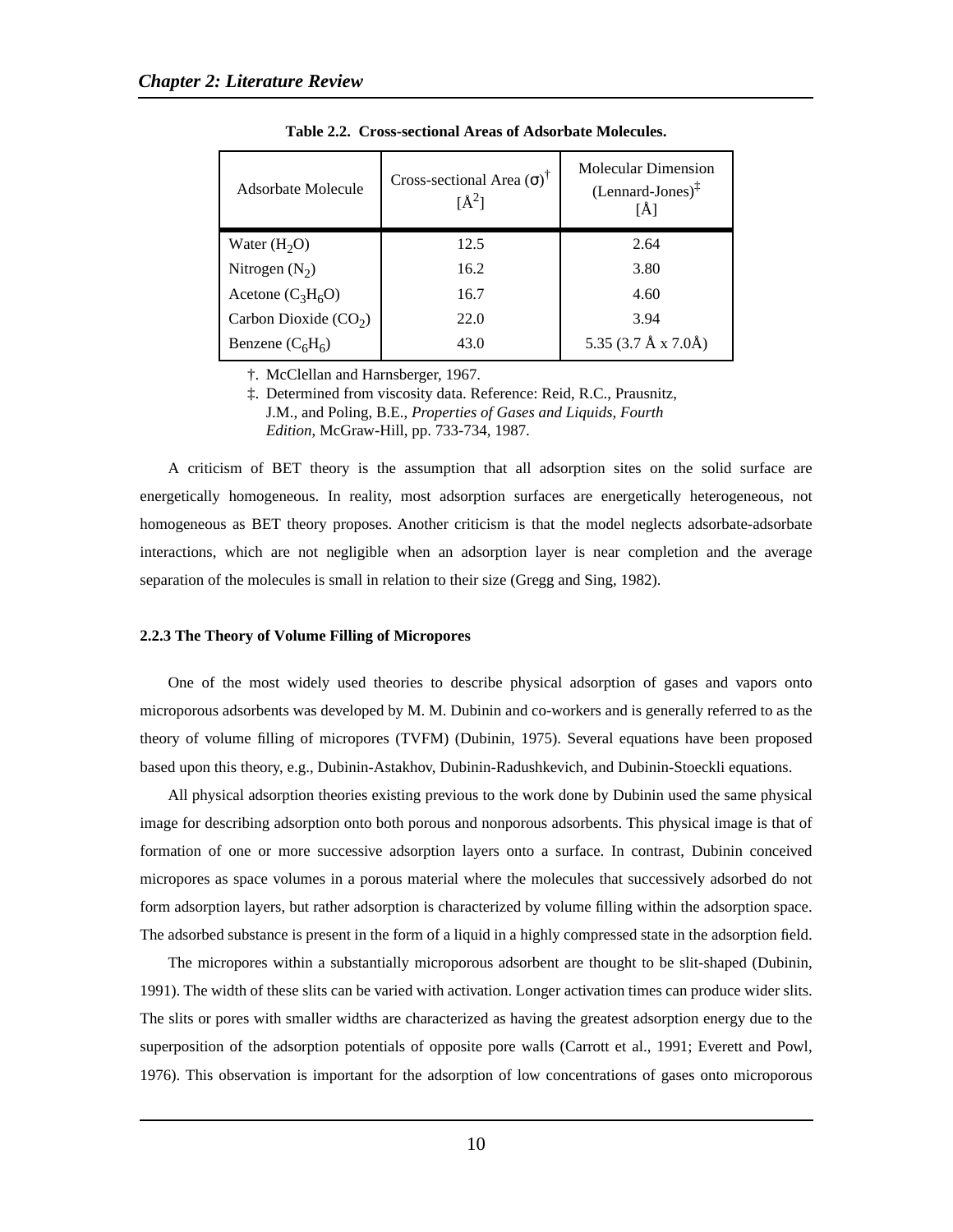adsorbents; it suggests that highly microporous materials are best suited for removal of low concentrations of VOCs (Dubinin, 1960; Dubinin, 1991; Carrott et al., 1991; Foster et al., 1992; Cal et al., 1994).

#### **2.2.4 Dubinin-Astakhov (DA) Equation**

The fundamental basis for the Dubinin et al. equations is Polanyi's potential theory of adsorption (Polanyi, 1932). At a given temperature, T, and an equilibrium partial pressure of the adsorbate, P, the maximum differential molar work, A, needed to transport one mole of the adsorbate from the liquid or gas phase to a surface of an infinitely large amount of adsorbent is expressed as

$$
A = -\Delta G = RT \ln \frac{P_o}{P}
$$
 (2.10)

where  $\Delta G$  is the Gibbs free energy, R is the ideal gas law constant and P<sub>o</sub> is the saturation vapor pressure of the adsorbate.

TVFM can be expressed in a general form, usually denoted as the Dubinin-Astakhov (DA) equation (Dubinin, 1975):

$$
W = W_o \exp\left[-\left(\frac{A}{\beta E_o}\right)^n\right]
$$
 (2.11)

where W represents the volume of the adsorbate condensed within the micropores at temperature T and relative pressure P/P<sub>o</sub> (P is the partial pressure of the adsorbate, and P<sub>o</sub> is the saturation vapor pressure of the adsorbate);  $W_0$  is the total volume of the micropores accessible to the given adsorbate (units of [cm<sup>3</sup>/g] or [mmol/g], but consistent with W); A is as presented in equation 2.10;  $E_0$  is the characteristic adsorption energy;  $\beta$  and the exponent n are parameters specific to the adsorbate.  $\beta$  is the affinity coefficient and is the ratio of adsorption potentials of the adsorbate to a reference adsorbate. β for benzene is usually taken to be one by convention. Methods for calculating  $\beta$  will be discussed in section 2.2.7. The parameter, n, can be calculated by rearranging equation 2.11:

$$
n = \frac{\log [2.30 \log (W_0/W)]}{\log (A/BE_0)}
$$
\n(2.12)

At values of W close to  $W_0$ , log (W<sub>0</sub>/W) approaches zero, making the determination of n unreliable. Unreliable estimates of n are also found at isotherm points close to the characteristic point when  $log(A/E_0)$ in the denominator approaches zero (Dubinin, 1975).

Experiments have shown that n varies from 1.5 to 3 for microporous activated carbons, increasing as the microporous structure of the activated carbons become more homogeneous, i.e., the breadth of the micropore distribution about some mean pore size decreases (Dubinin and Stoeckli, 1980; Finger and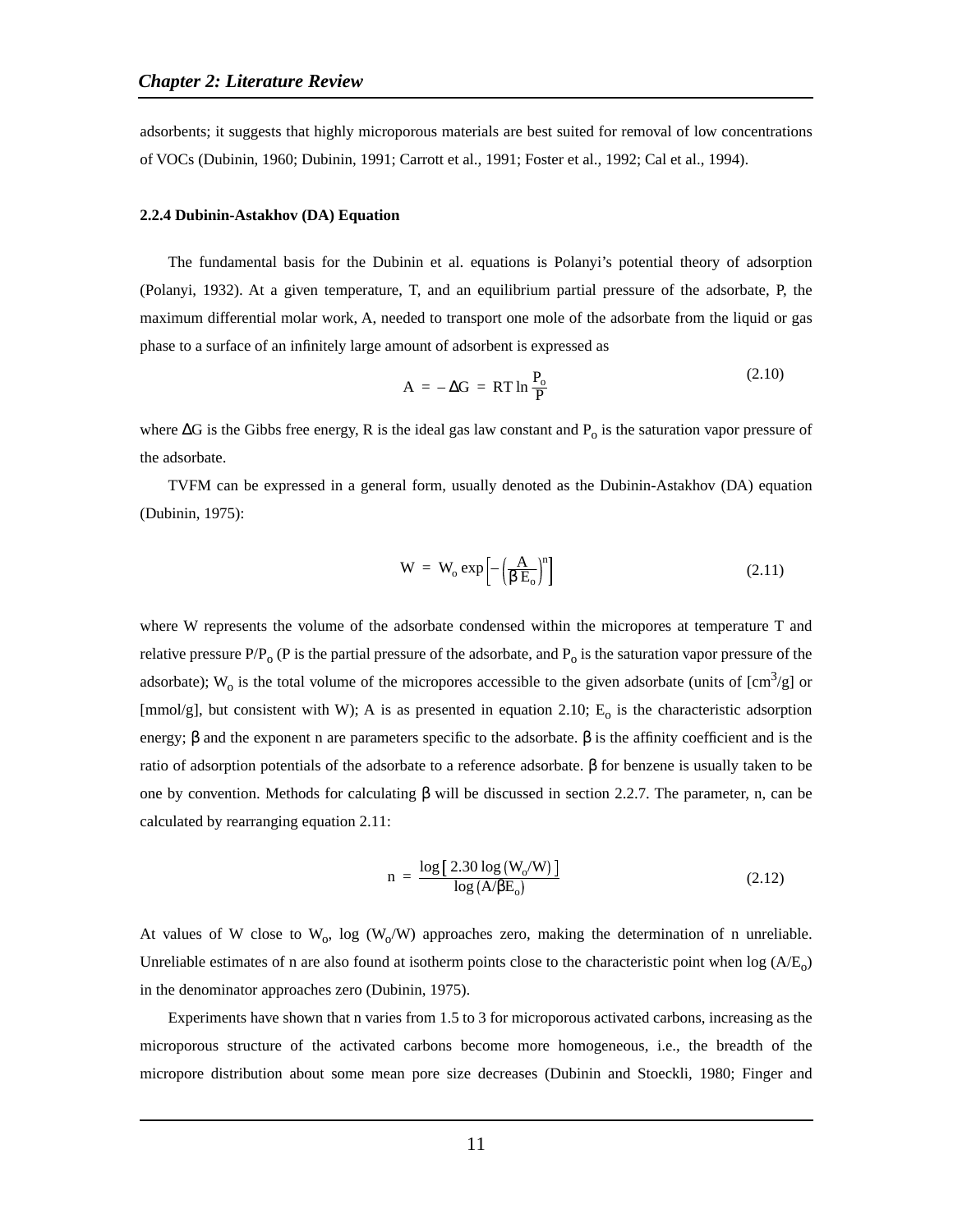Bulow, 1979). A value of  $n = 2$  has been chosen for the derivation of the Dubinin-Radushkevich equation and appears to be a good assumption when representing the adsorption of vapors by average activated carbons over a limited range of vapor pressures  $(10^{-5} < P/P_0 < 0.4$  to 0.5) (Stoeckli et al., 1989).

#### **2.2.5 Dubinin-Radushkevich (DR) Equation**

The Dubinin-Radushkevich (DR) equation was developed to describe physical adsorption onto microporous carbons. The DR equation was developed by setting the exponent n in the DA equation (equation 2.11) equal to 2, resulting in the relationship

$$
W = W_o \exp\left[-\left(\frac{A}{\beta E_o}\right)^2\right]
$$
 (2.13)

The value of  $n = 2$  was chosen after examining experimental data on the adsorption of vapors of various substances onto activated carbons with different microporous structures (Dubinin, 1975).

Plotting equation 2.13 with ln (W) on the ordinate and  $A^2$  on the abscissa yields a straight line called the characteristic adsorption equation. The characteristic adsorption equation has the form

$$
\ln W = \ln W_o - \left(\frac{1}{\beta E_o}\right)^2 A^2 \tag{2.14}
$$

The parameters  $E_0$  (or  $\beta E_0$ , if  $\beta$  is not equal to one) and W<sub>o</sub> in equation 2.14 can now be determined from the slope and the intercept, respectively, of the straight line presented in equation 2.14 because all other parameters (W,  $β$ , and A) are known or measured.

Dubinin introduced a useful method of characterizing microporous carbons by introducing a relationship for the slit-shaped micropore half-width,  $x_0$ ,

$$
k = x_0 E_0 \tag{2.15}
$$

where k is the energy characteristic constant, which was estimated using small-angle x-ray scattering and benzene adsorption data on various activated carbons and assuming that the micropores of the adsorbent are slit-shaped (Dubinin, 1989a);  $x_0$  is the pore half-width and  $E_0$  is the characteristic adsorption energy. Equation 2.15 is only valid for benzene adsorption. If other adsorbates are used, then  $x<sub>o</sub>β$  represents the pore half-width. This will be discussed in more detail in a later section. Using equation 2.15, the DR equation can be represented by

$$
W = W_o \exp\left[-\left(\frac{A x_o}{\beta k}\right)^2\right]
$$
 (2.16)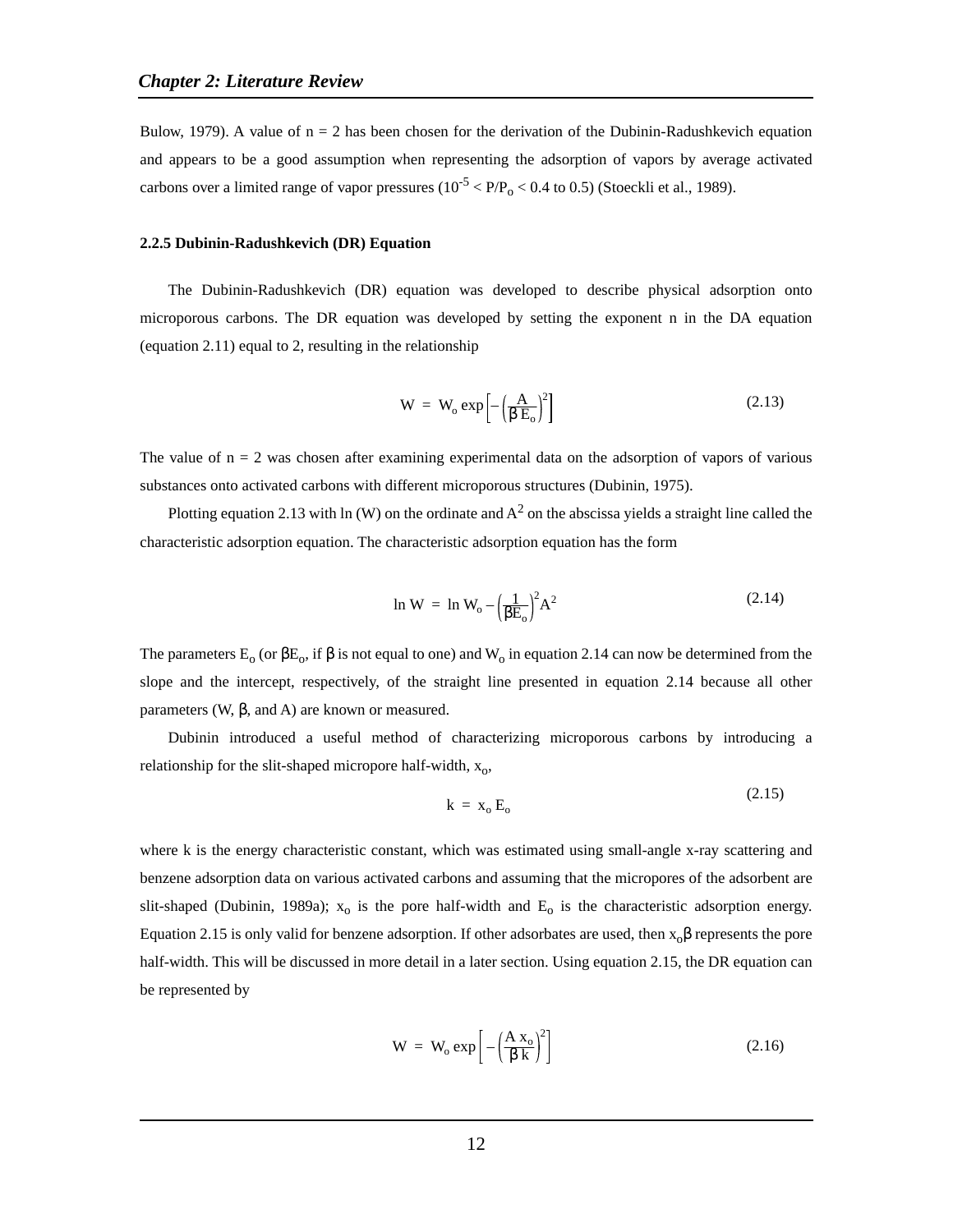or

$$
W = W_o \exp(-m x_o^2 A^2)
$$
 (2.17)

where

$$
m = \left(\frac{1}{\beta k}\right)^2\tag{2.18}
$$

with A as defined in equation 2.10. Dubinin suggests a value of 12.0 kJ-nm/kg-mol for k when using benzene adsorption on microporous activated carbons (Dubinin, 1985).

#### **2.2.6 Dubinin-Stoeckli (DS) Equation**

The Dubinin-Stoeckli (DS) equation incorporates a Gaussian distribution of pore half-widths in its description of adsorption of vapors and gases onto heterogeneous microporous adsorbents (Dubinin, 1989a). If a Gaussian distribution is used to describe the micropores' size distribution, then equation 2.19 can be used to describe the adsorption of gases and vapors onto heterogeneous microporous adsorbents with slitshaped pores, where x is the normal half-width distribution of micropore volumes  $(W_0)$  for the slit-pore model. Defining  $W_0^0$  as the total of the volume of micropores and supermicropores<sup>†</sup>, the normal distribution equation is obtained:

$$
\frac{d(\mathbf{W}_o)}{d(\mathbf{x})} = \frac{\mathbf{W}_o^o}{\delta \sqrt{2\pi}} \exp\left(-\frac{(\mathbf{x}_o - \mathbf{x})^2}{2\delta^2}\right) \tag{2.19}
$$

where  $x_0$  is the modal micropore half-width for the distribution and  $\delta$  is the variance of the pore half-width.

Using equation 2.17 for adsorbents with a homogeneous structure and equation 2.19 for the micropore volume distribution, a TVFM adsorption equation can be derived for adsorbents with heterogeneous microporous structure. Differentiating equation 2.17 and substituting  $d(W_0)$  into equation 2.19, the adsorption equation in integral form is obtained:

$$
W = \frac{W_o^o}{\delta \sqrt{2\pi}} \int_0^\infty \exp\left(-\frac{(x_o - x)^2}{2\delta^2}\right) \exp\left(-m x_o^2 A^2\right) dx \tag{2.20}
$$

Integrating equation 2.20 yields the DS adsorption equation for adsorbents with heterogeneous microporous structure (Dubinin, 1989a):

 $\dagger$ . According to Dubinin, the micropore range includes slit-shaped pores with  $x < 0.6$ -0.7 nm, and the supermicropore range includes larger sized pores with  $0.6$ - $0.7 < x < 1.5$ -1.6 nm, where x is the micropore half-width for the slit-pore model (Dubinin, 1989b).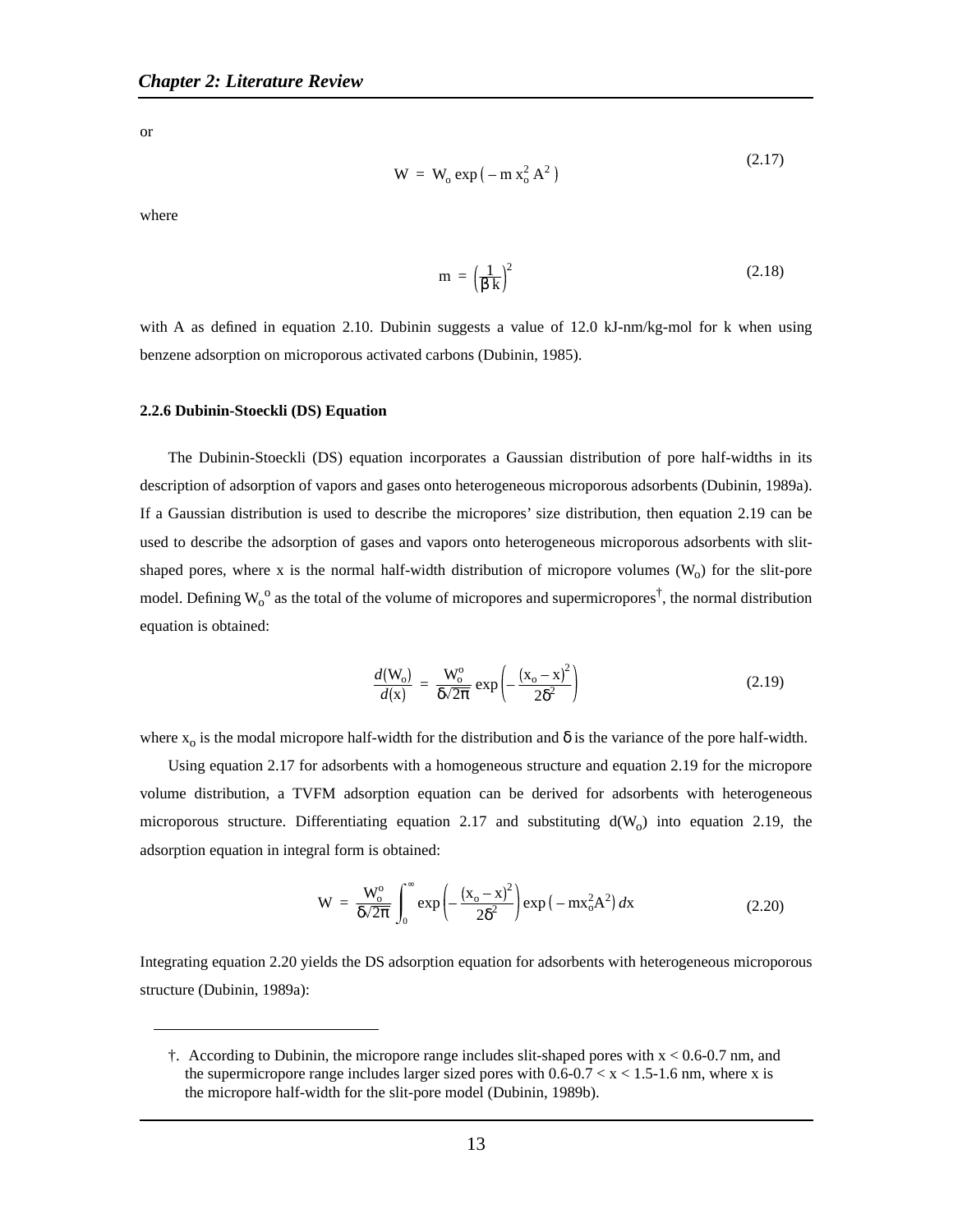$$
W = \frac{W_0^o}{2\sqrt{1 + 2m\delta^2 A^2}} \exp\left[-\frac{mx_0^2 A^2}{\sqrt{1 + 2m\delta^2 A^2}}\right] \left[1 + \text{erf}\left(\frac{x_0}{\delta\sqrt{2}\sqrt{1 + 2m\delta^2 A^2}}\right)\right]
$$
(2.21)

By noting that the probability integral erf ( $\infty$ ) = 1, the DS equation 2.21 becomes the DR equation 2.17 for adsorbents with homogeneous microporous structure, i.e., for  $\delta = 0$ .

#### **2.2.7 The Affinity Coefficient**

For different vapors, the attractive forces of the molecules to the surface of the adsorbent are not the same. According to the theory of dispersion interaction (Muller, 1936), the adsorption spaces filled by two different substances is proportional to the ratio of the polarizabilities  $(\alpha)$  of the two vapors. For identical adsorption capacities, W, or volume fillings of the adsorption space, the adsorption potentials, Ε, have a constant ratio (Dubinin, 1975):

$$
\beta = \frac{E}{E_o} = \frac{\alpha}{\alpha_o} \tag{2.22}
$$

Two methods are commonly used to calculate β. The somewhat simpler method for the calculation of β, shown in equation 2.23, is to approximate  $\beta$  with the ratio of the parachor ([P]) of the adsorbate of interest to the parachor of the reference adsorbate  $([P]_0)$ , which is usually taken to be benzene.

$$
\beta = \frac{[\mathbf{P}]}{[\mathbf{P}]_0} \tag{2.23}
$$

A parachor is a secondary derived function dependent on the primary properties of surface tension, density, and molecular weight of the adsorbate, and can be represented as (Quayle, 1953):

$$
[P] = \gamma^{1/4} \frac{M}{(D-d)}
$$
  
where  $\gamma = C (D-d)^4$  (2.24)

and D and d are the densities of a liquid and its vapor, respectively,  $\gamma$  is the surface tension, C is a constant characteristic of the liquid, and M is the molecular weight of the compound. The parachor of a substance is equal to its molar volume in liquid form when its surface tension (in units of dynes/cm) is close to unity. At this condition, the intermolecular forces of attraction between adsorbate molecules produce identical compression of the liquid compound, and the proportionality between its molar volume and the volume of molecules hold more precisely (Dubinin, 1960).

Table 2.3 shows parachors for select adsorbates of interest in indoor air quality and the affinity coefficients calculated using equation 2.23 with nitrogen, benzene and acetone as the reference adsorbates. The parachor values in Table 2.3 are mean values calculated by the author (M.P. Cal) from data provided by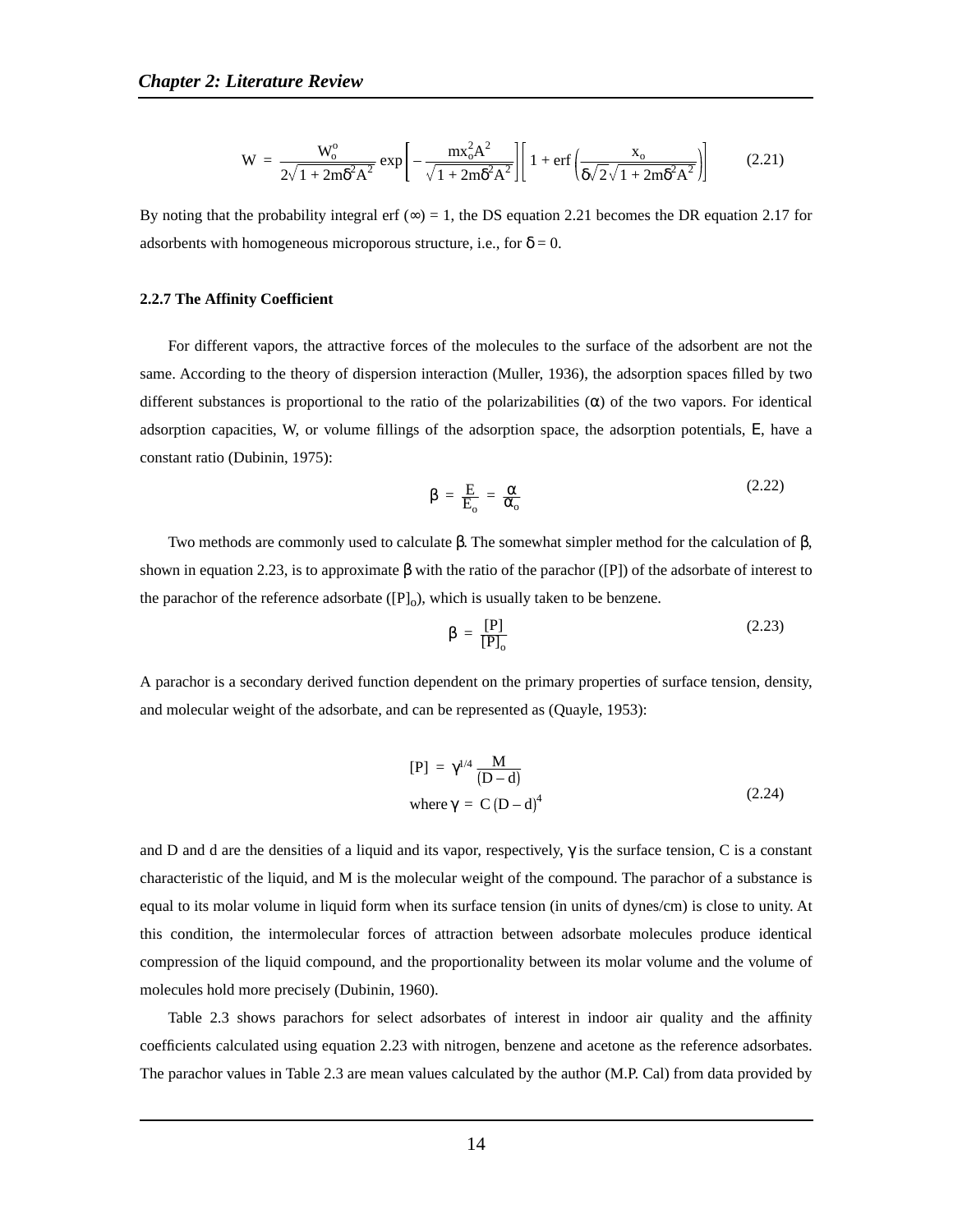Quayle (1953), with the exception of the parachor for acetaldehyde which was calculated by treating the parachor as an additive function (Quayle, 1953). In this method, each chemical functional group of a molecule is given a reduced parachor value. These reduced parachors are then summed to give the parachor for the molecule. A thorough discussion of this method is presented by Quayle (1953).

| Adsorbate                 | Parachor, [P] | $(wrt^{\dagger}$ nitrogen) | β<br>(wrt benzene) | (wrt acetone) |
|---------------------------|---------------|----------------------------|--------------------|---------------|
| Acetaldehyde              | 134.5         | 1.98                       | 0.653              | 0.83          |
| Acetone                   | 161.2         | 2.37                       | 0.782              | 1.00          |
| Benzene                   | 206.1         | 3.03                       | 1.00               | 1.28          |
| Ethylbenzene              | 284.3         | 4.18                       | 1.38               | 1.76          |
| Methyl Ethyl Ketone (MEK) | 245.9         | 2.92                       | 0.96               | 1.23          |
| (2-Butanone)              |               |                            |                    |               |
| Nitrogen                  | 68.0          | 1.00                       | 0.33               | 0.42          |
| Toluene                   | 246.0         | 3.62                       | 1.19               | 1.53          |
| 1,1,1 Tricholorethane     | 224.8         | 3.31                       | 1.09               | 1.39          |
| $p$ -Xylene               | 285.0         | 4.19                       | 1.38               | 1.77          |

**Table 2.3. Parachors and Affinity Coefficients of Adsorbates.**

 $\dagger$ . wrt = with respect to.

The second method used to calculate the affinity coefficient is based upon dispersion interaction theory according to Kirkwood and Muller (Muller, 1936) using the equation

$$
\beta = \frac{\alpha}{\alpha_o} \left( \frac{\alpha_o / \chi_o + \alpha_s / \chi_s}{\alpha / \chi + \alpha_s / \chi_s} \right) \tag{2.25}
$$

where  $\alpha$  and  $\alpha_0$  are polarizabilities of the test and reference vapor, respectively; and  $\chi$  and  $\chi_0$  are diamagnetic susceptibilities of the test and reference vapor, respectively. The variables  $\alpha_s$  and  $\chi_s$  denote the corresponding values for the adsorbent material (e.g., activated carbon) (Dubinin, 1991). The polarizabilities and diamagnetic susceptibilities of several compounds of interest are presented in Table 2.4 along with β, which was calculated using equation 2.25 (Lide, 1990).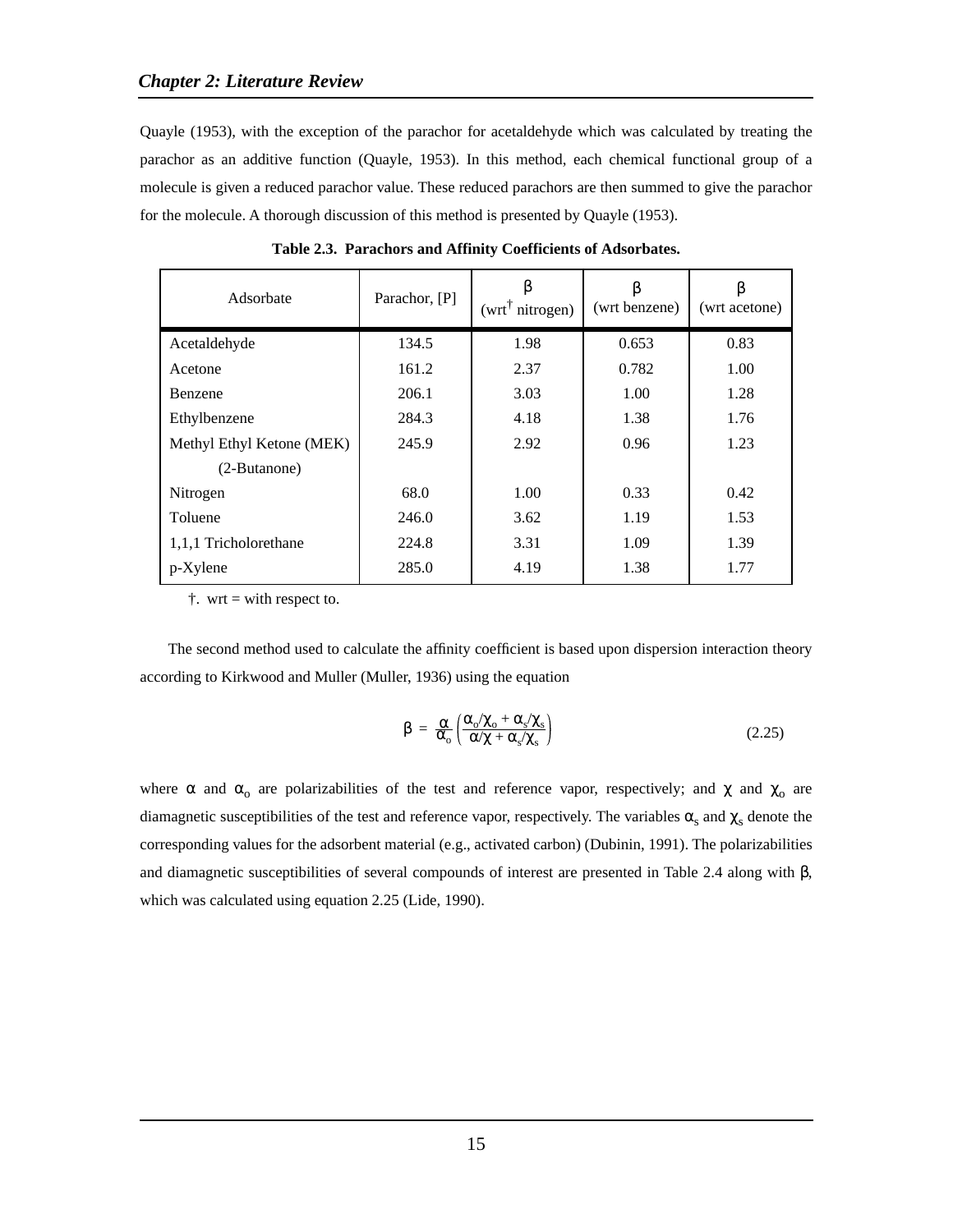| Adsorbate           | $\alpha$<br>$\text{cm}^3$ ] | χ             | β<br>(wrt<br>nitrogen) | (wrt benzene) | (wrt acetone) |
|---------------------|-----------------------------|---------------|------------------------|---------------|---------------|
| Acetaldehyde        | $4.59 E - 24$               | $-22.7E-6$    | 2.33                   | 0.432         | 0.704         |
| Acetone             | $6.33 E - 24$               | $-33.7 E - 6$ | 3.31                   | 0.614         | 1.00          |
| Benzene             | $10.32 E - 24$              | $-54.8 E - 6$ | 5.40                   | 1.00          | 1.63          |
| Ethylbenzene        | $14.2 E - 24$               | $-77.3 E - 6$ | 7.50                   | 1.39          | 2.26          |
| Methyl Ethyl Ketone | $8.13 E - 24$               | $-45.6 E - 6$ | 4.34                   | 0.805         | 1.31          |
| (2-Butanone)        |                             |               |                        |               |               |
| Nitrogen            | $1.74 E - 24$               | $-12.0 E - 6$ | 1.00                   | 0.185         | 0.302         |
| Toluene             | $12.3 E - 24$               | $-65.9E - 6$  | 6.46                   | 1.20          | 1.95          |
| $p$ -Xylene         | $14.1 E - 24$               | $-76.8 E - 6$ | 7.45                   | 1.38          | 2.25          |
| Carbon (adsorbent)  | $1.76E - 24$                | $-6.0 E - 6$  | $N/A^{\ddagger}$       | N/A           | N/A           |

**Table 2.4. Parameters for calculation of affinity coefficient.**

 $\dagger$ . wrt = with respect to.

 $\ddagger$ . N/A = not applicable.

Both equations 2.23 and 2.25 have been used in the adsorption literature. Thus far, it is not clear which equation gives a better estimate of β, but it is clear from Tables 2.3 and 2.4 that both methods, while presenting similar values for β, do differ.

#### **2.3 Pore Size Distributions for Microporous Materials**

Currently, there is no standard for determining a pore size distribution of a microporous adsorbent (Gregg and Sing, 1982). Several models have been proposed, however, and will be described in sections 2.3.1 and 2.3.2. All of the models rely on using adsorption isotherm data of a single adsorbate and then converting that adsorption data into a pore size distribution. It is very likely that none of the methods described here give a true representation of the pore size distribution of a microporous adsorbent, because of the assumptions made in their derivations. The data obtained using the various pore size distribution methods are probably best used to compare similar adsorbents with varying degrees or types of activation. While the pore size distribution data may not be accurate, they may give useful information on how the pore structure changes with different activation times or methods. Currently, the best method for determining a pore size distribution is to use molecular probes of different sizes. Molecular probes produce a discrete distribution based upon the sizes of the molecules used. This method tends to be time consuming and is rarely warranted for the characterization of particular adsorbent. Additionally, molecular probes should be used which rely solely on physical adsorption and not on chemical adsorption or hydrogen-bonding, as this will distort the pore size distribution.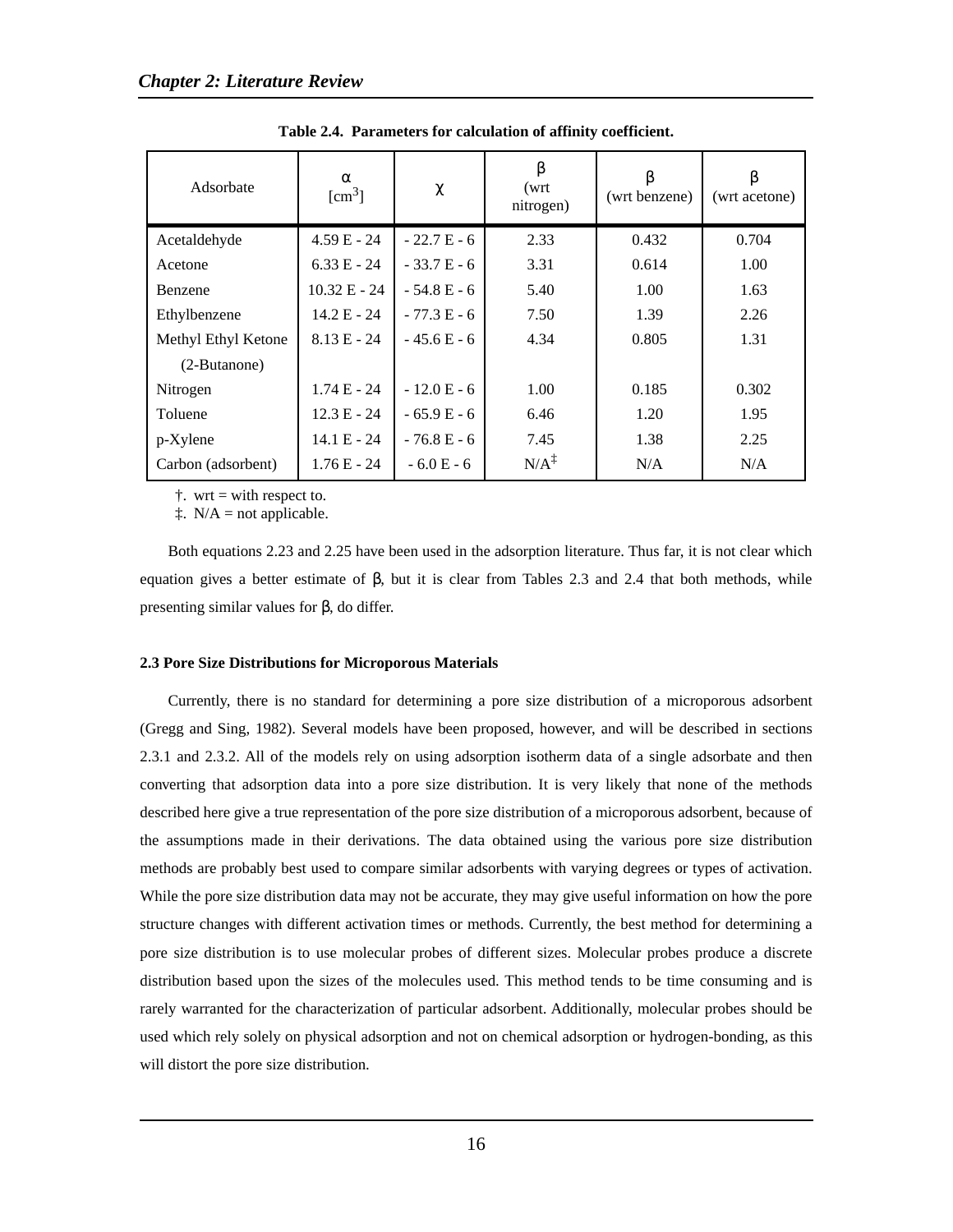#### **2.3.1 The Dubinin Method**

The Dubinin-Stoeckli (DS) equation (equation 2.21) can be used to represent a pore size distribution for a microporous adsorbent (Dubinin, 1989a). As previously mentioned, the DS equation assumes a Gaussian distribution of pores about some slit-pore half-width  $(x_0)$ . It is unlikely that a pore size distribution assumes a Gaussian shape for any microporous adsorbent, no matter the extent of the homogeneity of the adsorbent starting material before activation, because on a microscopic scale carbon surfaces tend to be heterogeneous. A Gaussian distribution was chose by Dubinin because it was assumed that activation is a random process and therefore may follow a Gaussian distribution. It was also used simply because of mathematical convenience. Nevertheless, the DS method and variations of it have been used extensively in the literature. Since the DS equation requires the simultaneous solution of three parameters ( $W_0$ ,  $x_0$ , and  $\delta$ ), non-linear regression techniques must be used. This means that enough data points over a sufficiently large enough pressure range must be available so that DS parameters converge to their proper values. A P/P<sub>o</sub> range of about  $10^{-6}$  or  $10^{-5}$  up to about 0.4 to 0.5 is recommended when trying to fit adsorption data to the DS equation (Dubinin, 1989a).

The Dubinin-Radushkevich (DR) equation (equation 2.13) may also be used along with equation 2.15 to obtain some information about the pore size of a particular microporous adsorbent. Fitting adsorption isotherm data to the DR equation to obtain  $E_0$  and then solving for  $x_0$  using equation 2.15 gives a measurement of the mean micropore half-width. Using the DR equation gives a single value for micropore half-width, rather than a distribution, as obtained with the DS equation. For the calculation of  $x_0$  to be valid, adsorption isotherm data for benzene at 293 K must be used. This is because the relationship between  $x_0$  and  $E_0$  was experimentally determined for benzene. If other adsorbates are used,  $x_0$  must be corrected by multiplying by the affinity coefficient,  $\beta$ . Therefore, other adsorbates may be used to calculate  $x_0$ , but the results may differ from that obtained using benzene adsorption, because of the accuracy in determining β, the interaction of the adsorbate with the adsorbent (e.g., due to polarity), and molecular sieving effects.

#### **2.3.2 The Horvath-Kawazoe (HK) Method**

Horvath and Kawazoe (1983) developed a method for determining effective pore size distributions from adsorption isotherms on molecular-sieve activated carbon. They claim that the HK method is more exact theoretically and more practical than previously developed methods (e.g., t-plot and  $\alpha_s$ -plot). While the HK model outlined is for slit-shaped pores using  $N_2$  isotherms at 77 K, it can be extended to other pore shapes (e.g., cylindrical) and other adsorbates, using slight modifications to the model. The HK model assumes an average potential function between two parallel layers of carbon and then adds the interaction effects of adsorbate molecules within these layers or slit-shaped pores. Integration of the resulting adsorption potential gives the following: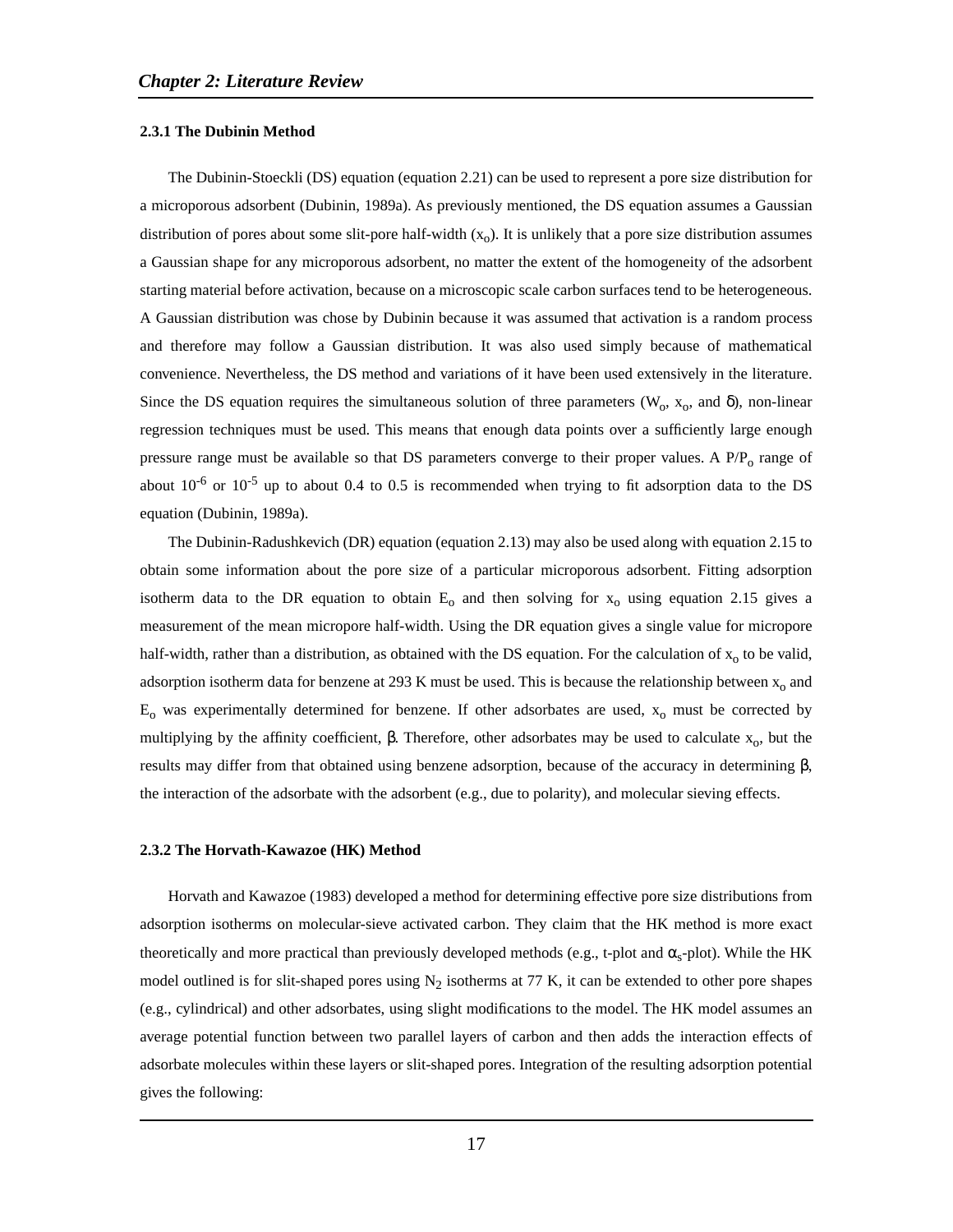$$
R T \ln\left(\frac{P}{P_o}\right) = K \frac{N_a A_a + N_A A_A}{\sigma^4 (l - d)} \left[ \frac{\sigma^4}{3 (l - d/2)^3} - \frac{\sigma^{10}}{9 (l - d/2)^9} - \frac{\sigma^4}{9 (d/2)^3} + \frac{\sigma^{10}}{9 (d/2)^9} \right] \tag{2.26}
$$

where K is Avagadro's number, N<sub>a</sub> is the number of atoms per unit area of adsorbent [atom/cm<sup>2</sup>], N<sub>A</sub> is the number of molecules per unit area of adsorbate  $[molec/cm^2]$ ,  $A_a$  and  $A_A$  are Lennard-Jones potentials constants [J/molec],  $\sigma$  is the distance between a gas atom and the nuclei of the surface at zero interaction energy [nm], 1 is the distance between nuclei of two layers (pore width), and d is the diameter of an adsorbent atom plus the diameter of an adsorbate molecule. Substituting the values for carbon and nitrogen atoms into equation 2.26 results in

$$
\ln\left(\frac{P}{P_o}\right) = \frac{62.38}{(1 - 0.64)} \left[ \frac{1.895 \times 10^{-3}}{(1 - 0.32)^3} - \frac{2.7087 \times 10^{-7}}{(1 - 0.32)^9} - 0.05014 \right]
$$
(2.27)

where l is in nm.

Equation 2.27 is solved for 1 as a function of  $P/P<sub>o</sub>$  using any root-finding numerical technique. The volume adsorbed at a particular  $P/P_0$  value can then be related to the l calculated for that  $P/P_0$ . This is done for every adsorption isotherm point, providing a distribution of l values. The HK model is valid for (l - d) of about 1.5 nm. For effective pore sizes greater than that, other pore size distribution models should be used.

#### **2.4 Water Vapor Adsorption on Activated Carbon**

Water vapor adsorption on granulated activated carbon follows a characteristic s-shaped curve (Dubinin, 1980) and is dependent on relative humidity  $(RH)^{\dagger}$ . This has also been shown to be true for water vapor adsorption onto ACC. At RHs < 50%, the amount of water vapor adsorption is directly proportional to the number of oxygen groups on the surface of the carbon adsorbent (Dietz, 1991; Dubinin, 1980). This is believed to be due to the hydrogen bonding between the water molecule and the oxygen atoms present on the activated carbon surface. At RHs above about 50%, the main volume of the carbon micropores fills due to capillary condensation of the water within the pores. The main causes of water adsorption are primary adsorption centers (i.e. oxygen surface complexes). They are capable of enhancing physical adsorption of water molecules due to hydrogen bonding. Each adsorbed water molecule is a secondary adsorption center, which is also capable of forming hydrogen bonds with other water molecules.

One other feature of water vapor adsorption on microporous carbons is the development of a hysteresis loop, meaning that water vapor is not desorbed from activated carbon in the same manner as it is adsorbed. The most widely accepted explanation for the observed hysteresis is the "ink bottle" theory. It is assumed that in the desorption process small pores constrict the openings to larger pores such that adsorbed water in

 $\dagger$ . For water vapor, RH =  $(P/P_0)^*100$ .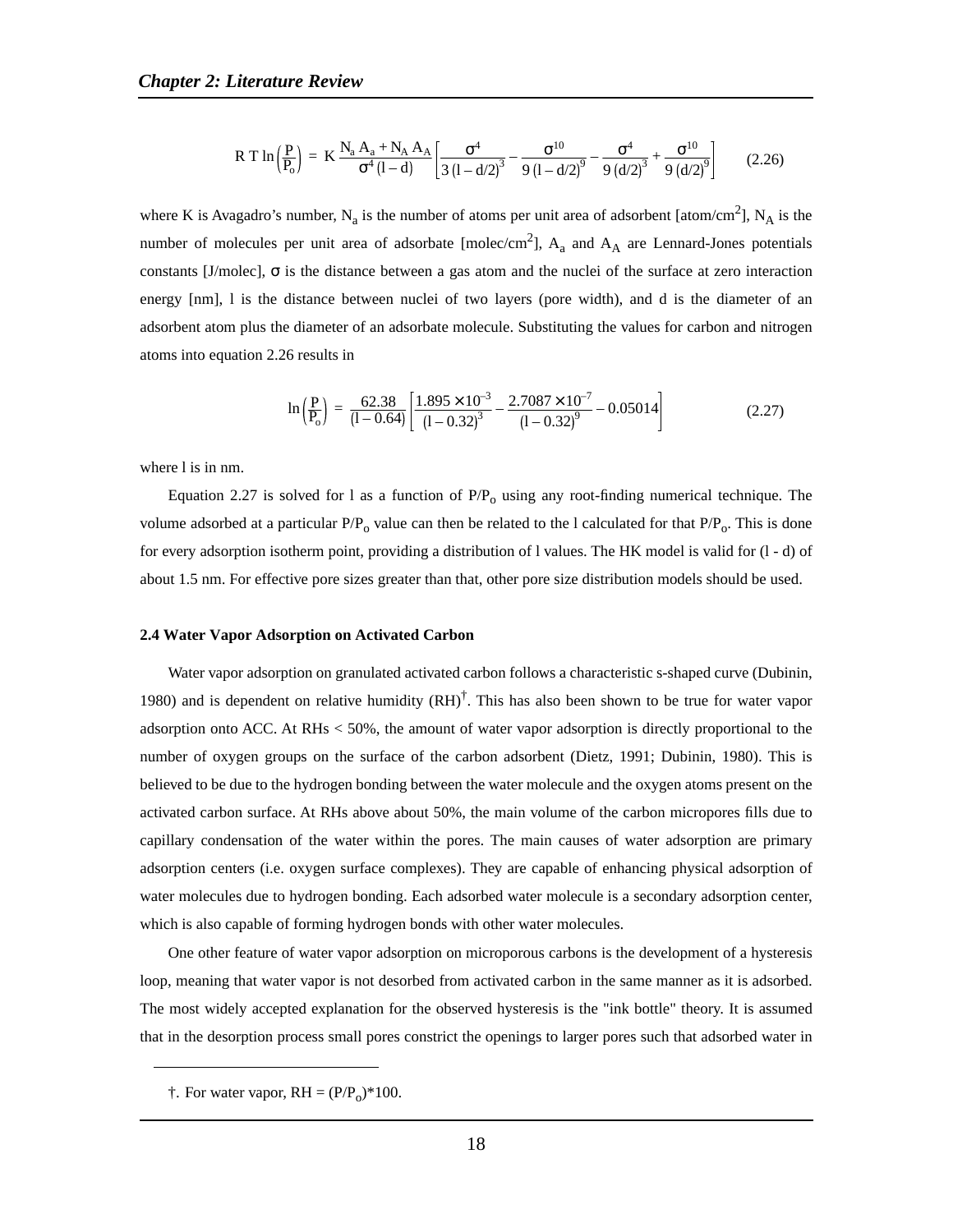the larger pores is not desorbed until the relative pressure corresponds to the adsorption capacity of the smaller pore size (Mahle and Friday, 1989).

No models have been able to adequately describe both the adsorption and desorption isotherms of water onto activated carbon. Since condensation of water vapor is due to the formation of hydrogen bonds between its molecules, concepts of water adsorption as a result of the hydrogen bonding have been developed by Dubinin (1980). Dubinin has proposed an adsorption isotherm equation which fits the water vapor adsorption isotherm curve in the range of about 5 to 50% RH (Dubinin, 1980):

$$
W = W_o \frac{c h}{(1 - c h)}
$$
 (2.28)

where W is the mass H<sub>2</sub>O<sub>(g)</sub> adsorbed per unit mass carbon [mg/g], W<sub>0</sub> is the primary number of adsorption centers per unit mass carbon  $[mg/g]$ ,  $h = P/P_0 = RH/100$ , and c is a constant. Equation 2.28 describes the initial and some of the sharp rise of the isotherm up to  $h < 1/c$ . The equation parameters  $W_0$  and c are determined from the linearized form of equation 2.28:

$$
\frac{h}{W} = \frac{1}{W_o c} - \frac{h}{W_o}
$$
\n
$$
(2.29)
$$

#### **2.5 Multicomponent Organic Adsorption**

Most adsorption systems contain multiple compounds. If the systems of interest contain one strongly adsorbed compound and one or more weakly adsorbed compounds, e.g. a VOC in air, a single component adsorption isotherm model can be used to model the adsorption of the strongly adsorbed compound. If more than one strongly adsorbed compounds are present, other multicomponent adsorption models must be used to predict the adsorption of the compounds present in the system. Indoor air represents an extreme example of multicomponent adsorption, because several hundred organic compounds may be present. This section examines some of the models available for modeling the adsorption in multicomponent systems.

#### **2.5.1 Method of Bering et al.**

Bering et al. (1963) modified the potential theory for the prediction of binary gas-mixture adsorption equilibria by assuming that the potential curves of the pure adsorbates follow the form of equation 2.30 proposed by Dubinin (1960):

$$
V_a = V_{ao} \exp\left(-B \frac{A^2}{\beta^2}\right) \tag{2.30}
$$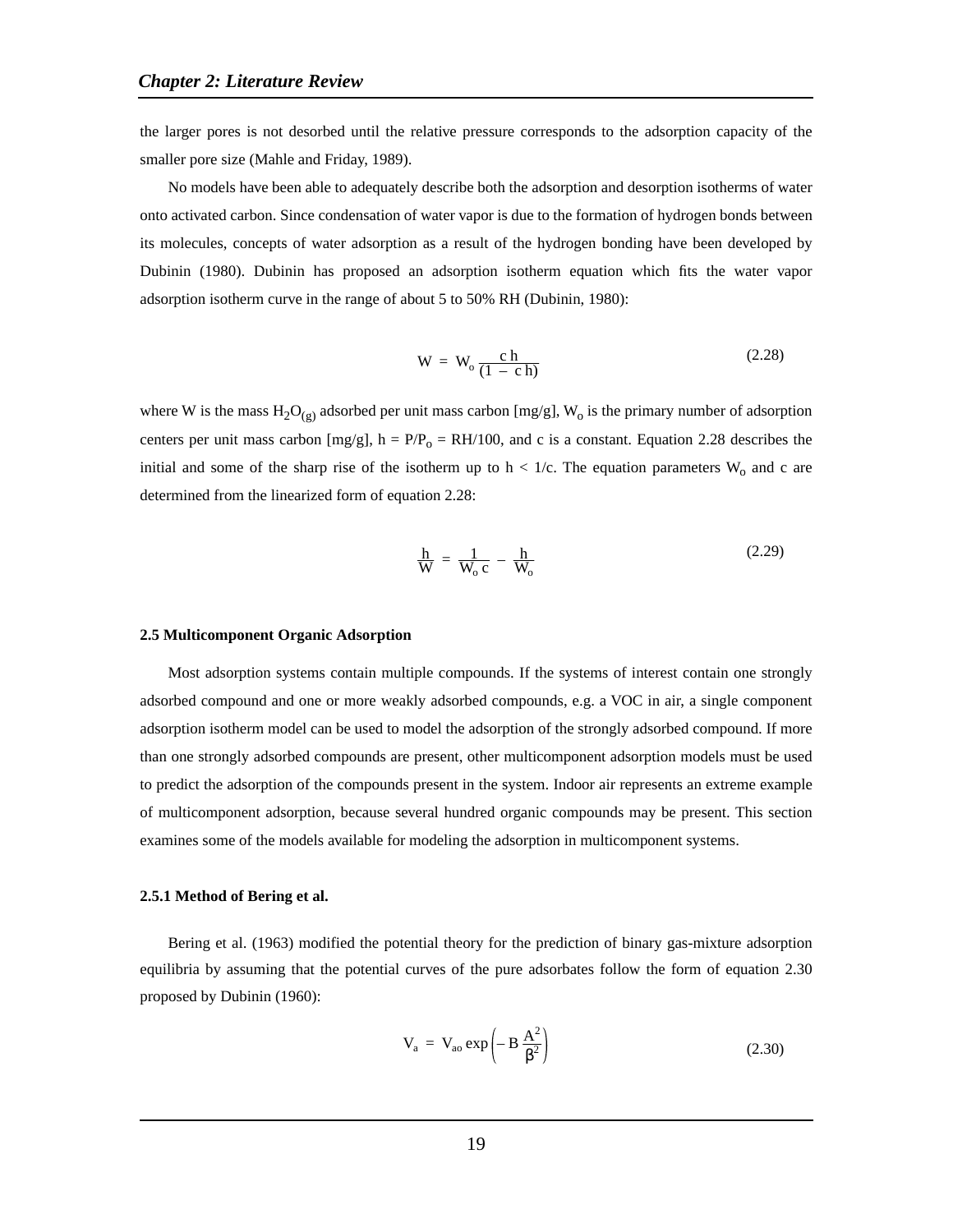where  $V_a$  is the volume adsorbate adsorbed per unit mass of the adsorbent,  $V_{ao}$  is the limiting volume of the adsorption space per unit mass of the adsorbent, B is a parameter reflecting the distribution of the volumes of the pores according to their sizes, A is the adsorption potential, and  $\beta$  is the affinity coefficient. Bering generalized equation 2.30 for each component in the mixture resulting in equation 2.31:

$$
N_{am} V_{sm} = V_{ao} \exp\left(-B\left(\frac{RT}{\beta_m} \sum_{n=1}^{2} x_i \ln\left(\frac{P_{si}}{P_i}\right)\right)^2\right) \tag{2.31}
$$

$$
N_{am} = N_{a1} + N_{a2}
$$
 (2.32)

$$
\beta_{\rm m} = x_1 \beta_1 + x_2 \beta_2 \tag{2.33}
$$

$$
V_{\rm sm} = x_1 V_{s1} + x_2 V_{s2}
$$
 (2.34)

$$
x_1 + x_2 = 1 \tag{2.35}
$$

where subscript i indicates the i'th component,  $N_{am}$  is the total moles adsorbed per unit mass of adsorbent ( $N_{a1}$  and  $N_{a2}$  are the individual amounts adsorbed of each component),  $V_{sm}$  is the partial molar volume of the mixture, R is the ideal gas constant, T is the gas temperature,  $\beta_m$  is the affinity coefficient of the mixture (β<sub>1</sub> and β<sub>2</sub> are the affinity coefficient of the individual components),  $x_i$  is the mole fraction of the i'th component,  $P_i$  is partial pressure of component i, and  $P_{si}$  is the saturation vapor pressure of component i.

Bering et al. found good agreement between their predictions and experimental data for the adsorption systems of diethyl ether-ethyl chloride and diethyl ether-chloroform on activated carbon. The average prediction errors for  $x_1$  and  $N_{am}$  were on the order of a few percent.

#### **2.5.2 Grant and Manes Theory**

Grant and Manes (1966) extended their previous potential theory of adsorption (Grant and Manes, 1964) to predict the adsorption equilibria of gas mixtures. Grant and Manes, as did Bering et al. (1963), assumed properties of pure components could be used to predict the adsorption of mixtures. Grant and Manes proposed the following equations for the adsorption of gas mixtures:

$$
\frac{RT}{V_{b1}^{\circ}} \ln \left( \frac{x_1 f_{s1}^{\circ}}{f_1} \right) = \frac{RT}{V_{b2}^{\circ}} \ln \left( \frac{x_2 f_{s2}^{\circ}}{f_2} \right)
$$
\n(2.36)

$$
x_1 + x_2 = 1 \tag{2.37}
$$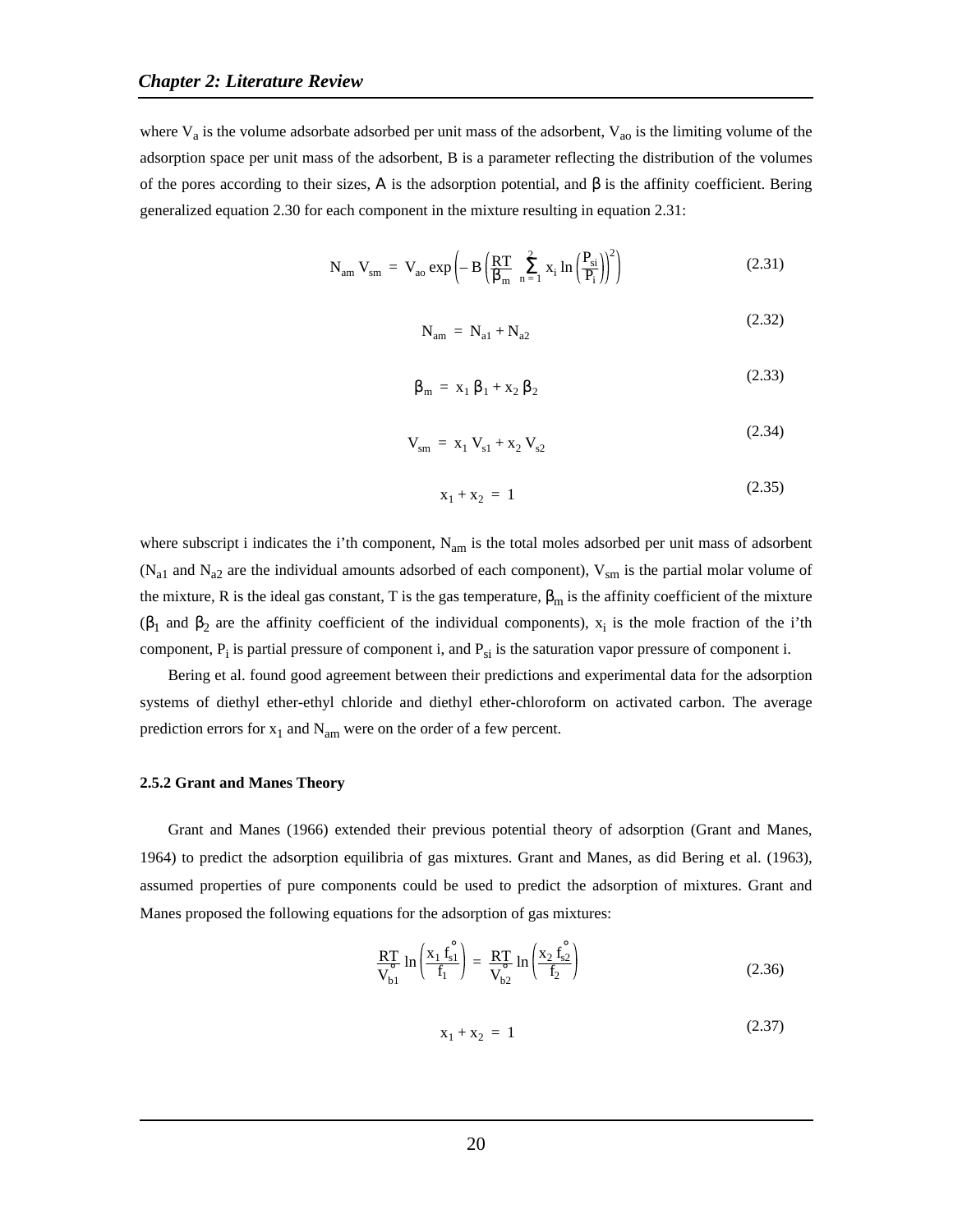where  $f_{si}$  is the saturation fugacity of the pure component i at the adsorption temperature, the x's are the gasphase mole fractions of the adsorbates, and the f's are the fugacities of the adsorbates. Adsorbate partial pressures can be substituted for fugacities at low total pressures ( $P_{total} <$   $\sim$  5 atm), because the gases behave essentially in an ideal manner.

It can be noticed that equation does not contain a variable for total pressure and that the gas temperature, T, is present on both sides of the equation and therefore cancels out. The method of Grant and Manes therefore implies that the adsorption phase diagram for a binary system is independent of the adsorption pressure and temperature. This is not in agreement with experimental data. Experiments have shown that adsorption capacity is insensitive to relatively small changes in temperature and pressure (those exhibited under typical ambient conditions), but it is sensitive to large changes in temperature (tens of degrees C) and pressure (several atmospheres; when the gases start to behave non-ideally). One other criticism of Grant and Manes theory is the assumption that adsorption isotherms can be predicted without knowledge of purecomponent isotherms, or properties of the adsorbent, as these variables do not appear in equation. Much experimental evidence has shown that this is not true. In fact, for gas adsorption the amount of micropores present in the adsorbent can greatly affect adsorption capacity.

Grant and Manes tested their theory for the adsorption of various hydrocarbon mixtures methane, ethane, propane, and n-butane and found agreement within about 10% of the experimental adsorption values at atmospheric pressure.

#### **2.5.3 Ideal Adsorbed Solution Theory (IAST)**

Myers and Prausnitz (1965) took a somewhat different approach to the prediction of the adsorption of gas mixtures than those taken by Bering et al. (1963) and Grant and Manes (1966). They proposed using thermodynamic equations to describe the adsorbed phase on an adsorbent, and their treatment of adsorption is termed ideal adsorbed solution theory (IAST). The validity of using thermodynamic equations relies on three assumptions:

1. The adsorbent is assumed to be thermodynamically inert, meaning that a change in a thermodynamic property, such as internal energy, during an adsorption process at constant temperature is assumed to be negligible compared with the change in the same property for the adsorbing gas.

2. The adsorbent possesses a temperature-invariant area which is the same for all adsorbates. This assumption is not valid for a molecular sieve adsorbent, because the area available for adsorption depends upon the size of the adsorbate molecule.

3. The Gibbs definition of adsorption applies. In most cases, this definition corresponds to the usual methods in which volumetric or gravimetric adsorption experimental results are obtained.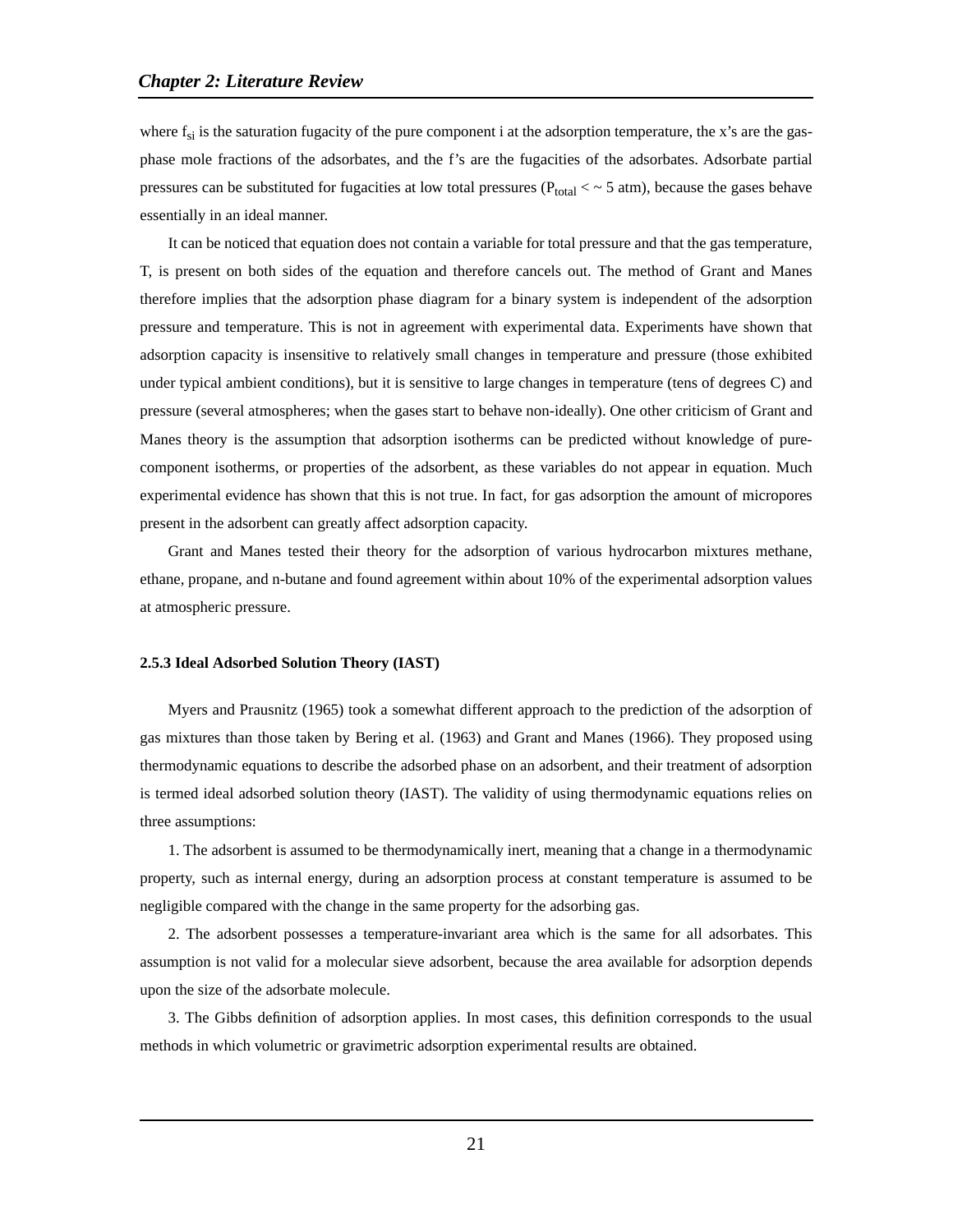In IAST, the following basic equations are used to predict multicomponent adsorption isotherms from single-component adsorption isotherms:

$$
Py_{i} = P_{i}^{o} x_{i} \gamma_{i} \quad \{i = 1, 2, ..., N\}
$$
 (2.38)

 $(2.38)$ 

$$
\psi_1^o(P_1^o) = \psi_2^o(P_2^o) = \ldots = \psi_N^o(P_N^o)
$$
\n(2.39)

$$
\Psi = \frac{\Pi \mathbf{A}}{\mathbf{R} \mathbf{T}} = \int_0^P \frac{\mathbf{n}}{\mathbf{P}} \, \mathrm{d}\mathbf{P} \tag{2.40}
$$

$$
\sum_{i=1}^{N} x_i = 1 \tag{2.41}
$$

After the above equations are solved, the total amount of x adsorbed,  $n_t$ , is found from:

$$
\frac{1}{n_t} = \sum_{i=1}^{N} \frac{x_i}{n_i^0}
$$
 (2.42)

The amount of the *i'*th component adsorbed is given by:

$$
n_i = n_t x_i \tag{2.43}
$$

where P is pressure [Pa],  $P_i^o$  is partial vapor pressure of adsorbate in standard state [Pa],  $y_i$  is mole fraction of component i in gas phase,  $x_i$  is mole fraction i in adsorbed phase,  $\gamma_i$  is the adsorbed phase activity coefficient and is used to describe the non-ideality of the mixture components, n is the specific amount adsorbed [mol/kg],  $n_i^o$  is the specific amount of i adsorbed at  $P_i^o$  [mol/kg],  $n_i$  is the amount of i adsorbed [mol/kg],  $\psi_i^0$  is (ΠA/RT) of i at standard state [mol/kg],  $\Pi$  is the spreading pressure of the adsorbed phase [N/m], A is the specific surface area [m<sup>2</sup>/kg], R is the gas constant [8.3145 J/(mol-K)], T is temperature [K], and N is the number of components. The spreading pressure, Π, corresponds to the difference in surface tension between a clean surface and an adsorbate covered surface, and can be expressed as:

$$
\Pi = -\left(\frac{\partial U}{\partial A}\right)_{S, V, n} \tag{2.44}
$$

where U is the internal energy of n moles adsorbed, A is the surface area occupied by n moles of adsorbate, S is entropy, and V is volume.

Crittenden et al. (1985) made a useful modification by incorporating the Freundlich equation 2.45 with IAST to obtain equation 2.46: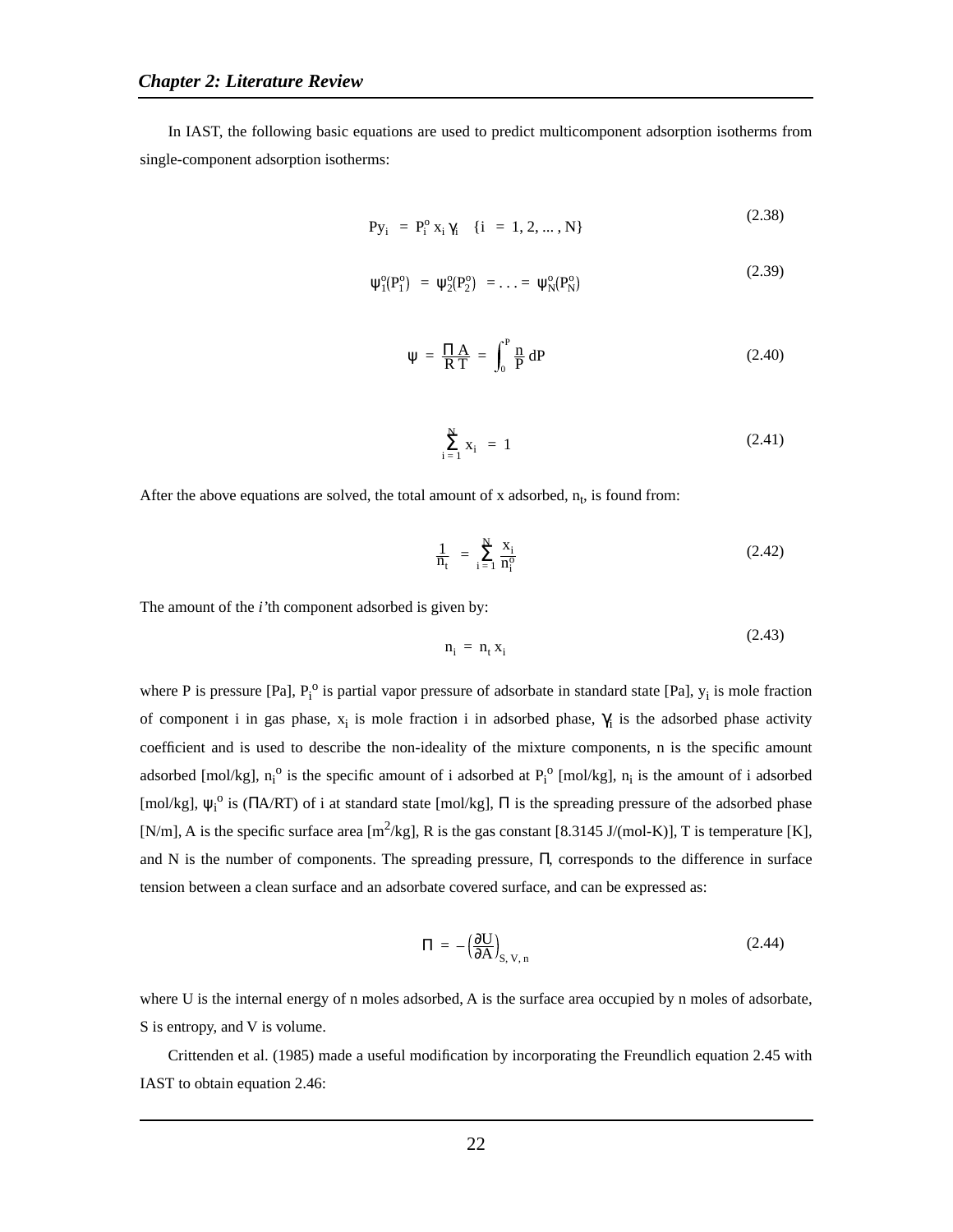$$
n = CP^{1/t} \tag{2.45}
$$

$$
P y_i = \left(\frac{n_i}{\sum_{j=1}^{\infty} n_j} \right) \left(\frac{\sum_{j=1}^{\infty} n_j t_j}{C_i t_i}\right)^{t_i}
$$
(2.46)

where n is the number of moles adsorbed,  $y_i$  is the gas-phase mole fraction of component i, P is the total pressure, and C and t are constants. Incorporating the Freundlich equation into IAST produces one serious flaw: it does not reduce to Henry's law at low adsorbate coverage. In general, the Freundlich equation does not fit pure-component isotherms well at low adsorption coverages. Therefore Crittenden's modifications to IAST will not work well when trying to predict an entire adsorption isotherm. Nevertheless, the simplifications introduced to the IAST equations by Crittenden's modifications have proved useful in modeling multicomponent adsorption over regions where the Freundlich equation is valid for the adsorbates modeled.

As with the Freundlich equation, the DR equation can also be substituted into IAST for the calculation of spreading pressure, yielding the following equation:

$$
\Psi_{i} = \frac{\Pi_{i} A}{RT} = \frac{n_{m,i} \pi^{1/2}}{2 \left(\frac{RT}{\beta E_{o}}\right)_{i}} \operatorname{erfc}\left[\left(\frac{RT}{\beta E_{o}}\right)_{i} \ln \left(P_{o,i} / P_{i}\right)\right]
$$
(2.47)

where  $n_{m,i}$  is the micropore volume of component i in mmol/g. Equation 2.47 fails at very low pressure, but its accuracy improves with increasing pressure. It is probably within experimental error in the moderate and high adsorbate coverage regions of interest (Richter et al., 1989).

Making modifications to the original IAST equations by substituting adsorption isotherm equations, such as the Freundlich equation or the DR equation, makes the equations easier to use, but generally introduces some problems. The success of the calculations depends greatly upon the ability of the equation to fit the single-component adsorption data accurately. Small errors in fitting the experimental data, particularly at low surface coverages, may generate large errors in the calculated adsorption capacities. Other sources of error are neglect of surface heterogeneity and adsorbate-adsorbate interactions, both of which can cause the mixture equilibria to exhibit non-ideal behavior. IAST generally tends to be accurate when the amount adsorbed is less than half of the saturation capacity of the adsorbent (Myers, 1988). At higher surface coverages, negative deviations from Raoults' law have been observed for some systems, due to the aforementioned reasons.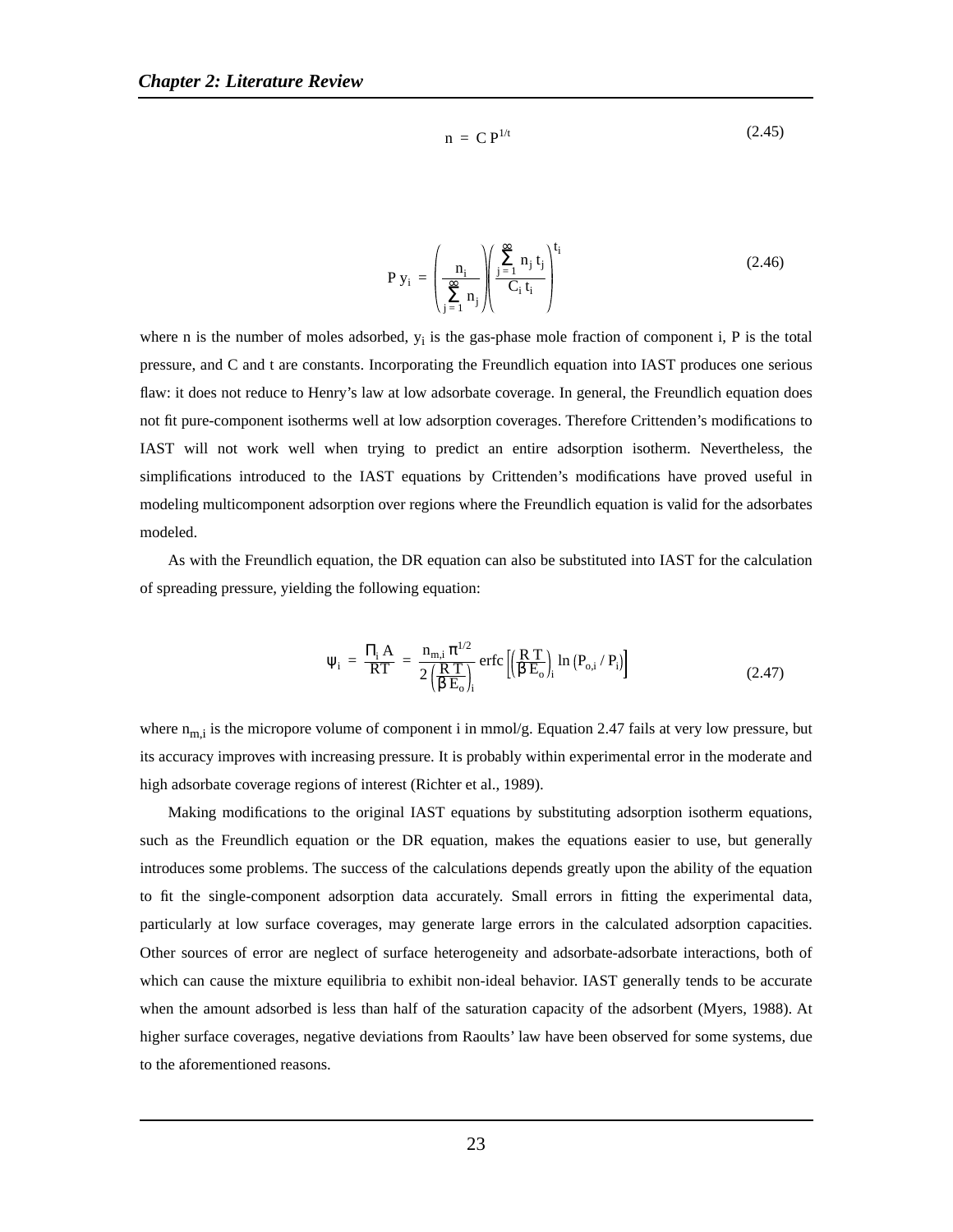Myers (1968) compiled several comparison between binary experimental data and IAST predictions. The mixtures examined included organic mixtures adsorbed on activated carbon and silica gel and mixtures of elementary atoms and molecules, such as, Ne,  $H_2$ , and  $O_2$ . The greatest deviation observed between IAST predicted and experimental data was about 20% for mixtures at high surface coverage (multilayer adsorption). For low surface coverages (less than a monolayer), the IAST predictions closely matched the experimental measurements, making the calculation of activity coefficients unnecessary. A benzenecyclohexane mixture on activated charcoal at 30°C was shown to be ideal (Myers et al., 1982), as was a mixture of ethyl chloride and diethyl ether at 50°C on activated carbon (Bering et al., 1972).

Several researchers investigated the adsorption of non-ideal mixtures on activated carbon and compared experimental results with IAST predictions. Costa et al. (1981) examined binary adsorption for hydrocarbon mixtures on activated carbon at  $20^{\circ}$ C and a total pressure of 75 mm Hg and found that the activity coefficients ranging from 0.5 to 1.0. Hoppe et al. (1978) examined benzene-toluene adsorption on activated carbon at 30°C and found that IAST predictions deviated from experimental measurements by 24%. Hoppe and Worch (1982) showed that a mixture of benzene and isopropyl alcohol adsorbed on activated carbon at 30°C was non-ideal with activity coefficients of the components ranging from about 1 to 2.

#### **2.6 Adsorption of Organic Compounds from Humid Air Streams**

Water vapor is ubiquitous in indoor environments, and since it can competitively adsorb onto ACC or even alter the adsorption capacity of a regenerated activated carbon, it is important to understand ACC water vapor adsorption and its effects on ACC for the design and operation of carbon adsorption processes.

Competitive adsorption between water vapor and organics can be considered a special case of multicomponent adsorption, because water vapor is nearly always present in gas streams and as discussed earlier water vapor exhibits much different adsorption characteristics on active carbon than do organics.

Manes (1983) developed a method to predict simultaneous adsorption of water vapor and organics based on Polanyi (1932) potential adsorption theory by assuming adsorbed water reduces adsorbent pore volume available for the adsorption of organic compounds on a one-to-one volume basis. Manes also assumed that the adsorption of an organic vapor at 100% RH (or  $P/P_0 = 1$ ) was equivalent to its adsorption from a bulk aqueous solution.

At 100% relative humidity, the net adsorption potential for an organic adsorbate is its calculated potential without interference from water vapor (A<sub>i</sub>) diminished by the adsorption potential of an equal volume of water  $(A_w)$  which the organic must displace from the activated carbon pores.

$$
\frac{A_i^{'}}{V_i} = \frac{A_i}{V_i} - \frac{A_w}{V_w}
$$
\n(2.48)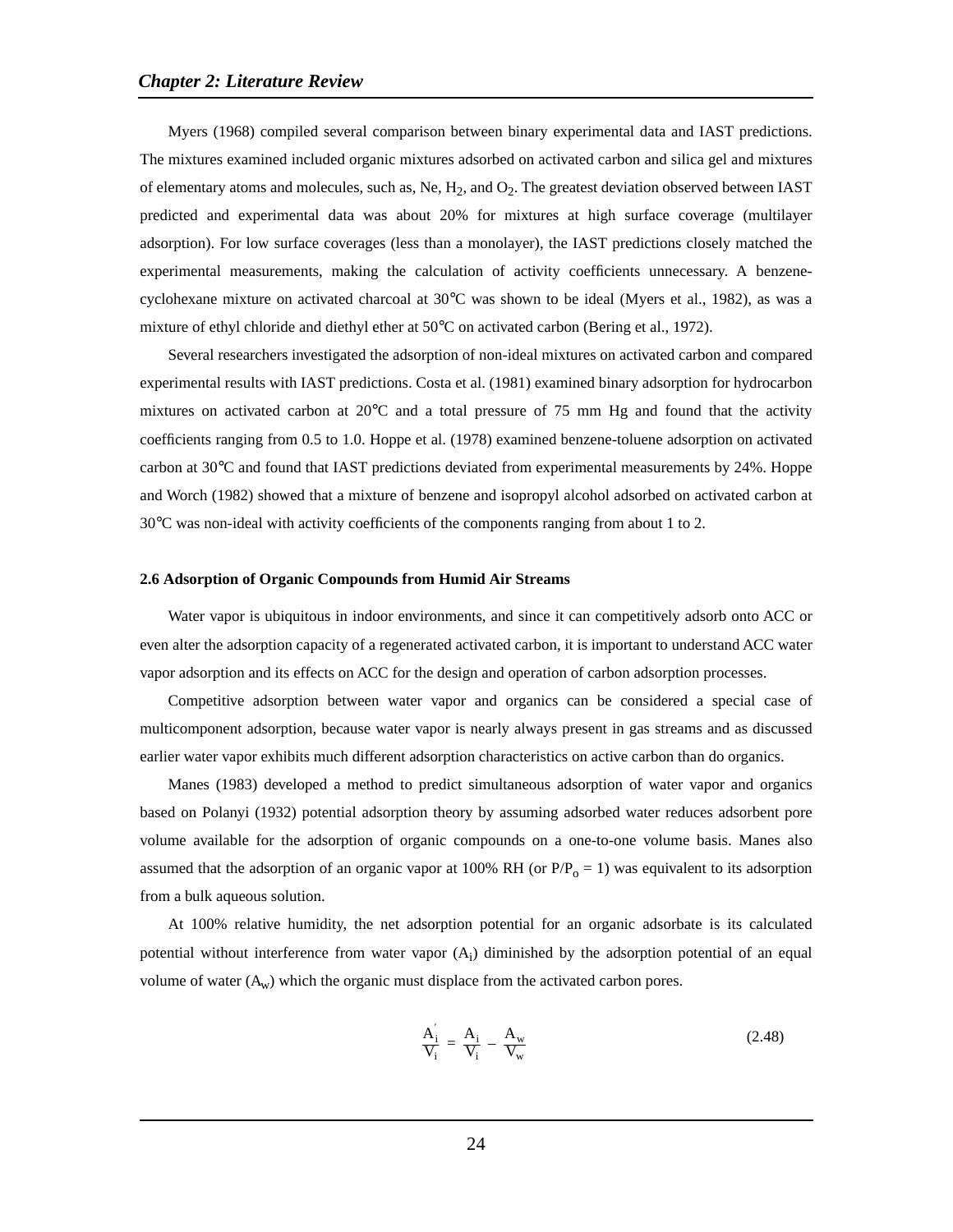where  $A_i^{\prime}$  = corrected adsorption potential of component i considering interference with water vapor and  $V_w$  $=$  molar volume of water (18 cm<sup>3</sup>/gmol).

Equation 2.48 applies to any immiscible organic assuming that the adsorbed organic volume is less than the volume of the adsorbed water (Manes, 1983). If the organic volume is greater than the volume of water, the model assumes no interference from the presence of water. If the relative humidity is less than 100%, an additional term is required to describe the effect of water vapor on organic adsorption, as shown in equation 2.49:

$$
\frac{A'_i}{V_i} = \frac{A_i}{V_i} - \frac{A_w}{V_w} - RT \ln \frac{h}{V_w}
$$
\n(2.49)

where h is the fractional relative humidity  $(P/P_0)$ .

#### **2.7 Review of Previous Research on ACC**

Much collaborative research has been performed on the characterization and application of  $ACC^{\dagger}$  in the Department of Civil Engineering and Department of Materials Science and Engineering at the University of Illinois at Urbana-Champaign. The research performed at the Department of Materials Science and Engineering has mainly centered around the fundamental characterization of ACC, while the research in the Department of Civil Engineering has examined applied uses of ACC, e.g. to remove VOCs from indoor air. This section highlights some of the previous research performed using ACC.

#### **2.7.1 Research of Economy and Lin**

Lin and Economy (1973) developed the activated carbon cloth (ACC) used in this research while working at the Carborundum Company. The starting material is a highly cross-linked phenolic precursor (Kynol) whose surface area and pore size distribution can be tailored using controlled pyrolysis and steam activation. The phenolic fiber can be carbonized very rapidly with a carbon yield as high as 60%. Surface areas of up to 3000  $m^2/g$  were observed for the steam activated fiber. The diameter of the individual fibers composing the ACC is 10 to 33 µm, and their specific gravity is 1.27 (Andreopoulos and Economy, 1991).

Lin and Economy (1973) suggested that using a highly cross-linked fiber as a carbon fiber precursor has three basic advantages: (1) high carbon yield in excess of 55%; (2) fast carbonization rate without serious

<sup>†.</sup> In many of the publications referenced in this section, the term activated carbon fiber (ACF) is used instead of ACC. While the same samples were used in all the research mentioned, the author prefers the use of the term ACC, because it is a more accurate description of the physical form of the material. When reviewing publications, the author has changed the ACF notation to ACC, so that it is consistent with the terminology presented in this manuscript.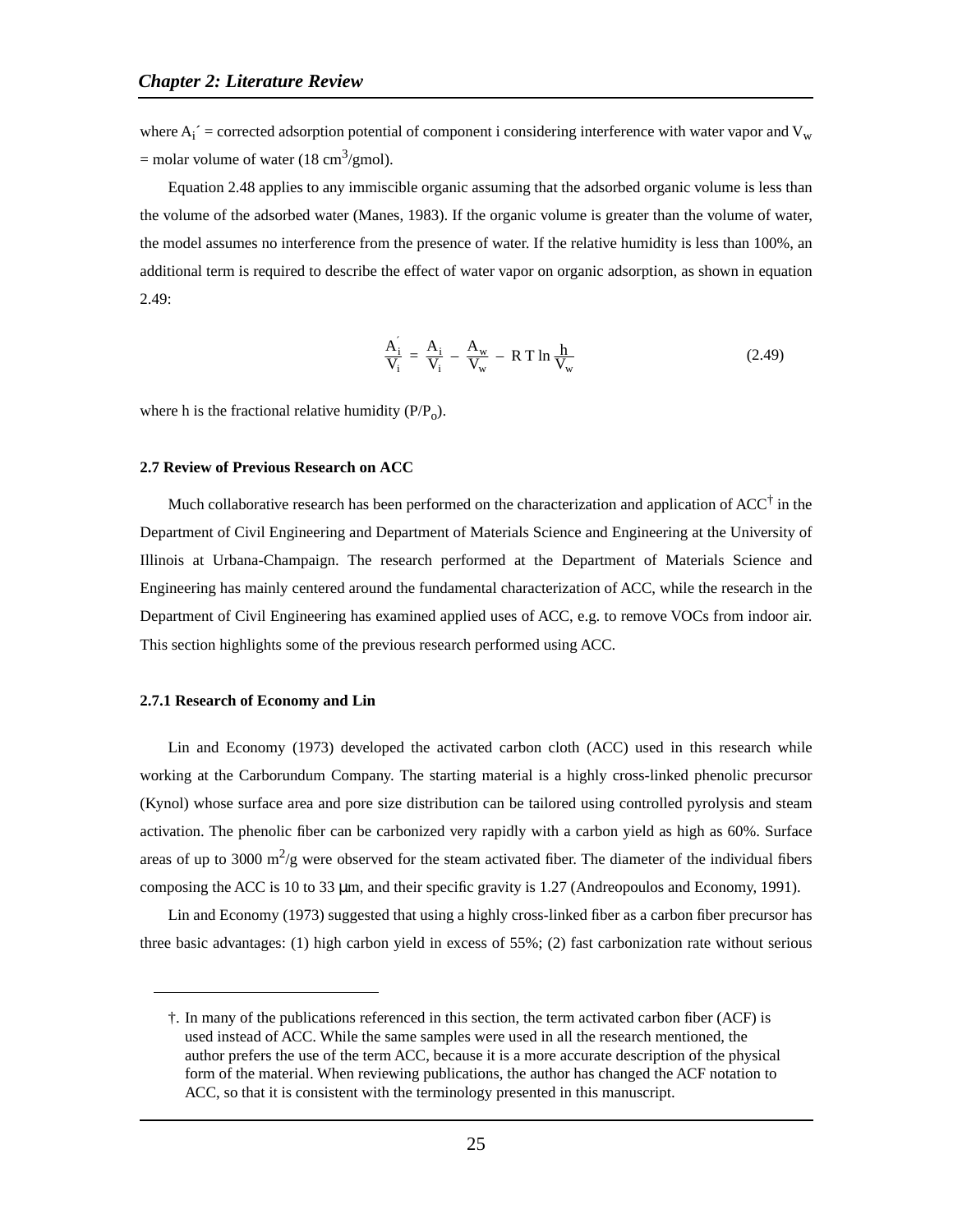loss in mechanical properties; and (3) controllable degrees of activation to produce ACC with different surface areas and pore size distributions.

Economy and Lin (1976) examined the adsorption capacities in a carbon bed for butane in  $N_2$  and phenol in water for BPL activated carbon granules (1200 m<sup>2</sup>/g) and ACC (1200 m<sup>2</sup>/g). The ACC showed a higher adsorption capacity (longer time to breakthrough) for both the butane and the phenol. They also showed that ACC could be electrically regenerated by passing 2 to 3 amps through the ACC for 5 to 25 min with little change in surface area or phenol adsorption capacity. Electrical regeneration provides a effective and economical solution for reusing ACC.

### **2.7.2 Research of Foster**

Ken Foster of the Department of Materials Science and Engineering performed some fundamental research on ACC for his doctoral dissertation, entitled "The Role of Micropore Size and Chemical Nature of the Pore Surface on the Adsorption Properties of Activated Carbon Fibers" (Foster, 1993). Some of the results important to this research will be highlighted here.

Foster (1992) characterized the ACC samples with the BET method (for surface area), X-ray photoelectron spectroscopy (XPS), elemental analysis, and saturated gas adsorption of several organic adsorbates to determine the pore volume of ACCs.

The surface areas of the ACC samples were determined with a Micromeritics ASAP 2400 using liquid nitrogen at 77 K and then fitting the BET equation for  $0.01 < P/P_0 < 0.25$  (Table 2.5). Elemental analysis was used to determine the amount of carbon, hydrogen, nitrogen, and oxygen. Carbon, hydrogen, and nitrogen were determined using a combustion technique and a Model 240XA elemental analyzer (Control Equipment Corp.). Oxygen content was determined by mass difference, assuming that the ACC consisted only of carbon, hydrogen, nitrogen, and oxygen (Table 2.5). XPS analysis was performed using a PHI 5400 (Perkin-Elmer Corp., PE Div., Eden Prairie, MN) to determine the oxygen functional groups on the ACC surface (Table 2.6). Pore volumes were measured using saturated gas streams of several adsorbates (Table 2.7) (Foster, 1992).

| <b>ACC</b> Sample | <b>BET</b><br>Surface Area<br>$[m^2/g]$ | C<br>[ $wt\%$ ] | H<br>[wt%] | О<br>[wt%] | N<br>[ $wt\%$ ] |
|-------------------|-----------------------------------------|-----------------|------------|------------|-----------------|
| $ACC-15$          | 900                                     | 92.8            | 1.04       | 6.12       | ${}< 0.05$      |
| $ACC-20$          | 1610                                    | 95.4            | 0.68       | 3.92       | < 0.05          |
| $ACC-25$          | 2420                                    | 95.4            | 0.59       | 3.97       | < 0.05          |

**Table 2.5. BET Surface Area and Elemental Composition of ACC Samples (Foster, 1992).**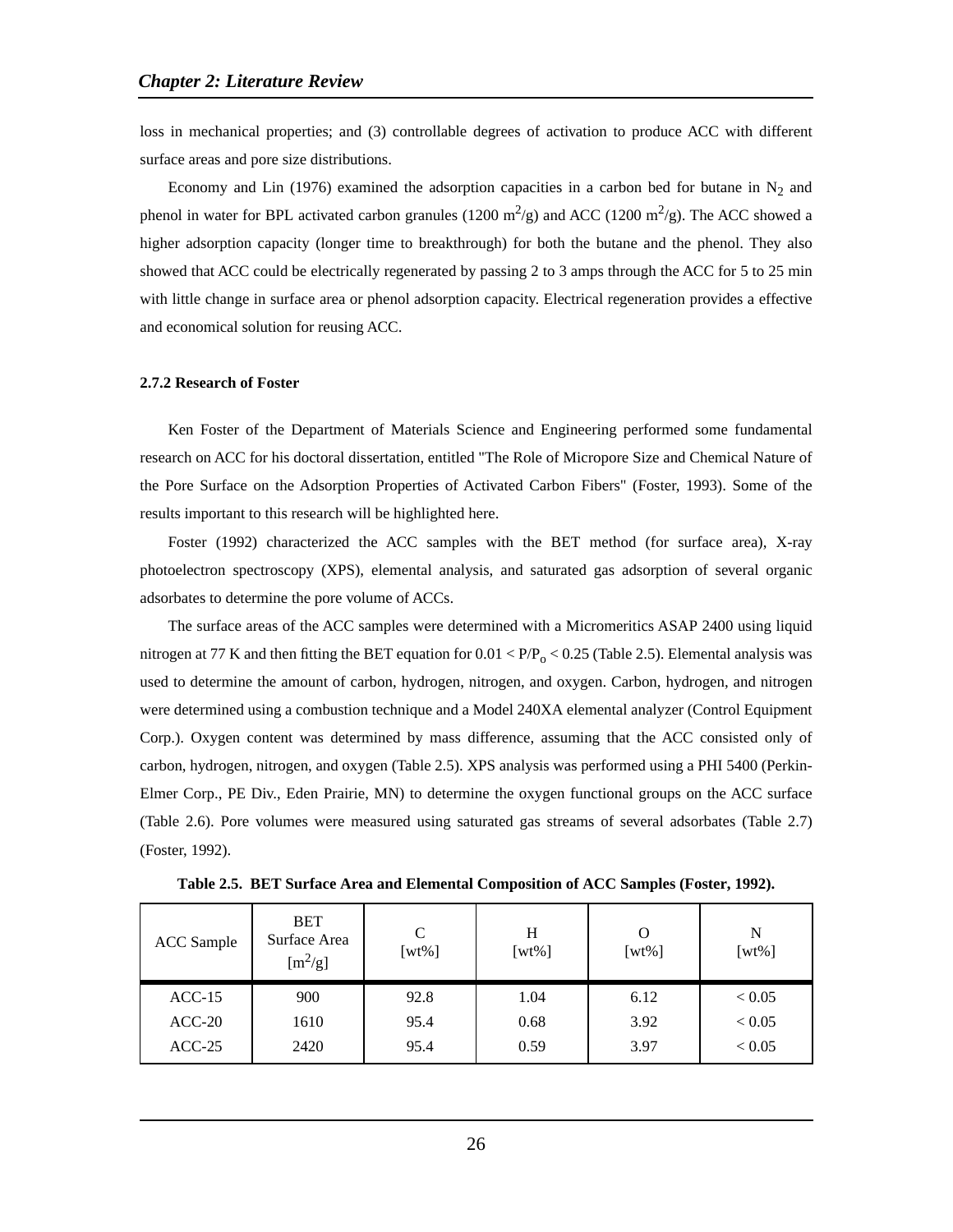Comparing the XPS and elemental analyses for oxygen showed that the oxygen was present throughout the ACC samples and not just on the surface. XPS analyzes a surface to a depth of about 30 to 100 Å, while the combustion technique is a bulk technique. Comparing the C/O ratios of the two methods shows good agreement, suggesting that oxygen is present throughout ACC (Table 2.8).

| ACC Sample | Carbon<br>(graphite) | Hydroxyl<br>$(C-OH)$ | Quinone<br>$(C=O)$ | Carboxylic<br>$(C=OOH)$ |
|------------|----------------------|----------------------|--------------------|-------------------------|
| $ACC-15$   | 46.0                 | 33.5                 | 10.3               | 4.1                     |
| $ACC-20$   | 50.9                 | 27.9                 | 9.3                | 5.6                     |
| $ACC-25$   | 54.7                 | 24.4                 | 8.4                | 5.7                     |

**Table 2.6. XPS Deconvolution of the Carbon 1s Peak Area (Foster, 1992).**

| Adsorbate             | $ACC-15$<br>$\text{[cm}^3\text{/g}$ | $ACC-20$<br>$[cm^3/g]$ | $ACC-25$<br>$[cm^3/g]$ |
|-----------------------|-------------------------------------|------------------------|------------------------|
| Acetone               | 0.326                               | 0.613                  | 0.859                  |
| Cyclohexane           | 0.314                               | 0.638                  | 0.805                  |
| <b>Benzene</b>        | 0.323                               | 0.653                  | 0.849                  |
| Toluene               | 0.345                               | 0.632                  | 0.877                  |
| 1,1,1-Tricholorethane | 0.319                               | 0.643                  | 0.834                  |
| Mean Pore Volume      | 0.325                               | 0.636                  | 0.845                  |
| Std. Dev.             | 0.012                               | 0.015                  | 0.027                  |

**Table 2.7. Effective Pore Volume for Select VOCs (Foster, 1992).**

**Table 2.8. Comparison of Carbon Oxygen Mass Ratios with XPS and Elemental Analysis (Foster, 1992).**

| <b>ACC</b> Sample | C/O<br>(XPS) | C/O<br>(Elemental) |
|-------------------|--------------|--------------------|
| $ACC-15$          | 19.0         | 15.2               |
| $ACC-20$          | 23.8         | 24.3               |
| $ACC-25$          | 27.3         | 24.0               |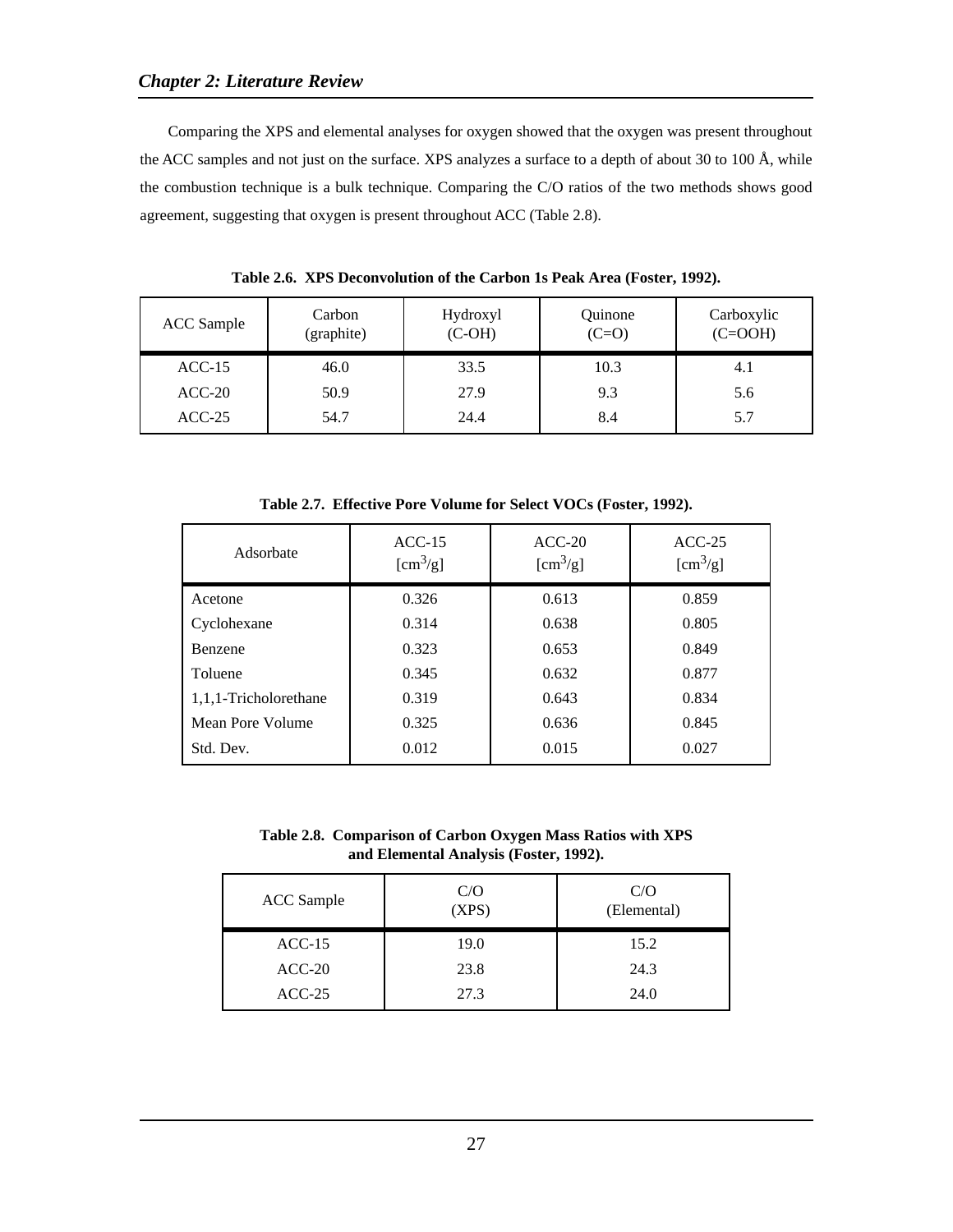# **2.8 References**

- Andreopoulos, A.G, and Economy, J., "Thermally Activated Phenolic Fibers," *Chemistry of Materials*, **3**(4):594-597, 1991.
- Bering, B. P., Serpinskii, V. V. and Surinova, S. I., "Calculation of adsorption equilibrium parameter for adsorbent-binary gas mixture systems," *Doklady Physical Chemistry*, **153**, 949-952, 1963.
- Bering, B. P., Serpinskii, V. V. and Surinova, S. I., *Acad. Sci. USSR Bull., Div. Chem. Sci.*, (2):381, 1972.
- Brunauer, S., Emmett, P.H., and Teller, E., "Adsorption of Gases in Multimolecular Layers," *J. Amer. Chem. Soc.*, **60**:309, 1938.
- Brunauer, S. Deming, L.S., Deming, W.S., and Teller, E., *J. Amer. Chem. Soc.*, **62**:1723, 1940.
- Cal, M.P., Larson, S.M., Rood, M.J., "Experimental and Modeled Results Describing the Adsorption of Acetone and Benzene onto Activated Carbon Fibers," *Environmental Progress*, **13**(1):26-30, 1994.
- Carrott, P.J.M., Carrott, M.M.L, and Roberts, R.A., "Physical Adsorption of Gases by Microporous Carbons," *Colloids and Surfaces*, **58**:385-400, 1991.
- Costa, E., Sotelo, J.L., Calleja, G., and Marron, C., *AIChE J.*, **27**(1):5, 1981.
- Crittenden, J. C., Luft, P., Hand, D. W., Oravitz, J. L., Loper, S. W. and Ari, M., "Prediction of multicomponent adsorption equilibria using ideal adsorbed solution theory," *Environ. Sci. Technol.*, **19**(11): 1037-1043, 1985.
- Dietz, V.R., "The rates of adsorption and desorption of water vapor from air flows through activated carbons," *Carbon*, **29**, 569-573, 1991.
- Dubinin, M.M., "The potential theory of adsorption of gases and vapors for adsorbents with energetically nonuniform surfaces." *Chem. Rev.*, **60**, 235-241, 1960.
- Dubinin, M. M., "Physical adsorption of gases and vapors in micropores," In D. A. Cadenhead, J. F. Danielli, & M. D. Rosenberg (Eds.), Progress in Surface and Membrane Science, Academic Press, 1-70, 1975.
- Dubinin, M.M., Stoeckli, H.F., "Homogeneous and Heterogeneous Micropore Structures in Carbonaceous Adsorbents," *Journal of Colloid and Interface Science*, **75**(1):34-42, 1980.
- Dubinin, M.M., "Water vapor adsorption and the microporous structures of carbonaceous adsorbents," *Carbon*, **18**, 355-364 (1980).
- Dubinin, M.M., "Generalization of the Theory of Volume Filling of Micropores to Nonhomogeneous Microporous Structures," *Carbon*, **23**(4):373-380, 1985.
- Dubinin, M. M., "Fundamentals of the theory of adsorption in micropores of carbon adsorbents: characteristics of their adsorption properties and microporous structures," *Carbon*, **27**(3):457-467, 1989a.
- Dubinin, M.M., "Fundamentals of the Theory of Adsorption in Micropores of Carbon Adsorbents: Characteristics of Their Adsorption Properties and Microporous Structures," *Pure and Appl. Chem.*,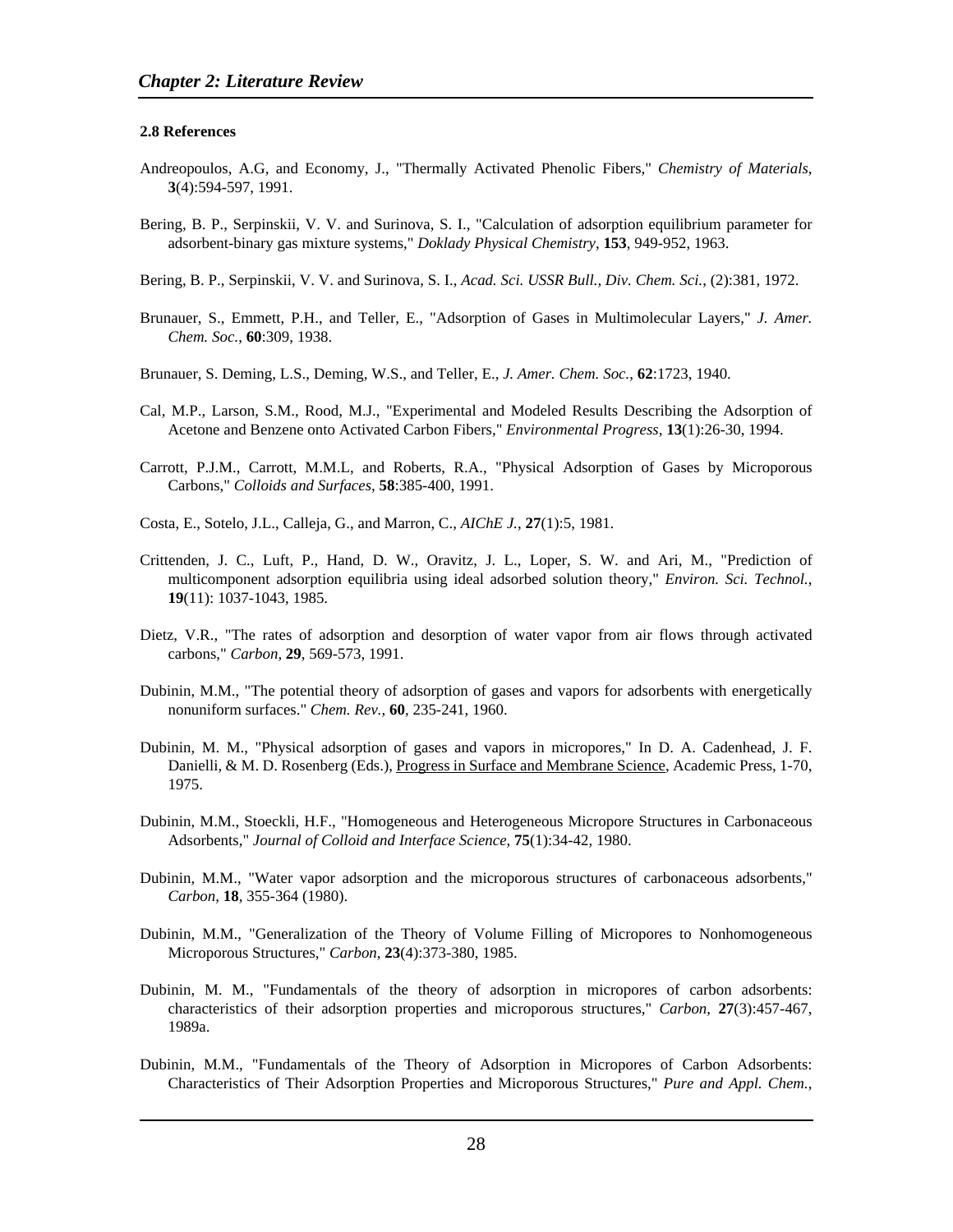**61**(1):1841-1843, 1989b.

- Dubinin, M. M., Polyakov, N. S. and Kataeva, L. I., "Basic properties of equations for physical vapor adsorption in micropores of carbon adsorbents assuming a normal micropore distribution," *Carbon*, **29**(4/5), 481-488 (1991).
- Lin, R.Y., and Economy, J., "The Preparation and Properties of Activated Carbon Fibers Derived From Phenolic Precursor," *Applied Polymer Symposium No. 21*, 143-152, 1973.
- Economy, J. and Lin, R.Y., "Adsorption Characteristics of Activated Carbon Fibers," *Applied Polymer Symposium No. 29*, 199-211, 1976.
- Everett, D.H., and Powl, J.C., *J. Chem. Soc., Faraday Trans. I*, **72**:619, 1976.
- Finger G.; Bulow, M. *Carbon*, **1979**, 17, 87-91.
- Foster, K.L., Fuerman, R.G., Economy, J., et al., "Adsorption of volatile organic compounds in gas streams onto activated carbon fiber," *Chemistry of Materials*, **4**:1068-1073, 1992.
- Foster, K.L., "The Role of Micropore Size and Chemical Nature of the Pore Surface on the Adsorption Properties of Activated Carbon Fibers," Doctoral Dissertation, Department of Materials Science and Engineering, University of Illinois at Urbana-Champaign, 1993.
- Grant, R. J. and Manes, M., "Correlation of some gas adsorption data extending to low pressures and supercritical temperatures," *Ind. Eng. Chem. Fundam.*, **3**(3):221-224, 1964.
- Grant, R. J. and Manes, M., "Adsorption of binary hydrocarbon gas mixtures on activated carbon," *Ind. Eng. Chem Fundam.*, **5**(5):491-498, 1966.
- Gregg, S.J.; Sing, K.S.W. *Adsorption, Surface Area and Porosity, 2nd ed*.; Academic: London, 1982.
- Hall, C. Richard, and Holmes, Richard J., "Chemically modified carbons for gas separation," presented at the Summer National Meeting of the American Institute of Chemical Engineers, Seattle, WA, 1993.
- Hayes, J.S., "Novoloid Nonwovens," *Nonwoven Symposium*, TAPPI Press, April, 257-263, 1985.
- Hoppe, H., Winkler, F., and Worch, E., *Z. Chem.*, **18**(4):154, 1978.
- Hoppe, H., and Worch, E., *Z. Phys. Chem., Leipzig*, **263**(6): 1169, 1982.
- Horvath, G. and Kawazoe, K., "Method for the calculation of effective pore size distribution in molecular sieve carbon," *Journal of Chemical Engineering of Japan*, **16**(6):470-475, 1983.
- IUPAC Manual of Symbols and Terminology, Appendix 2, Pt. 1, Colloid and Surface Chemistry, *Pure Appl. Chem.*, **31**:578, 1972.
- Langmuir, I. *J. Amer. Chem. Soc.*, **38**:2221, 1916.
- Lide, D.R., Ed., *Handbook of Chemistry and Physics, 71st Ed.*, CRC Press, Boca Raton, 1990.
- Mahle, J.J., and Friday, D.K., "Water Adsorption Equilibria on Microporous Carbons Correlated Using a Modification to the Sircar Isotherm," *Carbon*, **27**(6):835-843, 1989.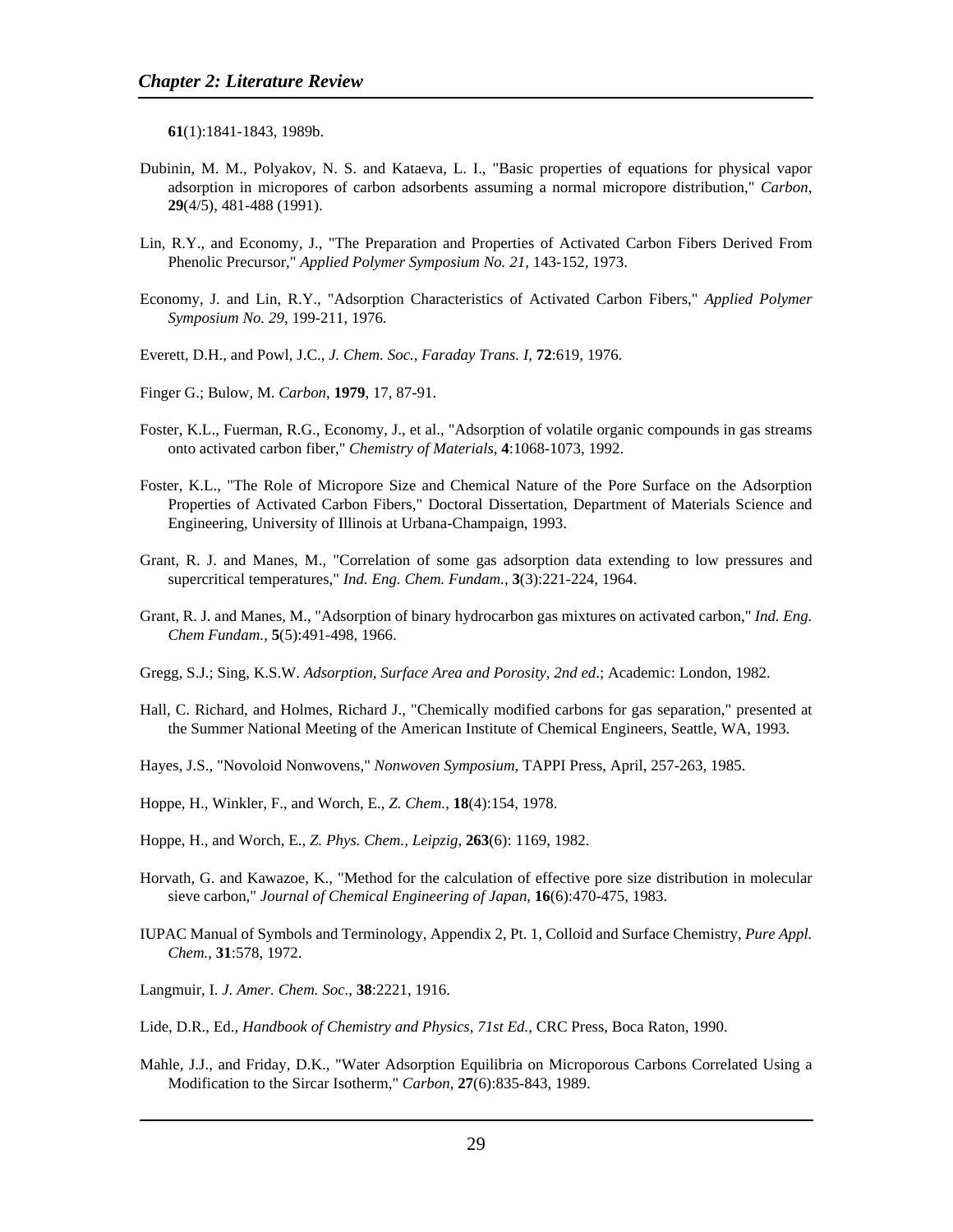- Manes, M., "Estimation of the effects of humidity on the adsorption onto activated carbon of the vapors of water-immiscible organic liquids," *Fundamentals of Adsorption Proceedings of the Engineering Foundation Conference*, A. L. Myers and G. Belfort, Eds., Bavaria, West Germany, 335-344, 1983.
- Myers, A. L. and Prausnitz, J. M., "Thermodynamics of mixed-gas adsorption," *AIChE Journal*, **11**(1):121- 127, 1965.
- Myers, A.L., *Ind. Eng. Chem.,* **60**(5):45, 1968.

Myers, A.L., Minka, C., Ou, D.Y., *AIChE J.*, **28**(1):97, 1982.

- Myers, A.L., "Theories of Adsorption in Micropores," Adsorption: Science and Technology, ed. by Alirio E. Rodrigues, M. Douglas Levan, and Daniel Tondeour, NATO ASI Series, Kluwer Academic Publishers, pp. 15-36, 1988.
- Marsh, H., "Adsorption Methods to Study Microporosity in Coals and Carbons--A Critique," *Carbon*, **25**(1):49-58, 1987.
- McClellan, A.L., and Harnsberger, H.F., "Cross-sectional Areas of Molecules Adsorbed on Solid Surfaces," *Journal of Colloid and Interface Science*, **23**:577-599, 1967.
- Muller, A. *Proc. Roy. Soc. (London)*, **A154**:682, 1936.
- Polanyi, M., "Section III.-Theories of the adsorption of gases. A general survey and some additional remarks," *Transactions of the Faraday Society*, **28**:316-333, 1932.
- Quayle, O.R., "The Parachors of Organic Compounds: An Interpretation and Catalogue," *Chem Rev.*, **53**:439-589, 1953.
- Richter, E., Schutz, W., and Myers, A.L., " Effect of Adsorption Equation on Prediction of Multicomponent Adsorption Equilibria by the Ideal Adsorbed Solution Theory," *Chemical Engineering Science*, **44**(8):1609-1616, 1989.
- Stoeckli, H.F., Kraehenbuehl, F., Ballerini, L., De Bernardini, S., "Recent Developments in the Dubinin Equation," *Carbon*, **27**(1):125-128, 1989.
- Treybal, R.E., *Mass-Transfer Operations*, 3rd ed., McGraw-Hill, New York, 581-582, 1980.

Zukal, A. and Kadlec, O., *Coll. Czech. Chem. Comm.*, **37**(6):1952, 1972.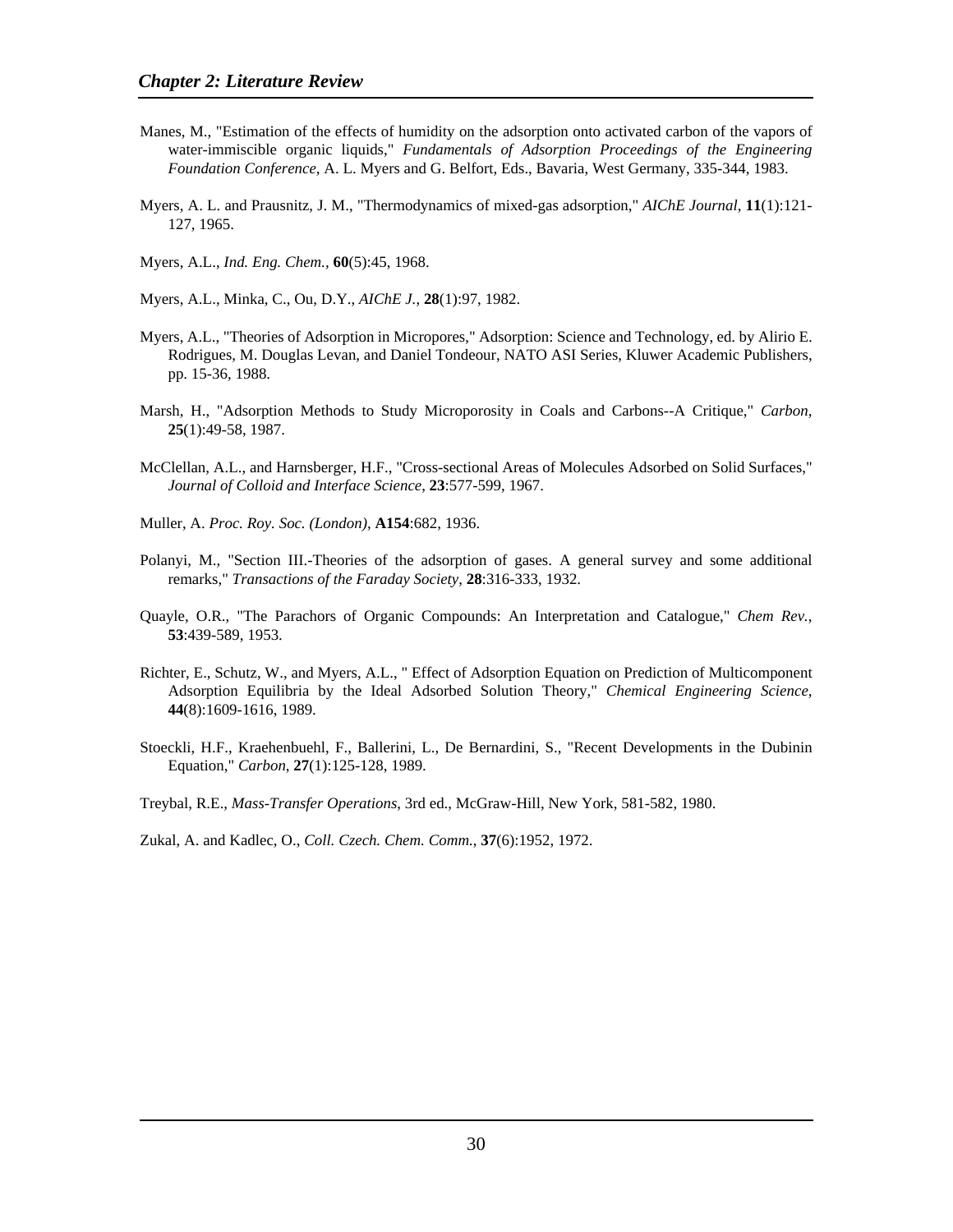# **Chapter 3**

# Characterization of ACC

# **3.1 Introduction**

The chapter presents pore size distributions, surface areas using different adsorbates, pore volumes, and chemical composition of three ACC samples used in this research.

#### **3.2 ACC Surface Areas, Pore Volumes, and Chemical Composition**

N<sub>2</sub> at 77 K (liquid nitrogen temperature) adsorption isotherms were performed for ACC-15, ACC-20, and ACC-25 using a Quantachrome sorption analyzer (Quantachrome Corporation, Boca Raton, FL)<sup>†</sup>. The isotherms are Brunauer type I when plotted on a linear-linear scale, but are presented on a log-linear scale so that the entire adsorption isotherm can be viewed (Figure 3.1). It can be seen in Figure 3.1 that ACC-15 is nearly saturated with  $N_2$  at very low  $P/P_0$ , this is probably due to its relatively homogeneous pore distribution and lower pore volume compared to the other ACC samples. ACC-25 had the highest adsorption capacity for N<sub>2</sub> at saturation (P/P<sub>o</sub> = 1), followed by ACC-20, and ACC-15.

BET and DR surface areas were determined using N<sub>2</sub> at 77 K, CO<sub>2</sub> at 273 K<sup>†</sup>, benzene at 298 K, and acetone at 298 K. The isotherm data used for the surface area calculations were obtained using a Quantachrome sorption analyzer for  $N_2$  and  $CO_2$ , and using a Cahn gravimetric balance for benzene and acetone. The Quantachrome instrument measures volume of gas adsorbed, while the Cahn gravimetric balance measures mass adsorbed which was then converted to liquid adsorbed using the respective liquid densities for surface area calculations. BET surface areas and total pore volumes taken at  $P/P_0 = 0.99$  for ACC using  $N_2$  at 77 K are presented in Table 3.1. Differences between the data reported in Table 3.1 and those reported by Foster (1992) in Tables 2.5 and 2.7 may be due to differences in the ACC lot used or experimental error. DR surface areas for ACC and  $N_2$ , CO<sub>2</sub>, benzene and acetone are presented in Table 3.2. Molecular cross-sectional areas presented in Table 2.2 along with equation 2.8 were used for surface area calculations.

<sup>†.</sup> Experiments performed by A. Lizzio and/or C. Feizoulof at the Illinois State Geological Survey.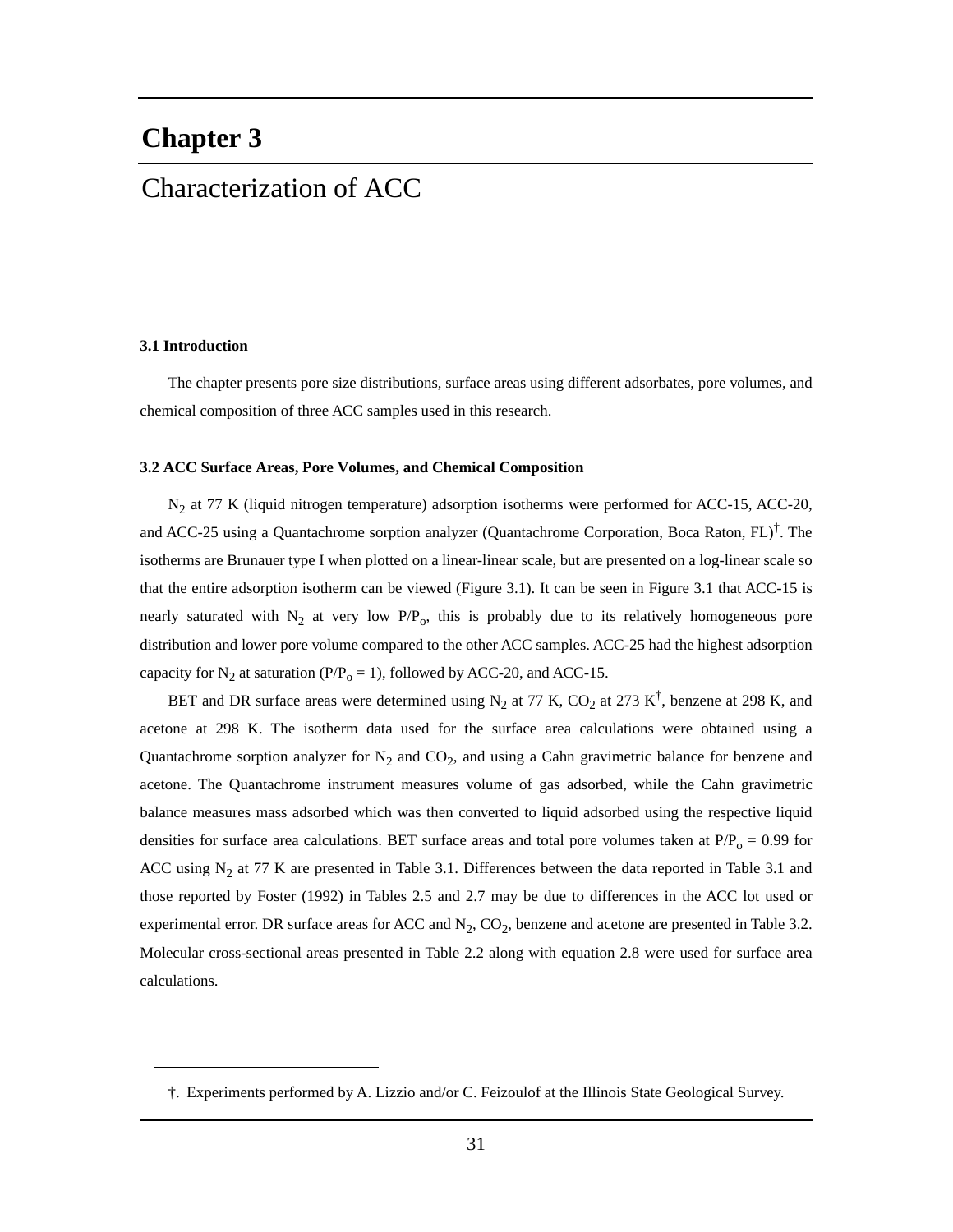

Figure 3.1. Adsorption Isotherms for ACC and N<sub>2</sub> at 77 K.

Table 3.1. BET Surface Areas and Total Pore Volumes for ACC Using N<sub>2</sub> at 77 K.

| <b>ACC</b> Sample | <b>BET</b> Surface Area<br>$\left[\text{m}^2/\text{g}\right]$ | <b>Total Pore Volume</b><br>$\text{[cm}^3\text{/g}$ |
|-------------------|---------------------------------------------------------------|-----------------------------------------------------|
| $ACC-15$          | 730                                                           | 0.379                                               |
| $ACC-20$          | 1330                                                          | 0.694                                               |
| $ACC-25$          | 1860                                                          | 1.023                                               |

**Table 3.2. DR Surface Areas for ACC.**

|                         |                                      | DR Surface Area |          |          |  |  |
|-------------------------|--------------------------------------|-----------------|----------|----------|--|--|
| Adsorbate               | $P/P_0$ Range                        | $ACC-15$        | $ACC-20$ | $ACC-25$ |  |  |
| $N_2$ (77 K)            | $10^{-5}$ to 0.4                     | 1040            | 1870     | 2510     |  |  |
| CO <sub>2</sub> (273 K) | $0.010$ to $0.029$                   | 1310            | 1640     | 1710     |  |  |
| Benzene (298 K)         | $8\times10^{-5}$ to $8\times10^{-3}$ | 1320            | 2060     | 1630     |  |  |
| Acetone (298 K)         | $3\times10^{-5}$ to $3\times10^{-3}$ | 1080            | 1130     | 850      |  |  |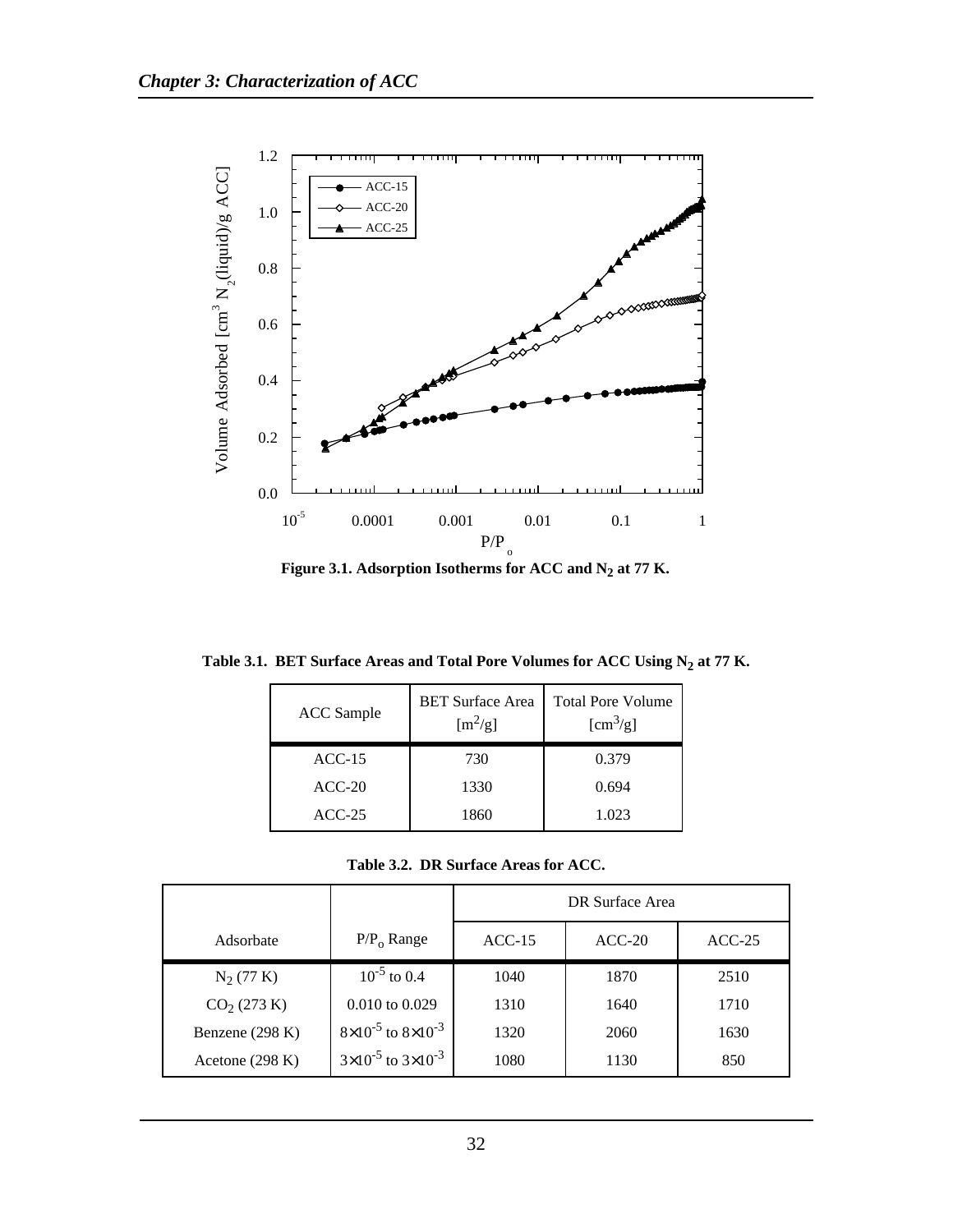The reason for the low DR surface areas using acetone compared with the other adsorbates is probably due to the low adsorption capacity acetone has on ACC at the relative pressures  $(P/P_0)$  examined. This tends to make the surfaces areas appear lower than they actually are. The other possibility for the DR surface areas could be due to molecular sieving effects, but that appears unlikely due to acetone's relatively small molecular area and the fact that the ACC samples with the largest pore sizes had the largest surface area discrepancy.

Surface areas for ACC observed using  $CO<sub>2</sub>$  at 273 K are lower than those observed using N<sub>2</sub> at 77 K or benzene at 298 K, because  $N_2$  measures the total micropore volume (including supermicropores). CO<sub>2</sub>, because of the higher temperature and much lower relative pressure range covered, only measures microporosity (Garrido et al., 1987). There is some question as to the pore filling mechanism observed with  $CO<sub>2</sub>$  at 273 K. Unlike N<sub>2</sub> (at 77 K) and benzene (at 298 K) which fill micropores in a liquid-like fashion at very low relative pressures ( $P/P_0 < 0.01$ ),  $CO_2$  (at 273 K) is believed to form a monolayer on pore walls (Garrido, et al., 1987; Marsh, 1987).

# **3.3 Pore Size Distributions**

The Horvath-Kawazoe (HK) (equation 2.27) and Dubinin-Stoeckli (DS) (equation 2.21) methods were used to obtain an estimate of the pore size distributions of ACC.  $N_2$  at 77K was used as the adsorbate for both methods, because N<sub>2</sub> adsorption data were available over a large pressure range  $(1 \times 10^{-5} < P/P_0 < 1.00)$ for the ACC samples. Since the ACC samples are almost entirely microporous, adsorption data were needed for nearly the entire  $P/P_0$  range (from 0 to 1) to obtain a good estimate of the pore size distribution.

The pore size distributions using the HK method are presented in Figure 3.2. The pore size distribution using the DS method are presented in Figure 3.3. Parameters used for these calculations are in Table 3.3. The

| <b>ACC</b> Sample | $W_{o}$<br>$[cm^3/g]$ | $E_{\rm o}$<br>[kJ/mol] | $X_{O}$<br>[nm] | δ<br>[nm] |      |
|-------------------|-----------------------|-------------------------|-----------------|-----------|------|
| $ACC-15$          | 0.372                 | 24.3                    | 0.494           | 0.014     | 0.33 |
| $ACC-20$          | 0.839                 | 26.5                    | 0.453           | 0.500     | 0.33 |
| $ACC-25$          | 1.137                 | 17.9                    | 0.670           | 0.663     | 0.33 |

Table 3.3. DS Parameters for ACC Using N<sub>2</sub> at 77 K.

parameters for the HK method were solved using a root-finding algorithm in *HiQ®,* and the DS parameters were obtained using a nonlinear parameter estimation algorithm in *HiQ®* (National Instruments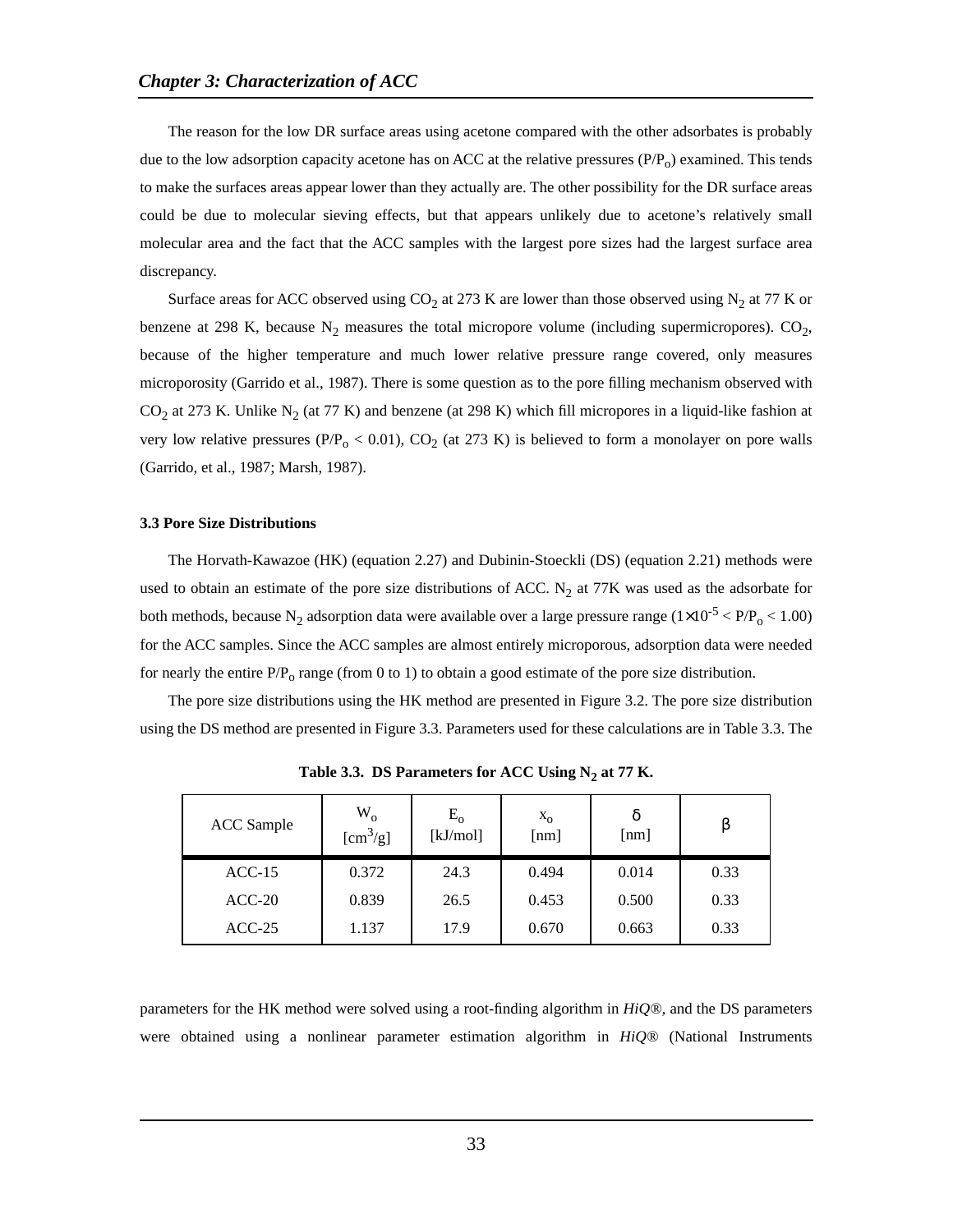

Figure 3.2. Pore Size Distribution for ACC Using HK Method and N<sub>2</sub> at 77 K.



Figure 3.3. Pore Size Distributions for ACC Using DS Method and N<sub>2</sub> at 77 K.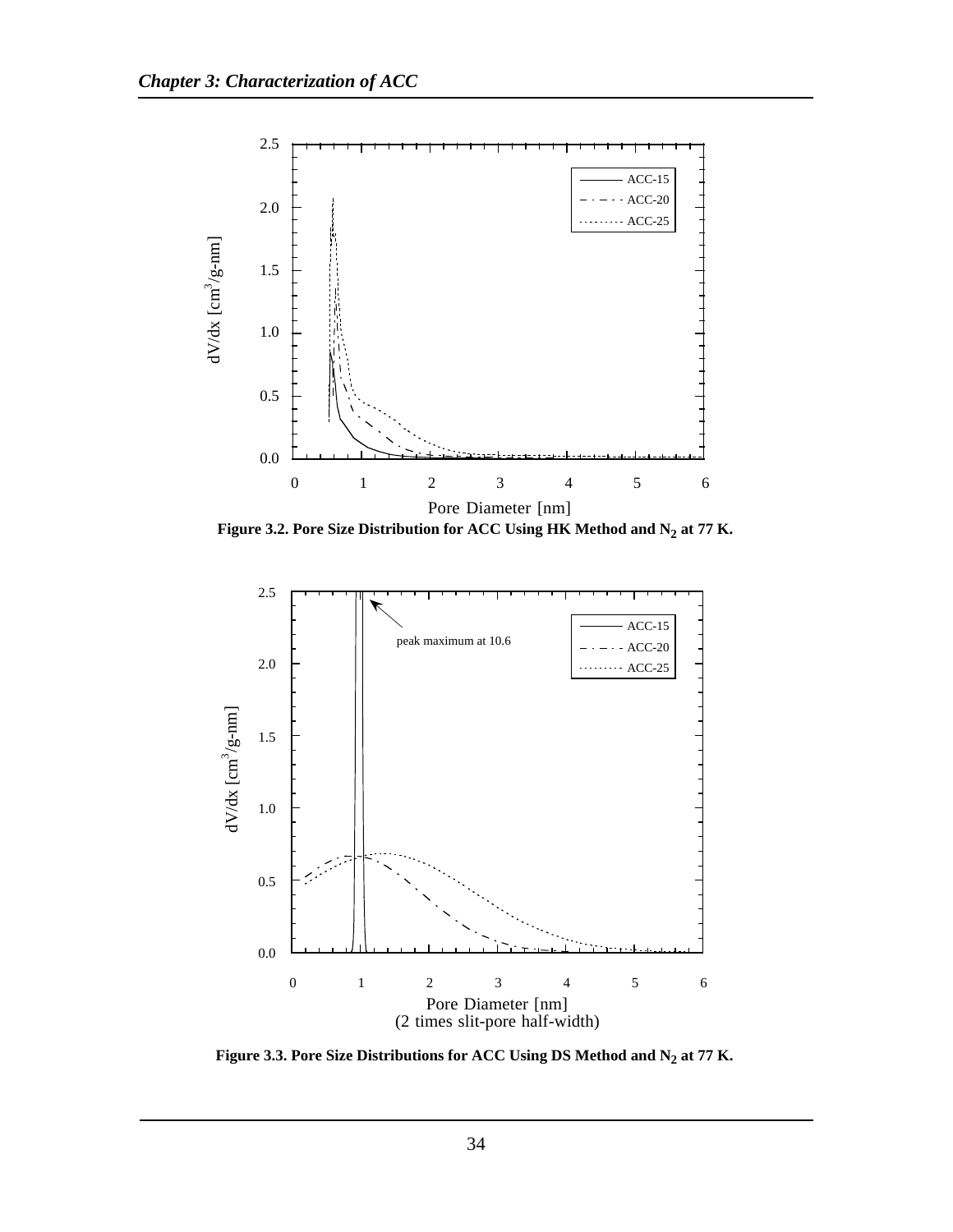Corporation, 1994). Since the DS method contains three variables in a nonlinear equation, multiple solutions are possible. The most reasonable estimates obtained for the DS parameters are reported in Table 3.3 i.e., unusually large or small values for the DS parameters were not used.

While the HK and DS plots show different results for the pore size distributions for ACC, there are similarities. Both methods show a broadening of the pore size distribution with increasingly activated (higher surface area) ACC. The modal pore size is also centered around the same point for the two methods. Using either method shows that all of the pores for ACC-15 lie in the micropore region  $(d < 2 \text{ nm})$ . This suggest that ACC-15 would be the best adsorbent for removing low concentrations of VOCs, as are present in indoor air environments. This fact is also confirmed by VOC adsorption experiments presented in Chapter 4.

# **3.4 References**

- Garrido, J., Linares-Solano, A., Martin-Martinez, J.M., Molina-Sabio, M., Rodriguez-Reinoso, F., and Torregrosa, R., "Use of N<sub>2</sub> vs. CO<sub>2</sub> in the Characterization of Activated Carbons," *Langmuir*, **3**:76-81, 1987.
- Foster, K.L., Fuerman, R.G., Economy, J., et al., "Adsorption of volatile organic compounds in gas streams onto activated carbon fiber," *Chemistry of Materials*, **4**:1068-1073, 1992.
- Marsh, H., "Adsorption Methods to Study Microporosity in Coals and Carbons--A Critique," *Carbon*, **25**(1):49-58, 1987.

National Instruments Corporation, *HiQ® Software for the Power Macintosh Version 2.1*, Austin, TX, 1994.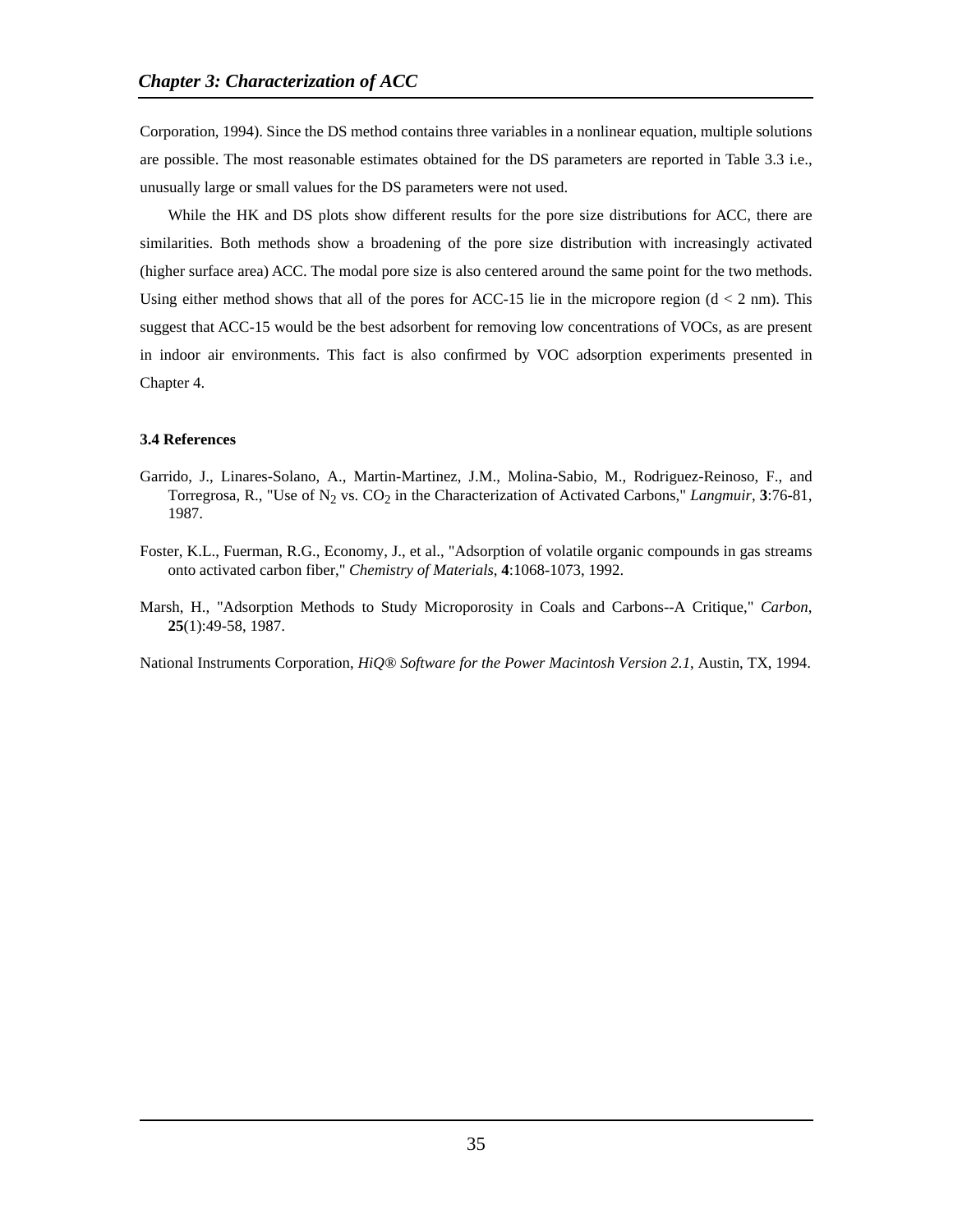# **Chapter 4**

# Single Component Adsorption Measurements and Modeling

# **4.1 Introduction**

The focus of the experimental research in this section was to measure adsorption isotherms using ACC for adsorbates of interest to indoor air quality. Adsorbates examined were acetaldehyde, acetone, benzene, methyl ethyl ketone (MEK), and water vapor. Adsorption isotherms were measured for VOC adsorbate concentrations in the 10 to 1000 ppmv range and water vapor from 0 to 95% RH. Single VOC adsorbate concentrations were higher than the sub-ppmv concentrations observed in indoor air environments. This was due to the long times (estimated at several weeks to months, depending on the VOC concentration) involved in the experimental determination of the adsorption capacities of VOC adsorbates at sub-ppmv concentrations. The Freundlich and Dubinin-Radushkevich equations were used to extend adsorption capacity characterization for the VOC adsorbates into the sub-ppmv range using the experimental data obtained in the 10 to 1000 ppmv concentration range.

# **4.2 Experimental Methods**

The experimental apparatus used to measure adsorption isotherms for contaminant concentrations in the ppmv range consists of a gas generation system and a Cahn gravimetric balance (Cahn Model C-2000) (Figure 4.1). The gravimetric balance is used to observe the mass of an ACC sample that is exposed to a gas stream containing a known concentration of a select organic contaminant in a carrier gas of ultra-zero air. The compressed ultra-zero air has a certified maximum hydrocarbon concentration of less than 0.1 ppmv and a water vapor concentration of less then 3 ppmv. The oxygen content is between 19.5 and 23.5 percent by volume. The adsorption isotherms are measured at room temperature ( $25^{\circ}C \pm 1^{\circ}C$ ).

Certified compressed gas cylinders are used to generate gas streams containing organic contaminants at ppmv concentrations mixed with ultra-zero air. The certified gas cylinders are specially made, and their concentrations are certified by the manufacturer. Mass flow controllers (Tylan Model No. FC-280) regulate the amount of contaminant gas entering the gas generation system, and dilution air is added as needed to obtain the final desired contaminant concentration. Once the gas stream is generated, it is then passed through the gravimetric balance containing the ACC sample. The ACC sample then adsorbs the gaseous organic contaminant until equilibrium is reached. Adsorption equilibrium is assumed to occur when the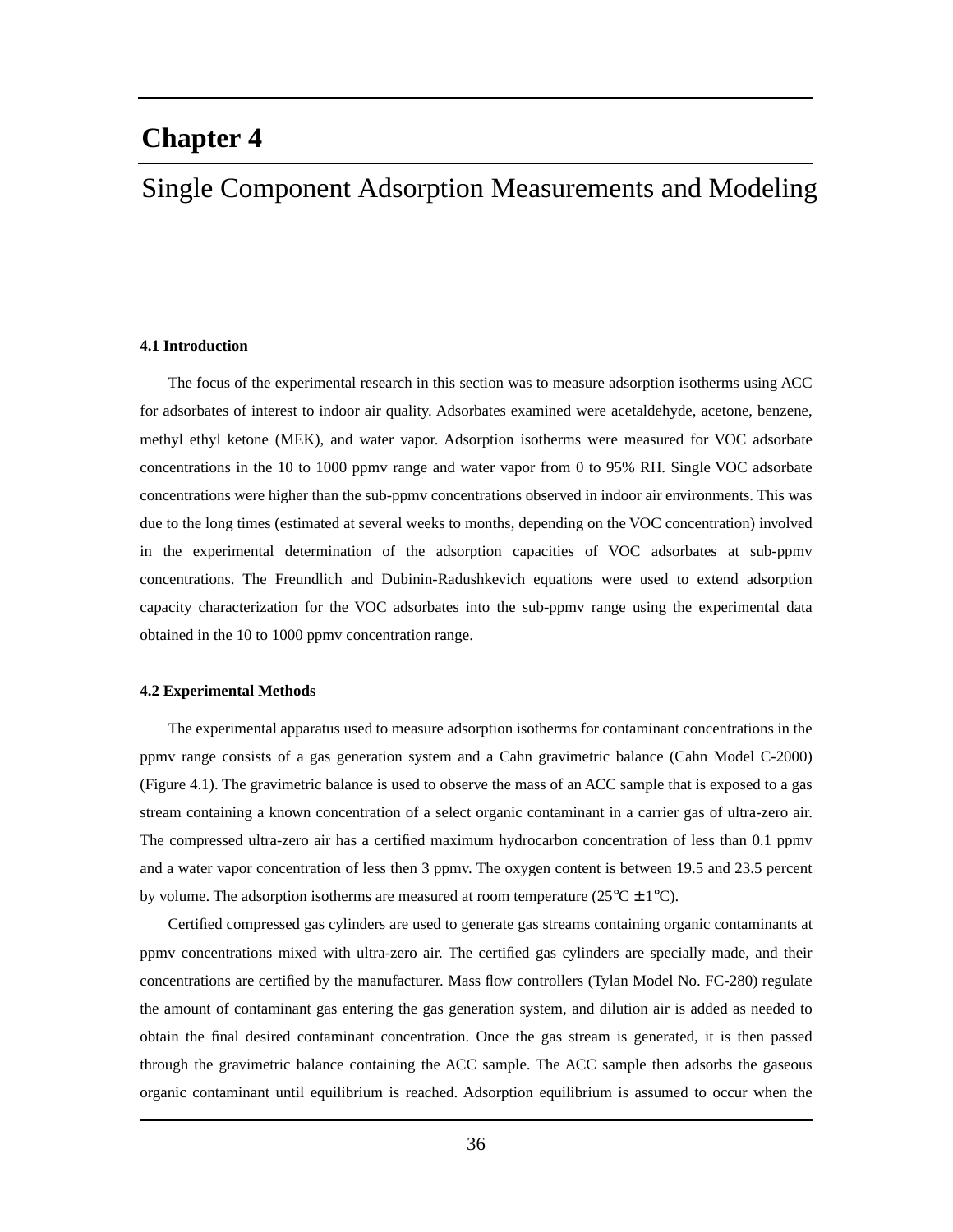change in mass of the sample with respect to time approaches zero (i.e., no mass change is observed over a several hour period). The gain in sample mass is recorded, and the mass ratio of adsorbed material to ACC is determined. For contaminant concentrations in the 10 to 50 ppmv range, the time required to reach equilibrium is typically between 2 to 7 days for ACC masses of 10 to 30 mg and total gas flow rates of 100 cm<sup>3</sup>/min. The experimental system also provides for thermal regeneration of the ACC to desorb any volatile materials that may have adsorbed onto the ACC sample during its manufacture, storage, and handling.

### **4.2.1 Gas Generation System**

The gas generation system uses certified calibration gas mixtures (Matheson) containing known concentrations of hydrocarbons (e.g., benzene or acetone), ultra-zero air and mass flow controllers to generate gas streams in the ppmv concentration range of hydrocarbons. Gas cylinders with contaminant



**Figure 4.1. Apparatus for Adsorption Measurements of VOCs in the ppmv Range.**

concentrations of 1000 ppmv were diluted with ultra-zero air for use in adsorption capacity measurements for contaminants in the 10 to 1000 ppmv range. An ultra-zero air dilution gas is used for generating different gas concentrations from the calibrated compressed gas cylinders. Additionally, the ultra-zero air passes through a gas purifier and drier (Drierite Model No. L68GP). The Drierite cylinder uses silica gel to remove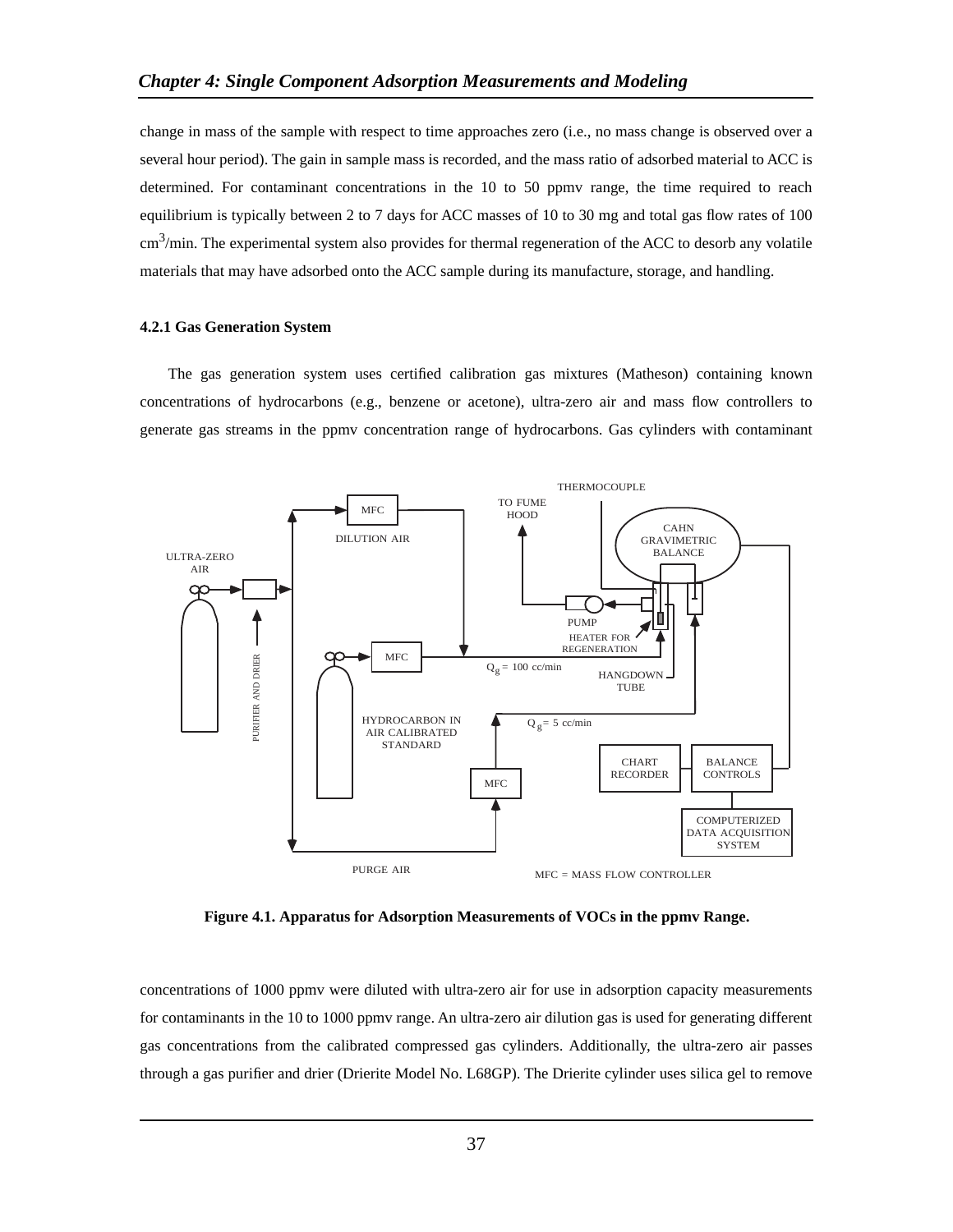water vapor to a terminal dryness of 0.005 mg/L or -37.7 $^{\circ}$ C dewpoint and 5 Å molecular sieves to remove dilute concentrations of hydrocarbons. The total gas flow rate through the gravimetric balance was  $100 \text{ cm}^3$ / min.

The measurement of the water vapor adsorption isotherms was performed using a similar system as presented in Figure 4.1 with a few modifications and is presented in Figure 4.2. Measurement of the water



**Figure 4.2. Apparatus for Measurement of Water Vapor Adsorption Isotherms.**

vapor adsorption isotherms for the ACC samples was performed gravimetrically using a Cahn microbalance (model C-2000). The humidified gas stream was generated by passing a hydrocarbon-free air stream through two Erlenmeyer flasks in series containing water and gas dispersion tubes (see Figure 4.2). The humidified gas stream was them diluted with hydrocarbon-free air using mass flow controllers (Tylan model FC-280) to obtain the desired relative humidities. The adsorption isotherms were measured at 25°C and a total pressure of 1 atm. ACC sample masses were between 10 and 20 mg, and the total gas flow rate through the gravimetric balance was  $150 \text{ cm}^3/\text{min}$ .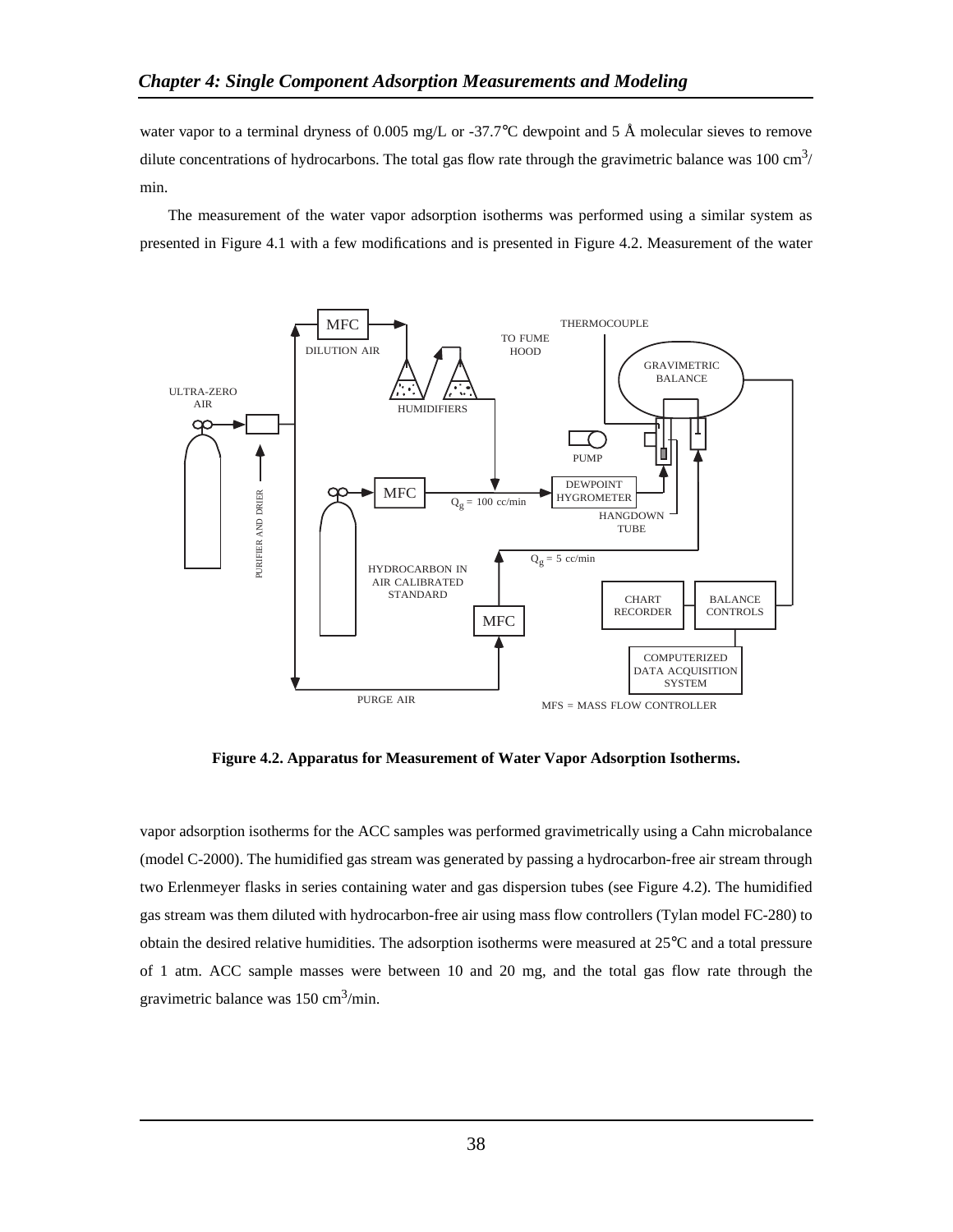# **4.2.2 Measurement of Mass Change of ACC**

The mass change of ACC during adsorption is recorded on a strip chart recorder (Linseis, Model No. L6514) and is also recorded using *Labtech Notebook* and an IBM PC computer. As previously mentioned, adsorption equilibrium is assumed to occur when the change in mass of the ACC sample with respect to time approaches zero. At this time, a voltmeter (Omega, Model No. 881C) is used to obtain a precise mass reading at equilibrium, and this value is recorded on the strip chart containing the adsorption data. The concentration of contaminant in the gas stream is then increased, and the sample is allowed to reach equilibrium with this new bulk gas phase concentration. These measurements are repeated until an entire adsorption isotherm is obtained for the sample. The adsorption capacity for each equilibrium concentration is normalized to the ACC sample mass by dividing by the initial adsorbent sample weight as determined in the experimental procedure discussed below.

# **4.2.3 Experimental Procedure**

The 10 to 30 mg ACC sample is weighed 10 times using an analytical balance (Satorius Analytic, Model No. A200S), and an average of these measurements is used to determine an initial mass of the sample. The ACC sample is then placed in the gravimetric balance. Ultra-zero air is flowed over the sample while the air surrounding the ACC sample is heated to 140°C for 30 minutes with heating tape placed around the balance hang-down tube to desorb any water vapor and other contaminants adsorbed onto the sample. The amount of mass lost by desorption is subtracted from the initial sample mass to give the actual sample mass used in the normalization procedure discussed above. The sample is then allowed to cool to room temperature ( $25^{\circ}$ C  $\pm$ 1°C). Once the sample has cooled to room temperature, a contaminant gas stream is passed through the balance. Duplicate measurements were made for most adsorbate-adsorbent combinations and agreed within about 10%.

# **4.3 Measurement of the Adsorption of Volatile Organic Compounds**

The adsorption capacities for acetaldehyde were only measured up to 250 or 500 ppmv, depending on the ACC sample, because acetaldehyde converts to acetic acid in the presence of oxygen when the concentration is high enough (Venugopal, 1967; Matheson Gas, 1993). In the case of acetaldehyde (Figure 4.3), ACC-15 had the greatest adsorption capacity. ACC-25 had a higher adsorption capacity than ACC-20 until about 100 ppmv, then ACC-20 started to exhibit the highest adsorption capacity. The adsorption capacities for acetaldehyde and ACC were far less than the adsorption capacities for any of the other VOC adsorbates, mainly due to the low boiling point and high vapor pressure (1000 torr) of acetaldehyde at 25°C.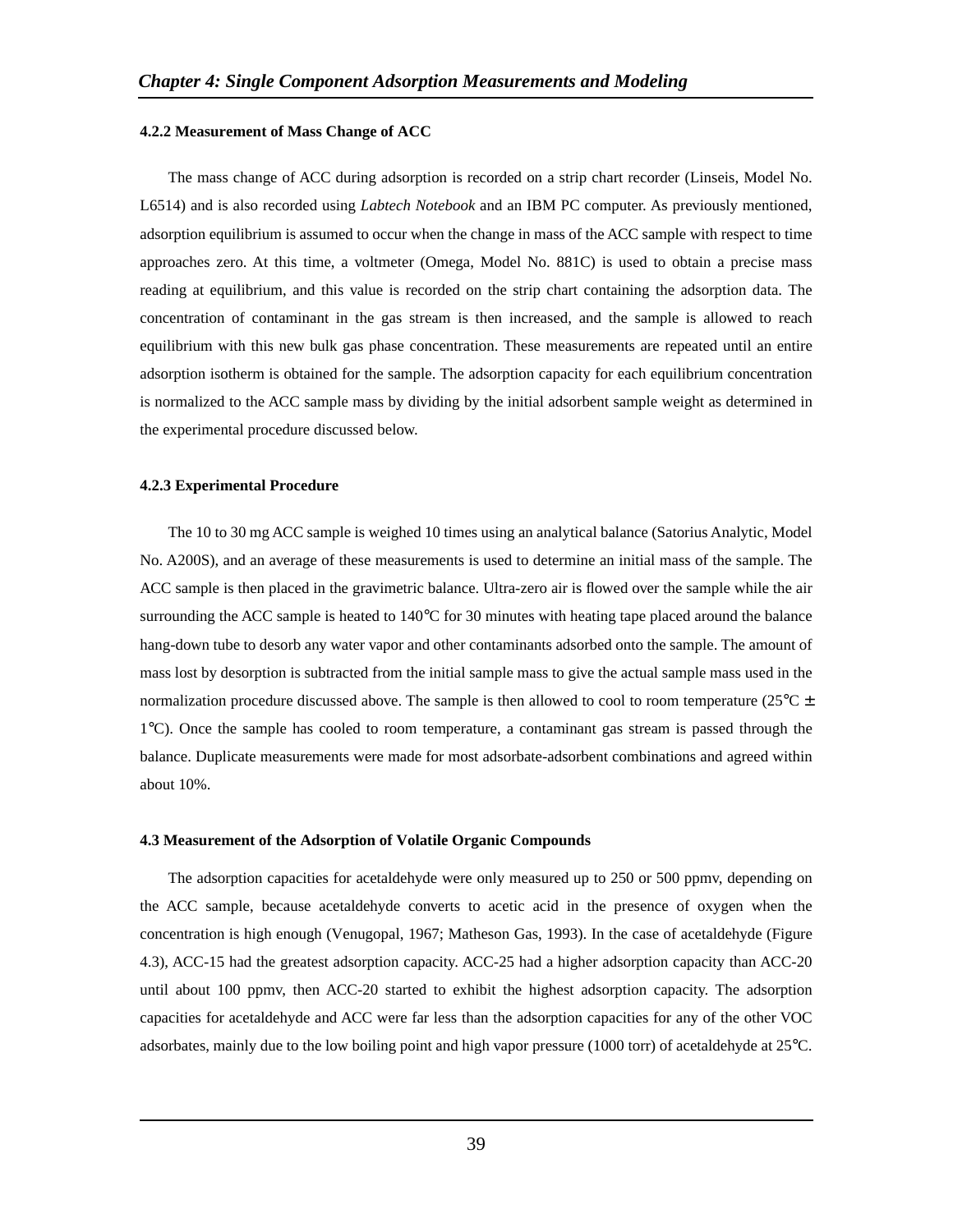

**Figure 4.3. Adsorption Isotherms for Acetaldehyde and ACC.**

In the case of acetone (Figure 4.4), there was a trend of lower specific surface area having the higher adsorption capacity, i.e., ACC-15 adsorbed more acetone at a given concentration than ACC-20, which adsorbed more than ACC-25 for concentrations between 10 and 1000 ppmv.

It can be seen from the experimental results that benzene had a higher adsorption capacity than either for acetone, acetaldehyde or methyl ethyl ketone (MEK) for the three ACC samples. ACC-15 had a higher adsorption capacity for benzene (Figure 4.5) than ACC-20 at low concentrations (less than 100 to 200 ppmv), but at higher concentrations ACC-20 exhibited higher adsorption capacity than ACC-15. ACC-25 had a lower adsorption capacity than ACC-20 for benzene in the 10 to approximately the 1000 ppmv range.

The adsorption capacities for MEK on ACC (Figure 4.6) were nearly as great as those observed for benzene over the 10 to 1000 ppmv concentration range. ACC-15 had the highest adsorption capacity (235 mg/g) for MEK up to about 200 ppmv until it was exceeded by ACC-20. Likewise, the adsorption capacity of MEK on ACC-25 (260 mg/g) exceeded that of ACC-15 at around 650 ppmv.

As expected, all of the VOC adsorbates exhibited a type I isotherm by Brunauer's classification. It can be stated for all three adsorbates that as the concentration in the gas stream increases, ACC-25 will eventually have a greater adsorption capacity than ACC-20, and ACC-20 will have a greater adsorption capacity than ACC-15, due to the differences in micropore volume of the ACC samples.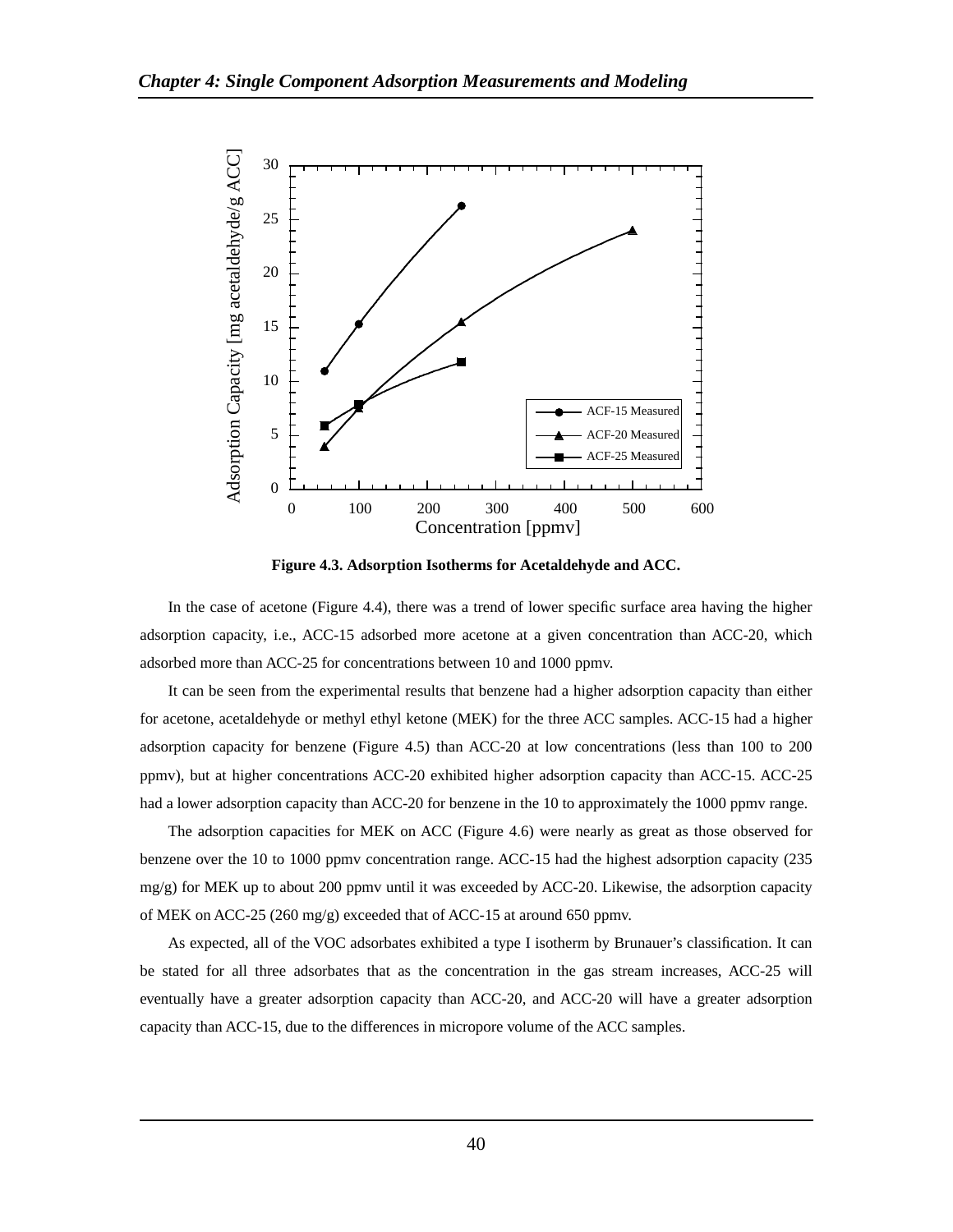

**Figure 4.4. Adsorption Isotherms for Acetone and ACC.**



**Figure 4.5. Adsorption Isotherms for Benzene and ACC.**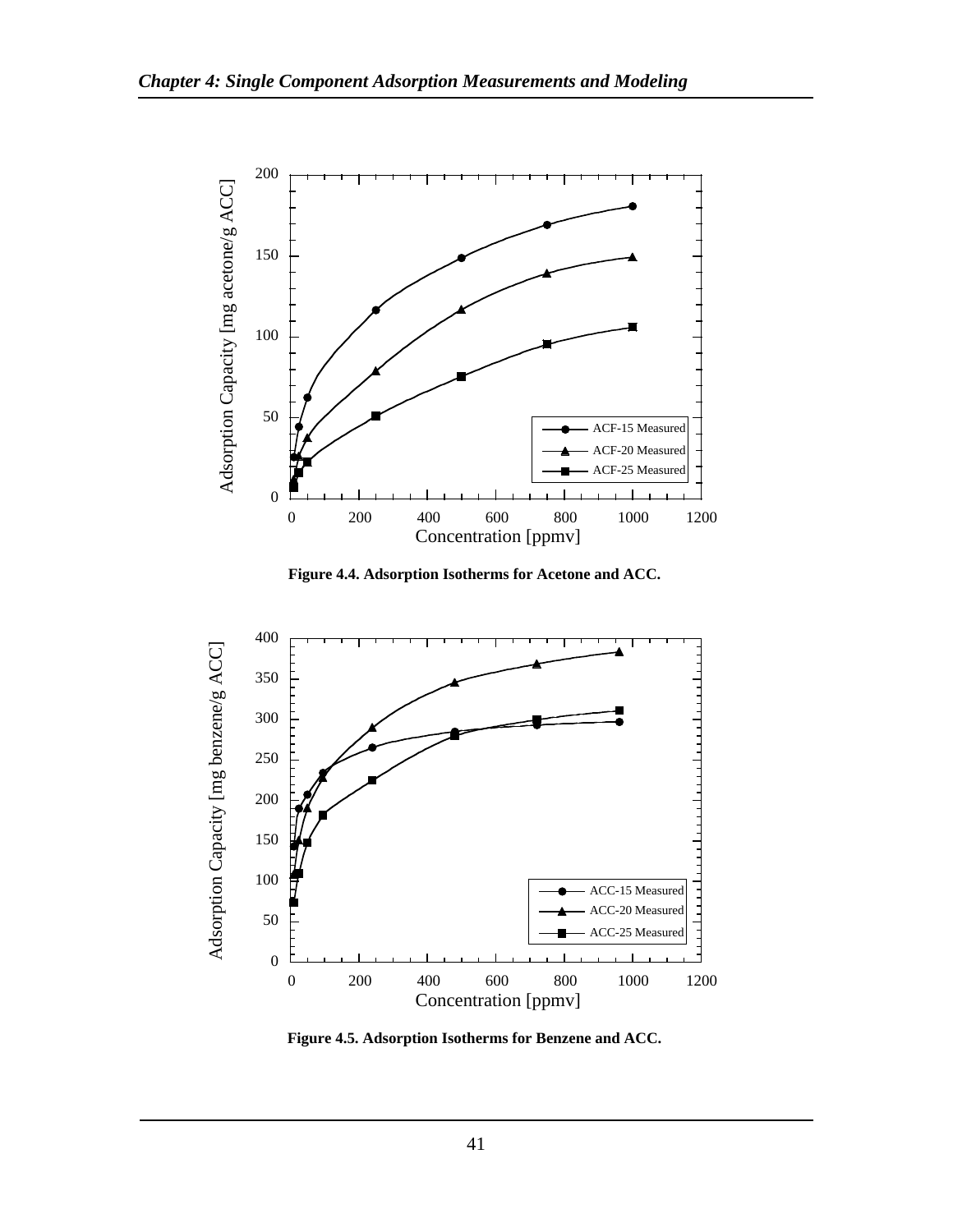

**Figure 4.6. Adsorption Isotherms for Methyl Ethyl Ketone (MEK) and ACC.**

# **4.4 Water Vapor adsorption with ACC**

Adsorption and desorption isotherms were measured for water vapor from 0 to 95% RH. In most cases, duplicate measurements were made for each isotherm data point, and the values were within 10% of each other.

Adsorption and desorption isotherms for water vapor at RH values between 0 and about 90% and ACC-15, ACC-20 and ACC-25 are presented in Figure 4.7. Significant water vapor adsorption did not occur until about 30% RH for ACC-15, about 45% RH for ACC-20 and about 50% RH for ACC-25. These results indicate that water vapor adsorption may interfere with hydrocarbon adsorption at RH values greater than about 30%.

It can be seen in Figure 4.7 from the differences in the measurements for water vapor adsorption and desorption that water vapor adsorption onto ACC exhibits hysteresis. The spread or width of the hysteresis loop increased, as did the total amount adsorbed at saturation, with increased BET surface area. The most widely accepted explanation for the observed hysteresis is that in the desorption process small pores constrict the openings to larger pores such that adsorbed water in the larger pores is not desorbed until the relative pressure corresponds to that of the smaller pore size (Mahle and Friday, 1989).

Equation 2.28 (Dubinin, 1980) was used to model the adsorption of water vapor onto ACC over the RH range of about 5 to 50% or  $P/P_0$  of 0.05 to 0.5 (Figures 4.8 to 4.10). The parameters used for equation 2.28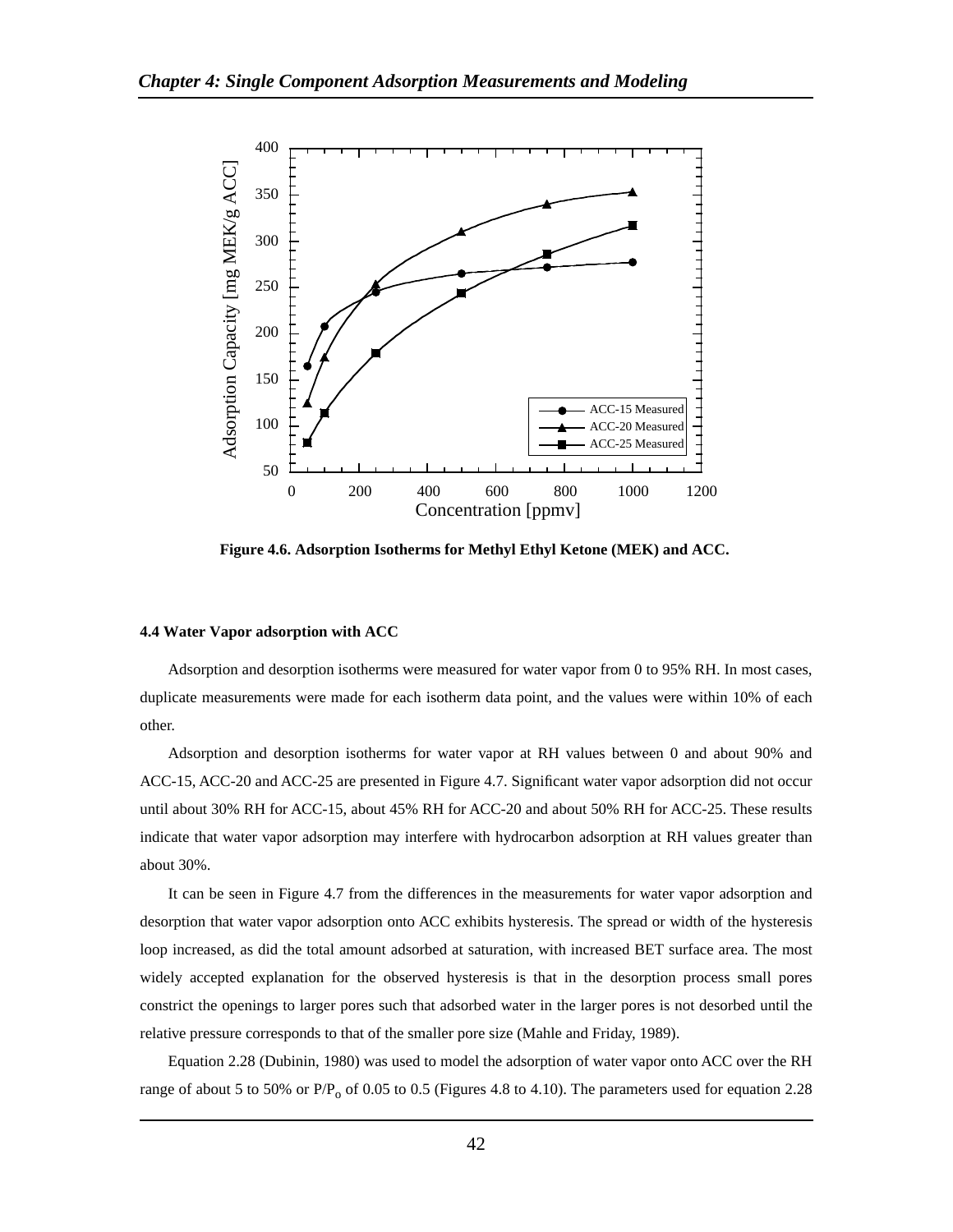

**Figure 4.7. Adsorption Isotherms for Water Vapor and ACC.**



**Figure 4.8. Measured and Modeled Adsorption Isotherms for Water Vapor and ACC-15.**

43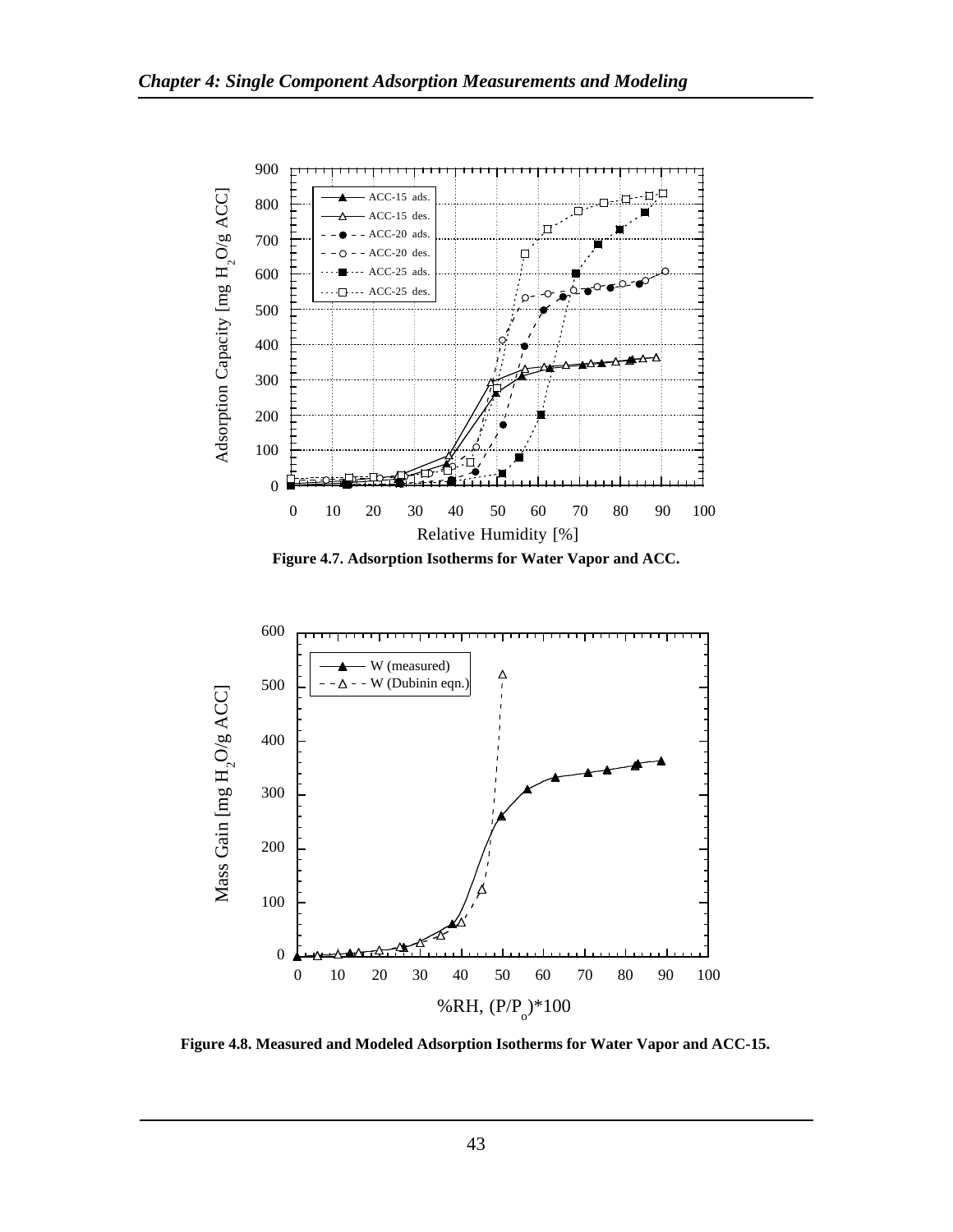

**Figure 4.9. Measured and Modeled Adsorption Isotherms for Water Vapor and ACC-20.**



**Figure 4.10. Measured and Modeled Adsorption Isotherms for Water Vapor and ACC-25.**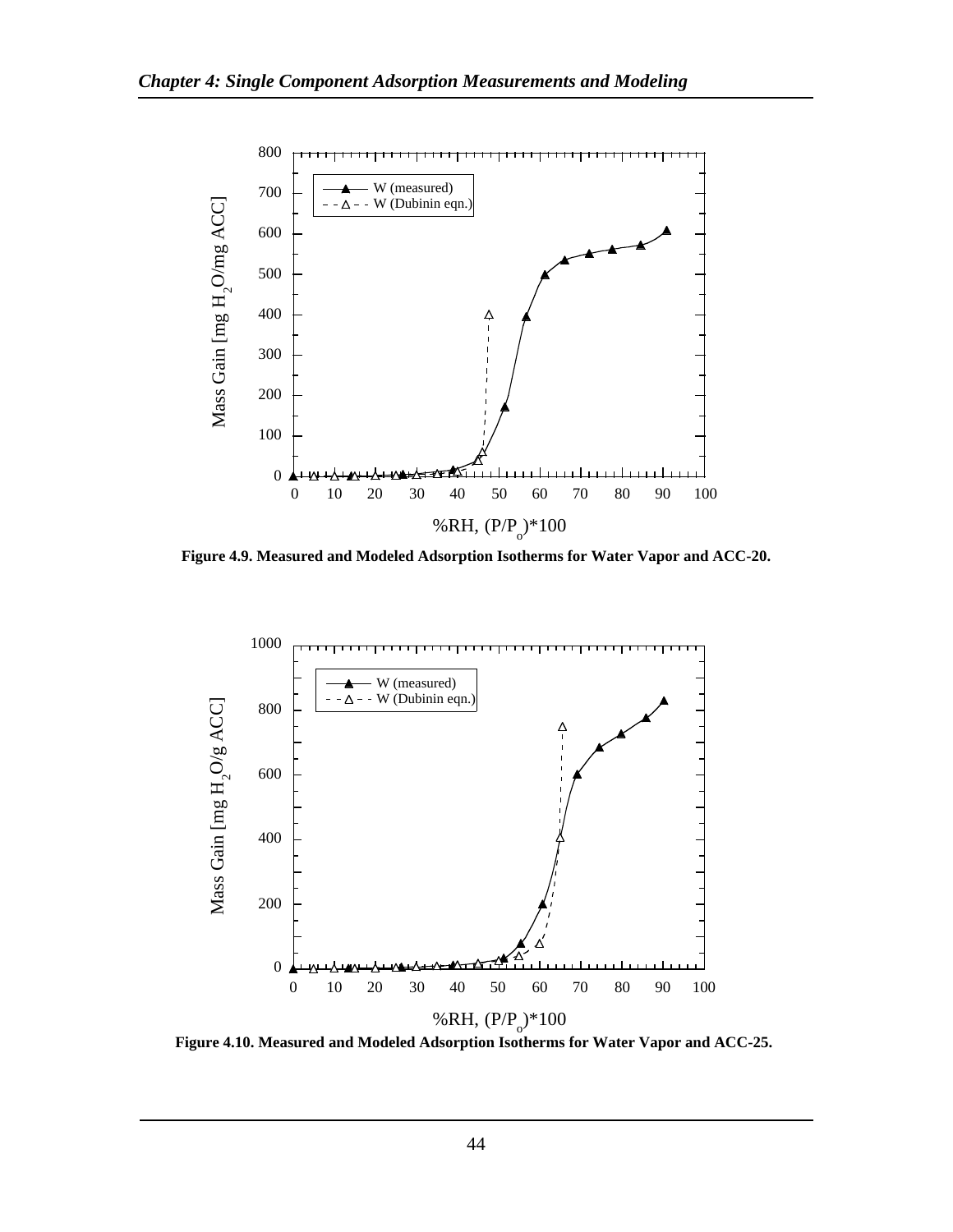and three ACC samples are presented in Table 4.1. It can be seen in Figures 4.8 to 4.10 that equation 2.28

| Adsorbent | $W_{o}$<br>[mg/g] | c    |
|-----------|-------------------|------|
| $ACC-15$  | 19.0              | 1.93 |
| $ACC-20$  | 2.51              | 2.09 |
| $ACC-25$  | 8.31              | 1.51 |

**Table 4.1. Dubinin Parameters for Equation 2.28 and ACC.**

provides a good fit of the water vapor adsorption curve until about the inflection point (45% < RH < 65%). Equation 2.28 is not able to model the entire water vapor adsorption isotherm or any portion of the water vapor desorption isotherm.

# **4.5 Single Component Adsorption Modeling**

The VOC adsorption isotherms were modeled using the Freundlich and Dubinin-Radushkevich (DR) equations. The parameters for the Freundlich and DR equations are presented below along with plots adsorption capacity using the equations for the concentration range of 0.1 to 10000 ppmv. Since VOC concentrations in air are usually in the sub-ppmv range, the Freundlich and DR models were used to extrapolate the adsorption capacities at low concentrations, using the experimental adsorption capacity data obtained in the 10 to 1000 ppmv range.

# **4.5.1 Freundlich Equation**

The Freundlich parameters for the adsorption of acetaldehyde, acetone, benzene, and MEK on ACC are presented in Table 4.2. Plots of the adsorption isotherms for each of the adsorbates and the three ACC samples are presented in Figures 4.11 through 4.14. The use of the Freundlich equation over such a wide range of concentrations (six orders of magnitude), almost certainly guarantees that the adsorbate concentrations at the high and low end are incorrectly estimated. This is not to say that the data are useless for this concentration range, on the contrary, for many applications this may give a reasonable estimate of the adsorption capacity for VOC adsorbates. If more accurate estimates are sought, use of the DR equation as described in section 4.5.2 is recommended.

# **4.5.2 Dubinin-Radushkevich (DR) Equation**

Plots of the adsorption isotherms for each of the adsorbates and the three ACC samples are presented in Figures 4.15 through 4.18. The DR parameters (equation 2.13) for the adsorption of acetaldehyde, acetone,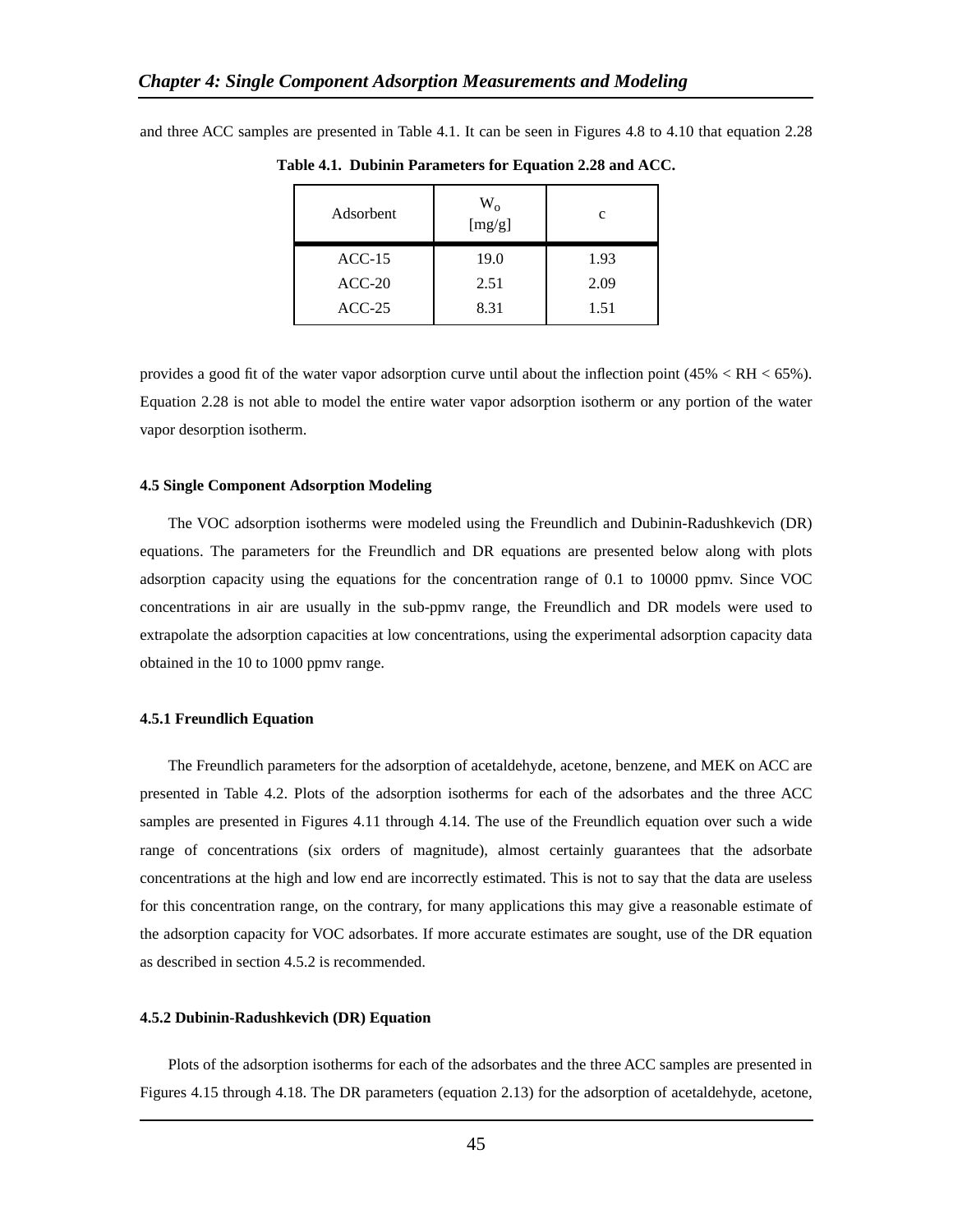

**Figure 4.11. Experimental and Freundlich Modeled Adsorption Isotherms for Acetaldehyde and ACC.**



**Figure 4.12. Experimental and Freundlich Modeled Adsorption Isotherms for Acetone and ACC.**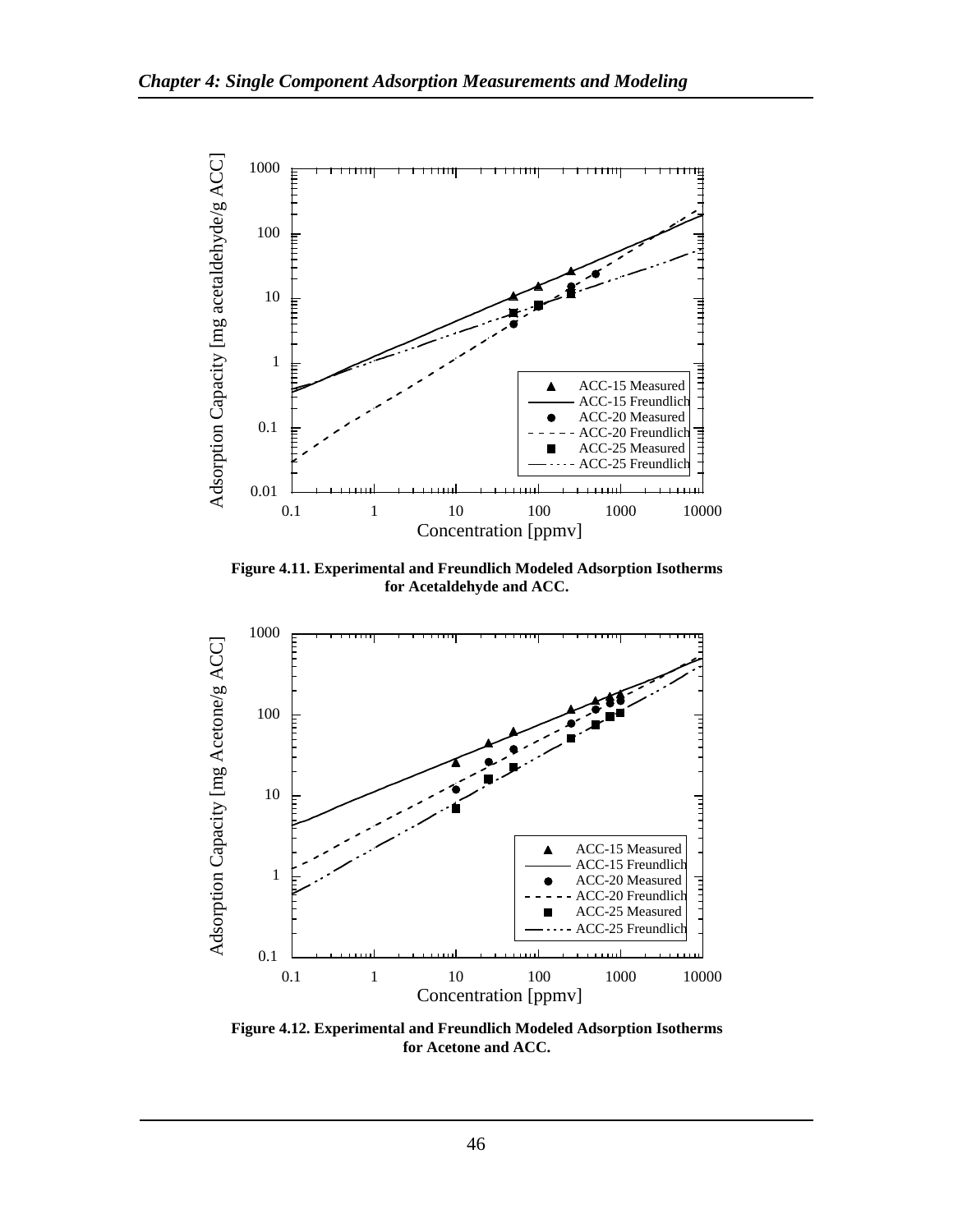

**Figure 4.13. Experimental and Freundlich Modeled Adsorption Isotherms for Benzene and ACC.**



**Figure 4.14. Experimental and Freundlich Modeled Adsorption Isotherms for MEK and ACC.**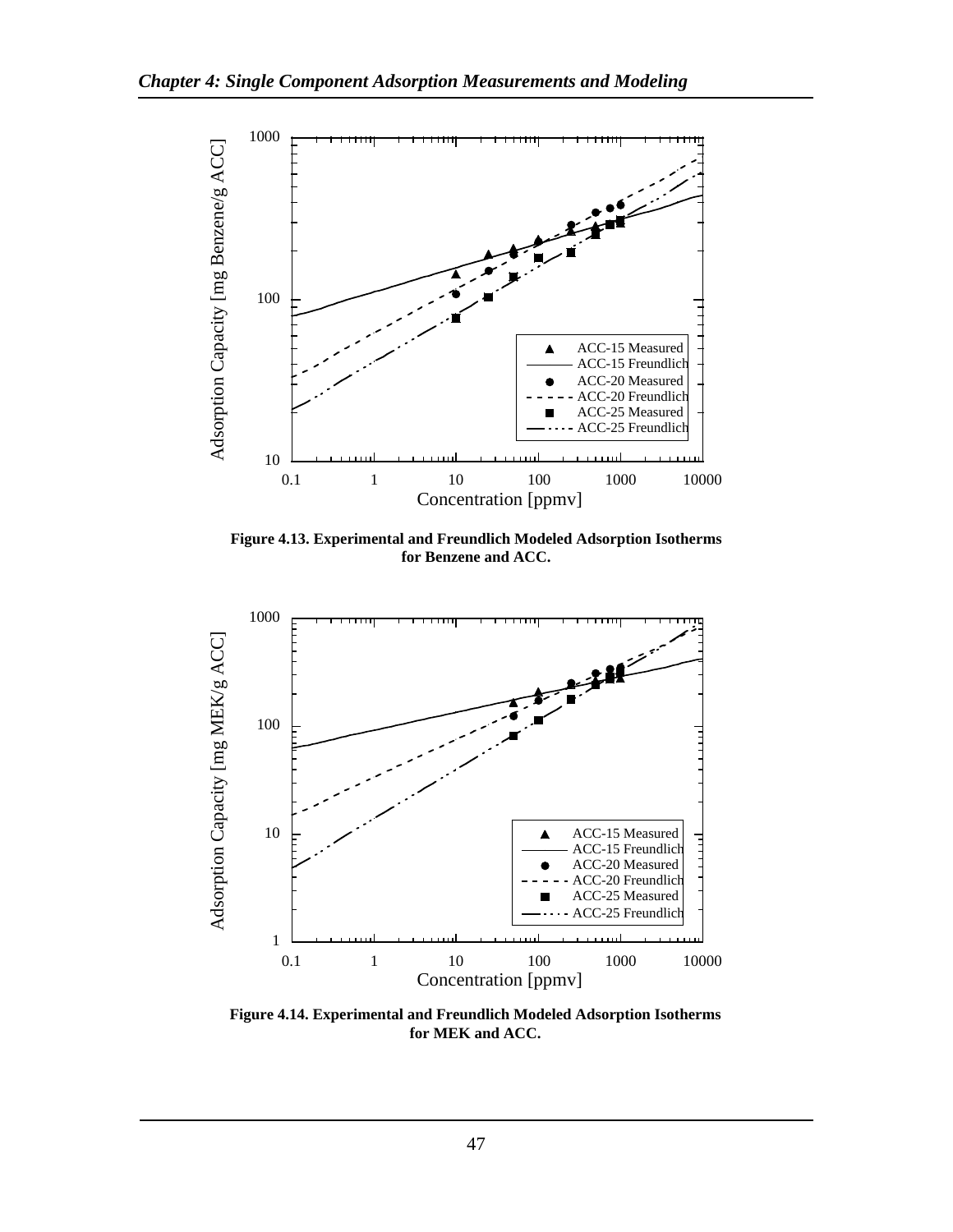

**Figure 4.16. Experimental and DR Modeled Adsorption Isotherms for Acetone and ACC.**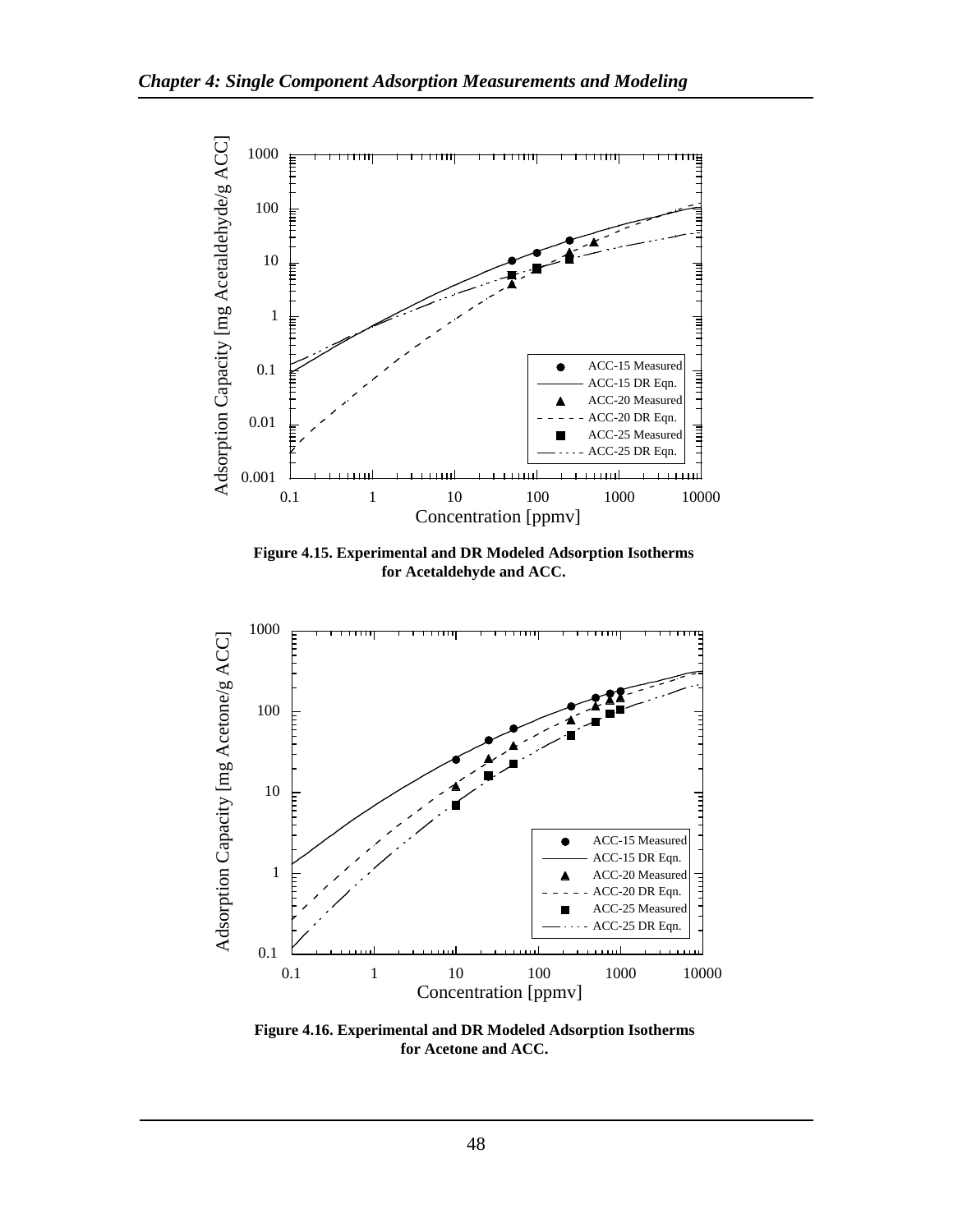

**Figure 4.17. Experimental and DR Modeled Adsorption Isotherms for Benzene and ACC.**



**Figure 4.18. Experimental and DR Modeled Adsorption Isotherms for MEK and ACC.**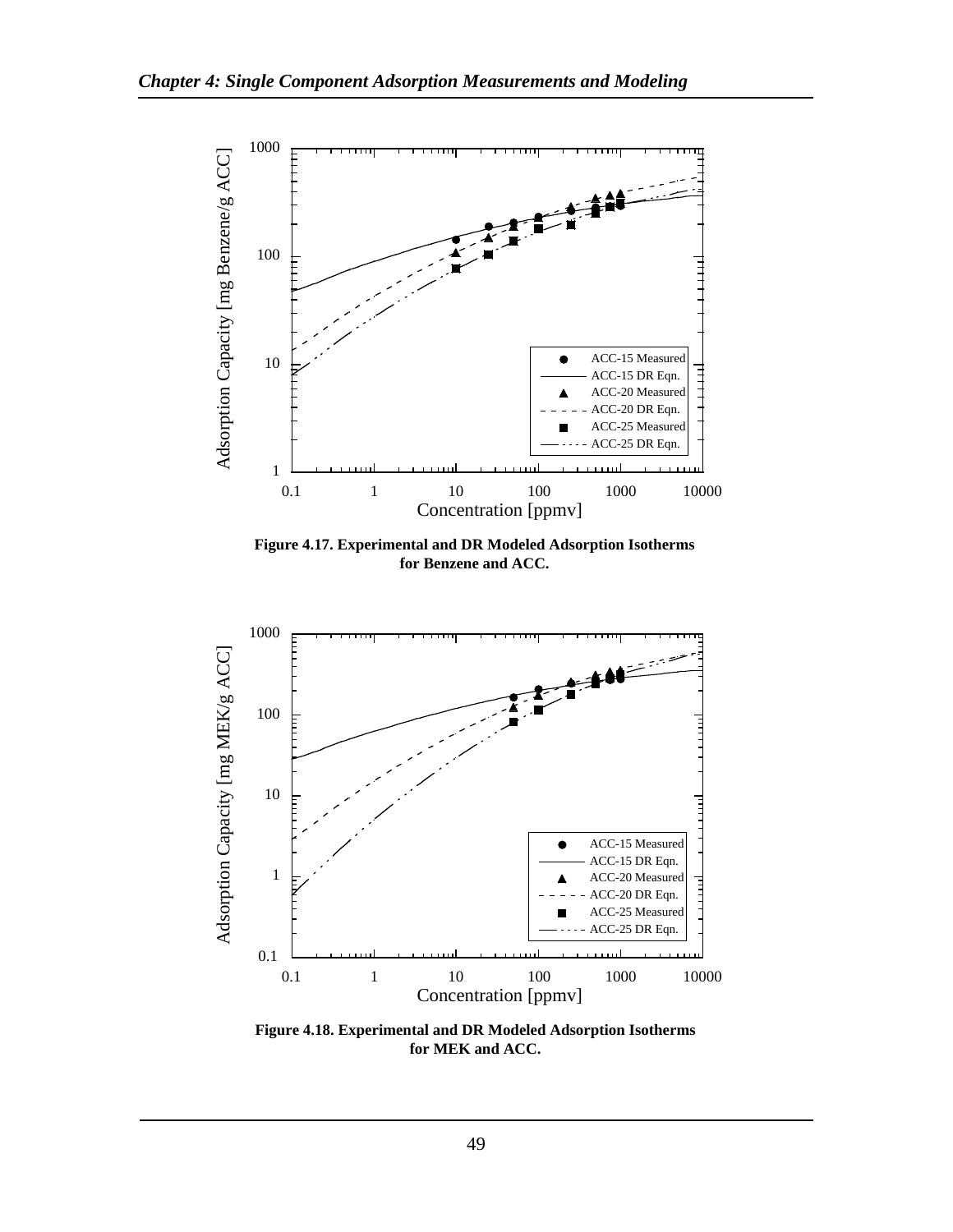|                             | $ACC-15$ | $ACC-20$ | $ACC-25$ |
|-----------------------------|----------|----------|----------|
| Acetaldehyde                |          |          |          |
| k                           | 1.27     | 0.198    | 1.08     |
| 1/n                         | 0.546    | 0.781    | 0.432    |
| Correlation Coefficient (R) | 0.999    | 0.997    | 1.00     |
| <b>Acetone</b>              |          |          |          |
| k                           | 2.42     | 4.24     | 2.26     |
| 1/n                         | 0.413    | 0.529    | 0.565    |
| Correlation Coefficient (R) | 0.995    | 0.994    | 0.995    |
| <b>Benzene</b>              |          |          |          |
| k                           | 112      | 62.3     | 41.4     |
| 1/n                         | 0.149    | 0.272    | 0.294    |
| Correlation Coefficient (R) | 0.978    | 0.995    | 0.992    |
| <b>MEK</b>                  |          |          |          |
| k                           | 92.6     | 33.9     | 14.1     |
| 1/n                         | 0.165    | 0.350    | 0.455    |
| Correlation Coefficient (R) | 0.966    | 0.989    | 1.00     |

# **Table 4.2. Freundlich Parameters for VOC Adsorbates and ACC.**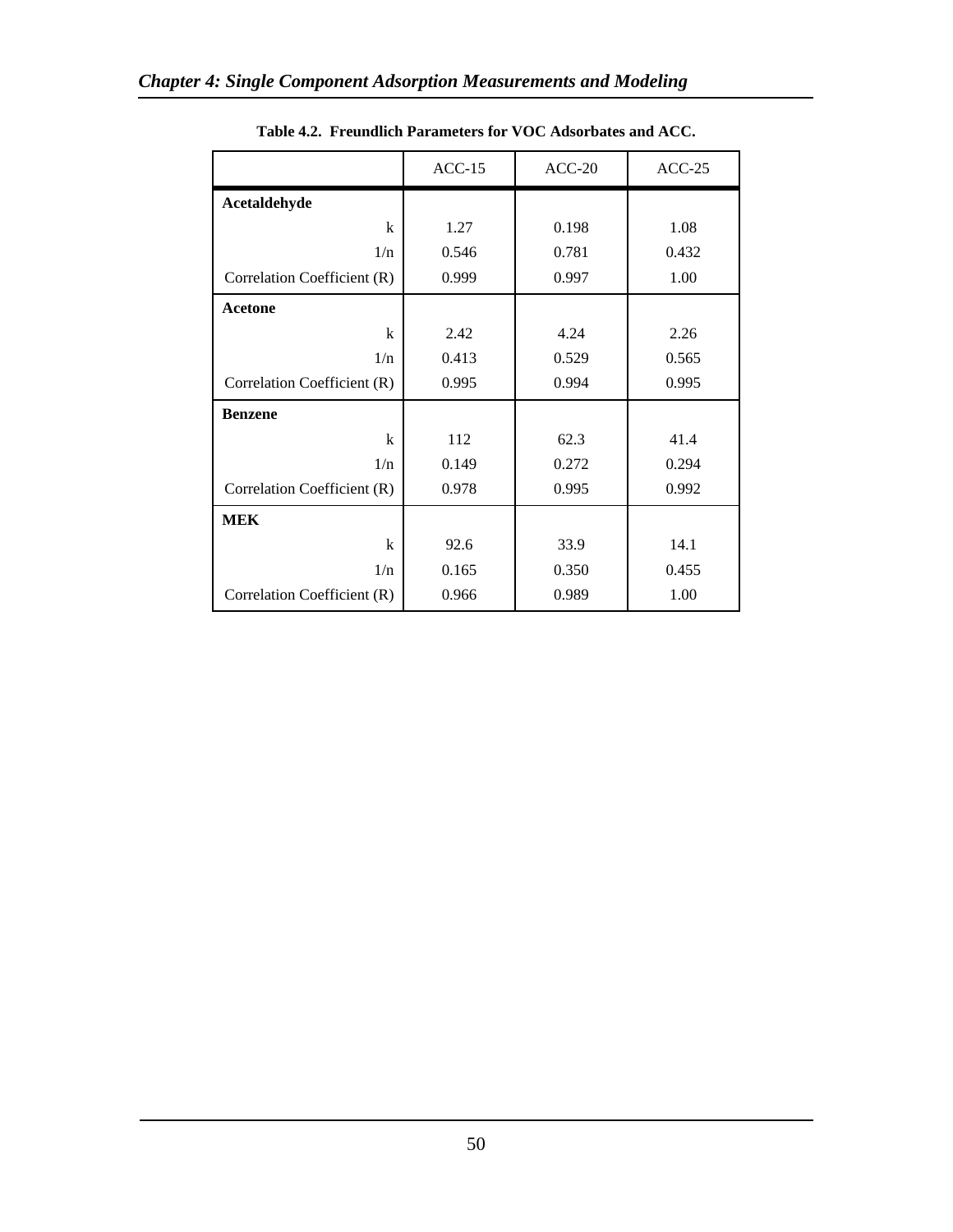benzene, and MEK on ACC are presented in Table 4.3. The DR equation gave good fits to the experimental

|                                         | $ACC-15$ | $ACC-20$ | $ACC-25$ |
|-----------------------------------------|----------|----------|----------|
| Acetaldehyde                            |          |          |          |
| $W_0$ [mg/g]                            | 219.4    | 361.6    | 63.6     |
| $V_0$ [cm <sup>3</sup> /g] <sup>†</sup> | 0.274    | 0.462    | 0.0812   |
| $E_0$ [kJ/mol]                          | 14.5     | 11.9     | 16.3     |
| $x_0$ [nm]                              | 0.827    | 1.01     | 0.735    |
| $x_0\beta^{\ddagger}$ [nm]              | 0.538    | 0.656    | 0.478    |
| Correlation Coefficient (R)             | 0.997    | 0.999    | 0.999    |
| <b>Acetone</b>                          |          |          |          |
| $W_0$ [mg/g]                            | 432.9    | 453.1    | 332.9    |
| $V_0$ [cm <sup>3</sup> /g]              | 0.548    | 0.574    | 0.421    |
| $E_0$ [kJ/mol]                          | 15.4     | 13.6     | 13.1     |
| $x_0$ [nm]                              | 0.782    | 0.885    | 0.914    |
| $x_0\beta^{\ddagger}$ [nm]              | 0.610    | 0.690    | 0.713    |
| Correlation Coefficient (R)             | 0.999    | 0.998    | 0.998    |
| <b>Benzene</b>                          |          |          |          |
| $W_0$ [mg/g]                            | 394.7    | 613.2    | 486.6    |
| $V_0$ [cm <sup>3</sup> /g]              | 0.450    | 0.699    | 0.555    |
| $E_0$ [kJ/mol]                          | 23.9     | 17.8     | 17.2     |
| $x_0$ [nm]                              | 0.502    | 0.674    | 0.699    |
| $x_0\beta^{\ddagger}$ [nm]              | 0.502    | 0.674    | 0.699    |
| Correlation Coefficient (R)             | 0.991    | 1.00     | 0.994    |
| <b>MEK</b>                              |          |          |          |
| $W_0$ [mg/g]                            | 389.3    | 700.8    | 719.2    |
| $V_0$ [cm <sup>3</sup> /g]              | 0.483    | 0.870    | 0.893    |
| $E_0$ [kJ/mol]                          | 21.4     | 14.8     | 13.0     |
| $x_0$ [nm]                              | 0.560    | 0.812    | 0.923    |
| $x_0\beta^{\ddagger}$ [nm]              | 0.538    | 0.780    | 0.886    |
| Correlation Coefficient (R)             | 0.980    | 0.996    | 1.00     |

**Table 4.3. DR Parameters for VOC Adsorbates and ACC.**

 $\dagger$ . Calculated from  $W_0$  and the adsorbate liquid density.

‡. Benzene was used as the reference adsorbate for the calculation of β (see Table 2.3).

data for all of the VOC adsorbates examined in this study. Use of the DR equation is recommended for more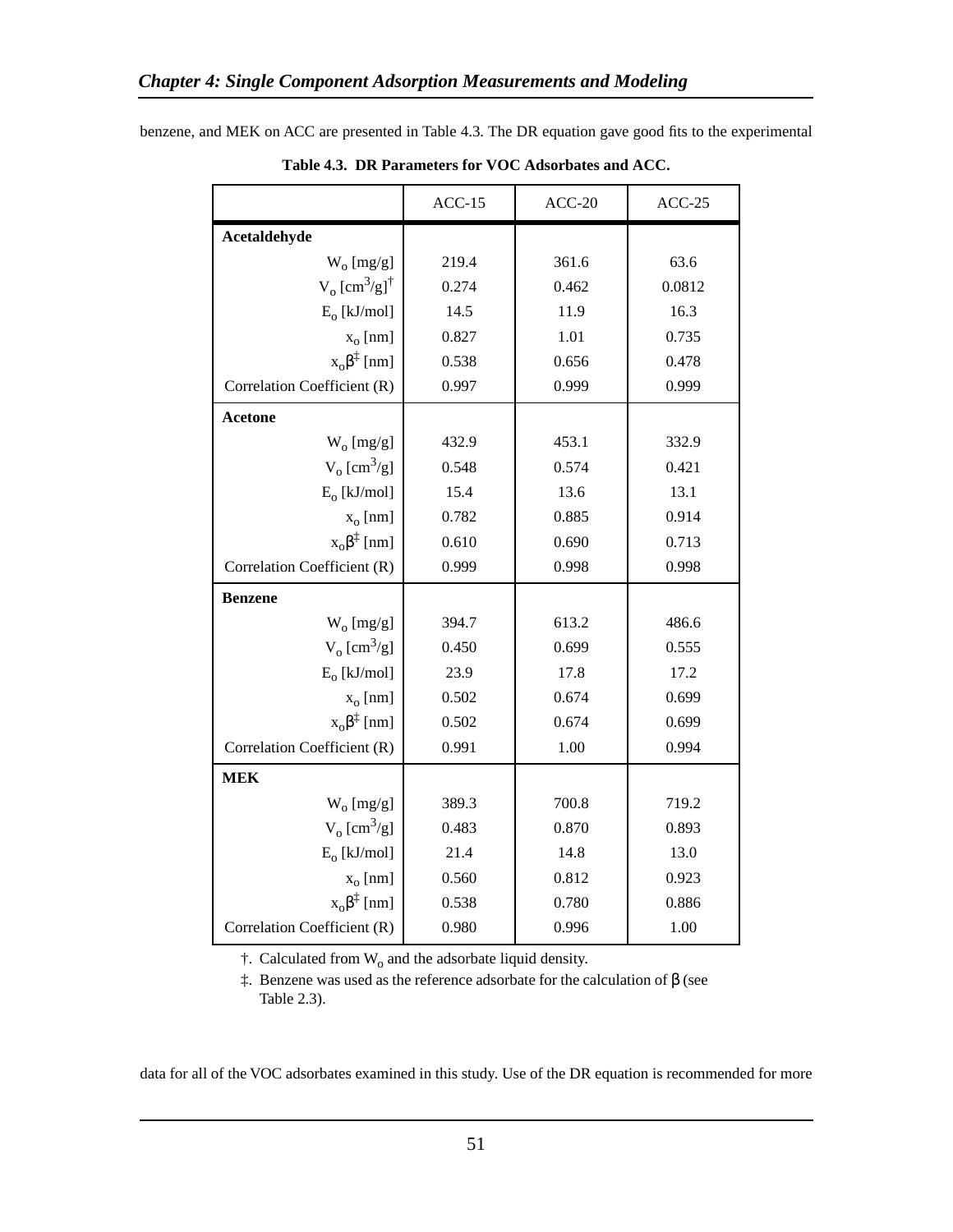accurate estimates of the adsorption capacities of the VOC adsorbates at concentrations other than those measured, because the DR equation is capable of fitting an entire type I adsorption isotherm, where the Freundlich equation is only accurate over limited concentration ranges. Differences in  $x_0\beta$  may be due to narrow range of data fit, polarity of adsorbate, but are probably not due to molecular sieving effects.

# **4.5.3 Change of Affinity Coefficient in DR Equation for Adsorption Isotherm Prediction**

The DR equation (equation 2.13) can be used to predict the adsorption of organic compounds using a suitable reference vapor. This is done by modifying the affinity coefficient,  $β$ , in equation 2.13. The affinity coefficients were calculated using the parachor method described by Dubinin (1960) and Quayle (1953) and are presented in Table 2.3. It can be seen in Figures 4.19-4.21 that using nitrogen at 77 K as a reference



Figure 4.19. Predicted and Observed Adsorption Isotherms for ACC-15 Using N<sub>2</sub> at 77K **as a Reference Vapor in the DR Equation.**

vapor in the DR equation provides a reasonable estimate of the adsorption capacity of benzene, acetone, acetaldehyde, and MEK onto ACC. Better results should be obtained if a similar adsorbate is used as a reference in the DR equation, e.g. using benzene to predict the adsorption of a similar aromatic compound. This method of using a reference vapor to predict the adsorption can minimize the amount of experiments needed to characterize the adsorption properties of an adsorbent. Experimental adsorption isotherms could be determined for classes or organic compounds (e.g., aromatics and ketones), and then similar compounds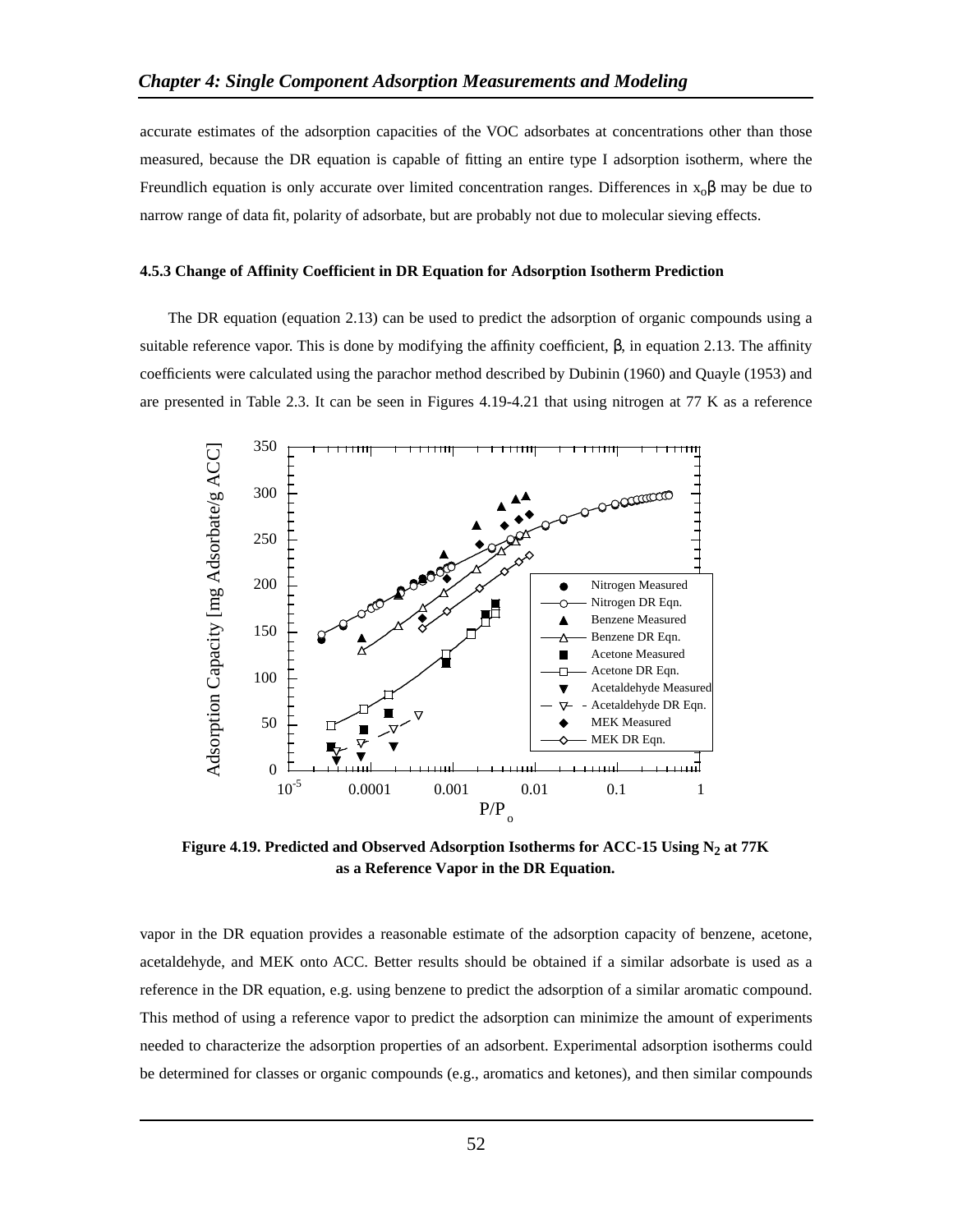

Figure 4.20. Predicted and Observed Adsorption Isotherms for ACC-20 Using N<sub>2</sub> at 77K **as a Reference Vapor in the DR Equation.**



Figure 4.21. Predicted and Observed Adsorption Isotherms for ACC-25 Using N<sub>2</sub> at 77K **as a Reference Vapor in the DR Equation.**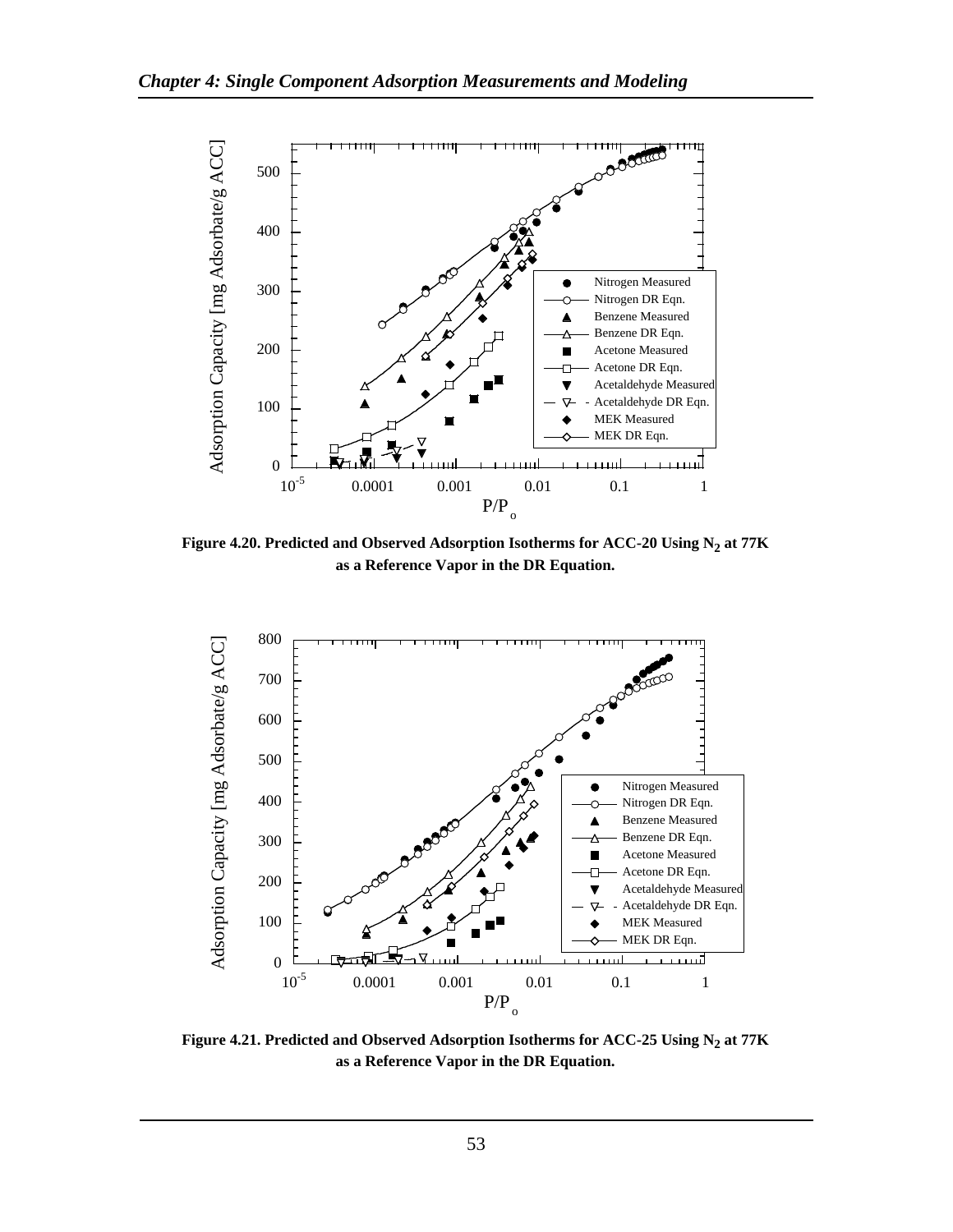could be used to model those compounds of interest for which experimental data are not available. If a similar reference vapor is not available for the compound of interest, either nitrogen at 77 K or benzene at 298 K are good general reference adsorbates.

The DR equation was used to predict the adsorption of other compounds of interest to indoor air quality, but not measured for ACC in this study over the 0.1 to 1000 ppmv concentration range. The adsorbates were grouped into two groups: nonpolar (and weakly polar) and strongly polar, based on a recommendation by Reucroft et al. (1971). Benzene was used as the reference adsorbate for nonpolar and weakly polar adsorbates (Figure 4.22), while acetone was used as the reference adsorbate for the strongly polar



**Figure 4.22. Modeled Adsorption Isotherms for VOCs Using Benzene as a Reference Adsorbate in the DR Equation and ACC-15. Benzene Adsorption Capacity was Experimentally Measured.**

compounds (Figure 4.23). β values used are presented in Table 2.3.

When using a reference adsorbate to predict the adsorption of another adsorbate, the DR parameters must be either in units of  $\text{cm}^3/\text{g}$  or mmol/g, so the DR parameters presented in Table 4.3 were converted to a volume basis  $[cm^3/g]$  using the liquid densities of the adsorbates. These volume based W<sub>o</sub>'s were then used to predict the adsorption capacities of the various adsorbates, and then the DR predicted volumes adsorbed were transformed back to a mass basis using liquid densities of the adsorbates.

Note that Figure 4.22 is plotted on a log-linear scale and that Figure 4.23 is plotted on a log-log scale, due to the low adsorption capacity of acetaldehyde. In Figure 4.23, the experimental results are plotted with those predicted with the DR equation. When comparing these predictions with those using nitrogen as the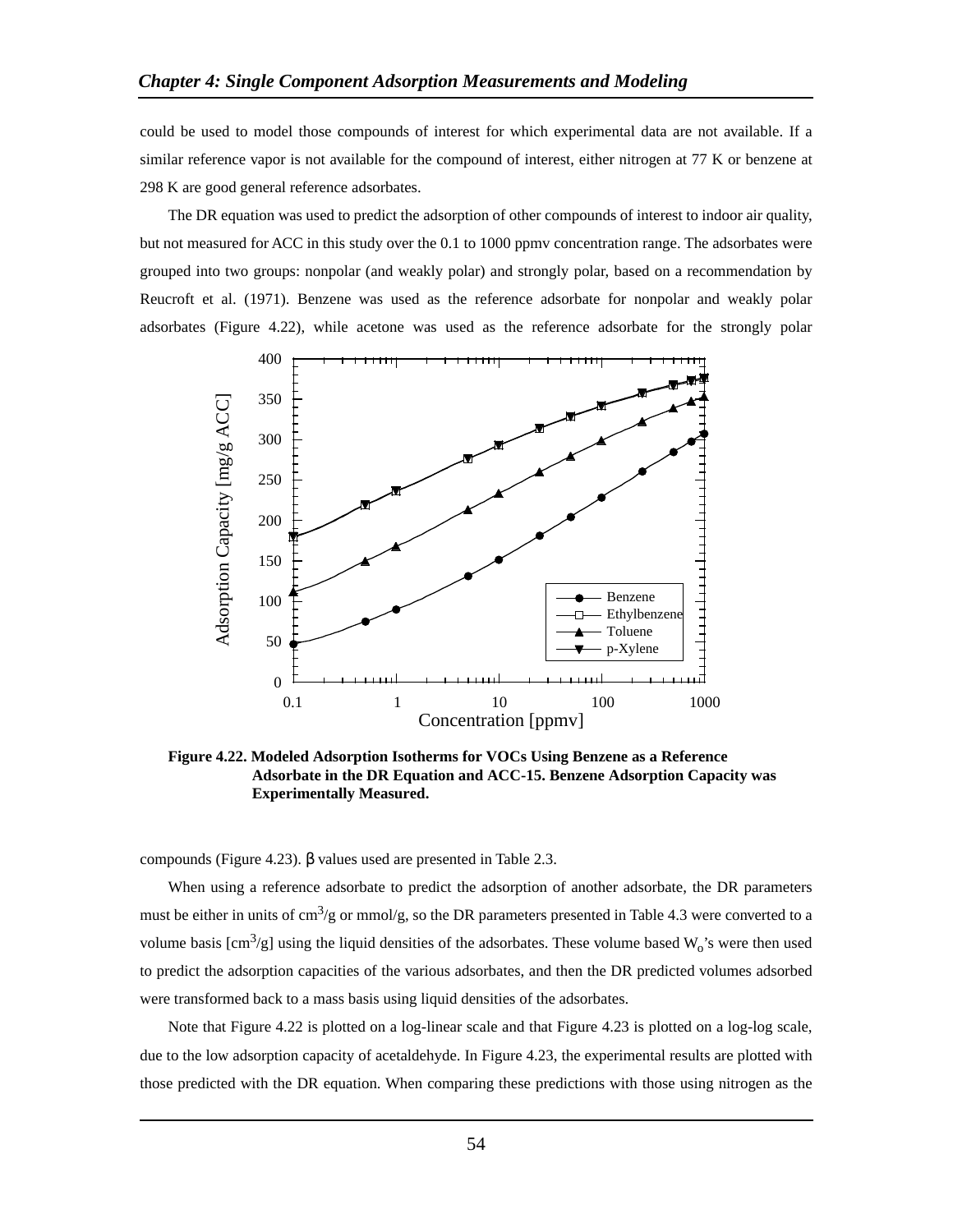

**Figure 4.23. Modeled Adsorption Isotherms for VOCs Using Acetone as a Reference Adsorbate in the DR Equation and ACC-15. Experimental Plots for Acetaldehyde and MEK are Shown for Comparison to Modeled Curves. The Acetone Isotherm was Experimentally Determined.**

reference adsorbate (Figure 4.19), it is clear that acetone was a better reference vapor for the highly polar compounds examined. The average errors when using acetone as the reference adsorbate was about 9% for acetaldehyde and about 5% for MEK.

# **4.6 Summary**

Adsorption isotherms were measured for acetaldehyde, acetone, benzene, MEK, and water vapor and three ACC samples. For the 10 to 1000 ppmv concentration range examined, benzene exhibited the highest adsorption capacity on ACC, followed by MEK, acetone, and acetaldehyde. Water vapor adsorption was not significant on ACC until relative humidities above about 50% ( $P/P_0 > 0.5$ ), when capillary condensation of  $H_2O_{(g)}$  occurred within ACC pores.

Equilibrium adsorption experiments were not performed for VOCs in the sub-ppmv concentration range, due to the long times (weeks to months) to reach equilibrium, and the high cost of compressed gases. The Freundlich and DR equations were used to model the adsorption capacities into the sub-ppmv range for the four adsorbates and three ACC samples examined in this research. The sub-ppmv concentration range is a more realistic concentration range for VOCs present in indoor air environments.

It has been suggested that when using the DR equation to predict adsorption capacities of organic compounds using a reference adsorbate, reference adsorbates of similar polarity should be used. This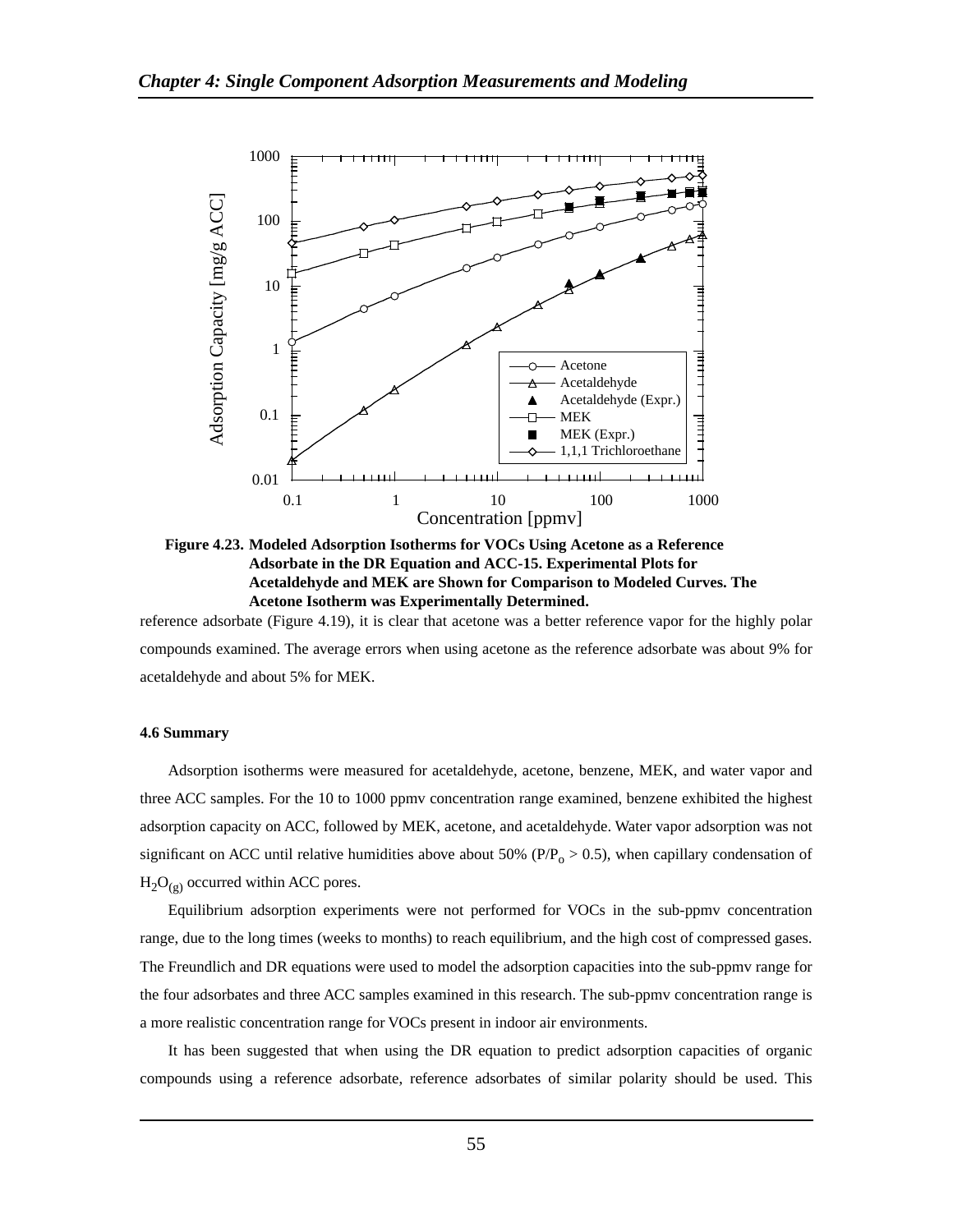hypothesis was examined by using benzene as a reference adsorbate for non-polar (and slightly polar) compounds (ethylbenzene, toluene, and p-xylene) and acetone as a reference for polar compounds (acetaldehyde, MEK, and 1,1,1-trichloroethane). The improvement in prediction of adsorption capacity was not determined for the non-polar compounds, but using acetone as a polar reference adsorbate, showed average errors of 9% for predicted adsorption of acetaldehyde and 5% for predicted adsorption of MEK.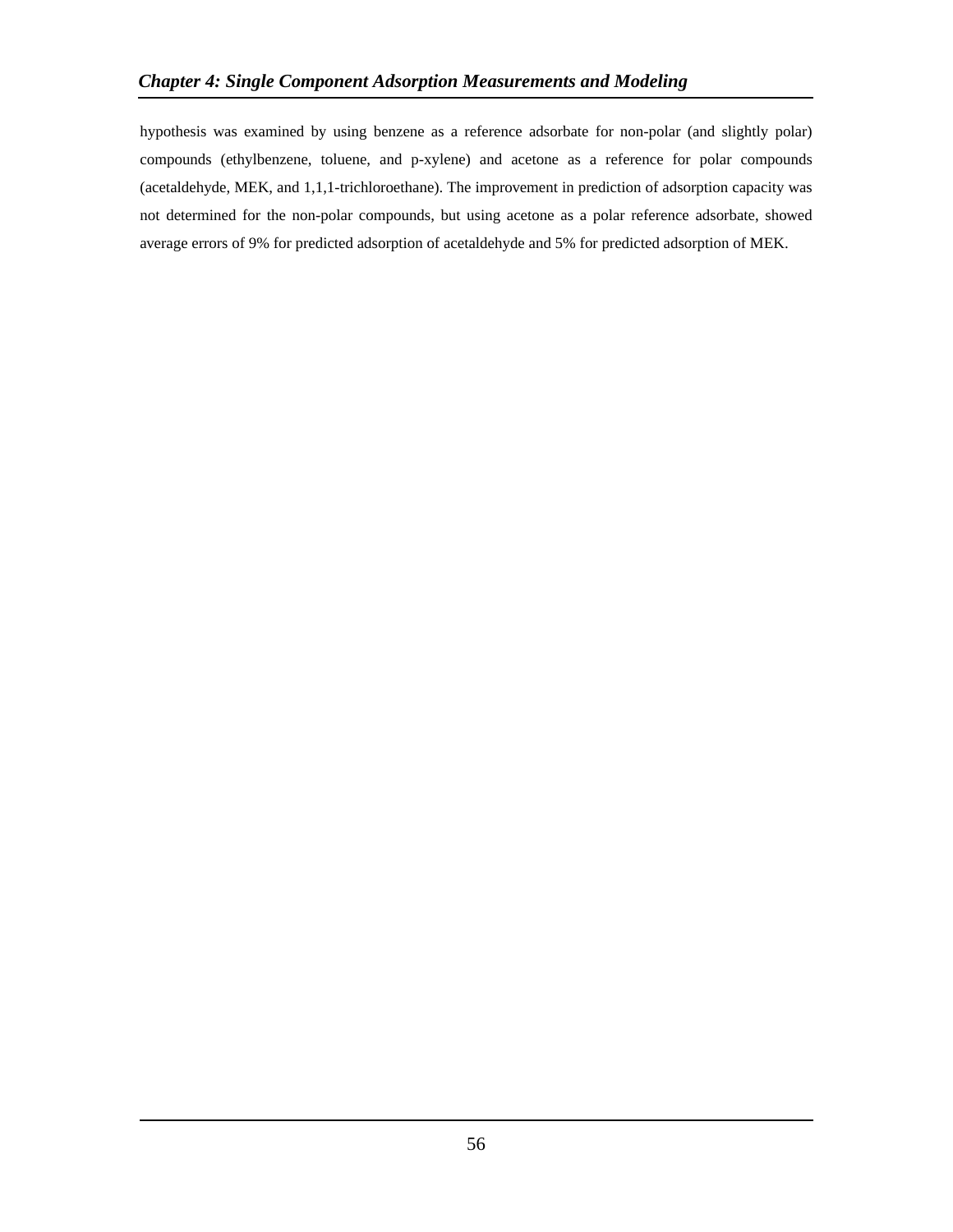# **4.7 References**

- Cal, Mark P., Larson, Susan M., and Rood, Mark J., "Experimental and Modeled Results Describing the Adsorption of Acetone and Benzene onto Activated Carbon Fibers," *Environmental Progress*, **13**(1): 26-30, 1994.
- Dietz, V.R., "The Rates of Adsorption and Desorption of Water Vapor from Air Flows Through Activated Carbons," *Carbon*, **29**: 569-572, 1991.
- Dubinin, M.M., "Water Vapor Adsorption and the Microporous Structures of Carbonaceous Adsorbents," *Carbon*, **18**: 355-364, 1980.

Mahle, J.J., and Friday, D.K., *Carbon*, **27**(6):835-843, 1989.

Matheson Gas, personal communication, 1993.

- Reucroft, P.J., Simpson, W.H., and Jonas, L.A., "Sorption Properties of Activated Carbon," Journal of Physical Chemistry, 75(23):3526-3531, 1971.
- Venugopal, B., Kumar, R., and Kuloor, N.R., "Oxidation of Acetaldehyde to Acetic Acid in a Sparger Reactor," *I&EC Process Design and Development*, 6(1): 139-146, 1967.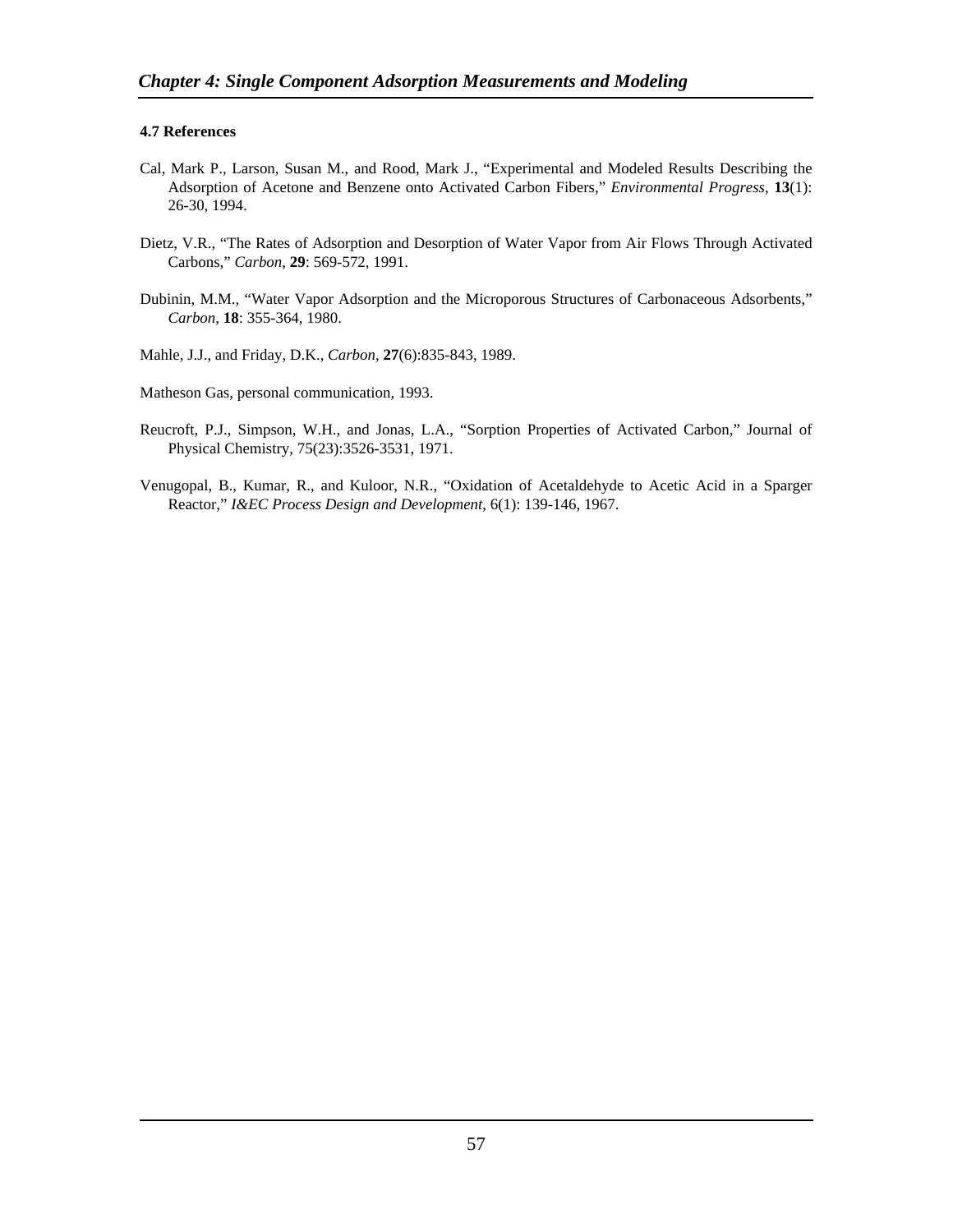# **Chapter 5**

# Adsorption on Chemically Modified ACC

# **5.1 Introduction**

In an effort to maximize VOC adsorption, particularly in the case of compounds which are not readily adsorbed on ACC, e.g., acetaldehyde, and to minimize the adsorption of water vapor, several chemical treatments were performed on virgin ACC-20 (Figure 5.1). A sulfuric/nitric acid treatment produced a highly



**Figure 5.1. Chemical Treatment of ACC (Larson, et al., 1993).**

oxidized surface; chemical treatment with NH<sub>3</sub> produced a basic surface and increased the nitrogen content of the ACC; and finally, Cl<sub>2</sub> was used to produce a polar surface. Adsorption isotherms were measured for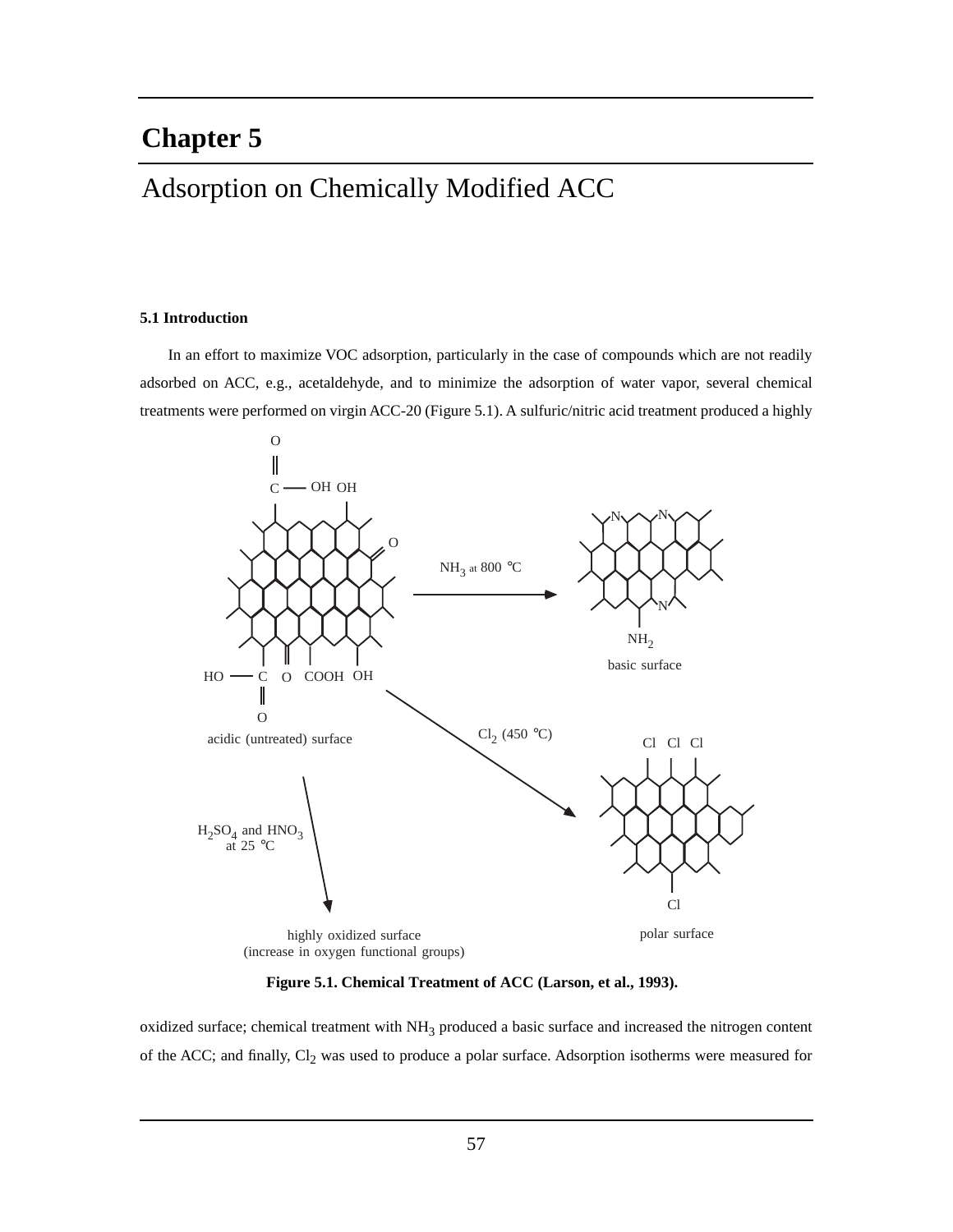acetaldehyde, acetone, benzene, and water vapor to observe the effect on adsorption capacity for chemically treated ACC-20.

The starting material, ACC-20, was obtained from American Kynol Inc. (New York, NY). The chemical treatments of the ACC-20 along with the subsequent chemical and physical analysis were performed by E.D. Dimotakis of the Department of Material Science and Engineering at the University of Illinois at Urbana-Champaign. The pore volumes and the BET surface areas were measured with nitrogen at 77 K (Table 5.1). The micropore volumes were determined using a t-plot analysis (Gregg and Sing, 1982 and Dimotakis, Cal, et al., 1994a). The elemental analysis was performed at the Microanalysis Lab at the University of Illinois at Urbana-Champaign using inductive coupled plasma spectroscopy. The oxygen content was determined by mass difference, assuming that the ACC consisted of carbon, hydrogen, nitrogen, and oxygen. All of the ACC samples could be completely regenerated at temperatures slightly exceeding 100°C for 30 min with no apparent loss of chemical functional groups or change in adsorption capacity.

| $ACC-20$<br>Chemical<br>Treatment | <b>BET</b><br>Surface<br>Area<br>$[m^2/g]$ | <b>Total Pore</b><br>Volume<br>$[cm^3/g]$ | Micropore<br>Volume<br>$[cm^3/g]$ | C<br>$[wt\%]$              | H<br>$\lceil wt\% \rceil$ | N<br>[wt%]               | $\Omega$<br>[wt%]          | C <sub>1</sub><br>[wt%] |
|-----------------------------------|--------------------------------------------|-------------------------------------------|-----------------------------------|----------------------------|---------------------------|--------------------------|----------------------------|-------------------------|
| 3.9% O/untreated                  | 1550                                       | 0.74                                      | 0.61                              | 95.40<br>$95.97^{\dagger}$ | 0.68                      | 0.05                     | 3.92<br>$4.03^{\dagger}$   | $\mathbf{0}$            |
| $4.1\%$ N<br>(nitridated)         | 1738                                       | 0.84                                      | 0.59                              | 91.96<br>$94.34^{\dagger}$ | 0.27                      | 4.50<br>$4.06^{\dagger}$ | 3.23<br>$1.60^{\dagger}$   | $\boldsymbol{0}$        |
| 7.8% Cl<br>(chlorinated)          | 1523                                       | 0.73                                      | 0.54                              | 87.71                      | 0.06                      | 0.27                     | 4.15                       | 7.8                     |
| 16% Cl<br>(chlorinated)           | 1374                                       | 0.66                                      | 0.51                              | 77.93<br>$88.94^{\dagger}$ | 0.01                      | 0.06                     | 6.00<br>$3.27^{\dagger}$   | 16<br>$7.8^{\dagger}$   |
| 21% O<br>(oxidized)               | 1409                                       | 0.66                                      | 0.55                              | 76.26<br>$85.53^{\dagger}$ | 1.41                      | 1.49                     | 20.84<br>$13.84^{\dagger}$ | $\Omega$                |
| 32% O<br>(oxidized)               | 1105                                       | 0.47                                      | 0.35                              | 64.76<br>$76.60^{\dagger}$ | 1.55                      | 0.72                     | 32.32<br>$23.39^{\dagger}$ | $\Omega$                |

**Table 5.1. Physical Characteristics and Elemental Composition of ACCs (Dimotakis, Cal, et al., 1994a).**

†. % Elemental as determined by XPS (see section 5.3). Difference in Cl values between the two methods may be due to uncertainty in the calibration standard used (Dimotakis, 1994).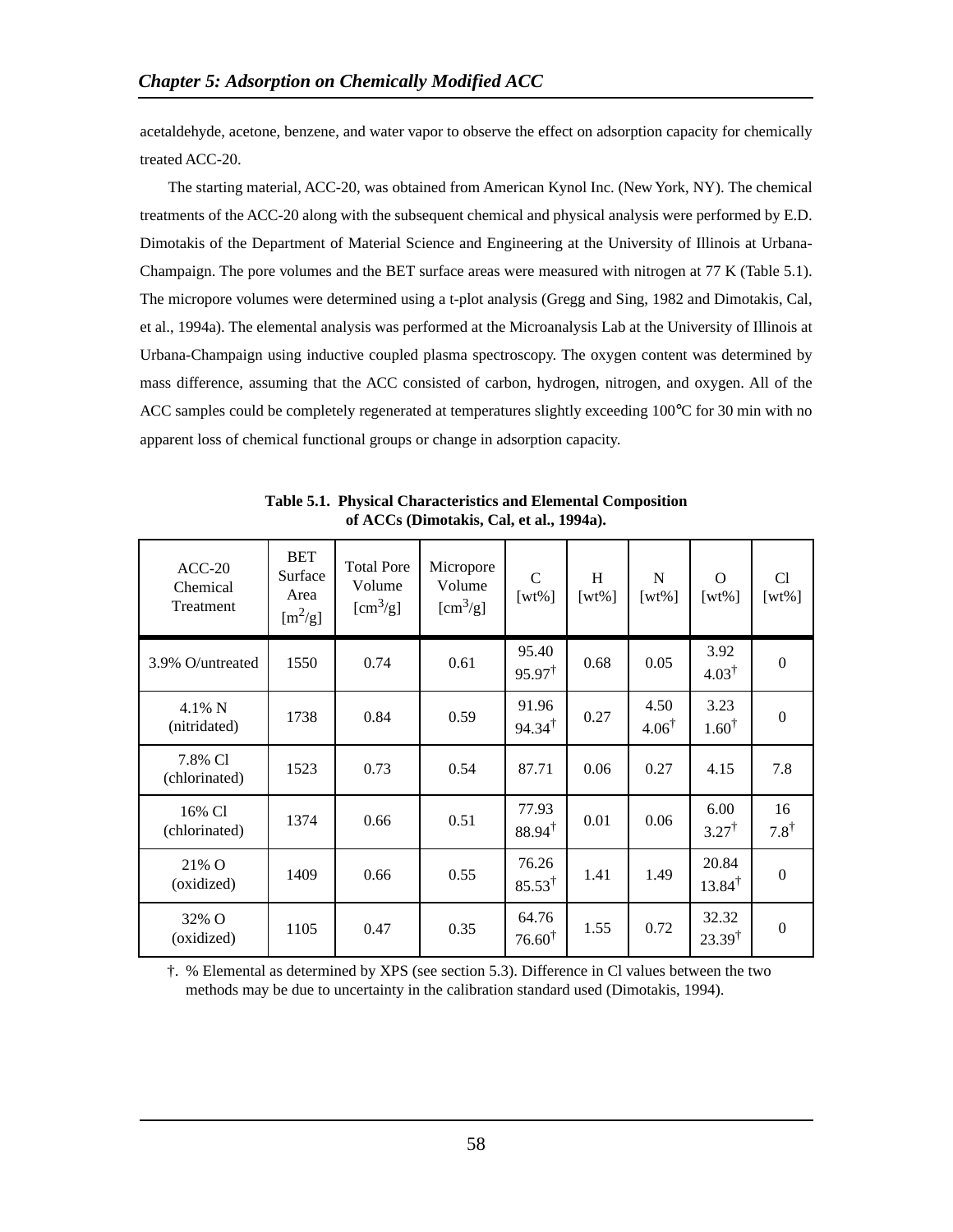### **5.2 Preparation of Chemically Modified ACC**

#### **5.2.1 Modification of ACC-20 with Ammonia**

About 1.0 g  $(\pm 0.1 \text{ g})$  of ACC-20 was placed in a 5 cm ID quartz tube in a temperature controlled tubular furnace. The tube was purged with  $N_2$  for 5 min at 25°C, and the temperature was increased to 180°C for 15 min. Then at the desired reaction temperature (450-600°C), ammonia (NH<sub>3</sub>) was introduced for the desired reaction time (6 to 12 hr). After completion, the gas was replaced with  $N_2$  and the sample cooled to room temperature. The product was weighed and placed in closed vials for further characterization.

 $NH<sub>3</sub>$  treatment of the ACC samples at 450-600 $^{\circ}$ C (12 hr) yielded an increase in the N content from 0 to 1% by mass. At 800°C (6 hr) a 4.1% N content was achieved, and etching of the ACC pores occurred, increasing the sample surface area to 1700 m<sup>2</sup>/g (at 4.1% N).

Nitriding the ACC-20 samples results in N 1s peaks at 399 eV and 400-403 eV (broad). The 399 eV peaks can be assigned to amine and pyridine type groups, and the 400-403 eV can be assigned to pyrolic nitrogen or amides or amino groups (literature values of about 400.2 eV) and ammonium derivatives (401.2 eV) (Briggs and Seah, 1983). Nitriding causes a minor decrease of the phenolic hydroxyl/ether peak. A slight increase of the shake-up peak at 291.1 eV relative to ACC-20 is also observed indicative of the fact that nitrogen can be introduced in the carbon skeleton as pyridine nitrogen.

# **5.2.2 Modification of ACC-20 with Chlorine**

About 1.0 g  $(\pm 0.1 \text{ g})$  of ACC-20 was placed in a 5 cm ID quartz tube in a temperature controlled tubular furnace. The tube was purged with  $N_2$  for 5 min and the temperature was increased to 180°C for 15 minutes and then at the desired reaction temperature  $Cl_2$  was introduced for the necessary reaction period. After completion, the gas was replaced with N<sub>2</sub> and the sample cooled to room temperature (25  $\pm$  1<sup>o</sup>C). The product was weighed and placed in closed vials for further characterization.

Chlorination of the samples was investigated at various temperatures for different times. A 16% Cl content was achieved at 450°C within 12 hr presumably by ring substitution. The BET surface area showed a slight decrease with increasing degree of chlorination. Samples with 7.8% Cl content showed very little change in BET surface area but the samples with 12.3% Cl had a BET surface area of 1440  $m^2/g$  and the sample with 16% Cl had a surface area of 1374  $\text{m}^2/\text{g}$ .

Chlorination at 450°C [ACC20-(16% Cl)] results in appearance of a Cl 2p peak at 201 eV of the XPS spectrum. Also chlorination causes an increase of the shake-up band at 291.1 eV (possibly associated with changes in charge transfer upon chlorination), as well as of the carboxylic and phenolic hydroxyl/ether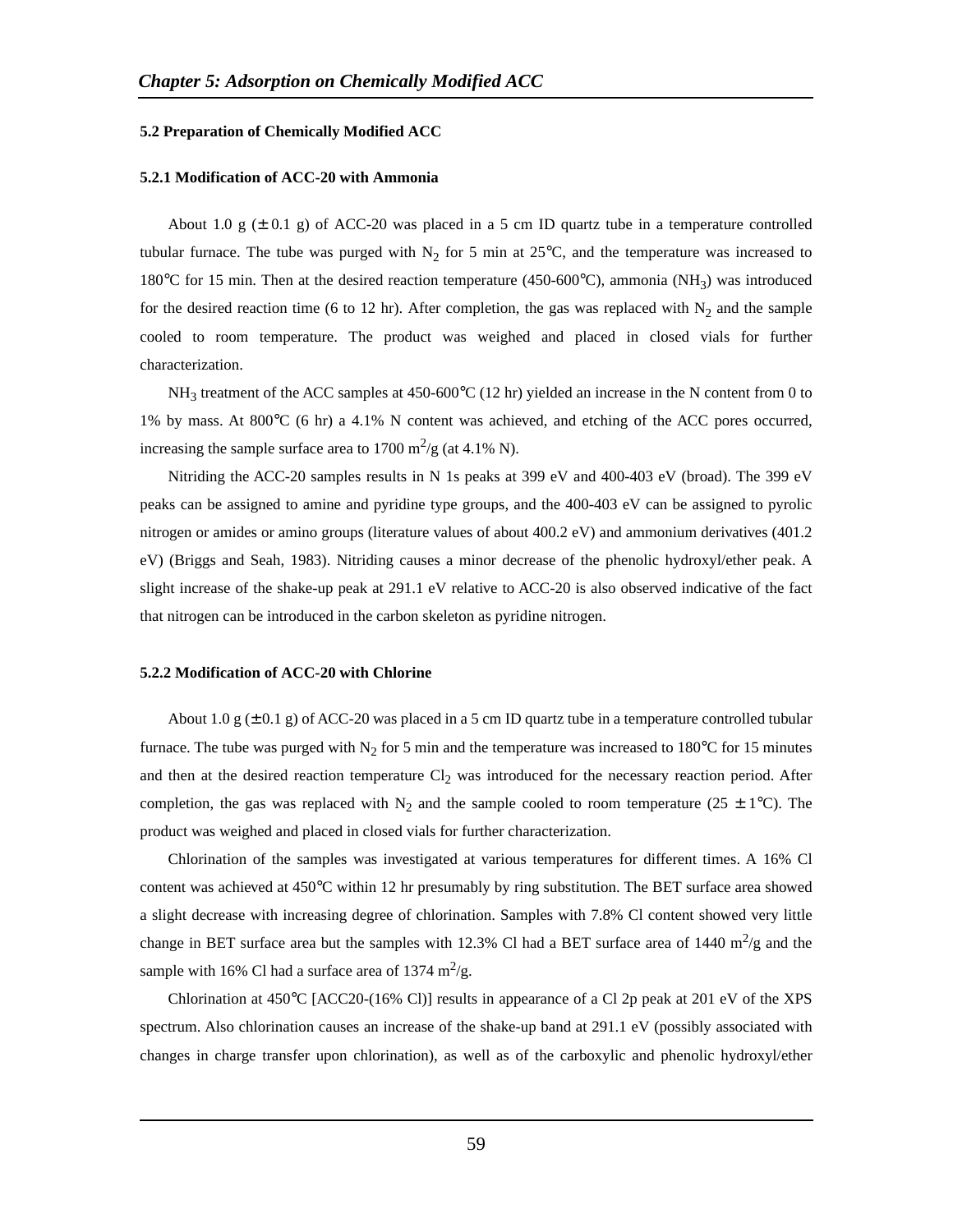bands relative to ACC-20. At higher temperatures (800°C) a decrease in the number of hydroxyl/ether peaks was observed (Puri and Bansal, 1967).

# **5.2.3 Oxidation of ACC-20**

A  $1/1$  (volume/volume) mixture of  $H_2SO_4/HNO_3$  was used to oxidize the pore surface to an oxygen content of about 21% after 10 min at room temperature (25  $\pm$  1°C). Longer treatments ( $\geq$  4 days) resulted in a further increase in oxygen content to about 32%. The  $N_2$  BET surface area decreased with increasing degree of oxidation, probably due to the additional oxygen functional groups blocking access to the smaller pores; e.g. ACC20-(21% O) had a BET surface area of 1400  $\text{m}^2/\text{g}$ , and ACC20-(32% O) had a BET surface area of 1150 m<sup>2</sup>/g (Table 5.1). Oxidation results in an increase in the carboxylic peak (289 eV) in the XPS spectrum. Oxidation also produces some shifting in the form of the bounded oxygen, as it is oxidized from one form to the other.

# **5.3 X-Ray Photoelectron Spectroscopy (XPS) Measurements**

XPS was used to determine the elemental content (O, N, Cl and C) of the surface of the treated and untreated ACC samples (Briggs and Seah, 1983). The work was carried out at the Materials Research Laboratory of the University of Illinois at Urbana-Champaign, using a PHI 5400 (Perkin-Elmer, Physical Electronics Inc.) instrument. Mg-Ka radiation and a power of 400 Watts at 15 kV were used. The samples were dried at 150°C for 30-45 min prior to analysis since the technique requires ultrahigh vacuum (10<sup>-8</sup> to  $10^{-10}$  torr). To analyze for the surface groups the carbon region of the XPS spectrum was deconvoluted to individual peaks (Table 5.2).

XPS techniques were used to characterize the chemical changes on the surface of the fiber down to about 30 Å to 100 Å which is the maximum depth that the emitted photoelectrons can escape and be detected (Briggs and Seah, 1983). XPS can identify the N, Cl or O groups present based on their binding energy values. It was assumed that the chemical nature of the surface is similar to that of the core of the sample. Table 5.2 describes the percent of total carbon area of each group as a function of the binding energy (variations within 0.7 eV are observed for the treated samples): phenol or ether (285 eV), carbonyl (287 eV), carboxylic (288.8 eV) and unsaturated bond transitions (291.1 eV, also known as shake-up peaks) (Foster, 1993).

# **5.4 VOC Adsorption on Chemically Modified ACC**

Adsorption capacities were examined for acetaldehyde, acetone, and benzene with untreated and chemically modified ACC-20. Results are presented in the following sections. Experimental procedures used to determine the adsorption capacities for the chemically modified ACC are described in Chapter 4. In all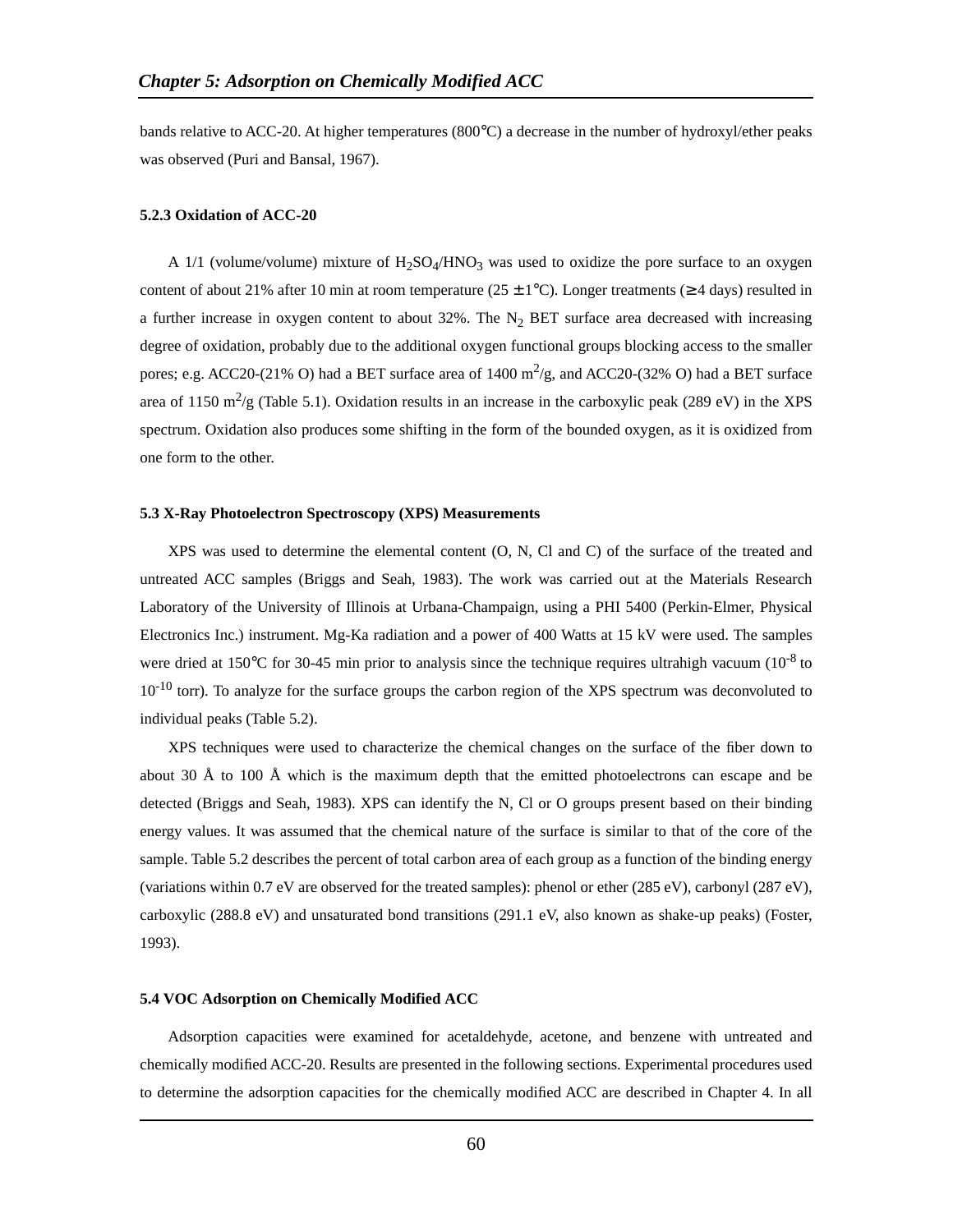|                                                   | Percentage of Total Area of Carbon Peak |       |       |          |        |        |  |
|---------------------------------------------------|-----------------------------------------|-------|-------|----------|--------|--------|--|
| <b>Binding Energy</b><br>[eV]                     | 3.9% O<br>(untreated)                   | 21% O | 32% O | 12.3% Cl | 16% Cl | 4.1% N |  |
| 285<br>$(C-C, C-H)$                               | 50.94                                   | 55.9  | 46.86 | 57.28    | 42.08  | 48.43  |  |
| 286<br>(phenol,<br>hydroxyl, C-OH)                | 27.87                                   | 14.92 | 24.68 | 21.00    | 31.12  | 24.20  |  |
| 287<br>$(carbonyl, C=O)$                          | 9.29                                    | 13.03 | 7.64  | 8.12     | 8.23   | 8.14   |  |
| 289<br>(carboxylic,<br>$C=OOH$                    | 5.58                                    | 9.99  | 14.59 | 7.16     | 8.56   | 7.90   |  |
| 291<br>(shake-up band,<br>$\Pi \rightarrow \Pi^*$ | 6.32                                    | 6.15  | 6.23  | 6.43     | 10.00  | 11.35  |  |

**Table 5.2. XPS Deconvolution of the Carbon 1s Peak Area for Chemically Modified ACC-20 (Dimotakis, Cal, et al., 1994a).**

cases the VOC adsorbates were completely desorbed from the ACC by heating to about 120°C for 30 min, permitting complete recovery of the adsorption capacity.

## **5.4.1 Acetaldehyde Adsorption**

Acetaldehyde typically has a low adsorption capacity on activated carbons, including ACC. Therefore, any chemical treatment that could substantially enhance the adsorption of acetaldehyde (and similar compounds, such as formaldehyde) could be potentially useful. Comparison of the adsorption capacities (at 25°C and 1 atm total pressure) for a series of chemically modified ACC-20 samples that were untreated, oxidized, nitrided and chlorinated as described by Table 5.1 are presented in Figure 5.2.

The largest gas-phase acetaldehyde concentration in air examined was 500 ppmv, while 1000 ppmv was the highest concentration of acetone and benzene studied. It was observed that acetaldehyde undergoes conversion to acetic acid at higher concentrations, making the adsorption capacity measurements invalid (Venugopal et al., 1967; Matheson Gas, 1993). The highly oxidized sample, ACC20-(32% O), exhibits a much higher adsorption capacity for acetaldehyde in the 50 to 500 ppmv concentration range when compared to untreated ACC-20. At 50 ppmv ACC20-(32% O) adsorbs 400% more acetaldehyde than untreated ACC-20 and at 500 ppmv it adsorbs 130% more acetaldehyde. The less oxidized sample, ACC20- (21% O), also shows enhanced acetaldehyde adsorption similar to that of ACC20-(32% O).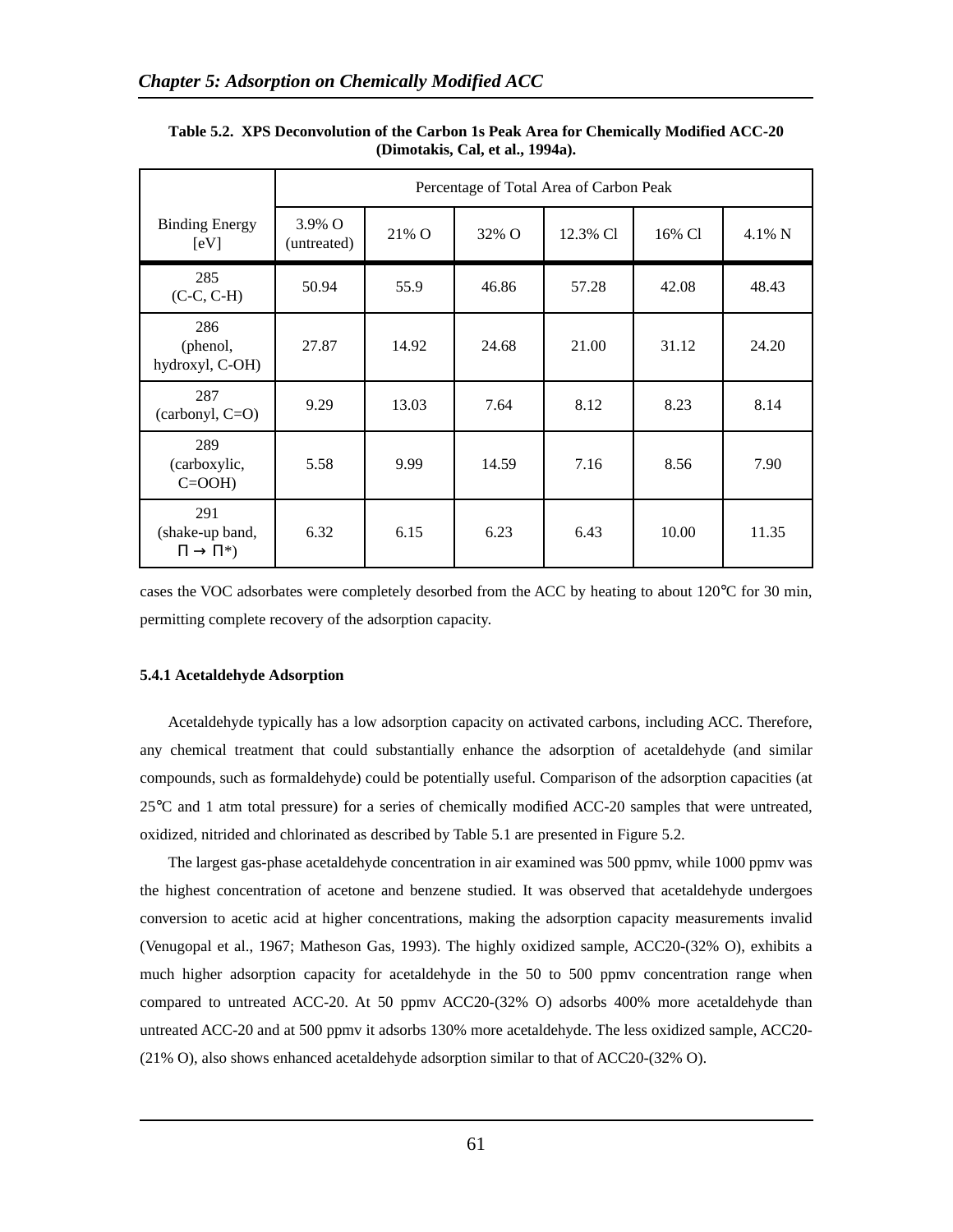

**Figure 5.2. Adsorption of Acetaldehyde on Chemically Modified ACC.**

The increase in acetaldehyde adsorption capacity on oxidized ACC is theorized to be due to an increase in dipole interactions and hydrogen bonding that occurs between the acetaldehyde molecules and the additional carboxylic groups present on the oxidized ACC-20 (Table 5.1). This effect appears to most pronounced at lower adsorbate concentrations, and diminishes at higher adsorbate concentrations, when the larger adsorbent pores begin to fill. It has been reported in the literature that surface oxygen groups can affect adsorption (Zawadski, 1981; Boehm, 1966; Szymanski and Rychlicki, 1991).

Nitridated ACC20-(4% N) shows improved acetaldehyde adsorption capacity over untreated ACC-20 of 51% at 50 ppmv and 9% at 500 ppmv. This increase in adsorption capacity may be due to interaction with the basic surface or may be due to the change in pore structure of the ACC. Finally, in the case of the chlorinated ACC20-(7.8% Cl) a slight decrease in the adsorption capacity is observed compared to the untreated ACC. The decrease in adsorption capacity appears to be related to the ACC surface chemistry instead of physical properties because the pore volume is similar to that of ACC20-(21% O) (Table 5.1).

## **5.4.2 Acetone Adsorption**

The adsorption isotherms for acetone adsorption (at 25°C and 1 atm total pressure) on untreated and chemically modified ACC-20 are shown in Figure 5.3. Over the concentration range examined (25-1000 ppmv acetone in air), the highly oxidized sample, ACC20-(32% O), exhibited the highest adsorption capacity for acetone. At 1000 ppmv, the adsorption capacity for acetone on ACC20-(32% O) is 53% larger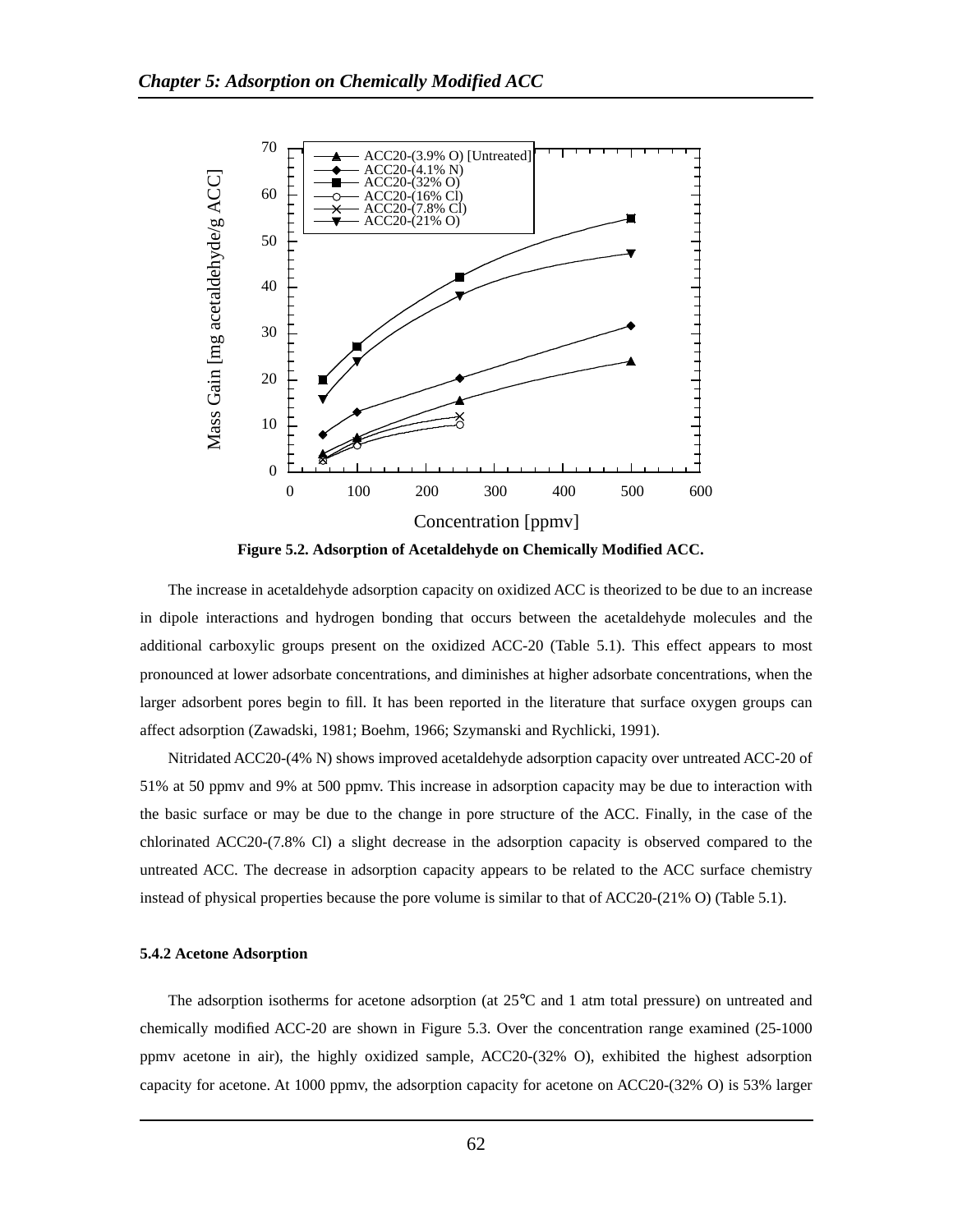

**Figure 5.3. Adsorption of Acetone on Chemically Modified ACC.**

than the adsorption capacity for untreated ACC [ACC20-(3.9% O)]. At 25 ppmv, the difference in adsorption capacities is even more dramatic, 54 mg/g for ACC20-(32% O) versus 26 mg/g for ACC20-(3.9% O), or a 108% improvement in adsorption capacity. As with acetaldehyde adsorption, since the total pore volume of ACC20-(32% O) is actually less than the pore volume of ACC20-(3.9% O) (0.47 cm<sup>3</sup>/g versus 0.74 cm<sup>3</sup>/g, respectively), the increased adsorption capacity for acetone is theorized to be due to an increase in dipole interactions and hydrogen bonding that occurs between the acetone molecules and the additional carboxylic groups present on the oxidized ACC-20.

The chlorinated ACC20-(16% Cl) sample shows a decrease in acetone adsorption throughout the concentration range examined (Figure 5.3). Chlorination of the fiber results in a decrease in surface area compared to the original ACC20-(3.9%) (1374 m<sup>2</sup>/g vs. 1550 m<sup>2</sup>/g), and does not appear to be effective in promoting the adsorption of acetone, as does oxidation. This comparison is even more pronounced with ACC20-(21% O) which has very similar surface area (1409 m<sup>2</sup>/g) to ACC20-(16% Cl) or ACC20-(32% O) with a surface area of only 1105  $\text{m}^2/\text{g}$ .

### **5.4.3 Benzene Adsorption**

Adsorption isotherms for benzene and the series of chemically modified ACC are presented in Figure 5.4. Since benzene is nonpolar and essentially immiscible in  $H_2O$ , a hydrophilic surface should result in decreased adsorption (Puri et al., 1973). Oxidation of the ACC resulted in a 34% decrease in adsorption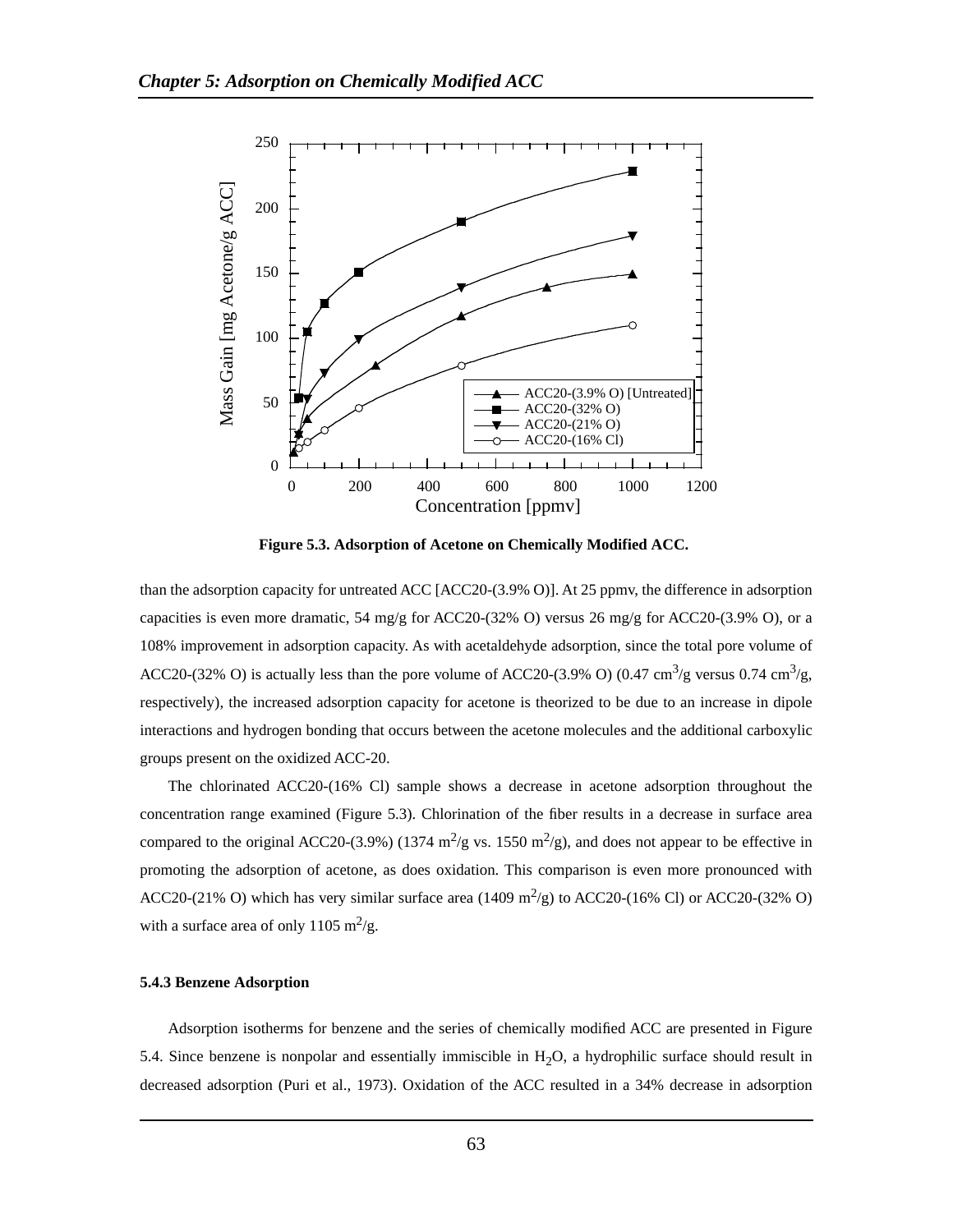capacity for 1000 ppmv benzene in air, which is the same as the observed decrease in surface area (Figure 5.4 and Table 5.1). Therefore, oxidation had little or no effect on benzene adsorption, but rather the



**Figure 5.4. Adsorption of Benzene on Chemically Modified ACC.**

difference in adsorption capacity is due to changes in surface area and/or pore volume between ACC20- (3.9% O) and ACC20-(32% O). The nitrided (basic) surface shows a slight increase in benzene adsorption capacity, while the chlorinated ACC20-(7.8% Cl) showed a slight decrease in adsorption capacity as compared to ACC20-(3.9% O). This decrease in adsorption capacity may be attributable to the decrease in micropore volume observed on the chlorinated ACC samples or may also be attributed to experimental error in the measurements (Table 5.1).

## **5.4.4 Dubinin-Radushkevich (DR) Parameters for VOC Adsorption**

DR parameters for the chemically modified ACC samples and the VOC adsorbates (acetaldehyde, acetone, and benzene) are presented in Table 5.3. The DR parameters are not available for every adsorbateadsorbent combination due to the availability of the chemically modified ACC, but every type of chemical treatment was evaluated for every VOC adsorbate.

The differences in  $W_0$  values presented in Table 5.3 and Table 5.1 may be attributed to the different methods and different adsorbates used to obtain the micropore volumes. In Table 5.3, the DR equation was used to obtain the micropore volume and in Table 5.1 the t-plot method was used. Additionally, the DR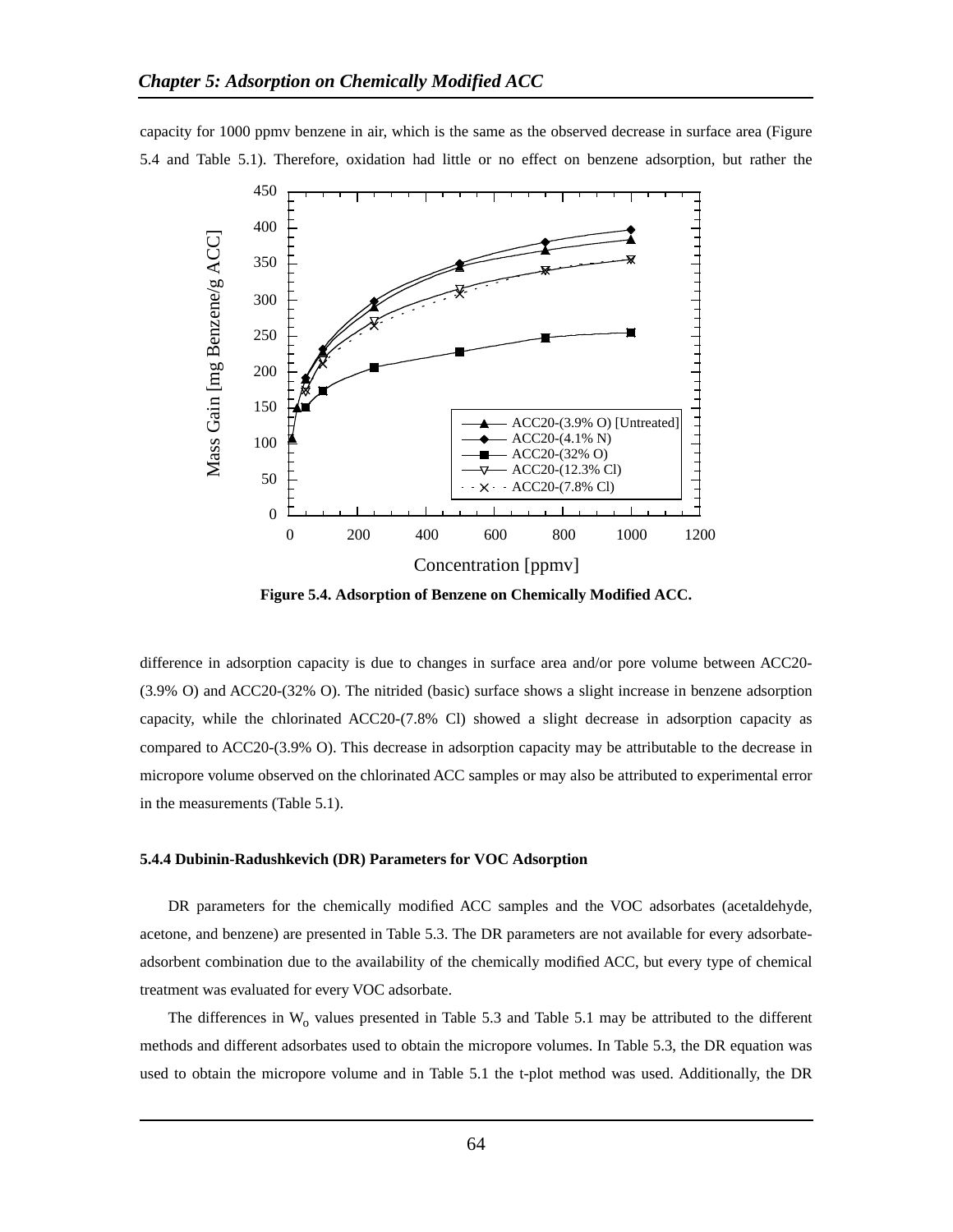micropore volume was determined using the concentration range of 10-1000 ppmv. The 1000 ppmv upper value is lower than Dubinin suggests for determining the micropore volume (see Chapters 2 and 4).

Table 5.3 also presents the adsorption energy  $(E_0)$  and the slit-pore half-width  $(x_0)$  using the DR equation.  $x_0$  values are presented in their unnormalized and normalized forms. Since the relation for  $x_0$  was derived using benzene as the adsorbate,  $x_0$  values need to be normalized by multiplying by the affinity coefficient, β. Error may be introduced when determining the normalized  $x_0$  value due to uncertainties in β, but the normalized  $x_0$  values for the untreated (3.9% O) ACC-20 appear to agree well. The adsorption capacity enhancement observed for acetaldehyde adsorption on oxidized ACC-20 is demonstrated in Table 5.3 as an increase in adsorption energy  $(E_0)$  and a decrease in pore-size half-width  $(x_0)$ .

|                            | 3.9% O<br>(untreated) | 21% O | 32% O | 7.8% Cl | 12.3% Cl | 16% Cl | 4.1% N |
|----------------------------|-----------------------|-------|-------|---------|----------|--------|--------|
| Acetaldehyde               |                       |       |       |         |          |        |        |
| $W_0$ [mg/g]               | 362                   | 259   | 253   | 487     | $-1$     | 307    | 223    |
| $W_0$ [cm <sup>3</sup> /g] | 0.462                 | 0.331 | 0.323 | 0.622   |          | 0.392  | 0.285  |
| $E_0$ [kJ/mol]             | 11.9                  | 15.2  | 15.8  | 11.1    | --       | 11.6   | 13.9   |
| $x_0$ [nm]                 | 1.01                  | 0.79  | 0.76  | 1.08    | --       | 1.03   | 0.86   |
| $x_0\beta$ [nm]            | 0.65                  | 0.51  | 0.49  | 0.70    | --       | 0.67   | 0.56   |
| <b>Acetone</b>             |                       |       |       |         |          |        |        |
| $W_0$ [mg/g]               | 453                   | 567   | 520   | --      |          | 345    |        |
| $W_0$ [cm <sup>3</sup> /g] | 0.573                 | 0.718 | 0.658 | $-$     |          | 0.437  |        |
| $E_0$ [kJ/mol]             | 13.6                  | 13.6  | 16.2  | --      | --       | 12.9   |        |
| $x_0$ [nm]                 | 0.88                  | 0.88  | 0.74  |         |          | 0.93   |        |
| $x_0\beta$ [nm]            | 0.69                  | 0.69  | 0.58  | --      | --       | 0.72   |        |
| <b>Benzene</b>             |                       |       |       |         |          |        |        |
| $W_0$ [mg/g]               | 615                   |       | 352   | 553     | 562      |        | 633    |
| $W_0$ [cm <sup>3</sup> /g] | 0.701                 | --    | 0.401 | 0.631   | 0.641    |        | 0.722  |
| $E_0$ [kJ/mol]             | 17.8                  |       | 21.1  | 18.0    | 17.9     |        | 17.7   |
| $x_0$ [nm]                 | 0.68                  |       | 0.57  | 0.67    | 0.67     |        | 0.68   |
| $x_0\beta$ [nm]            | 0.68                  | --    | 0.57  | 0.67    | 0.67     | --     | 0.67   |

**Table 5.3. DR Parameters for VOC Adsorption on Chemically Modified ACC-20.**

†. data not available.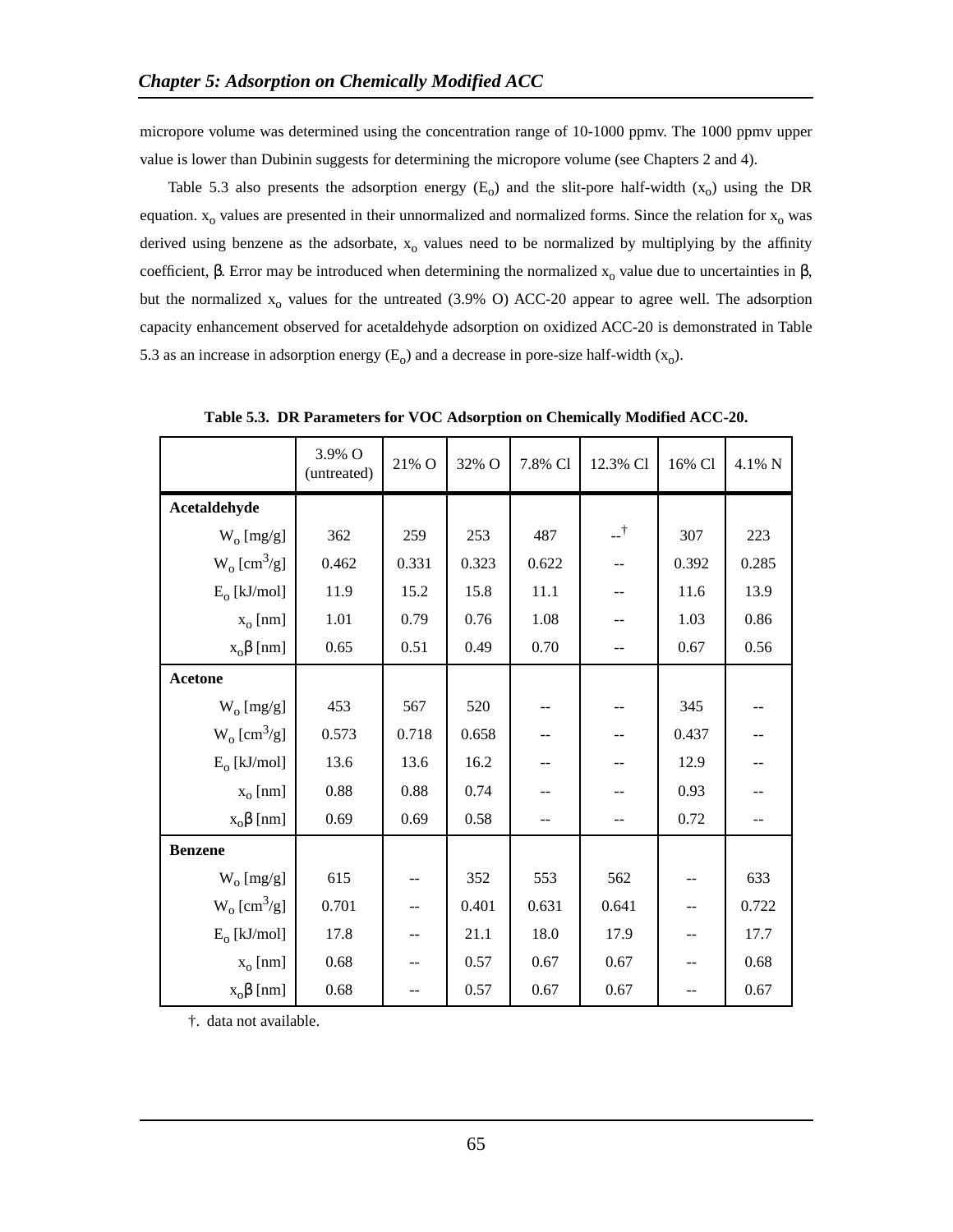#### **5.5 Water Vapor Adsorption on Chemically Modified ACC**

Adsorption of  $H_2O_{(g)}$  on chemically modified ACC-20 was examined in addition to the adsorption of VOCs. Since  $H_2O_{(g)}$  is ubiquitous in ambient environments, it would be useful to chemically modify an ACC to inhibit  $H_2O_{(g)}$  adsorption while promoting VOC adsorption. As with the examination of VOC adsorption on chemically modified ACC, three chemical treatments were examined: oxidized, nitrided and chlorinated.

As with water vapor adsorption isotherms previously presented for untreated ACC-15, ACC-20, and ACC-25, hysteresis exists between the adsorption and desorption curves for the chemically modified ACC-20. The different chemical treatments altered the extent of the hysteresis, and in the case of the oxidized ACC-20, altered the shape of the adsorption isotherm.

The adsorption-desorption isotherms for water vapor with microporous and non-porous carbons have been studied by several researchers (Barton and Koresh, 1982; Barton and Evans, 1991; Carrott, 1992; Dubinin, 1980; and Hall and Williams, 1986). It is believed that two factors influence water vapor adsorption: (1) the number of oxygen containing sites (surface oxides) present on the carbon, and (2) the pore size distribution of the carbon. The presence of oxygen containing sites are believed to promote water vapor adsorption, but they may also limit water vapor adsorption by changing the pore size distribution and the total pore volume of the carbon.

Water vapor adsorption on active carbon is believed to occur in two steps: (1) adsorption on oxygen containing (hydrophilic) sites where hydrogen-bonding can enhance adsorption, and (2) pore filling due to capillary condensation (Dubinin, 1980). Capillary condensation typically occurs at higher  $P/P_0$  values ( $P/P_0$ > 0.5), and results in a sharp increase adsorption of water vapor, as evidenced on water vapor adsorption isotherms. Additionally, water vapor molecules adsorbed on surface oxide sites can act as secondary adsorption centers for further adsorption (Barton et al., 1973). Water vapor adsorption of active carbon is classified as Brunauer type V (Gregg and Sing, 1982).

Theories to describe hysteresis in microporous adsorbents have been reviewed by Everett (1967). The most widely accepted theory is the "ink bottle" theory. During the desorption process it is assumed that small pores constrict the openings to larger pores such that adsorbed water in those larger pores is not released until the relative pressure corresponds to that of the smaller pore radius. At present there is no model which describes both the adsorption and desorption of water vapor on active carbons.

#### **5.5.1 Water Vapor Adsorption on Oxidized and Nitridated ACC**

The adsorption of water vapor on ACC20-(32% O) differs significantly from the usually observed type V isotherm, and more closely resembles a type II isotherm (Figure 5.5). ACC20-(32% O) is expected to have many more oxygenated or hydrophilic sites than any of the other ACC due to its high oxygen content. The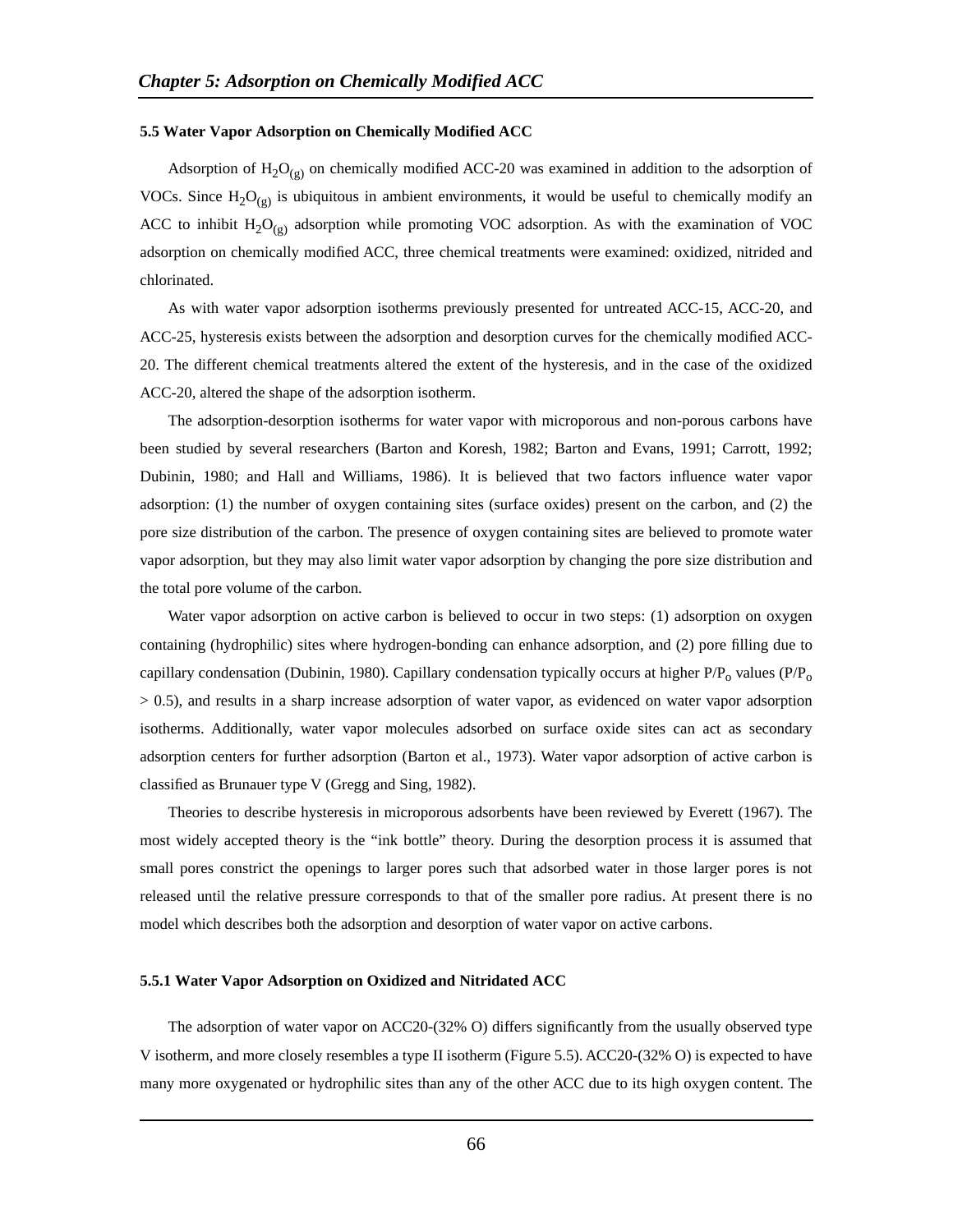

**Oxidized and Nitrated ACC-20.**

XPS data in Table 5.2 shows a higher number of carboxylic bonds than the untreated ACC-20, confirming that some of the hydroxyl and carbonyl bonds were oxidized to carboxylic bonds. The XPS data also shows that more carbon-oxygen (hydrophilic) bonds were formed during oxidation compared to untreated ACC-20. The increase in carboxylic groups may be responsible for the enhanced water vapor adsorption at low relative humidities. From Table 5.2 and the adsorption isotherm data, it appears that carboxylic groups have the most influence on water vapor adsorption at low RH. The difference between the adsorption and desorption curves (hysteresis) is not as pronounced here, as it is for the untreated ACC. This may be due to the increase in hydrogen-bonding between water and the oxidized carbon, allowing removal of water molecules in a more continuous manner.

#### **5.5.2 Water Vapor Adsorption on Nitridated ACC**

Adsorption-desorption isotherms for nitridated ACC20-(4.1% N) are presented in Figure 5.5. ACC20- (4.1% N) exhibits an increase in water vapor adsorption capacity (200 to 600%, depending upon the RH) in the lower RH range (RH < 50%). This may be due to the increase in carboxylic sites compared to untreated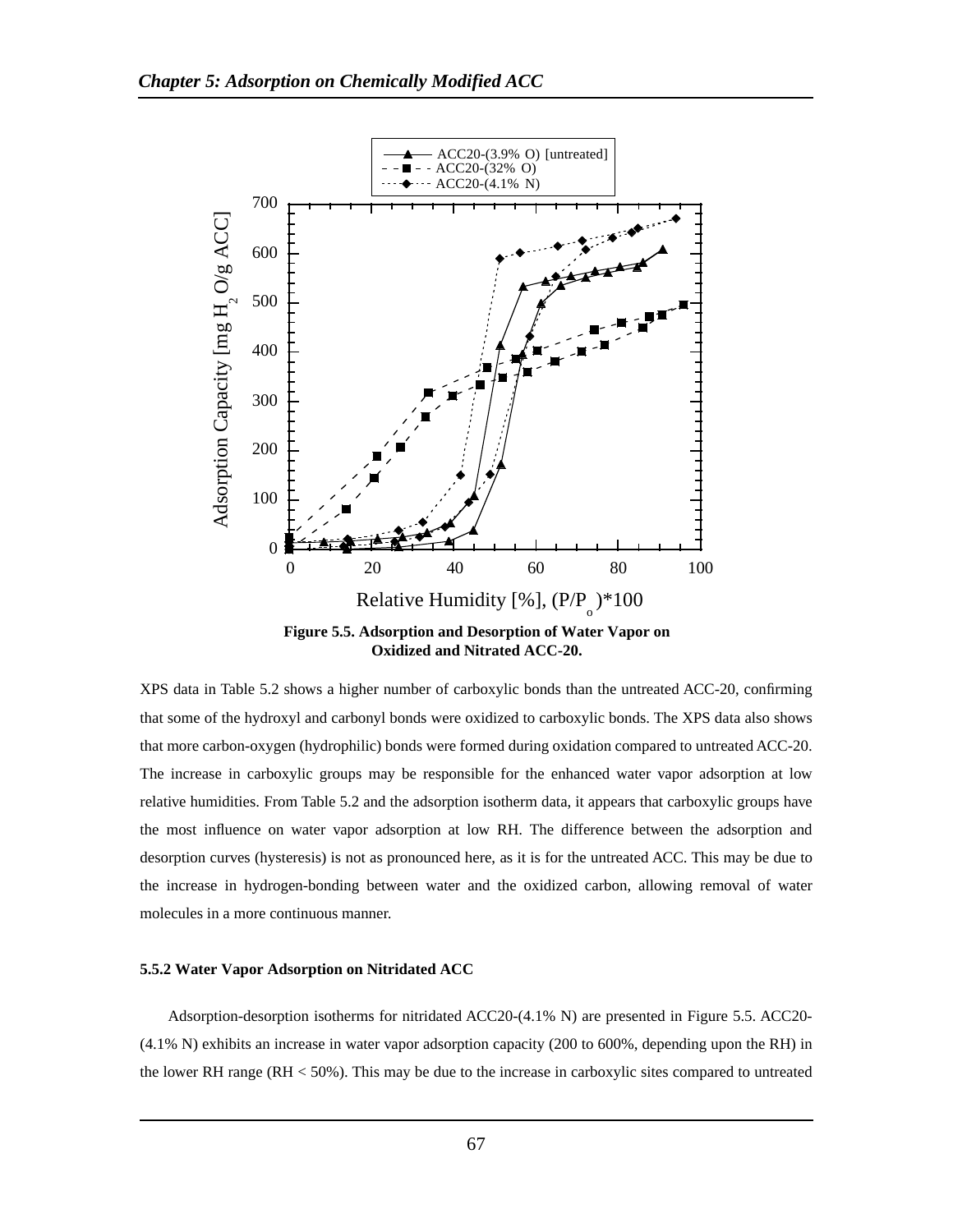ACC20-(3.9% O), as represented in the XPS data in Table 5.2. It has also been suggested that nitrogen can also constitute polar sites for  $H_2O_{(g)}$  adsorption (Bradley and Rand, 1993; Tomlinson, et al., 1993), thereby increasing  $H_2O_{(g)}$  adsorption at low RH. ACC20-(4.1% N) exhibits about a 10% higher water vapor adsorption capacity than ACC20-(3.9% O) at high RHs. This is due to the increased total pore volume of ACC20-(4.1% N) observed in Table 5.1. The widening in the adsorption hysteresis curve in for ACC20- (4.1% N) in Figure 5.5 is most likely due to a change in pore size distribution.

## **5.5.3 Adsorption of Water Vapor on Chlorinated ACC**

Adsorption isotherms for water vapor and ACC are presented in Figure 5.6. Table 5.1 shows a decrease



**Figure 5.6. Adsorption and Desorption of Water Vapor on Chlorinated ACC-20.**

in BET surface area, a decrease in carbon content (in wt%), and a slight increase in oxygen content with increasing chlorination. The decrease in surface area may be due to chlorine atoms limiting or closing off access to the smaller micropores present on the ACC. Water vapor adsorption was decreased at RHs < 60% and where capillary condensation occurred (the step rise in the adsorption curve) was shifted to higher RHs for the chlorinated ACCs. The amount of water vapor adsorbed at saturation was decreased to a due to a decrease in pore volume (Table 5.1). While chlorination increases the amount of polar sites present on the ACC due to the addition of chlorine atoms, these sites do not appear to be favorable for water adsorption, as are carboxylic sites. Chlorination appears to increase the hydrophobicity of ACC.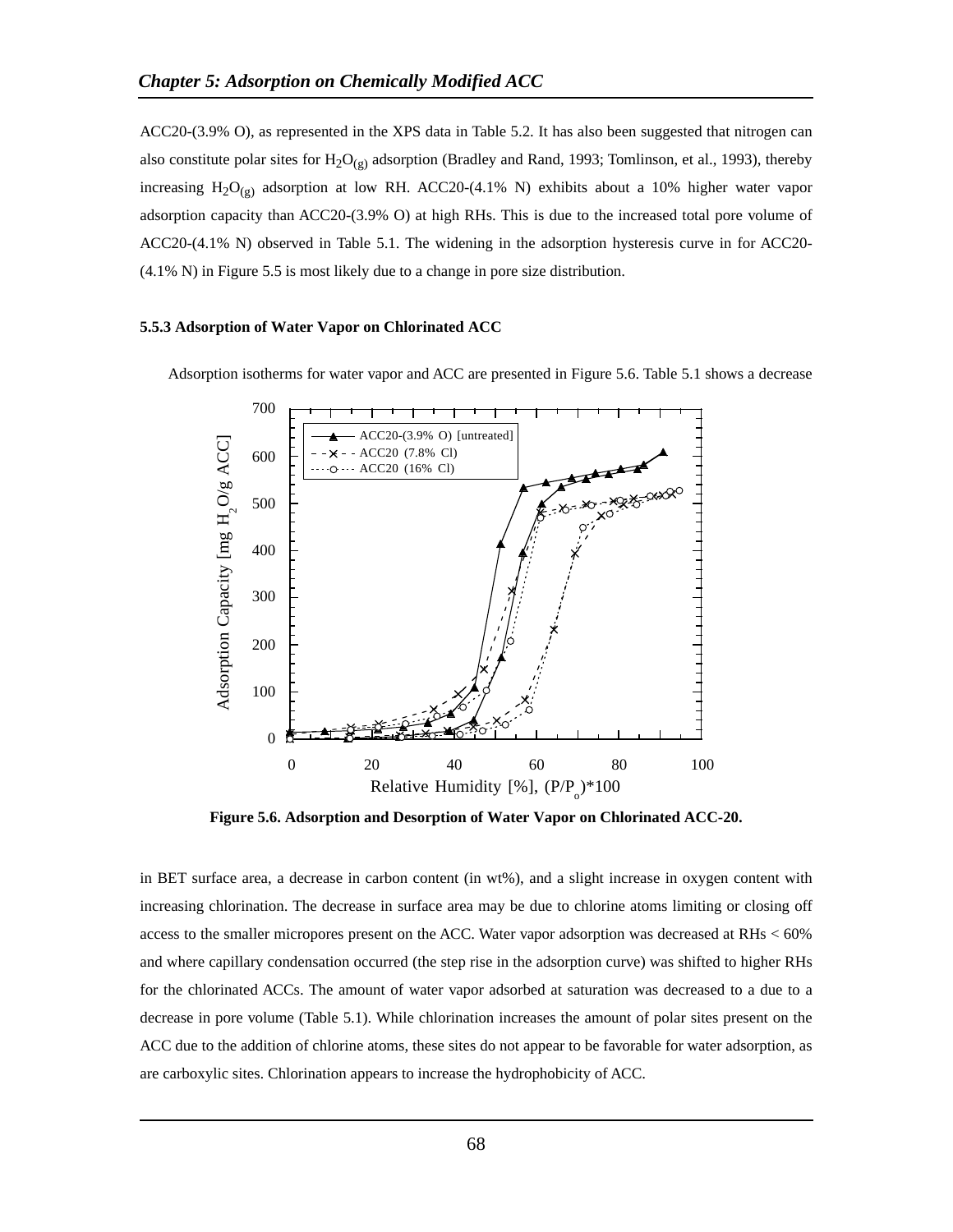## **5.6 Summary**

ACC-20 was chemically modified, producing oxidized, chlorinated, and nitrated samples. Adsorption capacities for VOCs in the 10 to 1000 ppmv concentration and water vapor from 0 to 95% RH were measured. Oxidized ACC-20 showed an enhanced physical adsorption for acetaldehyde, acetone, and water vapor, probably due to increased dipole-dipole interactions and hydrogen bonding. Oxidation of ACC-20 changed the shape of the water vapor adsorption isotherm, so that it no longer resembles a Brunauer type V. Benzene showed a decreased adsorption capacity (about 20 to 30% less, depending upon concentration) on oxidized ACC-20, which may be due to and increase in hydrophilicity of ACC-20, or a change in pore size distribution.

Chlorination had little effect on VOC adsorption capacity, except in the case of acetone, where a decrease in adsorption capacity occurred (20 to 40% decrease, depending upon concentration). This may be due to pore blocking by chlorine molecules, or a decrease in hydrogen bonding between the ACC functional groups and acetone. Nitridation of ACC showed little effect on organic adsorption capacity, but increased the saturation adsorption capacity for water vapor by 10% on ACC-20 and increased the breadth of its hysteresis loop. These changes were the result of changes in the pore size distribution of ACC-20. DR parameters were determined for VOC adsorption on ACC-20.

# **5.7 References**

- Barton, Stuart S., Evans, Michael, J.B., and Harrison, Brian H., "Surface Studies on Carbon: Water Adsorption on Polyvinylidene Chloride Carbon," *J. Colloid and Interface Science*, **45**(3): 542-548, 1973.
- Barton, Stuart S., and Koresh, Jacob E., "Adsorption Interaction of Water with Microporous Adsorbents, Part I. Water Vapor Adsorption on Activated Carbon Cloth," *Chem. Soc. Faraday Trans. I*, **79**: 1147- 1155, 1983.
- Barton, Stuart S. and Evans, Michael, J.B., "The Adsorption of Water Vapor by Porous Carbon," *Carbon*, **29**(8): 1099-1105, 1991.
- Boehm, H.P., *Adv. Catal.*, **16**:179, 1966.
- Bradley, R.H., and Rand, B., "The Adsorption of Vapours by Activated and Heat-Treated Microporous Carbons. Part 2. Assessment of Surface Polarity Using Water Adsorption," *Carbon*, **31**(2): 269-272, 1993.
- Briggs, D., and Seah, M.P., *Practical Surface Area Analysis by Auger and X-ray Photoelectron Spectroscopy*, John Wiley and Sons, New York, 1983.
- Carrott, P.J.M., "Adsorption of Water Vapor by Non-Porous Carbons," *Carbon*, **30**(2): 201-205, 1992.
- Dimotakis, E.D., Department of Material Science, University of Illinois at Urbana-Champaign, personal communication, 1994.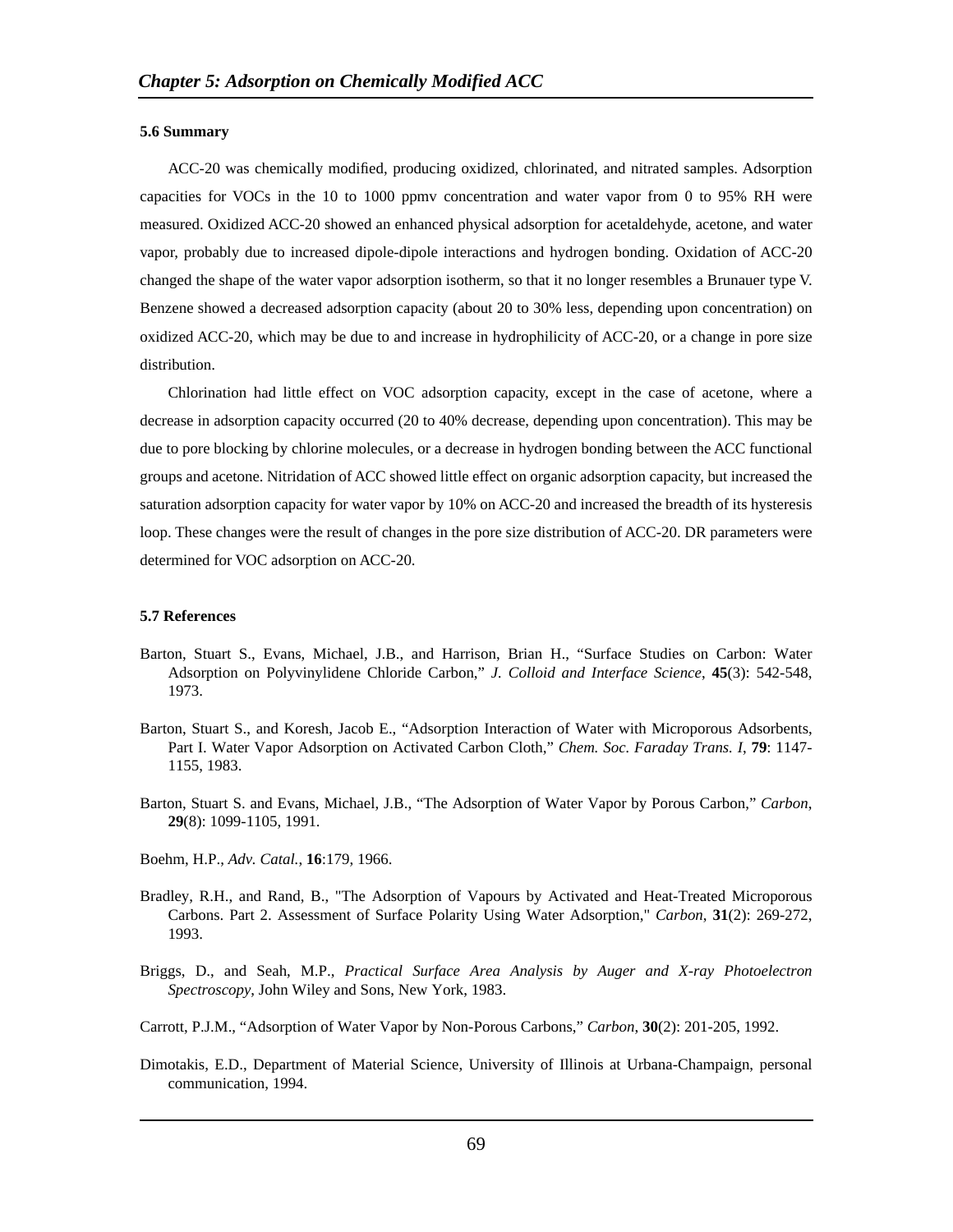- Dimotakis, E.D., Cal, M.P., Economy, J., Rood, M.J., Larson, S.M., "Chemically Treated Activated Carbon Cloths (ACCs) for Removal of VOCs from Gas Streams: Evidence for Enhanced Physical Adsorption," submitted for publication to *Environmental Science and Technology*, 1994a.
- Dimotakis, E.D., Cal, M.P., Economy, J., Rood, M.J., Larson, S.M., "Water Vapor Adsorption on Chemically Treated Activated Carbon Cloths," submitted for publication, 1994b.
- Dubinin, M.M., "Water Vapor Adsorption and the Microporous Structures of Carbonaceous Adsorbents," *Carbon*, **18**: 355-364, 1980.
- Everett, D.H., "Adsorption Hysteresis," in *The Solid Gas Interface*, ed. by E. Alison Flood, Marcel Dekker, New York, p. 1015, 1967.
- Foster, K.L., "The Role of Micropore Size and Chemical Nature of the Pore Surface on the Adsorption Properties of Activated Carbon Fibers," Ph.D. Thesis, University of Illinois at Urbana-Champaign, Department of Material Science and Engineering, 1993.
- Gregg, J. and Sing, K.S.W., *Adsorption, Surface Area and Porosity, 2nd ed.*, Academic Press, London, 1982.
- Hall, P.G., and Williams, R.T., "Sorption of Nitrogen, Water Vapor, and Benzene by Charcoal Cloth," *J. Colloid and Interface Science*, **113**(2): 301-307, 1986.
- Larson, Susan M., Rood, Mark J., Cal, Mark P., Graf, Oliver W., Omar, Ali, Foster, Kenneth L., and Economy, James, "Adsorption of Indoor Organic Gases onto Activated Carbon Fibers," Second Year Progress to the Center for Indoor Air Research, 1993.
- Matheson Gas, personal communication, 1993.
- Puri, B.R., Bansal, R.C., *Carbon*, **5**:189, 1967.
- Puri, B.R., Kaistha, B.C., Vardan, Y., and Mahajan, O.P., *Carbon*, **11**: 329-336, 1973.
- Syzmanski, G. and Rychlicki, G., "Importance of Oxygen Surface Groups in Catalytic Dehydration and Dehydrogenation of Butan-2-ol Promoted by Carbon Catalysts," *Carbon*, **29**(4/5): 489-498, 1991.
- Tomlinson, J.B., Freeman, J.J., and Theocharis, C.R., "The Preparation and Adsorptive Properties of Ammonia-Activated Viscose Rayon Chars," *Carbon*, **31**(1): 13-20, 1993.
- Venugopal, B., Kumar, R., and Kuloor, N.R., "Oxidation of Acetaldehyde to Acetic Acid in a Sparger Reactor," *I&EC Process Design and Development*, 6(1): 139-146, 1967.
- Zawadski, J., "IR Spectroscopy Investigations of Acidic Character of Carbonaceous Films Oxidized with HNO3 Solution," *Carbon*, **19**:19-25, 1981.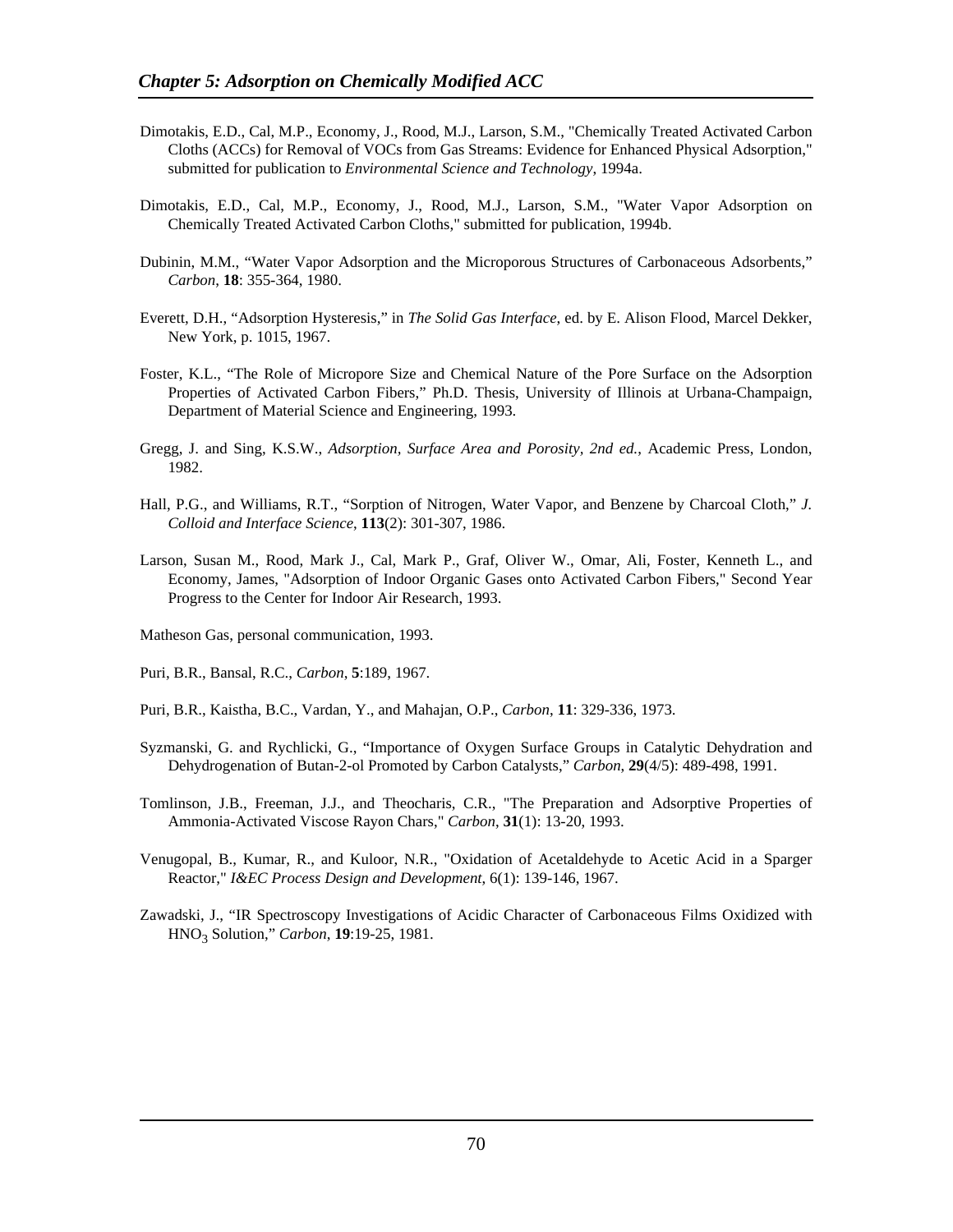# **Chapter 6**

# Multicomponent Adsorption Measurements and Modeling

# **6.1 Introduction**

Since indoor air environments are multicomponent systems consisting of many VOCs and water vapor, this section examines the effects of that humid air has on the adsorption capacity of soluble (acetone) and insoluble (benzene) VOCs. The effects of humid air on VOC adsorption are modeled with the Manes model. Adsorption capacities of acetone and benzene in a multicomponent system are measured and modeled using ideal adsorbed solution theory (IAST).

#### **6.2 Experimental Methods**

Two multicomponent adsorption systems were examined, and each system used a similar experimental procedure. Both systems consisted of a custom gas generation system (see Section 4.2.1), a Cahn gravimetric balance to measure the total mass adsorbed (see Sections 4.2.1 and 4.2.2), multi-ported hangdown tube on the gravimetric balance for gas sampling, and a gas chromatograph/mass spectrophotometer (GC/MS) (Hewlett-Packard GC Model 5890 Series II, MSD Model 5971) (Figure 6.1).

For the measurement of adsorption capacities of VOCs in humid air streams, a Gortex membrane-based humidifier was placed in the gas generation system. The humidifier consisted of a stainless steel tube with a Gortex membrane annulus. Water flowed over the outside of the membrane and the gas stream flowed on the inside of the membrane. The humidity of the gas stream was determined by the gas flow rate and the temperature of the water flowing over the membrane. A peristaltic pump was used to control the water flow rate at about 50 cm<sup>3</sup>/min. Water temperature over the membrane was varied from  $4^{\circ}$ C to  $35^{\circ}$ C to achieve relative humidities (RHs) from 35% to 90%. RH was measured with a dew point hygrometer (General Eastern). Due to the relatively large mass of the stainless steel humidifier, water at the desired temperature was passed through the humidifier for approximately one hour before the start of an experiment to establish a steady state temperature within the humidifier. One hour was sufficient to produce steady, reproducible RH values. Gas flow rate through the humidifier was  $150$  or  $250 \text{ cm}^3/\text{min}$ , depending upon the experiment.

Acetone is soluble in water, and therefore some acetone is scrubbed out the gas stream as it passes through the humidifier. At a total gas flow rate of  $150 \text{ cm}^3/\text{min}$  and an inlet acetone concentration to the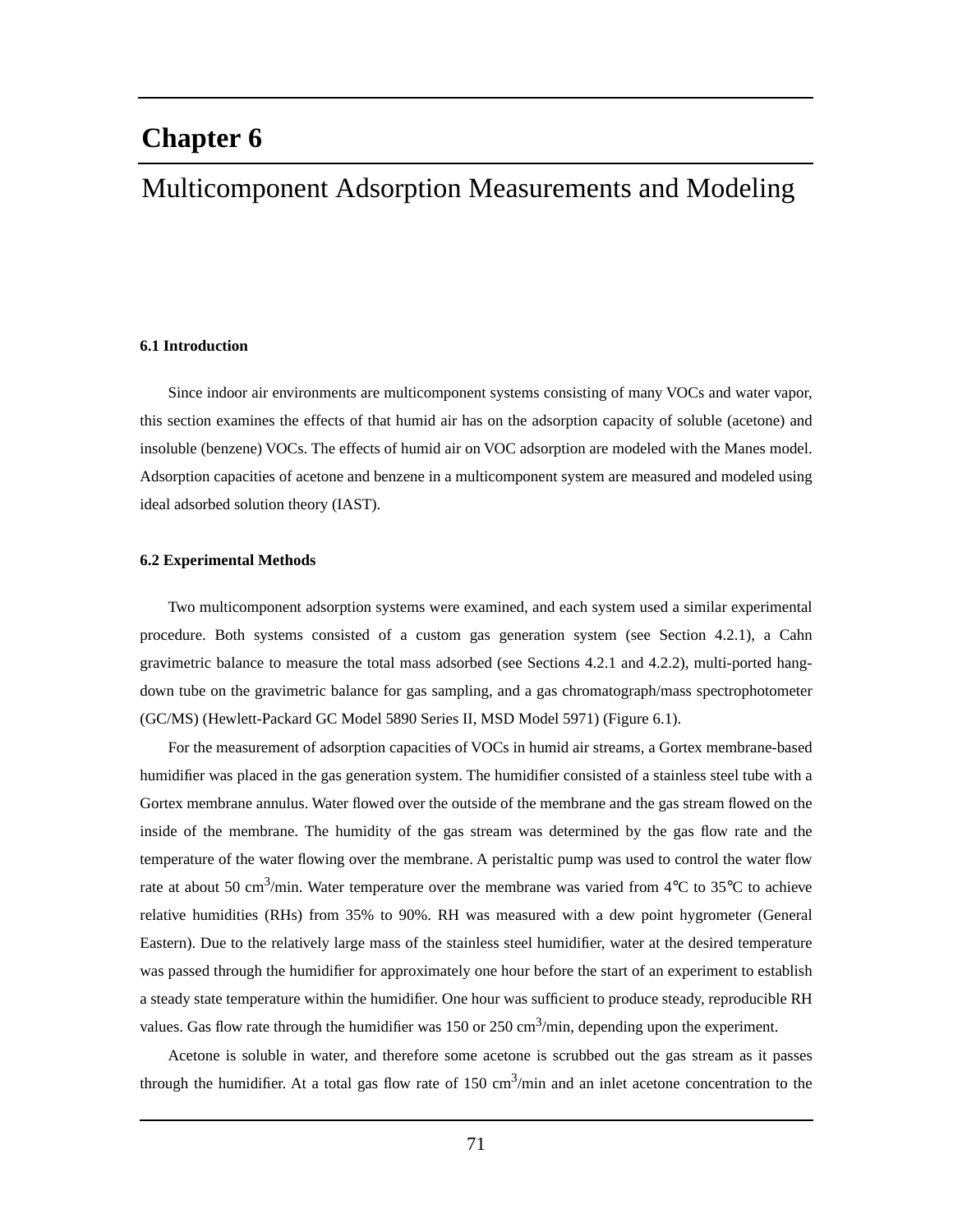

**Figure 6.1. Experimental Apparatus for Measurement of VOC Adsorption in Humid Air Streams.**

humidifier of 1000 ppmv, the concentration of acetone exiting the humidifier was 350 ppmv. Likewise at 250  $\text{cm}^3/\text{min}$  and 1000 ppmv of acetone entering the humidifier, 500 ppmv exited the humidifier. Benzene is insoluble in water, so the concentration entering and exiting the humidifier was the same.

Concentration of the VOC for the humidified-air/VOC experiments was measured both upstream and downstream of an ACC sample that was placed on the gravimetric balance. The hang-down tube on the gravimetric balance has nine ports along its side with tube fittings and GC septa (9.5 mm teflon coated) (Figure 6.2). A gas-tight syringe (250 µL) was used to measure the gas-phase organic concentrations. The upstream concentration was measured 15 cm below the ACC sample in the gravimetric balance, and the downstream concentration was measured 20 cm above the ACC sample. Sampling too close downstream of the ACC sample results in an artificially low gas-phase organic concentration, due to VOC concentration gradients immediately downstream of the ACC sample. Three samples were taken and discarded, to clean the syringe, before the fourth sample was taken and injected into the GC/MS.

The GC/MS was calibrated and tuned before the start of each experiment. A three point calibration was used for each organic compound. The calibration points were 1000, 500, and 0 ppmv. Ten samples were taken with 500 and 1000 ppmv calibrated gas samples and related to the peak area output of the GC/MS. The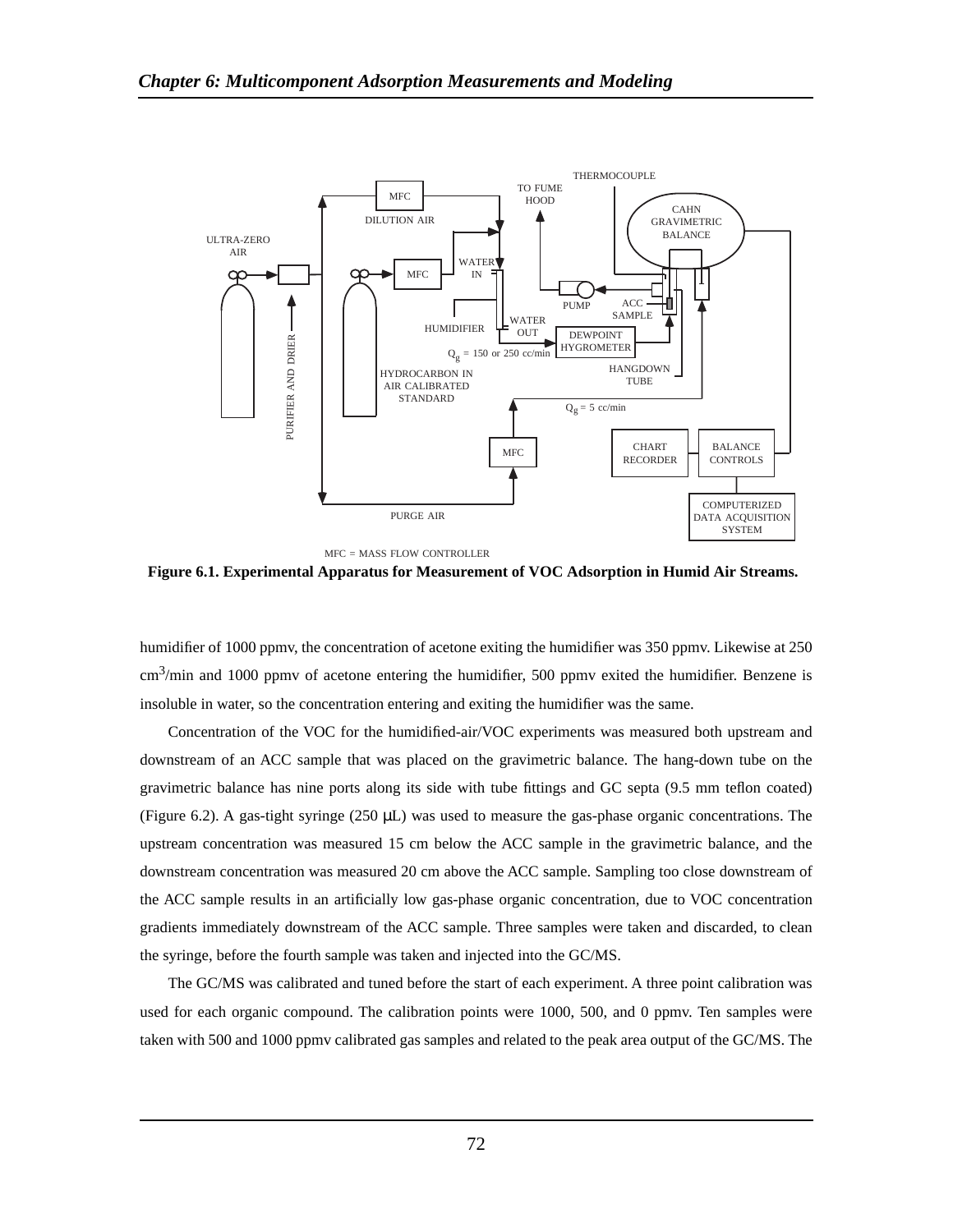

**Figure 6.2. Multi-ported Gravimetric Balance Hang-down Tube.**

standard deviation of the samples was within 3% of the mean. Linear regression was used to relate GC/MS peak area output to gas-phase organic concentration.

During an experiment, the downstream gas-phase concentration was measured as often as the sampling procedure would allow. This meant that samples were generally taken every 2 to 3 min. The retention time for acetone on the GC column (HP-1 cross-linked methyl silicone gum) was 0.7 min at 37°C and the retention time for benzene was 1.29 min at 37°C. The total mass gain of the ACC sample was recorded using an IBM PC computer and *Labtech Notebook* (see Section 4.2.2).

The same basic procedure was followed for multicomponent organic adsorption from dry gas streams, except that the humidifier was not used. Instead the desired concentrations of the organic species were obtained by adjusting the flow rates of each species while keeping the total gas flow rate constant at 250  $cm^3/min$ .

The humid-air/VOC systems examined were 350 ppmv acetone, 500 ppmv acetone, 500 ppmv benzene, and 1000 ppmv benzene at about 40, 60, and 90% RH using ACC-20. An acetone-benzene-ACC-20 system was examined at total organic concentration of 1000 ppmv (0.76 mm Hg) and 0.25, 0.5, and 0.75 mole/ volume fractions in dry air. The same ACC-20 sample with a mass of 0.036 g was used for all of the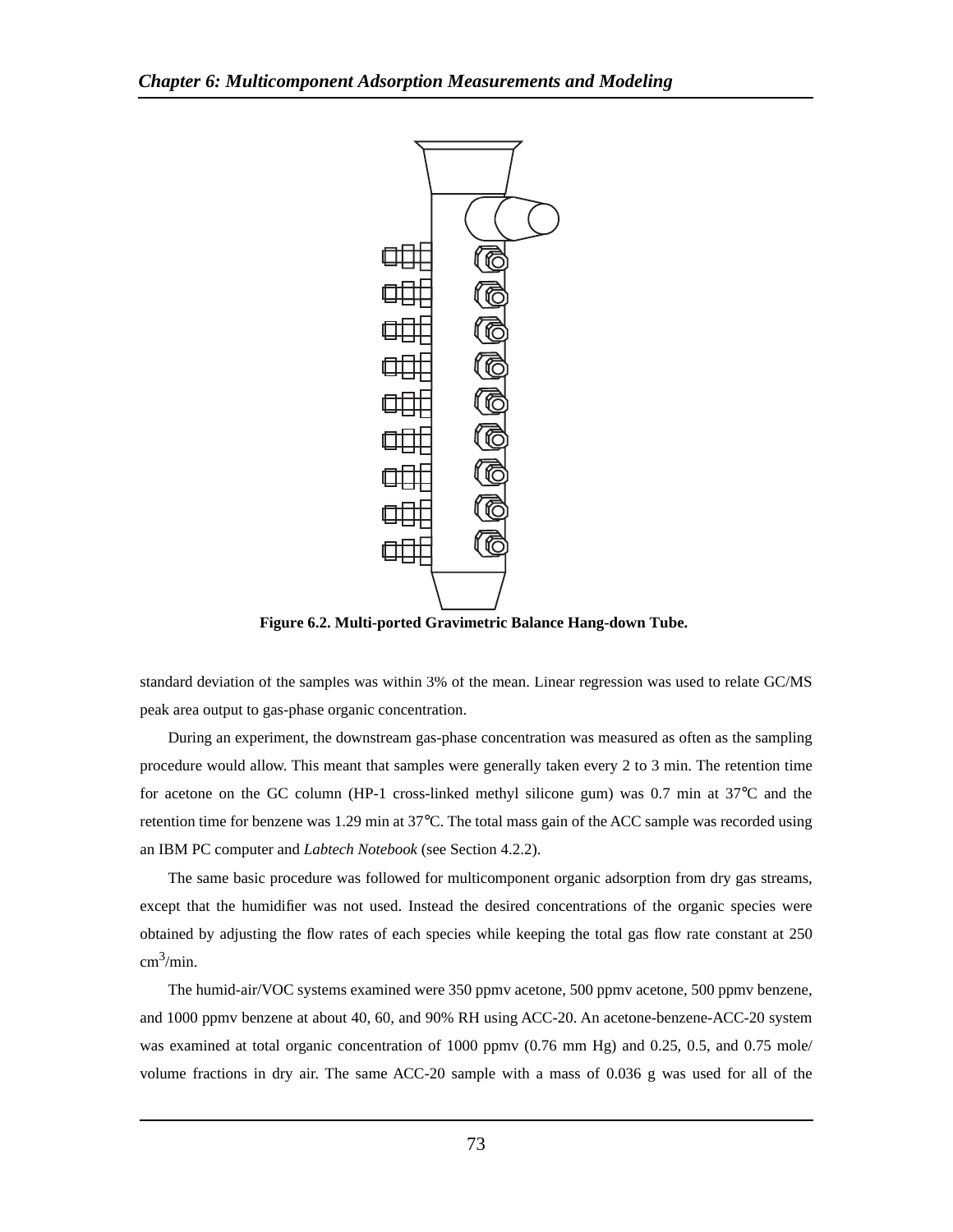multicomponent adsorption experiments and was regenerated before each experiment. There was no detectable change in the mass of the ACC sample after each thermal regeneration.

# **6.3 Multicomponent Data Analysis**

The amount of VOC adsorbed was determined with the total adsorption capacity data (gravimetric data) and the influent and effluent gas-phase VOC concentrations. The amount of water vapor adsorbed was determined by material balance. VOC adsorption capacity is determined by integrating the influent and effluent VOC concentrations  $[mg/cm<sup>3</sup>]$  over the experimental run time and then taking their difference and multiplying by the total gas flow rate  $[cm^3/\text{min}]$  and dividing by the ACC sample mass [g] (equation 6.1).

VOC adsorption capacity = 
$$
\frac{\left(\left[\int_{t1}^{t2} (\text{influent}) dt\right] - \left[\int_{t1}^{t2} (\text{effluent}) dt\right]\right) (\text{total gas flow rate})}{\text{ACC sample mass}}
$$
(6.1)

Several test runs were performed using only acetone or benzene in dry air to test the above method of determining adsorption capacity. Figure 6.3 shows the adsorption capacity of benzene on ACC-20 as a function of time. Temporal dependent influent and effluent concentrations for the same experiment as a



**Figure 6.3. Adsorption of 500 ppmv Benzene onto ACC-20 as a Function of Time.**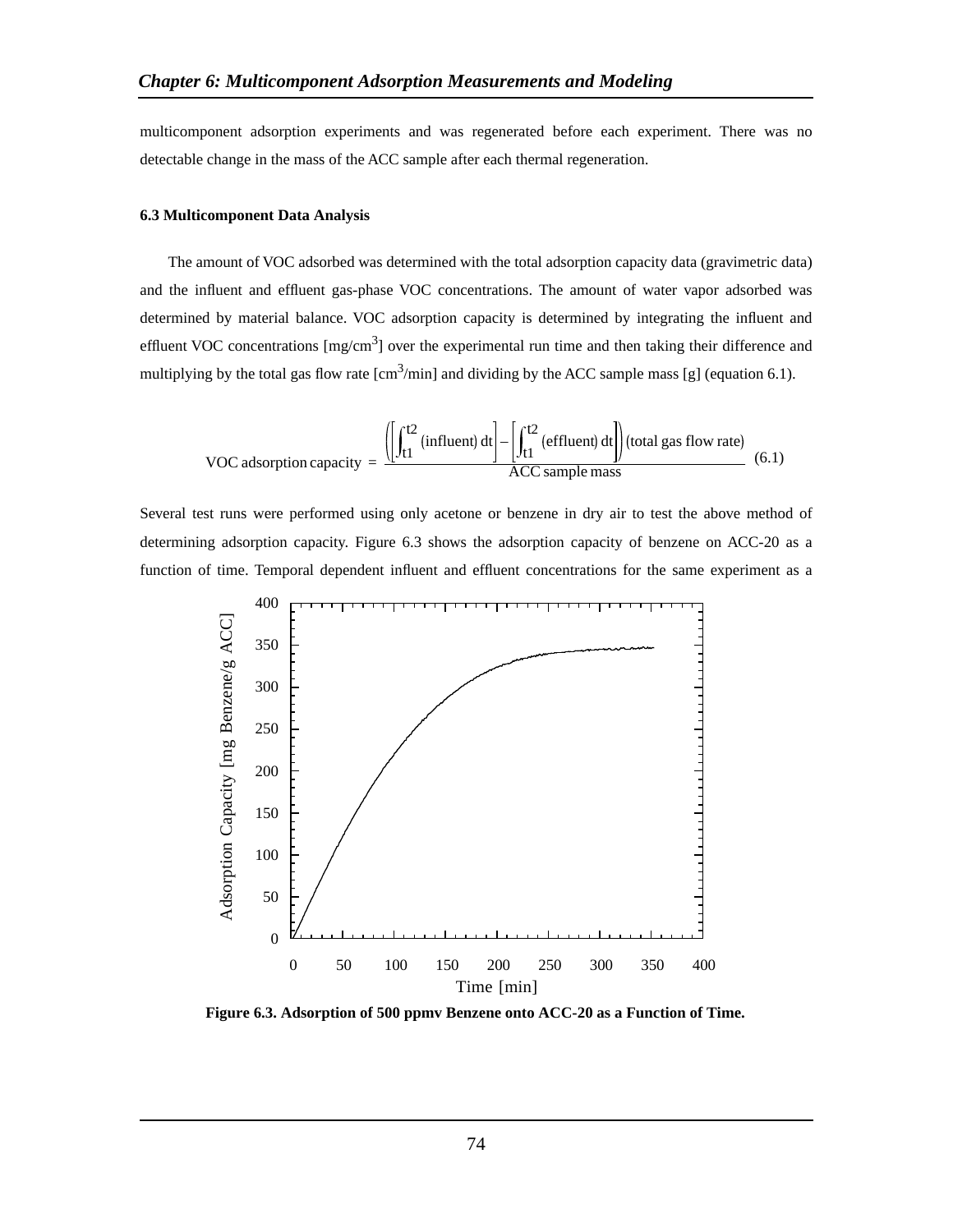function of time are presented in Figure 6.4. The influent concentration was determined during calibration of the GC/MS and an average value was taken. That is why a straight line appears for the influent concentration in Figure 6.4 and not a series of data points. The measured mean value was  $500 \pm 15$  ppmv.



**Figure 6.4. Influent and Effluent Benzene Concentrations as a Function of Time.**

Integrating from 10 to 260 min, using a gas flow rate of 250 cm<sup>3</sup>/min, and an ACC sample mass of 0.036 g in equation 6.1 yields a benzene adsorption capacity of 389 mg/g. Comparing this to the gravimetric adsorption capacity measurement of 346 mg/g (Figure 6.3) results in 14% difference. For the acetone and benzene test runs, the integration method was within 20% of the gravimetric method. About 3 to 5% of this difference can be attributed to uncertainties in the analytical measurement techniques. The resulting difference may be due to inhomogeneous mixing in the gravimetric balance sampling tube.

### **6.4 Multicomponent Adsorption Experimental Results**

Adsorption of 500 ppmv benzene on ACC-20 at several RHs was examined. Figure 6.5 presents the kinetic results of 500 ppmv benzene and RH values ranging from 0% to 86%. The rapid decreases in adsorption capacity present in Figure 6.5 are the result of passing dry air over the ACC sample with the same benzene concentration (500 ppmv). The water adsorbed on the ACC was very quickly desorbed, giving a good estimate of the amount of water adsorbed on the ACC. Very little benzene was desorbed during the short time period of the water desorption, because benzene is much more strongly adsorbed than water.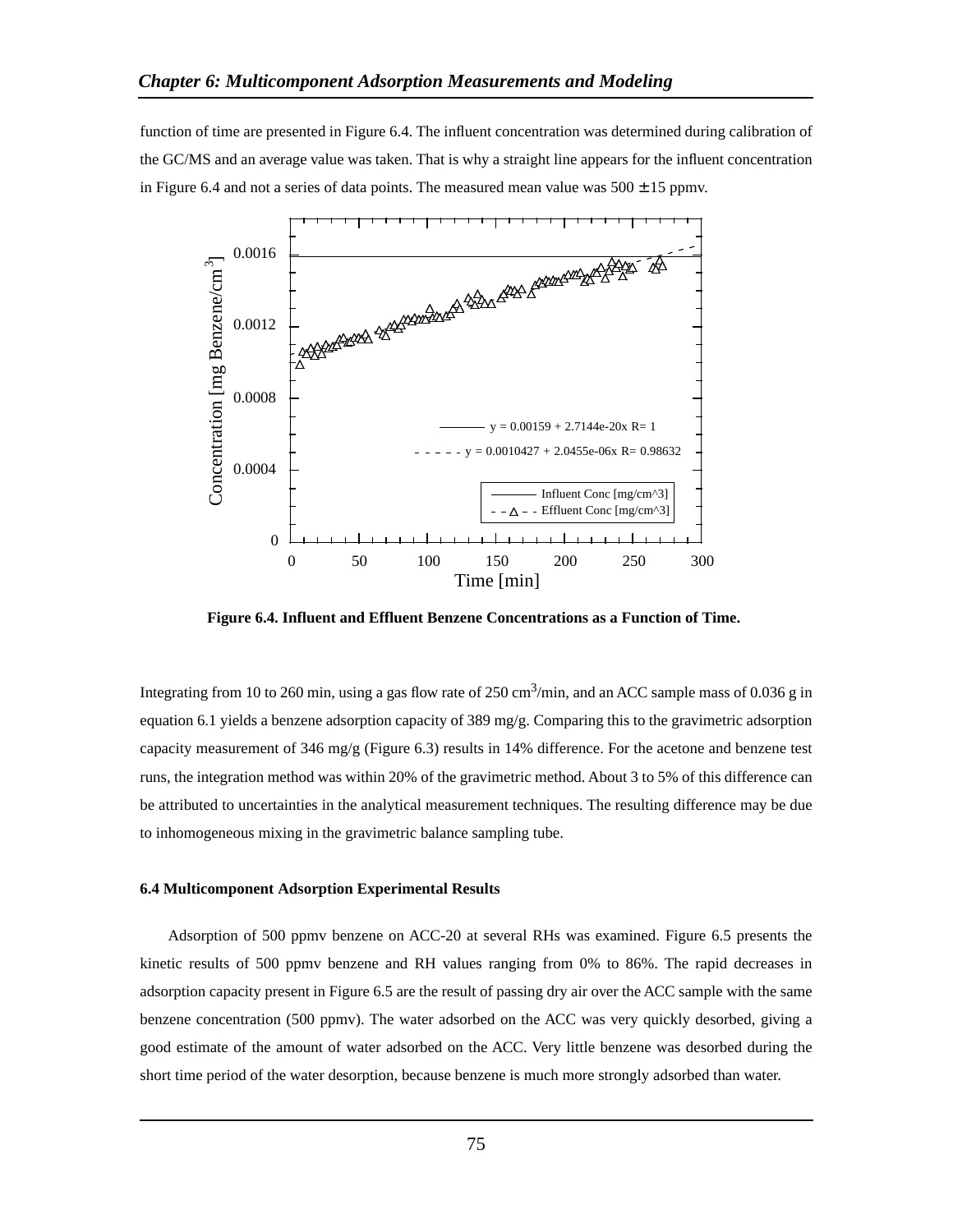

**Figure 6.5. Adsorption of 500 ppmv Benzene on ACC-20 at Several Relative Humidities.**

The total mass adsorbed and the adsorption capacities for benzene and water vapor are presented in Figure 6.6 for 500 ppmv benzene and five RH values and in Figure 6.7 for 1000 ppmv benzene and four RH values. Figure 6.6 shows that the presence of water vapor in the gas stream does not have much of an effect on the adsorption of 500 ppmv benzene until about 65% RH, when a rapid decrease results in benzene adsorption capacity with increasing RH. This RH is also about where capillary condensation of water vapor occurs within the ACC pores (Dubinin, 1980). Water vapor condenses within the ACC pores, making them unavailable for benzene adsorption. As can be seen in Figure 6.7, increasing the benzene concentration can have a significant effect on the amount of water vapor adsorbed. At 86% RH and 500 ppmv, 284 mg water/g ACC is adsorbed, while at 86% RH and 1000 ppmv, only 165 mg/g water is adsorbed. The lower the benzene concentration, the more profound the effect of water vapor is on its adsorption capacity on ACC.

Adsorption of 500 ppmv acetone on ACC-20 at several RHs is presented in Figure 6.8. The rapid decreases in adsorption mass present in Figure 6.8 are the result of passing dry air over the ACC sample at an acetone concentration of 500 ppmv. The water adsorbed on the ACC sample was very quickly desorbed, giving a good estimate of the amount of water adsorbed on the ACC. Very little acetone was desorbed during the short time period of the water desorption, because acetone is much more strongly adsorbed than water.

The total mass adsorbed and the adsorption capacities for acetone and water vapor are presented in Figure 6.9 for 500 ppmv acetone and four RHs. The presence of water vapor in the gas-stream with acetone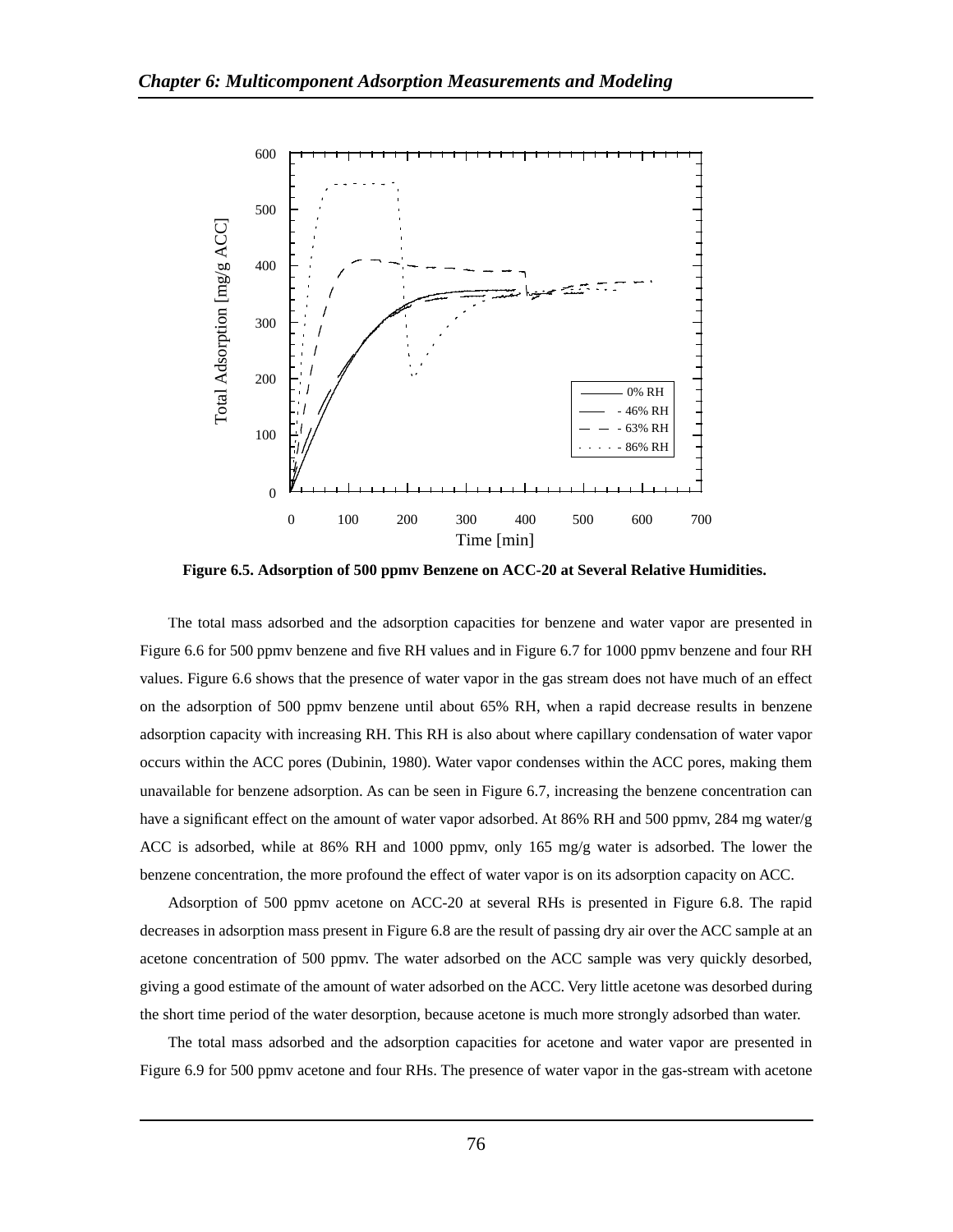

**Figure 6.6. Adsorption Capacity Dependence on Relative Humidity of 500 ppmv Benzene on ACC-20.**



**Figure 6.7. Adsorption Capacity Dependence on Relative Humidity of 1000 ppmv Benzene on ACC-20.**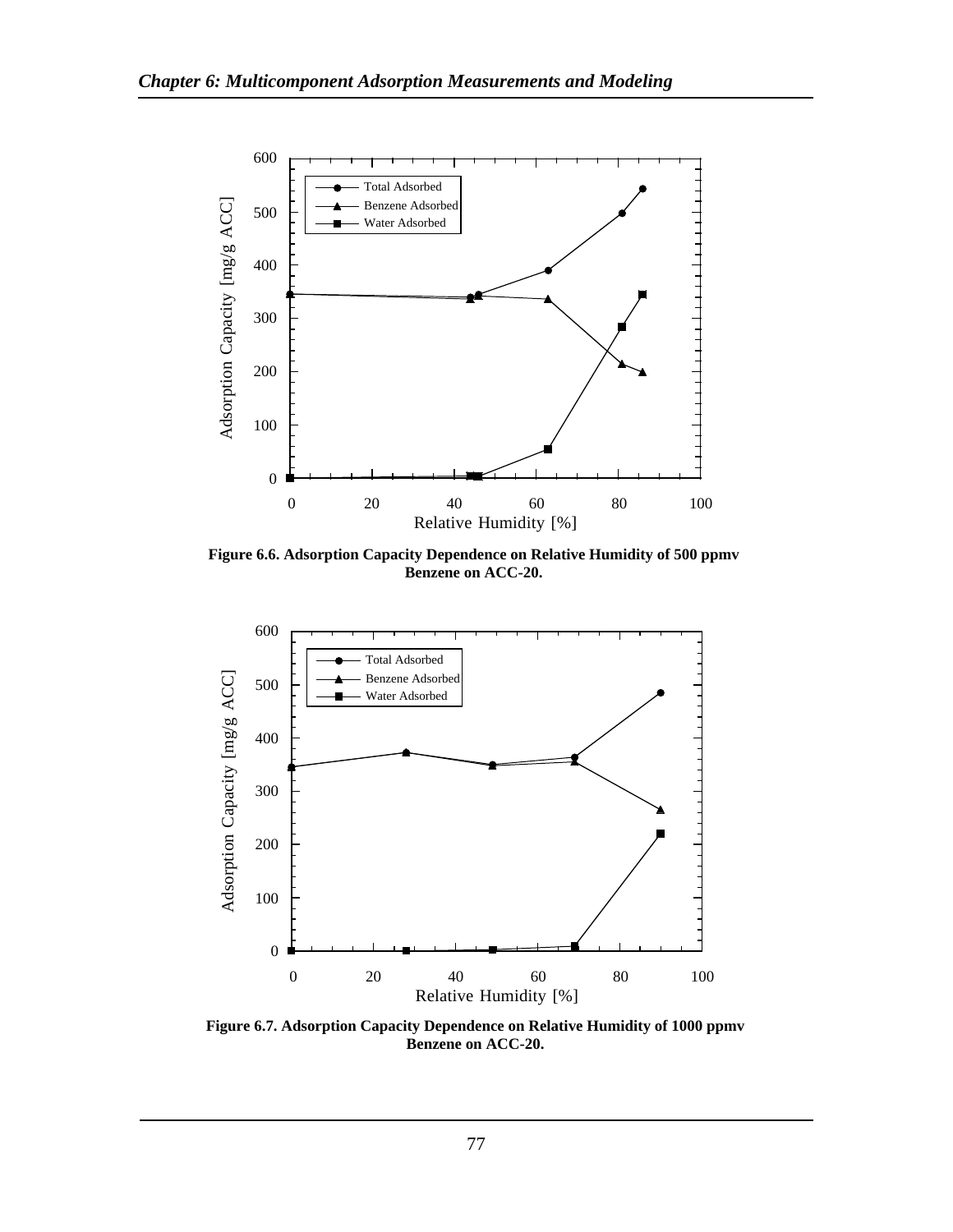

**Figure 6.8. Adsorption of 500 ppmv Acetone on ACC-20 at Several Relative Humidities.**

had little effect (< 20% decrease) on the adsorption capacity of acetone even at RHs of 90%. This is most likely because acetone is infinitely soluble in water, whereas benzene is insoluble and hydrophobic.

Examining Figure 6.5 along with Figure 6.6 and Figure 6.8 along with Figure 6.9, one can see that adding water vapor to an VOC-containing gas stream actually increases the rate of VOC adsorption by 3 to 4 times at high RH  $(-90\%)$ .

The adsorption of 1000 total ppmv (0.76 mm Hg) acetone and benzene was examined at 0, 0.25, 0.5, 0.75, and 1.00 mole/volume fractions of acetone and benzene. Due to the limited data set available, the experimental results are presented along with the modeled results in Section 6.6 (Figure 6.14).

### **6.5 Modeling Adsorption of VOCs from Humid Air Streams**

The method of Manes (Section 2.6, equation 2.49) was used to model the adsorption of acetone and benzene at RH values. The method of solution for the Manes model is somewhat tedious, as it requires a graphical approach. It would be possible to solve the solution numerically, if one had an adsorption isotherm equation that would fit the entire water vapor isotherm. One could then set up a system of nonlinear equations to solve for the equal volumetric adsorption capacities of the water vapor and the organic and obtain the corresponding normalized adsorption potentials (A/V).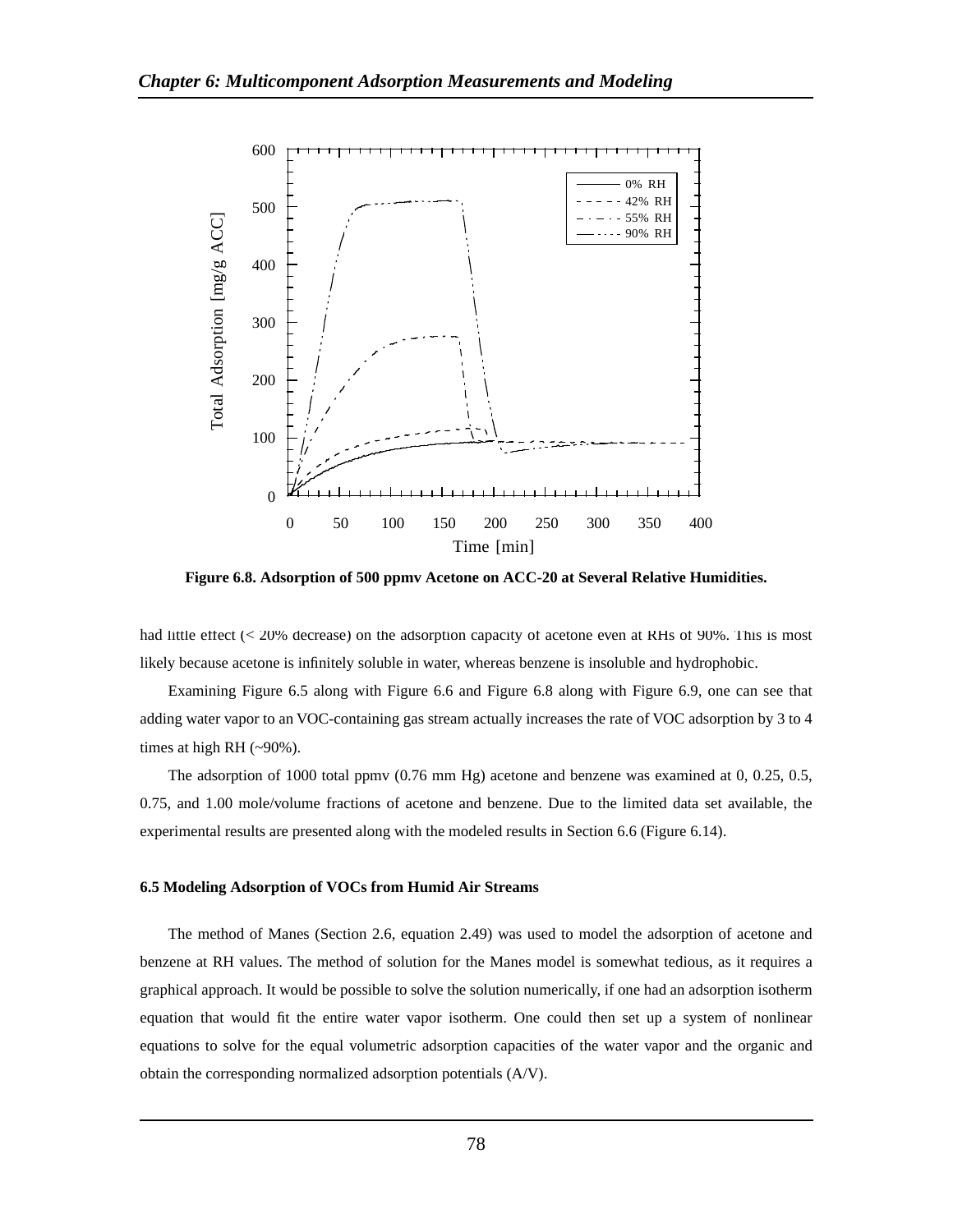

Relative Humidity [%] **Figure 6.9. Adsorption Capacity dependence on Relative Humidity of 500 ppmv Acetone on ACC-20.**

The graphical approach used to solve for the parameters in the Manes model requires plotting A/V versus volume adsorbed for organic and water vapor both on the same plot. This is illustrated with acetone and water vapor in Figure 6.10. An acetone A/V was chosen on the plot (dashed line) and the A/V for water vapor corresponding to the same volume adsorbed was determined using interpolated data from the pure component adsorption isotherm. The A/V's for the acetone and water vapor corresponding to the same volume adsorbed were used along with equation 2.49 to calculate the diminished adsorption potential. The same procedure was used for benzene and water vapor.

Results from using the Manes model with experimental data for acetone and benzene are presented in Figures 6.11 and 6.12. As expected, the Manes method worked much better modeling the adsorption of benzene in humid air. As discussed in Section 2.6, the Manes method applies only to immiscible organics, such as benzene. All of the experimental acetone data were grouped around the 65% RH modeled curve in Figure 6.12, indicating the Manes model provided a poor prediction for acetone adsorption from humid air. This is as expected, since acetone is infinitely soluble in water.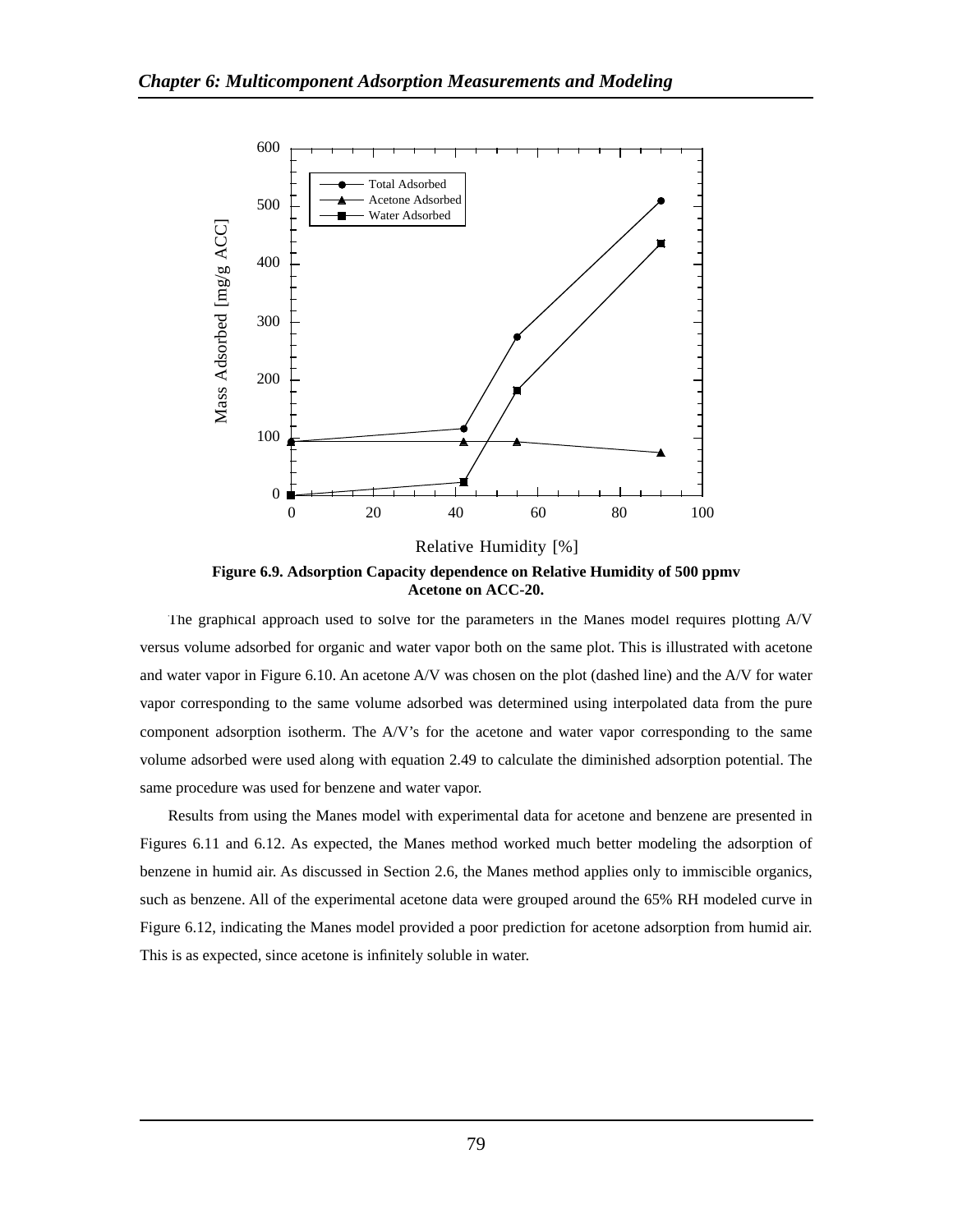

**Figure 6.10. Adsorption Potential for Acetone and Water Vapor.**



**Figure 6.12. Measured and Modeled Results for Acetone Adsorption on ACC-20 at Various Relative Humidities.**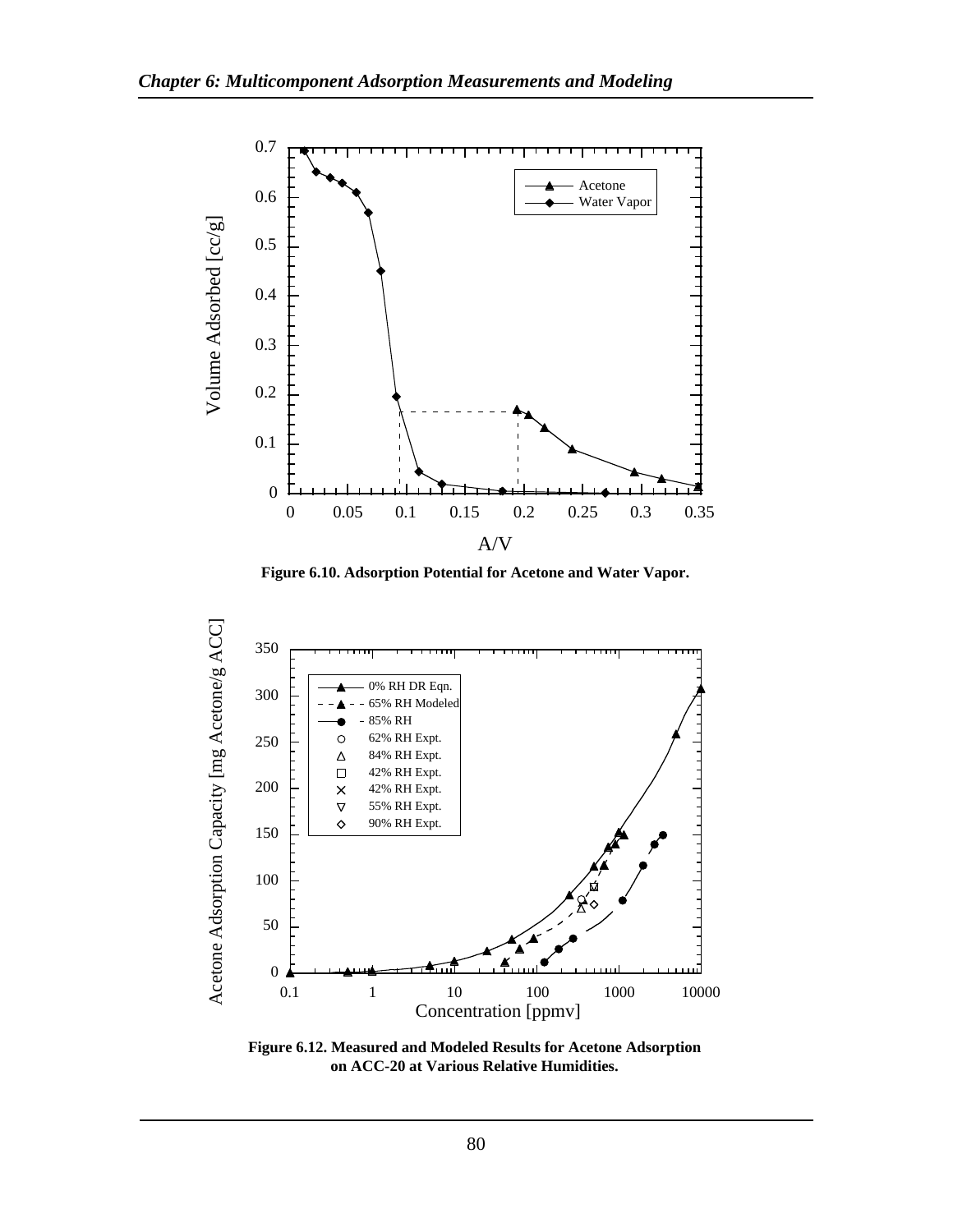

**Figure 6.11. Measured and Modeled Results for Benzene Adsorption on ACC-20 at Various Relative Humidities.**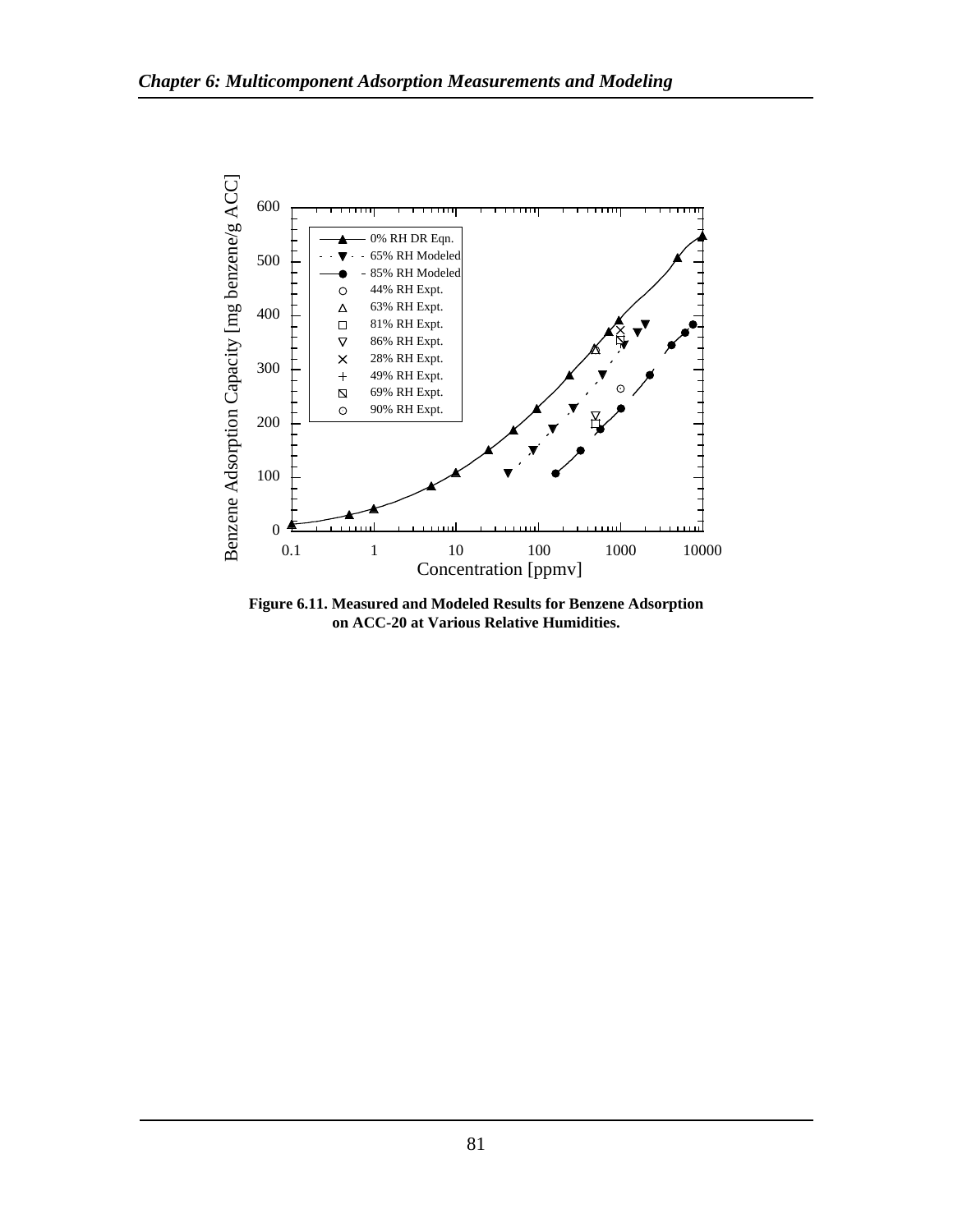### **6.6 Modeling Multicomponent VOC Adsorption**

Ideal adsorbed solution theory (IAST) (Myers and Prausnitz, 1965) was used to model the adsorption of acetone and benzene on ACC-20. Combining equations 2.38, 2.39, 2.41, 2.42, 2.43, and 2.47 of IAST results in a set of seven nonlinear equations and 9 unknown variables  $(P, x_1, x_2, y_1, y_2, P_1^0, P_2^0, \psi_1^0, \psi_2^0)$ . The number of equations and unknowns can be reduced by specifying P,  $y_1$ ,  $y_2$ , and utilizing the relationships  $x_2$ = 1 -  $x_1$  and  $\Psi_1^o = \Psi_2^o$ , resulting in four equations and four unknowns  $(x_1, \Psi, P_1^o, P_2^o)$ . The DR parameters used in equation 2.47 are presented in Table 6.1. A program utilizing Newton's method for solving systems

|                | Benzene | Acetone |  |  |
|----------------|---------|---------|--|--|
| $n_m$ [mmol/g] | 7.85    | 7.80    |  |  |
| $E_0$ [kJ/mol] | 17.8    | 13.6    |  |  |
|                | 1.00    | 1.00    |  |  |
| $P_0$ [mm Hg]  | 96      | 229     |  |  |

**Table 6.1. DR Parameters Used in IAST Modeling.**

of nonlinear equations was written in  $HiQ\mathbb{Q}^{\dagger}$  and was used to perform the IAST calculations.

IAST relies on calculating all adsorbate properties at the same spreading pressure, because at equilibrium all adsorbate components of the mixture have the same spreading pressure. Figure 6.13 illustrates the reduced spreading pressure,  $\Psi$ , for acetone and benzene as a function of adsorbate partial pressure. One can see from Figure 6.13 that for acetone and benzene to have the same spreading pressure, the gas-phase adsorbate concentration must be much greater for acetone.

The results of the IAST calculations along with experimental data for acetone-benzene mixtures are presented in Figure 6.14. The experimental data represents a total gas-phase organic concentration of 1000 ppmv (0.76 mm Hg). Experimental gas-phase mole fractions of acetone and benzene examined were: 0, 0.25, 0.50, 0.75, and 1.00. IAST did well predicting the total amount of organic adsorbed, but it overpredicted benzene adsorption and under-predicted acetone adsorption. One should note, that as discussed earlier, the experimental data in Figure 6.14 is probably within 20% of its true value.

Adsorbed-phase activity coefficients were calculated using equation 2.38 and are presented in Table 6.2. For the acetone-benzene mixture at a total pressure of 0.76 mm Hg, benzene exhibited activity coefficients greater than one, while acetone exhibited activity coefficients less than one. The values of the activities coefficients shows that the acetone-benzene mixture is highly non-ideal. For the 0.25 benzene-0.75 acetone gas-phase mole fraction mixture, IAST over estimated the adsorbed-phase mole fraction of benzene by 52%

<sup>†.</sup> *HiQ*, Version 2.1 for the Power Macintosh, National Instruments, Austin, TX, 1994.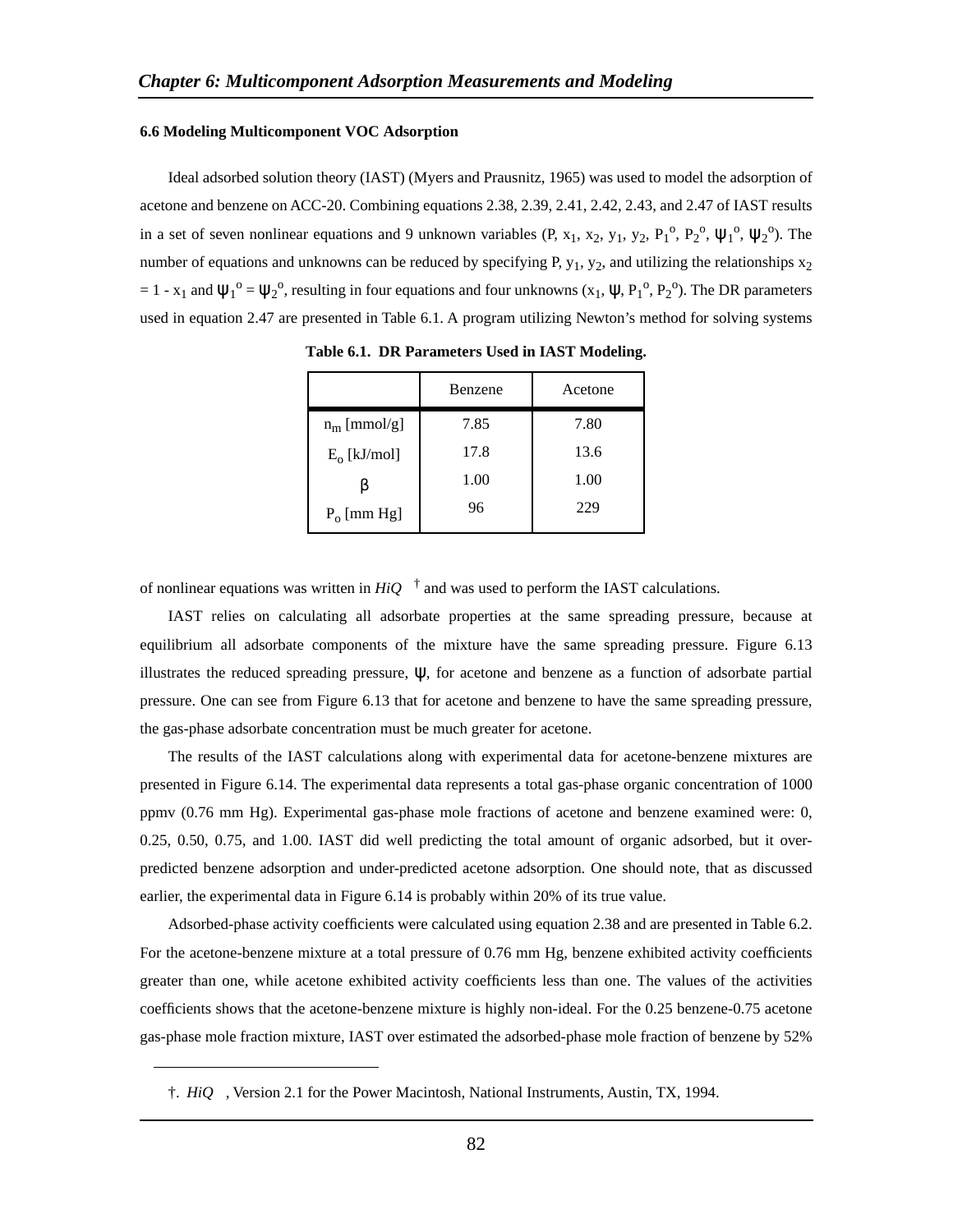

**Figure 6.13. Reduced Spreading Pressure for Acetone and Benzene as a Function of Adsorbate Partial Pressure.**

| Adsorbate | <b>Y</b> acetone | <b>Y</b> benzene | Calculated<br>$x_i$ | Measured<br>$X_i$ | $P_i^{\,0}$ | $\gamma_i$ | Percent<br>Deviation<br>from Ideality |
|-----------|------------------|------------------|---------------------|-------------------|-------------|------------|---------------------------------------|
| Benzene   | 1.0              | 0.00             | 0.00                | 0.00              | 0.00        |            |                                       |
|           | 0.75             | 0.25             | 0.866               | 0.569             | 0.219       | 1.52       | 52                                    |
|           | 0.50             | 0.50             | 0.946               | 0.808             | 0.402       | 1.17       | 17                                    |
|           | 0.25             | 0.75             | 0.980               | 0.879             | 0.581       | 1.12       | 12                                    |
|           | 0.00             | 1.00             | 1.00                | 1.00              | 0.760       | 1.00       | $\mathbf{0}$                          |
| Acetone   | 0.00             | 1.00             | 0.00                | 0.00              | 0.00        | $- -$      | --                                    |
|           | 0.25             | 0.75             | 0.0197              | 0.121             | 9.66        | 0.163      | 513                                   |
|           | 0.50             | 0.50             | 0.0540              | 0.192             | 7.07        | 0.280      | 257                                   |
|           | 0.75             | 0.25             | 0.134               | 0.431             | 4.26        | 0.310      | 222                                   |
|           | 1.00             | 0.00             | 1.00                | 1.00              | 0.76        | 1.00       | $\boldsymbol{0}$                      |

**Table 6.2. Calculated Activity Coefficients for Acetone-Benzene Mixture at a Total Pressure of 0.76 mm Hg.**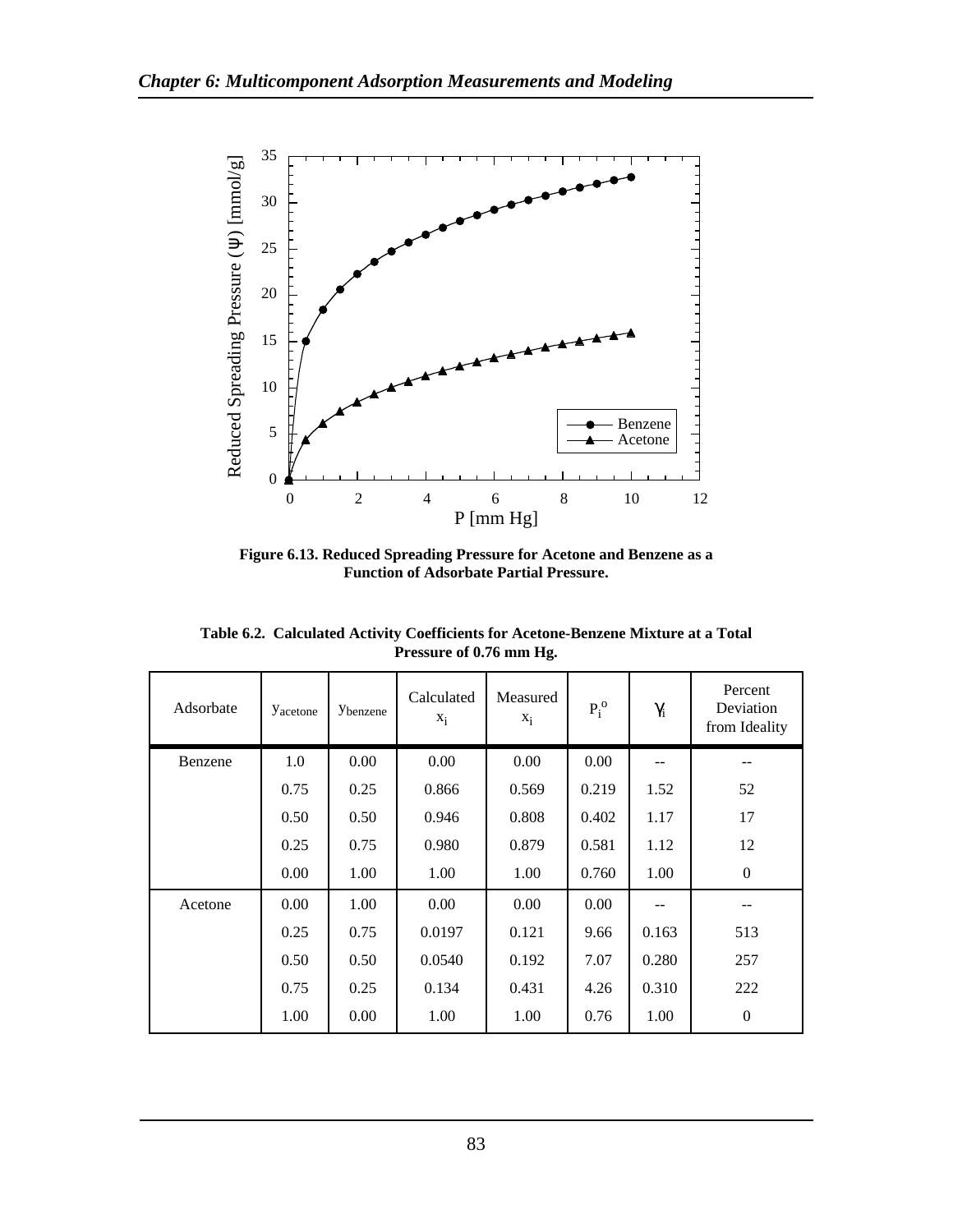

**Figure 6.14. Measured and Modeled Adsorption of Acetone and Benzene on ACC-20 at 1000 ppmv (0.76 mm Hg) Total Concentration.**

and underestimated the acetone adsorbed-phase mole fraction by 222%, and for a 0.75 benzene-0.25 acetone mixture, IAST overestimated the benzene adsorbed-phase mole-fraction by 12% and underestimated the acetone adsorbed-phase mole fraction by 513% (Table 6.2).

As can be seen in Table 6.2, differences in the IAST predicted values and the experimental data are due to non-idealities of the adsorbed-phase mixture and must be compensated for by introducing activity coefficients into adsorbed solution theory (AST) and using a relationship, such as, the Wilson equation to calculate the activity coefficients of the mixture components (Reid, et al., 1987). Currently, there are no methods for predicting adsorbed-phase activity coefficients without experimental mixture data. To obtain the parameters needed in an activity coefficient relation, an extensive and accurate data set is needed (15 or more data points at a range of adsorbate partial pressures and gas-phase mole fractions), because the relationships typically involve three or more parameters for each component in a set of nonlinear equations. Due to the limited data set available for acetone and benzene, it was not possible to make modifications to AST utilizing activity coefficients in an attempt to better its predictions.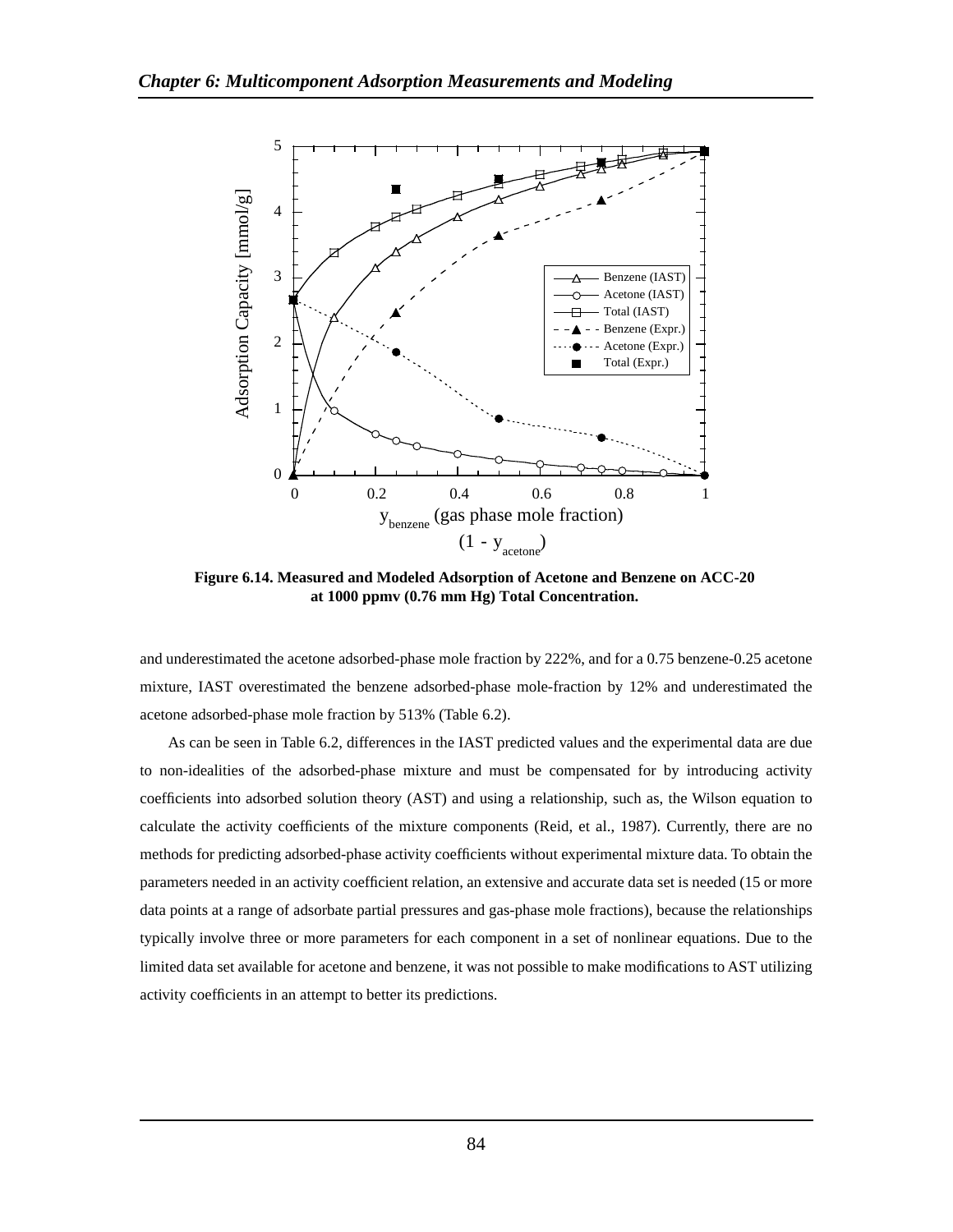# **6.7 Summary**

Indoor air environments are multicomponent systems composed of many VOCs and water vapor. An attempt was made in this section to characterize the effects of humid air on the adsorption capacity of soluble (acetone) and insoluble (benzene) compounds on ACC-20. Acetone showed little decrease in its adsorption capacity on ACC, up to about 90% RH, while water vapor had an effect on benzene adsorption starting around 65% RH, and became more pronounced as RH increased. As benzene concentration was increased, the diminishing of benzene adsorption capacity due to increased RH lessened. IAST did well predicting the total amount adsorbed of a 1000 ppmv acetone-benzene mixture, but over-predicted the individual amount of benzene adsorbed and under-predicted the amount of acetone adsorbed. The errors between the IAST modeled results and the experimental data are due to adsorbed-phase non-idealities.

# **6.8 References**

- Dubinin, M.M., "Water vapor adsorption and the microporous structures of carbonaceous adsorbents," *Carbon*, **18**, 355-364 (1980).
- Manes, M., "Estimation of the effects of humidity on the adsorption onto activated carbon of the vapors of water-immiscible organic liquids," *Fundamentals of Adsorption Proceedings of the Engineering Foundation Conference*, A. L. Myers and G. Belfort, Eds., Bavaria, West Germany, 335-344, 1983.
- Myers, A. L. and Prausnitz, J. M., "Thermodynamics of mixed-gas adsorption," *AIChE Journal*, **11**(1):121- 127, 1965.
- Reid, R.C., Prausnitz, J.M., and Poling, B.E., *The Properties of Gases and Liquids, 4th edition*, McGraw-Hill, New York, 1987, 741 pp.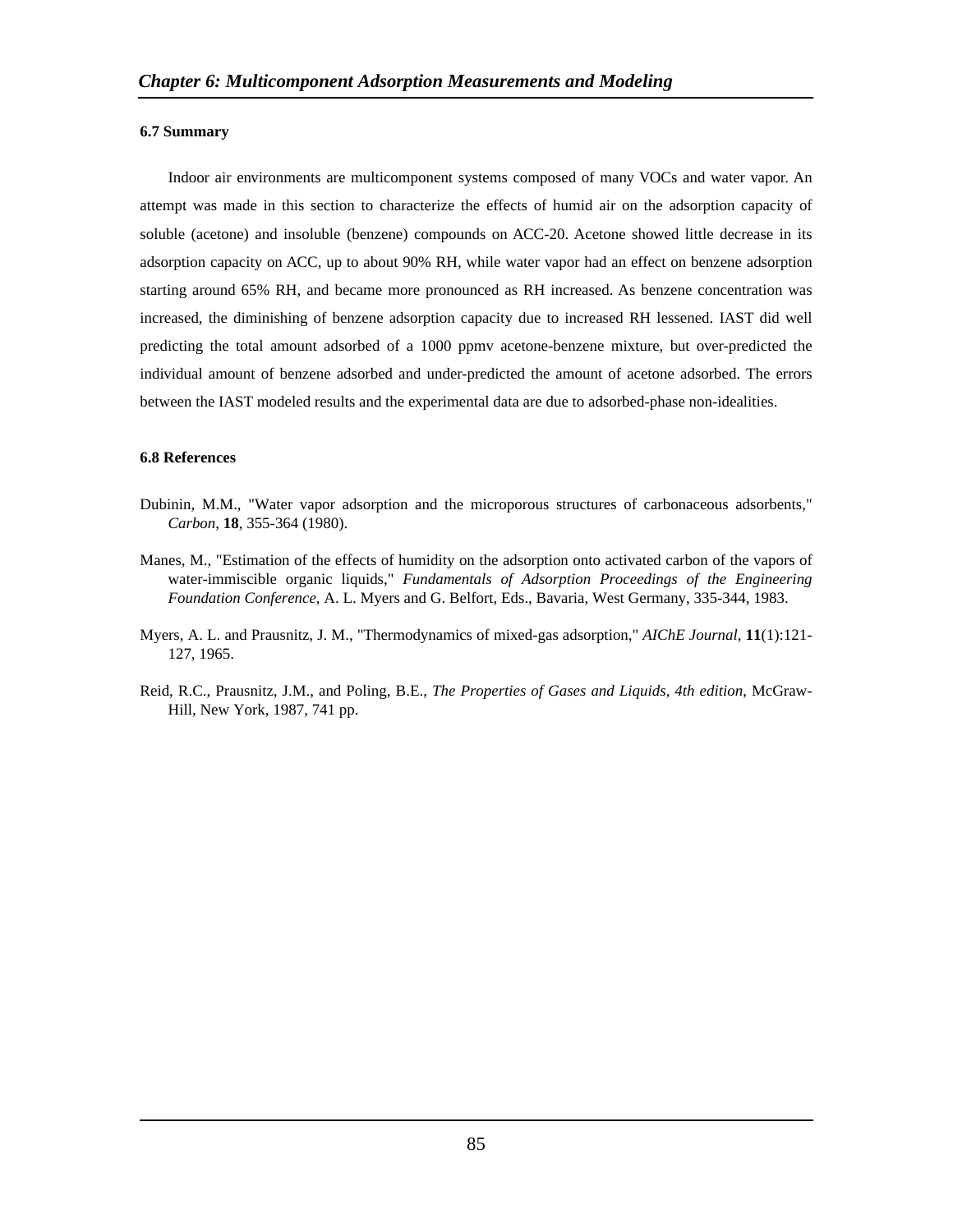# **Chapter 7**

# Summary and Conclusions

Granular activated carbon (GAC) and powdered activated carbon (PAC) have long been used to effectively treat drinking water, waste water, and industrial gas streams. Undesired contaminants are removed by adsorption onto activated carbon. While activated carbon has been used extensively in industrial applications, little research has been performed to evaluate using activated carbon to remove low concentrations of volatile organic compounds (VOCs) from indoor air environments. In this research, activated carbon cloth (ACC) is examined for its equilibrium adsorption capacity for VOCs of relevance to indoor air quality.

Three types of ACC samples were characterized in terms of its pore size distribution using the Horvath-Kawazoe and Dubinin-Stoeckli models. Both models showed a narrow pore size distribution present almost entirely in the micropore range. The breadth of the pore size distribution and the mean pore size increased with increased activation and increasing BET surface area of the ACC sample.

Adsorption isotherms were measured for acetaldehyde, acetone, benzene, MEK, and water vapor and three ACC samples. For the 10 to 1000 ppmv concentration range examined, benzene exhibited the highest adsorption capacity on ACC, followed by MEK, acetone, and acetaldehyde. Water vapor adsorption was not significant on ACC until relative humidities above about 50% ( $P/P_0 > 0.5$ ), when capillary condensation of  $H_2O_{(g)}$  occurred within ACC pores.

Equilibrium adsorption experiments were not performed for VOCs in the sub-ppmv concentration range, due to the long times (estimated at weeks to months) to reach equilibrium, and the high cost of compressed gases. The Freundlich and DR equations were used to model the adsorption capacities into the sub-ppmv range for the four adsorbates and three ACC samples examined in this research. The sub-ppmv concentration range is a more realistic concentration range for VOCs present in indoor air environments.

It has been suggested that when using the DR equation to predict adsorption capacities of organic compounds using a reference adsorbate, reference adsorbates of similar polarity should be used. This hypothesis was examined by using benzene as a reference adsorbate for non-polar (and slightly polar) compounds (ethylbenzene, toluene, and p-xylene) and acetone as a reference for polar compounds (acetaldehyde, MEK, and 1,1,1-trichloroethane). The improvement in prediction of adsorption capacity was not measured for the non-polar compounds, but using acetone as a reference adsorbate for polar compounds, predictions showed average errors of 9% for acetaldehyde and 5% for MEK.